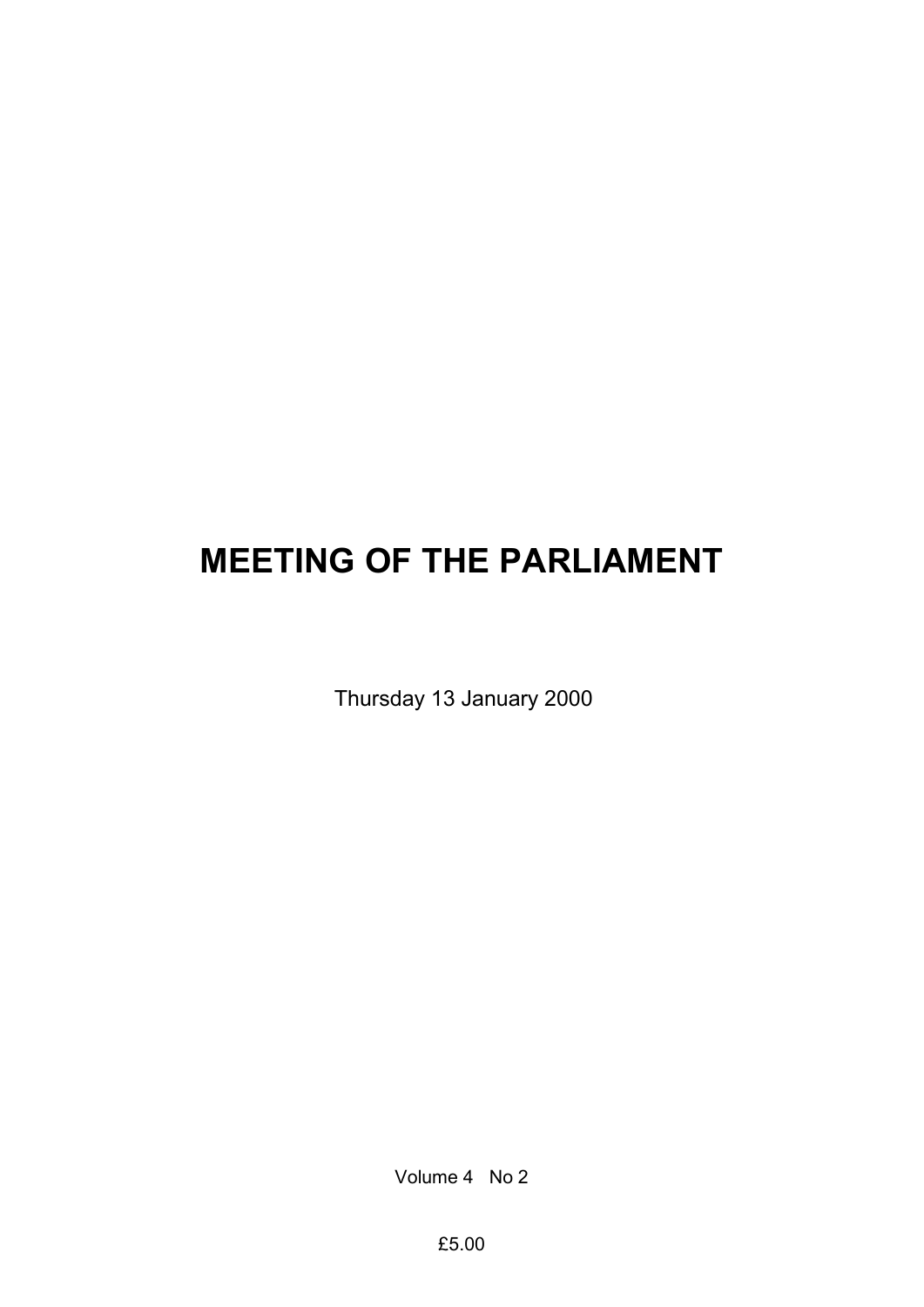Parliamentary copyright. Scottish Parliamentary Corporate Body 2000.

Applications for reproduction should be made in writing to the Copyright Unit, Her Majesty's Stationery Office, St Clements House, 2-16 Colegate, Norwich NR3 1BQ Fax 01603 723000, which is administering the copyright on behalf of the Scottish Parliamentary Corporate Body.

Produced and published in Scotland on behalf of the Scottish Parliamentary Corporate Body by The Stationery Office Ltd.

Her Majesty's Stationery Office is independent of and separate from the company now trading as The Stationery Office Ltd, which is responsible for printing and publishing Scottish Parliamentary Corporate Body publications.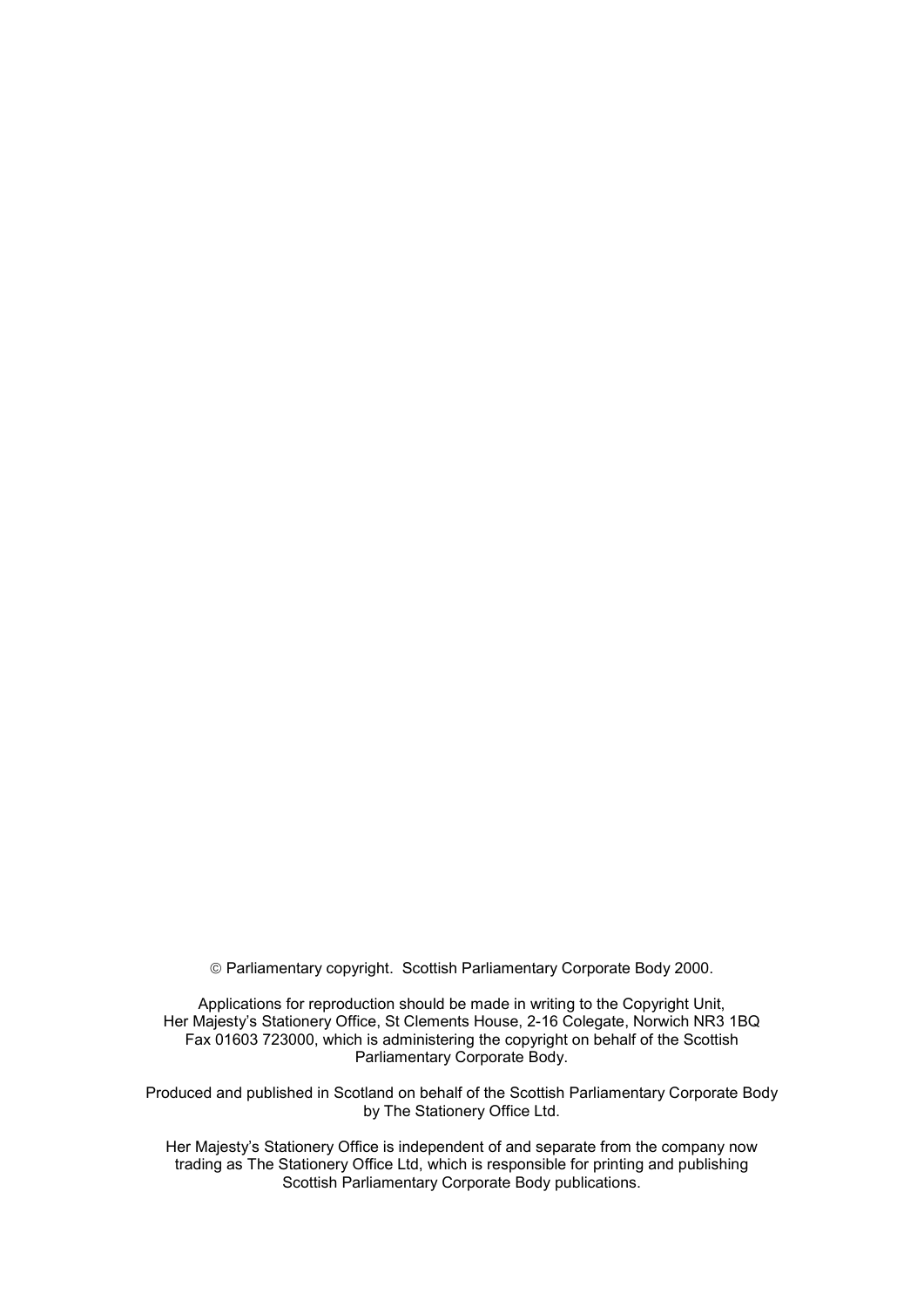## **CONTENTS Thursday 13 January 2000 Debates**

| Motion moved-[Ms Alexander]-and agreed to.       |  |
|--------------------------------------------------|--|
| Amendment moved-[Fiona Hyslop]-and disagreed to. |  |
| Amendment moved-[Mr Harding]-and disagreed to.   |  |
|                                                  |  |
|                                                  |  |
|                                                  |  |
|                                                  |  |
|                                                  |  |
|                                                  |  |
|                                                  |  |
|                                                  |  |
|                                                  |  |
|                                                  |  |
|                                                  |  |
|                                                  |  |
|                                                  |  |
|                                                  |  |
|                                                  |  |
|                                                  |  |
|                                                  |  |
|                                                  |  |
|                                                  |  |
|                                                  |  |
|                                                  |  |
|                                                  |  |
|                                                  |  |
| Motion moved-[Mr McCabe]-and agreed to.          |  |
|                                                  |  |
|                                                  |  |
| Motion moved-[Mr McCabe]-and agreed to.          |  |
|                                                  |  |
|                                                  |  |
|                                                  |  |
|                                                  |  |
|                                                  |  |
|                                                  |  |
|                                                  |  |
|                                                  |  |
|                                                  |  |
|                                                  |  |
|                                                  |  |
|                                                  |  |
|                                                  |  |
|                                                  |  |
|                                                  |  |
|                                                  |  |
| Motion moved-[Ms Alexander]-and agreed to.       |  |
|                                                  |  |
| Motion moved-[Mr McCabe]-and agreed to.          |  |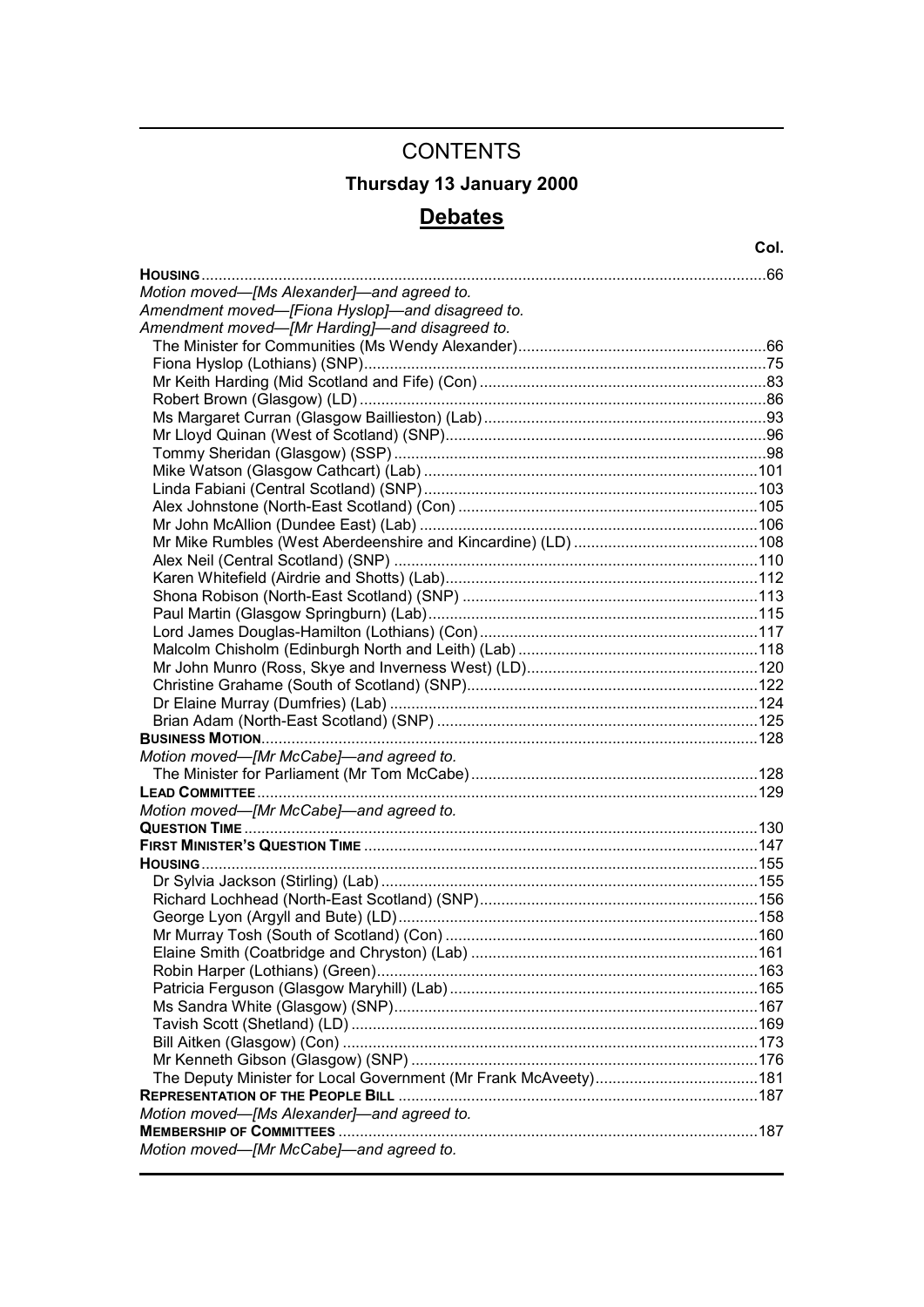| Motion debated-[Mrs Smith]. |  |
|-----------------------------|--|
|                             |  |
|                             |  |
|                             |  |
|                             |  |
|                             |  |
|                             |  |
|                             |  |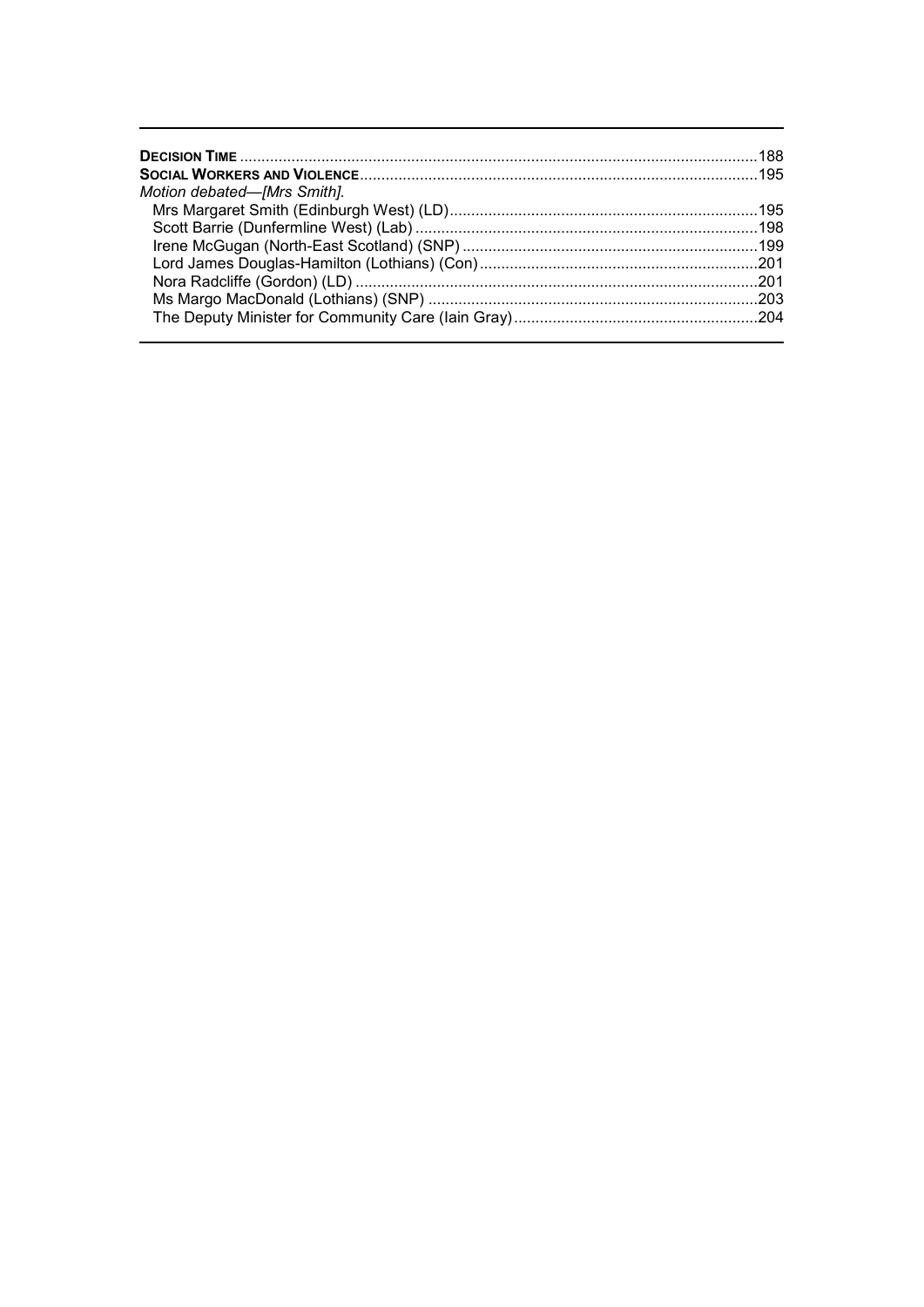## **Scottish Parliament**

#### *Thursday 13 January 2000*

#### [THE PRESIDING OFFICER *opened the meeting at 09:31*]

**The Presiding Officer (Sir David Steel):** Good morning. The business today is an important debate on housing, which is why the whole day has been allotted to it. An exceptionally large number of members wish to speak in the debate. We have done some calculations and it ought to be possible to call everybody, provided that the opening speakers are brief and that everyone sticks to the four-minute limit.

I hope that members will accept my apologies for not being in the chair later this morning—I wish to attend the funeral of Nigel Tranter, who was with us only a month ago in the distinguished visitors gallery. Through his novels, he brought the history of Scotland to life for many thousands of people. He was an expert on Scottish towers and castles and, more important, he was a great campaigner for the Scottish Parliament long before any of us in the chamber were. It is right that I should pay our respects to his memory.

I am ready to start the debate, but we do not yet have a minister. A helpful point of order from Mr Sheridan?

**Tommy Sheridan (Glasgow) (SSP):** It is perhaps not a deliberately helpful point of order, Presiding Officer. [*Laughter.*] It is worth noting that the minister has managed to arrive.

Points of order should be about proceedings and I seek your guidance. Why has the amendment that I timeously submitted, which made two significant and specific points in response to each of the other amendments that were selected for today, not been accepted for today's debate?

**The Presiding Officer:** That is a genuine point of order. It is not the practice of the chair to give reasons for the selection or non-selection of amendments. I do not always select the amendments submitted by the major parties either. Perhaps it would be helpful to the chamber to know that, as a general rule, I do not accept more than two amendments in any one debate, simply because it makes the debate so unwieldy. However, I recognise the points that Mr Sheridan was seeking to make in his amendment and I note that it is intended that he should be called early in the debate so that he can make them. Additionally, there will be a full bill, so he will have the chance to press those points during the passage of that legislation.

### **Housing**

09:34

**The Minister for Communities (Ms Wendy Alexander):** Last month, I announced to the chamber our plans for a radical new start for Scottish housing. I promised then that there would be an opportunity for a full debate; today's debate is the longest so far scheduled in the Parliament. The bonus is that members will hear from all of us the longest opening speeches yet.

An all-day debate reflects the fundamental importance of housing in Scotland, the interest among members in the chamber and the radicalism of our plans. Good housing and strong communities lie at the heart of delivering social justice and economic competitiveness.

I will set out the Executive's core vision for housing in Scotland. I will not shirk our more controversial proposals, nor shall I treat lightly any critical contributions—the Parliament has not only a real interest in housing issues, but real expertise.

Today matters. This is a serious debate on housing and presents an opportunity for us all, as Scotland's elected representatives, to discuss, listen, reflect and influence the draft bill that is to be published later in the year.

I want to begin with the legacy that is so familiar to many members: 500,000 damp homes and 350,000 Scottish children growing up in damp houses. Shelter estimates that it would require £10 billion to repair and improve our housing stock. There are rising homelessness applications, alongside vacant dwellings.

Change is needed. The old ways have failed. The Parliament confronts real problems and challenges and today we can embrace real solutions. This is our chance to say to the people of Scotland that the partnership Administration, Labour and Liberal colleagues together, is getting to grips with the people's priorities in housing.

We have decisively broken with the past. We have raised £300 million extra investment to be committed to housing and regeneration in Scotland. The partnership promises that, by next year, public sector expenditure on housing in Scotland will be 40 per cent higher than in the plans we inherited.

We will confront homelessness. People sleeping on our streets was the enduring symbol of so much that was wrong about the social and economic priorities of the Tory years. Young people curled up in sleeping bags gave the lie to trickle-down economics. The partnership promises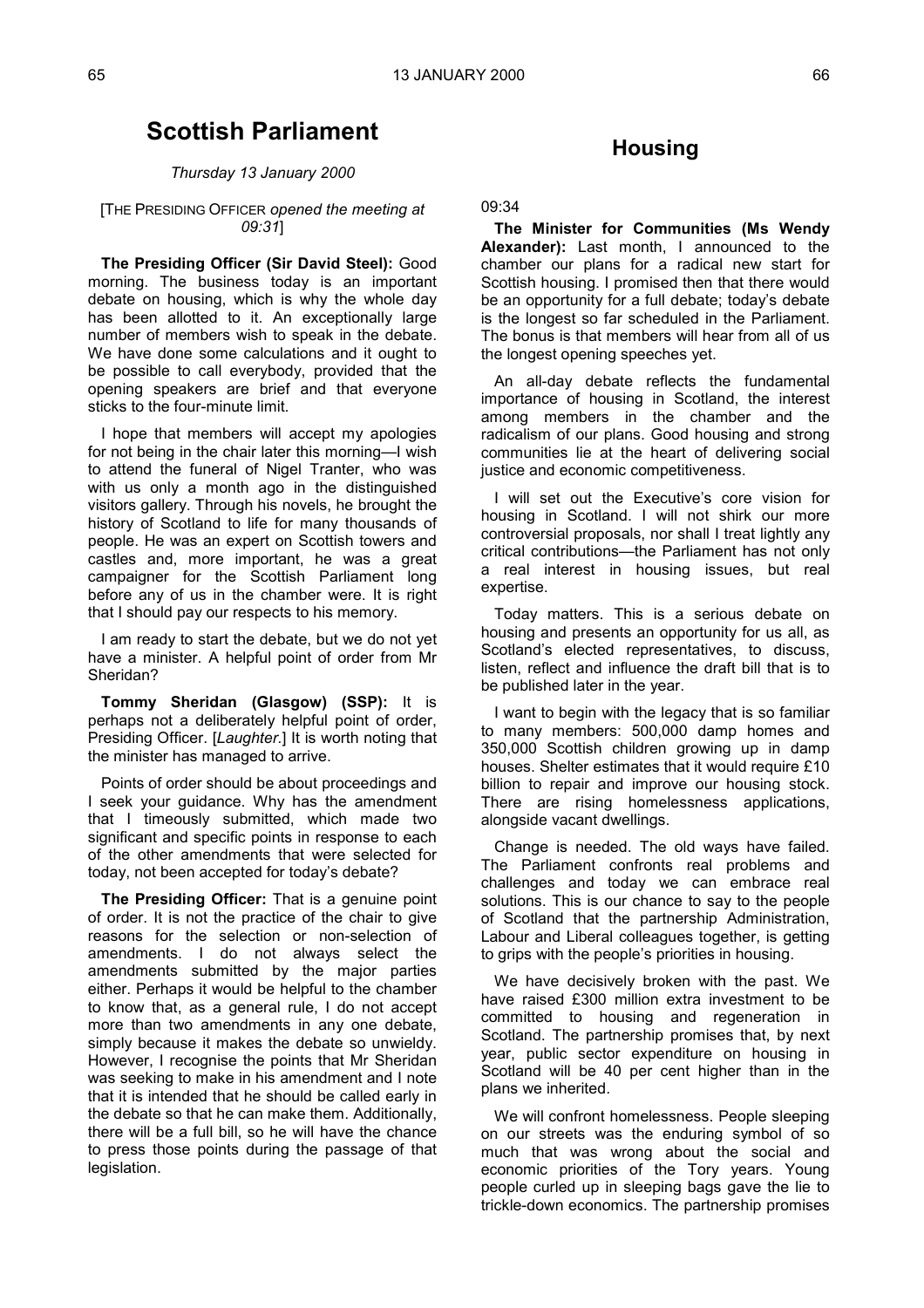that no one should have to sleep rough in Scotland by 2003.

For too long, dampness has been the scourge of Scottish housing. The partnership is delivering the warm deal, which is unique to Scotland and offers those without work new jobs insulating the homes of those without warmth. It is the biggest grant scheme of its kind ever offered in Scotland.

**Fiona Hyslop (Lothians) (SNP):** The minister may be aware that there is a great deal of concern about the future of the warm deal; I have lodged a motion on the subject. Following comments yesterday evening by Frank McAveety, when he implied that the insulation company that was referred to was a one-off, I must tell the minister that I received an e-mail this morning from another installer saying that six Scottish installers are about to go bust or pull out of the warm deal because they cannot find the work. Does the minister agree that we need an urgent review of the warm deal and its operation, however much we support the need for increased investment in insulation?

**Ms Alexander:** As the member will know, we always keep all our policies under review. The criticism last night blamed the Government for two things. First, we were blamed for going where the problem was worst, yet that is a principle that should command support from the whole Parliament. Secondly, we were blamed for training unemployed young people. One of the wonderful aspects of the warm deal is that it says that we do not just want jobs for people in work—we want them also for people without work.

**Fiona Hyslop:** There is a problem with the warm deal and the new deal. The flagship new deal policy was not just about giving people six months' job experience; it was about placing people in employment afterwards. Many members went to people's homes during warm homes week. I met new deal trainees who were enjoying the experience, but were grossly disappointed that they were not getting employment at the end of it. It is an expensive mistake. We must direct the new deal more efficiently and we must not confuse the two issues.

**The Presiding Officer (Sir David Steel):** Order. Interventions must be brief, particularly if a member is to be called later.

**Ms Alexander:** It is the most gross hypocrisy for the SNP to defend the new deal—a policy that it did not support because it was funded by the windfall tax, which it also did not support.

The important and substantive point is that 70 per cent of the people who participate with many of the installers in the warm deal programme get the opportunity of full-time work. They are getting a traineeship in construction. We expect that, if our

plans for Glasgow go ahead, there will be up to 4,000 construction jobs in the city, giving those people, and many more, full-time jobs.

**Mr Lloyd Quinan (West of Scotland) (SNP):** Does the minister agree that the figures for warm deal and new deal together show that only 25 per cent of the trainees who have worked through those programmes have successfully found a job at the end and that 75 per cent of the trainees have found themselves unemployed after 6 months?

**Ms Alexander:** No, I do not accept Lloyd's figures, and I would like to move on.

We have a warm deal package that is the largest of its kind ever in Scotland. I say to Opposition members that instead of criticising and saying that perhaps not enough old people are taking up the scheme, they should go to their local elderly forum, take the leaflet with them, and urge people to apply—because the substance of the Scottish National party's criticism last night was that not enough people have the chance to take up the scheme.

**Mr Quinan:** Our criticism?

**Fiona Hyslop:** It is the minister's problem.

**Ms Alexander:** Opposition members should play their part—and, no, it is not my problem, Fiona; it is a problem for all of us to ensure that people know what their rights are.

Last night, we touched on the issue of debt in Glasgow. Under the Tories, housing debt kept on rising and access to new private investment was only for the chosen few. We now have a partnership that is promising that—when tenants are in the driving seat—we will help to lift the debt burden. We will do that by supporting community ownership, by bringing in new investment, by putting people first and by giving tenants the right to choose their destiny.

The dividing lines between the old world and the new world are clear. The old world was about debt, dampness and scant democracy. As we start to deliver, all that is giving way. However, we will not do the people of Scotland justice if today we simply trade rhetoric about what has been achieved in the first six months.

I want to come to the heart of the matter, and talk about what is too often thought but too rarely said: for those with eyes to see, it is clear that the old ways of doing things will not work. We cannot prosper through the McLetchie economics of markets and incomes that fail households. Nor can we take refuge in the ideological purity so characteristic of the Siberian or Sheridan world view, so chilling in its disregard for the individual.

I invite every member of this chamber, at the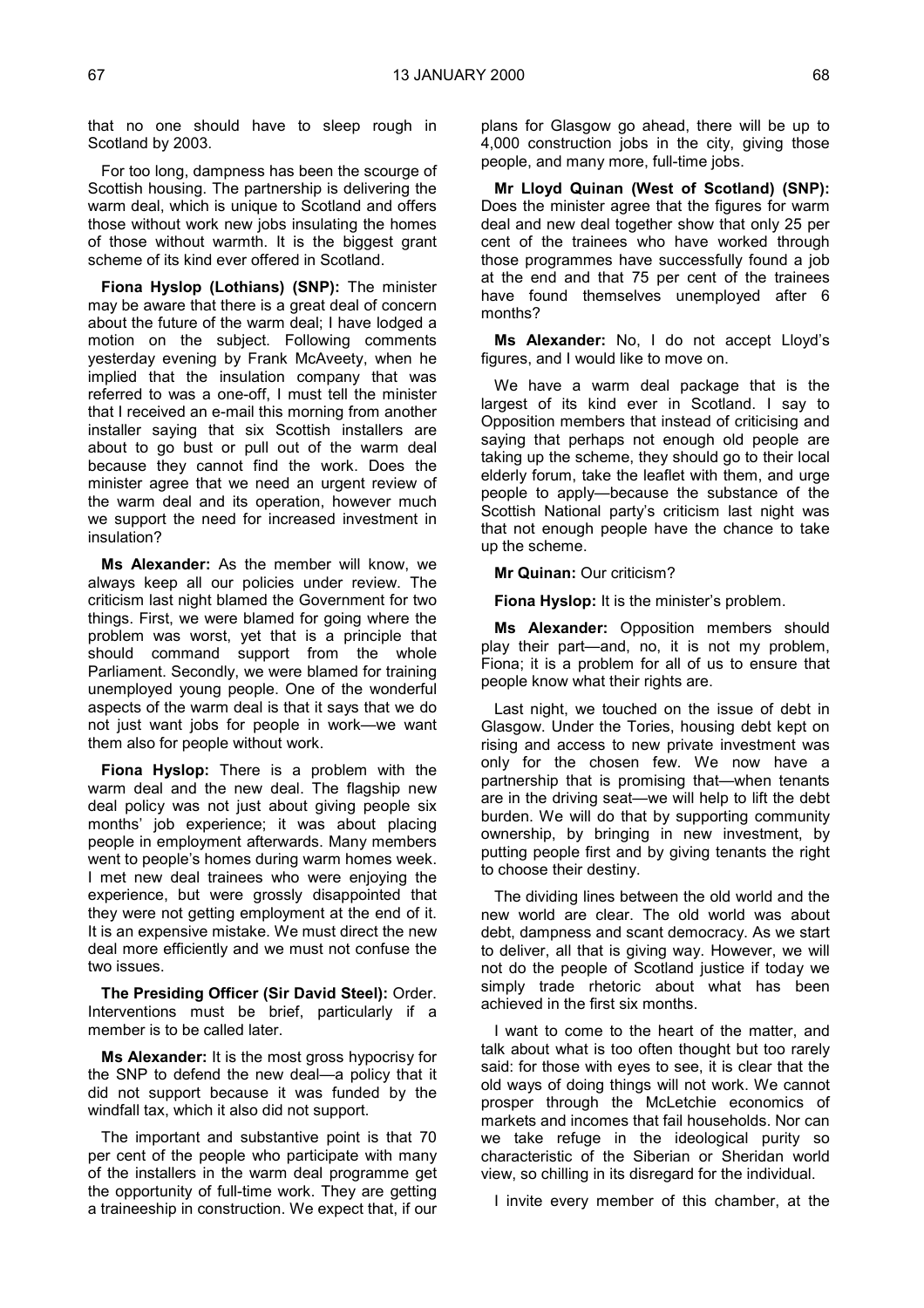start of the new century, to have the courage to admit that this is the time to create change, rather than to fear it, and to harness the strengths of everyone to deliver policies that can work. Let us try to have a shared understanding of the problems. Let us reflect today not on the successes of Scottish housing, but on how we can address the failures. Those failures have been remarkably consistent, not just over 10 or 20 years, but over 100 years. Too often, massive commitments have produced poor outcomes. We have had decades of high spending—by European standards—on housing; we have been long on ideology and shorter on practical ideas. The common thread running through it all is one of hopes that—generation after generation—were never quite realised. Those hopes should echo through this debate.

We have seen the destruction of neighbourhoods and the destabilisation of local economies. There are cries that echo from the beginning of the previous century to the letters page of *The Herald* this week. We have seen the decay, first of the tenement, and then of too much council housing—houses linked by their scale, their monotony and their poor condition. We have seen the insensitivity of too much housing management and a bureaucracy, whether private or public, that leaves tenants confused, frustrated and disempowered.

Finally, we have seen quantity triumphing time and time again over quality. Despite the efforts of many committed people, our responsibility is to address that legacy of dashed hopes, bad design and disempowerment.

This is not, however, a story without hope, vision or possibilities. People in the communities of Scotland have demonstrated the solutions and know what works. Over the past 20 years, there has been community involvement in housing associations, decentralised housing management and different tenures, each of which has a part to play and all of which are united by a common philosophy of putting people first. No party has a monopoly on putting people first. What works comes from the experience of thousands of people across Scotland who have taken control in their communities and of their own homes.

The future starts with people, which means offering Scotland's social tenants the best ever tenants' rights package. There should be no second-class tenants in the new Scotland. We want new rights to succession so that carers who give up their homes to look after others then secure the tenancy themselves. We want new rights that compel landlords to consult tenants about future plans for their homes. We want the right to buy not just for some, but for all council and housing association tenants outwith the

charitable sector.

**Mr Quinan:** In light of the minister's remarks about consultation and the fact that people in Scotland and housing associations know what is best for housing in Scotland, does she agree with the Scottish Federation of Housing Associations? In a paper that has been given to most MSPs, it says:

"The inclusion of an extended Right to Buy in a single statutory tenancy is neither necessary nor practicable."

#### And:

"An extended Right to Buy would make achievement of the Government's objectives less rather than more likely."

And:

"The Executive's proposals run counter to a strategic approach to housing provision."

**Ms Alexander:** During my speech, I will deal extensively with the views of professional housing lobbyists.

I know that there are concerns about the right to buy. Our starting point is that more than four out of five Scots want to own their own homes, but two out of five are still in the social rented sector. We, their elected representatives, have a choice: to accept that aspiration, or to deny it. If we accept that aspiration—as I believe we should—it is also our responsibility to do so in a way that does not disadvantage people who want to rent. That is not just some rhetorical flourish; there should be both the right to buy and high-quality homes for those who want to rent.

That goes to the heart of the difference between our proposals and what has gone before.

**Mr Quinan** *rose*—

**Ms Alexander:** Let me finish my argument, Lloyd.

Delivering the right to buy is the easy part of our commitment; the real challenge is delivering highquality rented houses. For too many years, when public housing was starved of new investment, it sometimes seemed that the only way to keep good rented housing was to choke off the right to buy. Instead, we are promising to protect all new investment in new rented housing for at least 10 years after it is built.

The issue is that people who benefit from substantial new investment should pick up the tab when they buy; however, if there has been no new investment or modernisation in their homes, they should pay nothing more. That means that the basic discount system is left unchanged. What matters is how much new investment has been put into someone's home. That is the fair way; it protects the public purse and recognises that, after 30 years of faithfully paying rent in an unimproved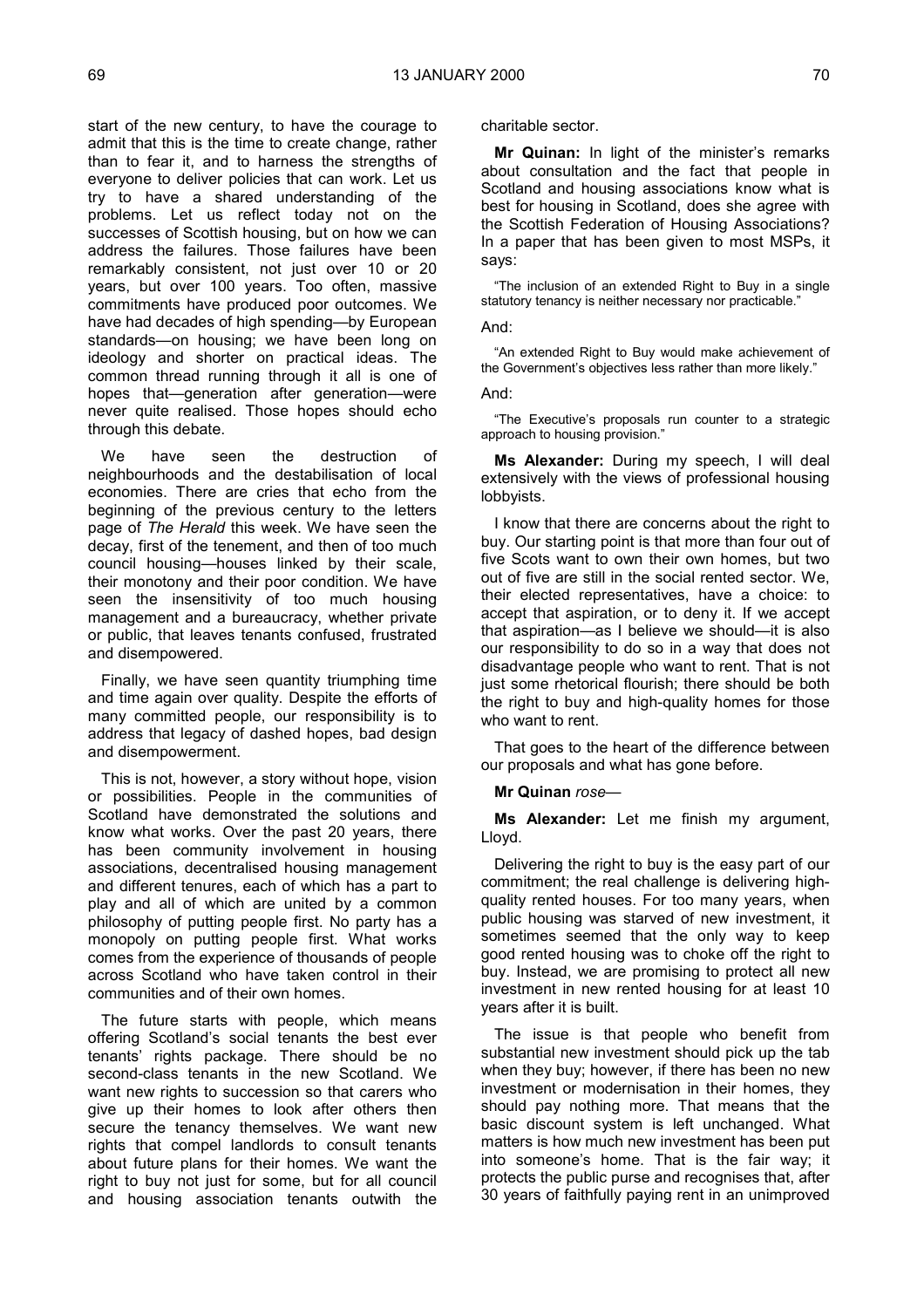house, it is right that tenants should qualify for a full discount. Furthermore, where there are clear cases of abuse, offer us practical suggestions about how to close loopholes, but do not invite us to punish everyone for the misdemeanours of the few.

If some houses are bought, what happens to the rest? The challenge is to use public and private investment together to create more higher-quality rented houses.

We will not make Scotland a better country by denying low-income families the right to buy in a vain attempt to protect the very poorest people. The solution for those who simply want a better house is not for them to stop their neighbours buying—or for us, on their behalf, to stop their neighbours buying—but to get new investment into homes. That is why the Executive's top priority is to create 7,000 new and improved homes—1,000 more than we promised just last autumn.

That is where we and the Siberian tendency the Sheridans and perhaps even the Scottish National party—part company. They say that we should wait to invest—that we should wait for the ideologically pure investment—and that tenants can benefit from public investment only, so they must get in the queue behind the national health service, schools and social work services. Children in damp houses do not want members to hang around for ideologically pure investment; they want the problem dealt with.

**Fiona Hyslop:** Is the minister aware of the SNP's position? I will put it on the record. We acknowledge that private finance is needed in housing, but we believe that there must be public finance to back it up. Our proposed public service trust would allow us to do that. There are mechanisms that the Government could use to invest now. It is the minister's policies that will take four or five years to secure investment in housing in Glasgow, Edinburgh and the rural areas of Scotland. Her policies are delaying investment in housing.

**Ms Alexander:** Far from it, but I am glad that we share common ground on the need for public and private investment.

The other point on which we differ is debt. Seven authorities are actively considering community ownership and another 21 are looking at the opportunity. In each case, the Government is willing to lift the historic debt burden and spread some of it across the whole of Scotland—to all taxpayers—so that not just tenants contribute to a new start. That is what putting social justice at the heart of our agenda means.

There are different challenges in different parts of Scotland. In rural Scotland, the challenge is to ensure that it gets its fair share of the 6,000 new homes that we will build every year. If rural Scotland got the lion's share of those houses, it would take only three years to ensure that one in four homes in Scotland's eight most rural authorities was available for rent. We therefore do not need to stop tenants of 30 years having the right to buy their own homes to create a real mix in rural or urban Scotland.

**Fergus Ewing (Inverness East, Nairn and Lochaber) (SNP):** Is the minister aware that the view of Highland Council and of the housing associations that are visiting the Parliament today is that the policies that the minister proposes will not increase the availability of affordable rented accommodation, but reduce it substantially? Is the minister right and it is they who are wrong? Does the minister resemble Mrs Thatcher, who was always right and everyone else was always wrong?

**Ms Alexander:** That is a serious point. Based on the modelling that we have done, the details of which nobody has disputed, we calculate that 850 additional sales will be generated by the extension, of which about 120 will be in rural areas—120 houses against the total uplift in the number of new houses that will be built every year. None of the people who have spoken to us has suggested that the figures will deviate substantially from those reached on the basis of the modelling. Shelter asked us to project retrospectively, which we have done. That may take the figure to under 1,000, but it will not lead to any substantial change in the current position.

It is important to ensure that we have a vibrant rental market so that the future is not just about those who cannot buy, but about those who choose to rent. Increasingly, young people who move from job to job want to rent, and not to put down roots just yet. We should help such people to rent.

Some elderly people want to move into sheltered accommodation and to have the security of a landlord to look after them in their old age. We will use the right to buy to protect sheltered housing so that that is possible.

Some people say that there is a better way to approach the right to buy; I say that there is not. Either the single tenancy, to which every party represented in this chamber is committed, includes the right to buy, or we deny it. If we shirk that choice, we are telling the people of Scotland that although they fought long and hard to have this Parliament, we, the first generation of its politicians, are not prepared to let them continue to have the rights that they currently have. That would be wrong. Who would make the decision: the local councillor, the local housing official, or some local committee? We cannot be part of taking away a right that people have and want to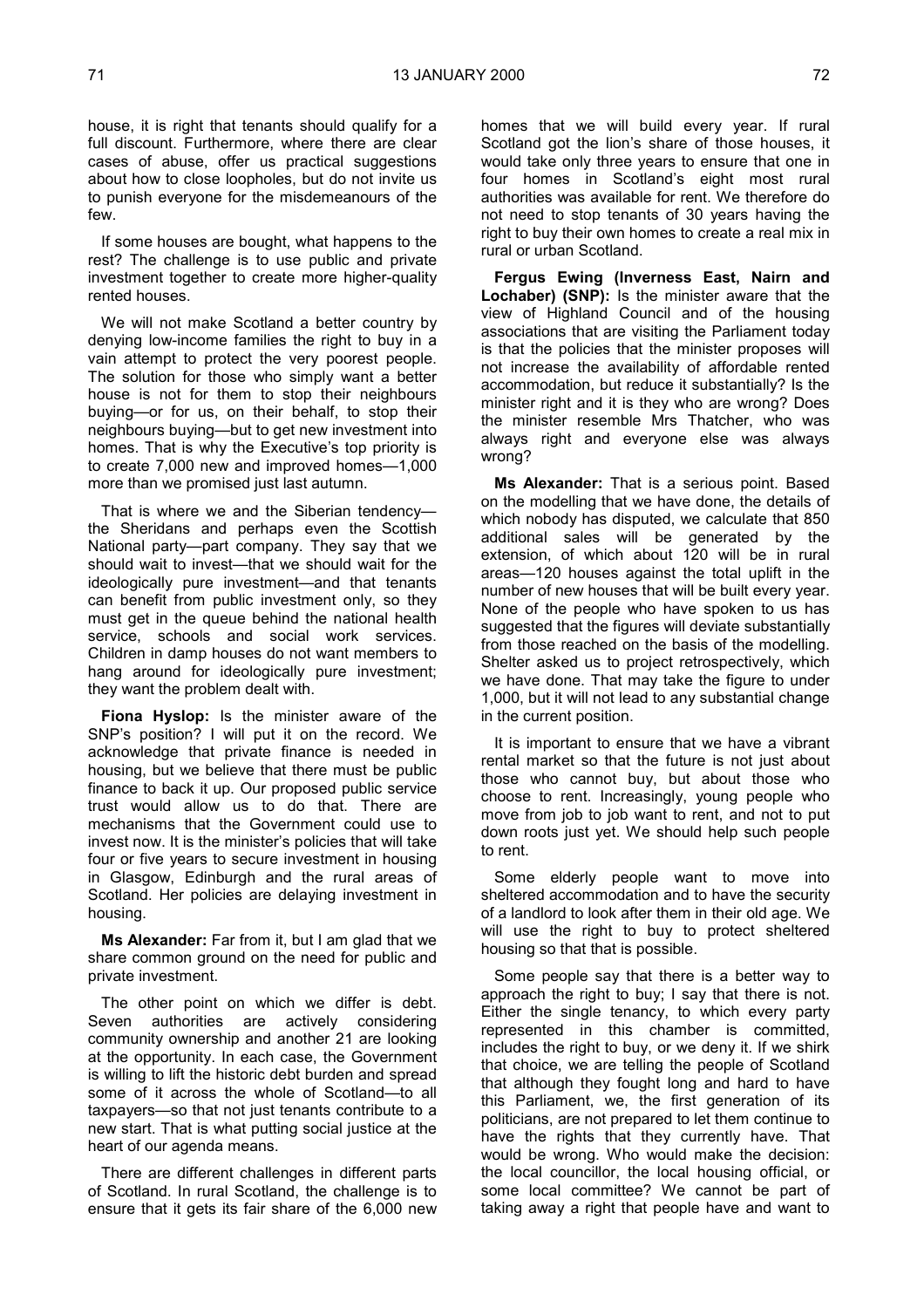have.

Too often, the old Scotland was about professional prejudices rather than about people. On the subject of professionals, I know that many people have an ideological objection to the right to buy. Too much of the lobby briefing is about opinion, not about fact. We have not received one refutation of the figures in the consultation paper. More important, we have not heard from tenants objecting to the proposal.

I will read briefly from one letter of support that I have received.

**Tommy Sheridan (Glasgow) (SSP):** Will the minister give way?

**Ms Alexander:** Let me continue. The letter says:

"Dear Ms Alexander,

I am just writing to let you know how ecstatic my wife and I felt upon hearing the news that assured tenants of housing associations would at last have the right to buy . . . Could I also add that, as expected, I see by a report in an evening newspaper that the SFHA are vehemently opposed to your proposals. I trust you will resist by all means at your disposal their attempts to get you to reconsider as in my opinion they are trotting out the same tired arguments that they have always done in order to protect their own fiefdoms. I thought the point you made about ending second class citizens was a most salient one. I apologise for taking up your time as I know how busy you must be." [*Laughter.*]

There are thousands of people across Scotland who say that they would like a home. This is about tenants writing in and saying, "We want the rights that our neighbours have."

**Mr Quinan:** Will the minister give way?

**Tommy Sheridan:** Will the minister give way?

**Ms Alexander:** Can I turn to Mr Sheridan: let me—

**Tommy Sheridan:** Will the minister give way? I wouldnae mind getting a wee mention.

**Ms Alexander:** Okay, Mr Sheridan.

**Tommy Sheridan:** Is the minister telling us that her policy is based on the strength of one letter that she has received—

#### **Ms Alexander** *rose—*

**Tommy Sheridan:** Sorry—I have not finished my question.

Is the minister basing policy on one letter from a housing association tenant? If so, does that not mean that she is ignoring the wishes expressed through housing associations across the country, for example Calvay Housing Association, which has stated that it is against the extension of the right to buy?

**The Deputy Presiding Officer (Mr George Reid):** I remind the minister before she answers that she has had 25 minutes.

**Ms Alexander:** I am interested in supporting the punters, not the professionals and, on that point, let us take Mr Sheridan's ward of Dormanside in Pollok. The housing association in that ward wrote to me last week. Its letter did not say, "Please don't take away our right to buy," it said, "Wendy, you are being too hard on people who want the right to buy; we would like the right to buy to be made easier." That is what the punters think in Mr Sheridan's ward and elsewhere.

**Tommy Sheridan:** Was the letter from a tenant or from a professional?

**Ms Alexander:** It was written by a professional on behalf of housing association tenants in Mr Sheridan's ward.

**Tommy Sheridan: Exactly.** 

**Ms Alexander:** Tenants in Mr Sheridan's ward are saying that they want the right to buy.

The choice is clear. As politicians we either stand with the people or we let the professional lobbyists resist the right to buy, family by family.

**Ms Sandra White (Glasgow) (SNP)** *rose—*

**The Deputy Presiding Officer:** The minister is winding up.

**Ms Alexander:** I will conclude with one new proposal. We will include in the housing bill provisions to target improvement and repair grants on owner-occupiers who are least able to pay. It is in accord with principles of social justice that the resources available to owner-occupiers through improvement and repair grants should be handed out on the basis of ability to pay.

This year's Booker prize shortlist included the novel by Scots writer Andrew O'Hagan, "Our Fathers". It deals with Scottish housing in a very human way: the messiness of people's lives; domestic violence and alcohol abuse; good intentions and hopes crushed; the loss of faith. It offers an insight for us today. It talks of the vision that inspired women at the start of the  $20<sup>th</sup>$  century to strike for fair rents and of their sons who built skyscrapers to escape the smog of tenements and breathe clean air. It also charts the disillusionment of their grandchildren. It pleads with us not to crucify earlier generations for their mistakes. I hope that we can bring that humanity to our first full-length housing debate.

At the end of the  $20<sup>th</sup>$  century, we know what works in Scottish housing: trusting the people. That is what lies at the heart of the bill. We can meet the challenges ahead not simply by talking about social justice, but by delivering it. If we put the interests of the people first, we will succeed.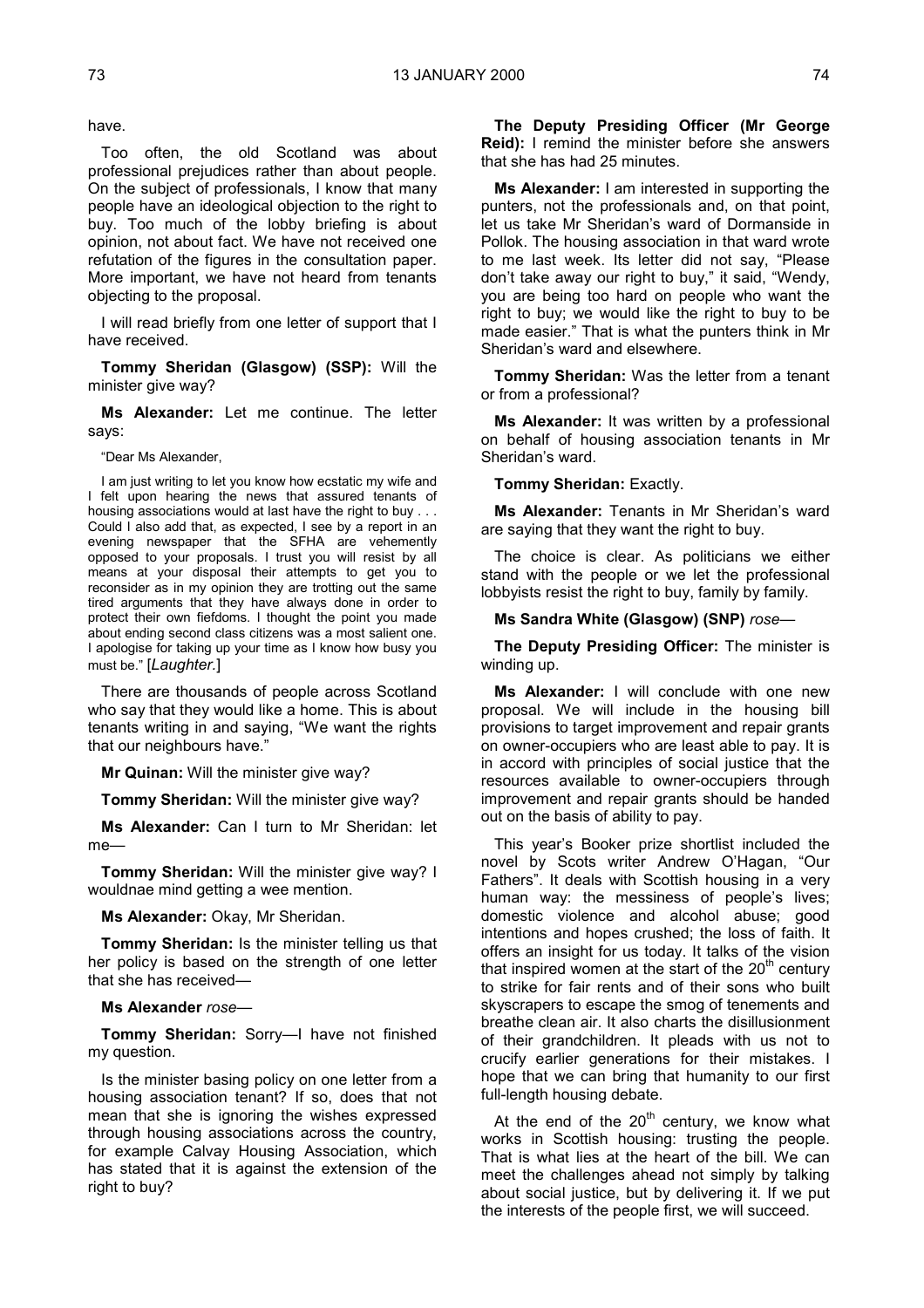I move,

That the Parliament acknowledges the need for action to provide good quality and accessible housing and strong and secure communities; welcomes the Executive's proposals to achieve this through a range of measures including the introduction of a single social tenancy, the development of a single regulatory framework for social housing, the promotion of a stronger strategic role in housing for local authorities, and a new role and status for Scottish Homes, and notes that the Executive will bring forward a Housing Bill to deliver these objectives.

#### 10:02

**Fiona Hyslop (Lothians) (SNP):** The Minister for Communities closed with the comment that we need humanity in housing. I remind her that there are women and families in Scotland who want to pay a fair rent but are denied the possibility of doing so because of record levels of homelessness under this Government and the prospect of policies that could make the situation worse. I sympathise and agree with her that we must ensure that people have fair rents and fair homes, but that is not what is being promised or has been delivered by the Executive.

Listening to her this morning reminds me of one of the reasons why the Parliament has powers to provide checks and balances and to hold the Executive to account. The greatest check the Executive requires is a reality check. What we see from the Lib-Lab coalition is a mess in housing policy: record levels of homelessness that they cannot deny; a crisis in housing investment that they have acknowledged; faltering stock transfer proposals with serious concerns raised by lenders; and a misguided, wrong-headed flagship policy on the extension of right to buy. Even on simple issues where cross-party agreement exists, such as the reform of mortgage repossession law, we are left hanging for months.

Today the Minister for Communities told us about the new proposals in the housing bill. Although we welcome the prospect of a housing bill, we are deeply disappointed that it will not be published until the second year of the Administration with the act not approved until the third year. The hustle and bustle of activity and announcement by the minister has more to do with being seen to do something than with delivering on housing.

The Minister for Communities acknowledged that she inherited a green paper with most of the work and thinking done. There has been crossparty agreement on issues such as the single secure tenancy, the single regulatory framework, the abolition of the quango board of Scottish Homes, and, according to the last announcement, the establishment of a community fund to help with common repairs. The fault line exists on the issue of housing policy—on the big issues of homelessness, stock transfer and housing finance—where the disagreement is fundamental.

The Minister for Communities tells us that the Executive has a radical housing policy. If a discredited Tory agenda is a radical policy, the minister is welcome to it.

**Ms Alexander:** I would be grateful if Fiona Hyslop could clarify for me the SNP's position on the right to buy. Her party is committed to a single social tenancy. Is the right to buy within that single social tenancy? Would 700,000 tenants lose the rights that they have under the SNP's proposals? Where does the SNP stand?

**Fiona Hyslop:** The SNP has made its position quite clear: the right to buy should be preserved. We are not talking about taking rights away from people. A single social tenancy can have variations. The minister has already said that she wants to exempt charities and special housing. She acknowledges that different systems for the right to buy can exist within a single social tenancy. She knows that, I know that, and people outside know that.

On consulting the voluntary sector on the right to buy, the Executive is reneging on the compact agreement with the voluntary sector. What consultation took place with the tenants who volunteered in housing association movements? I do not think that any did. I think that the Executive has reneged on the compact with the voluntary sector.

Like the Tories, the current Administration is obsessed with the idea that home ownership is best at any cost. Although the SNP supports people who want to own their homes, that right should not be granted at the expense of those who want to rent. The Administration's housing policy is shot through with the notion that renting is second class, and that affordable rented accommodation in this country should be further reduced.

The key difference between the SNP and Labour is that we believe that, in a single social tenancy environment, the right to rent is imperative, not just for existing tenants but for those of the future. We have a responsibility to provide quality affordable housing for everyone. We need vision and policy, but we also need to deliver investment to address the real housing agenda, which concerns quality and standards.

The minister says that the Executive will divert to rural areas the proposed 18,000 houses to receive development funding from Scottish Homes. If the Executive does that, what will happen to the urban areas? There will be no new development money for sheltered accommodation, for wheelchair users or for a community care environment. The Executive's target is 18,000 new houses—6,000 a year. In West Lothian alone, there are 9,500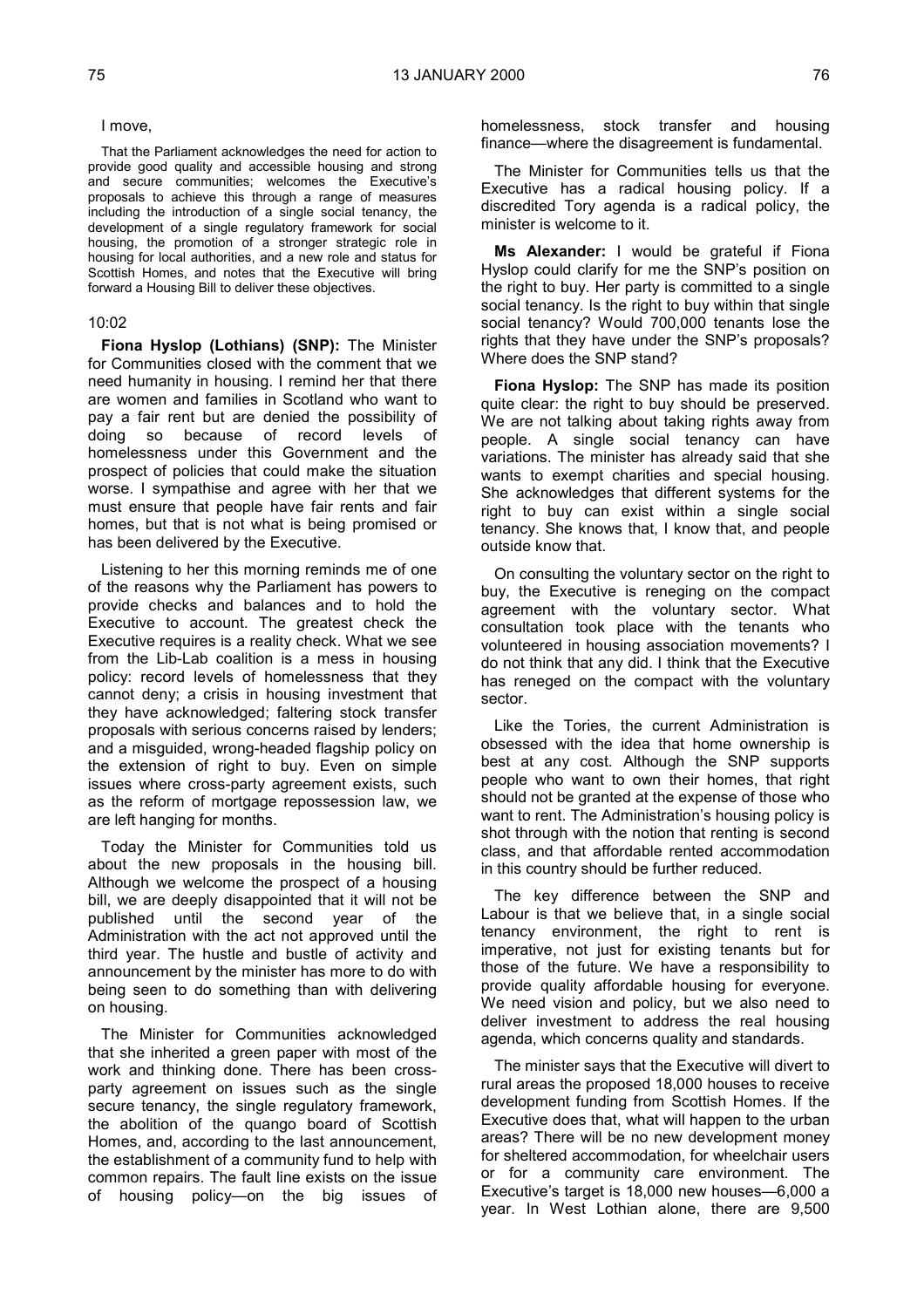people on a waiting list. Do we believe that 6,000 houses a year is ambitious?

**Ms Alexander:** There will be no change in urban areas only if the SNP's policy to oppose community ownership of housing stock is adopted in places such as Glasgow—community ownership that would bring £1,000 million of new investment into that city, at an average of £17,000 per tenant.

**Fiona Hyslop:** If the minister will allow me, I shall address that point later. The SNP supports community ownership, and where stock transfer proposals are small and community led there is no problem. The problem lies with the finances and accountability of the Executive's proposed wholesale stock transfer.

The Executive cannot escape from the fact that public housing is unattractive in this country for the same reason that homelessness is on the increase: a lack of investment and vision represent two sides of the same coin. We must not be duped into thinking that the housing bill will be a panacea for Scotland's housing crisis. It will move the legislative framework on, but the key issues of homelessness and the appalling condition of housing in Scotland will be dealt with only following changes in investment strategy and policy. The continuation of wrong-headed policies such as wholesale stock transfer, coupled with the continuing starvation of public support for council housing, will not relieve homelessness: it will increase it.

**David Mundell (South of Scotland) (Con):** Can Fiona Hyslop explain why SNP councillors on Dumfries and Galloway Council, who are, rather strangely, in coalition with Labour—sometimes circumstances take precedence over principles are supporting a transfer of 11,000 houses to one provider?

**Fiona Hyslop:** I will make the position in Dumfries and Galloway clear. SNP councillors have agreed to propose a feasibility study; they have not agreed to support a wholesale stock transfer.

The problem that councils face is that they are being forced to consider stock transfer proposals because there is no other game in town. There can be small-scale stock transfers, but there are other means and mechanisms. Scottish Homes gave evidence to the Social Inclusion, Housing and Voluntary Sector Committee to the effect that there are other ways to get the private finance that Wendy Alexander wants into public sector housing.

**The Deputy Minister for Local Government (Mr Frank McAveety)** *rose—*

**Fiona Hyslop:** I would like to move on to

homelessness, if Frank does not mind.

If ever there was concrete evidence that new Labour and its Liberal partners are failing, it is the record—and rising—level of homelessness. A key test of the success of a nation's housing policy is the level of homelessness. This Government has failed, and continues to fail that test. We can also see that the key policies that the Government has announced have started to make the situation worse.

When the minister implies that homelessness is not necessarily a housing issue and tries to redefine the homelessness problem, she betrays the analysis of an Executive that thinks that it can solve the problem by redefining it. While the SNP welcomes the setting up of the homelessness task force, we are disappointed by the experiences of those who work with the homeless and the homeless themselves.

**The Deputy Minister for Communities (Jackie Baillie)** *rose—*

**Fiona Hyslop:** I must move on.

The Executive's rhetoric meets what is happening on the ground with a sharp and uncompromising bump.

**Jackie Baillie:** Will Fiona Hyslop give way?

**Fiona Hyslop:** I will take Jackie Baillie's intervention.

**Jackie Baillie:** Fiona Hyslop made a point about the homelessness task force, which has consulted professionals and homeless people directly. I hope that Fiona welcomes that. Let me remind her, however, that it is not just the Executive's assertion that homelessness has to do with more than just housing; that assertion comes from academic studies. People tell us that underlying homelessness are the problems of domestic violence, substance abuse and alcohol addiction. We must address those to find a comprehensive solution. Does Fiona Hyslop agree?

**Fiona Hyslop:** Why was a Young Women's Christian Association hostel in Edinburgh converted into self-contained flats? That hostel provided support for people with alcohol, mental health and drugs problems. The people who used that hostel do not now have the accommodation they need. The hostel nearest to the minister's plush offices at Victoria Quay—Beth-Haven hostel on Parliament Street, which was managed by the haven housing association and the Bethany Christian mission—was closed iust before Christmas because the trust could not get a written guarantee that future funding would be forthcoming. That means that there has been a loss to the homeless of direct access provision.

In Glasgow the Young Men's Christian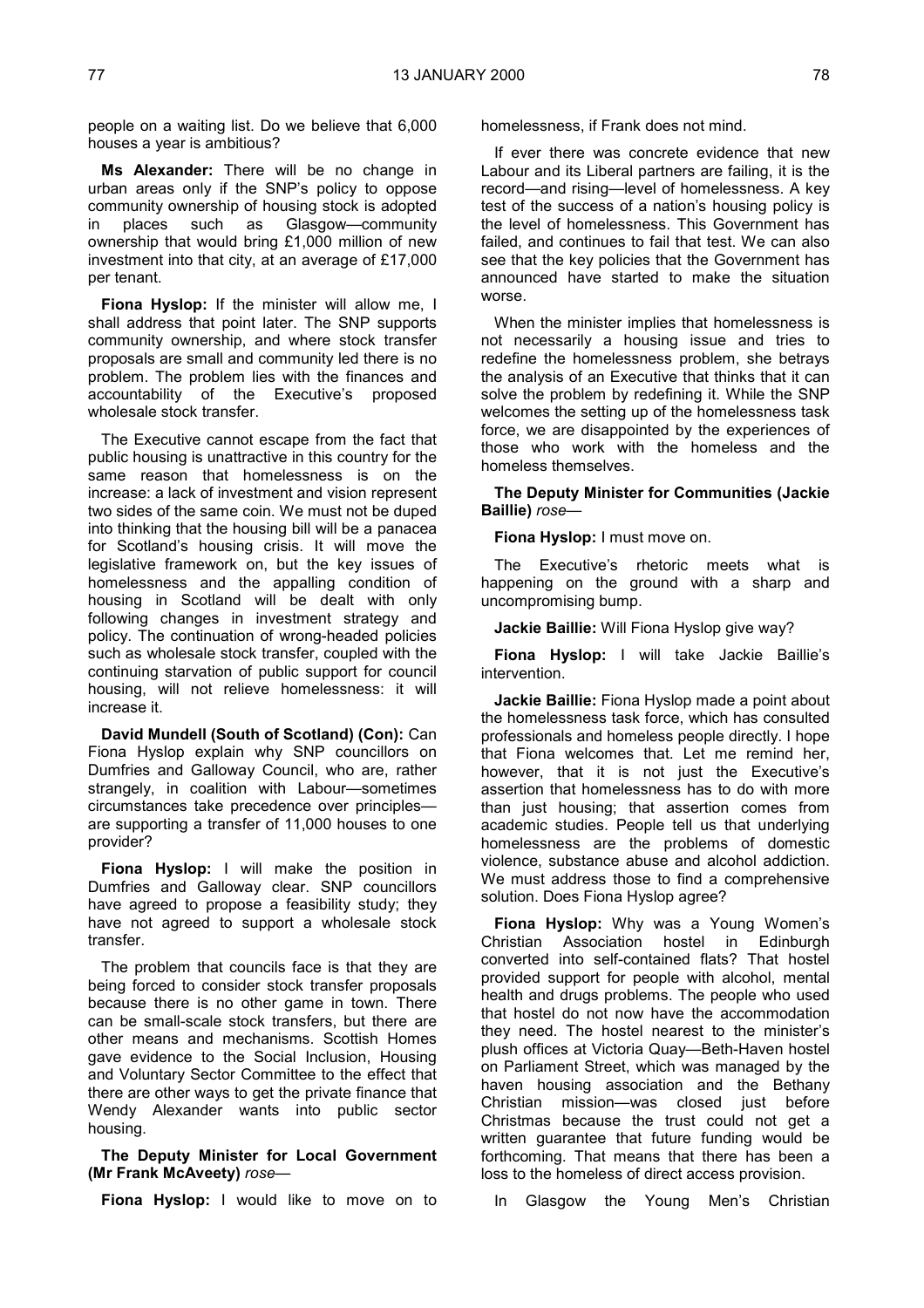Association's Downtown project does invaluable work but it faces closure. Its initial funding is complete but there is no sign of new money. Some agencies are changing their remits in order to meet rough sleepers initiative funding requirements. Bid and challenge funding for RSI is causing problems. People are facing difficulties that the Government is not addressing.

I will move on to what the SNP would do.

#### **Bristow Muldoon (Livingston) (Lab)** *rose—*

**Fiona Hyslop:** I must move on. My time is limited.

We must address the situation that results from 18 years of Tory decline. We must acknowledge that the homelessness task force will bring forward good proposals to tackle homelessness, but the proposals must be backed up by legislation and the minister will shortly, no doubt, make a statement about that to the chamber. Proposals must also be backed up by the abandonment of wrong-headed and divisive policies such as stock transfer. The current investment strategy must be reversed and new resources must be released to replenish public housing. At the moment city hostels need to apply for RSI money because councils are cutting their grants and the councils are doing that because the Executive is cutting funding to them.

To tackle homelessness there must be quality affordable housing and achieving that requires investment, but public investment is in very bad shape following 18 years of Tory decline followed by three years of Labour and now Labour and Liberal Democrat dithering.

#### **Bristow Muldoon** *rose—*

**Fiona Hyslop:** If Bristow does not mind, I would like to move on.

As Bristow well knows, the collapse in income from capital receipts and ever-tightening borrowing consent have left local authorities with a housing investment crisis, the like of which has not been seen in modern times. Squeezed by clawback on one side and by an ever-tightening fiscal regime on the other, it is no wonder that councils are being forced to give up the ghost and to examine wholesale stock transfer.

There has been a 60 per cent drop in the housing capital programme that is matched by a 59 per cent increase in homeless figures in the 1990s. I do not think that that is a coincidence. We now face the consequences of chronic underinvestment that stretches over decades—talk about chickens coming home to roost. While Rome burns, new Labour fiddles. Millions of pounds of taxpayers' money is being spent on expensive consultants' reports so that the Executive can get the answers that it wants to

hear. That money should be used to build homes for the homeless, but it is being spent on laptops and flip charts. Not one brick will be bought, not one builder put to work, not one roof erected, with the £26 million being spent on feasibility studies and endless financial projections and scenarios.

Even in a best-case scenario, the Scottish Executive will make no substantial investment in housing until after the stock transfers have taken place. On an optimistic timetable, as the minister said in answer to a parliamentary question, that will not happen for another 24 months. If tenants reject the new landlord in the ballot, what then? On the promise of jam tomorrow, Scotland's public sector will have faced four years of new Labour neglect in addition to the 18 years of decline administered by the Tories.

**Ms Alexander:** Does Fiona Hyslop acknowledge that the new housing partnership programme has been under way for some time? We expect hundreds of homes to be started in Scotland this year. The difference between the SNP and the Executive is that we will leave it for authorities to decide whether to move to a new future for their housing stock. That will provide an opportunity for the debt problem to be dealt with, rather than the cherry-picked solutions that she appears to be suggesting.

**Fiona Hyslop:** Cherry-picking is different from the Labour Executive's one-size-fits-all policy. I think that the minister will acknowledge that we must have local solutions to local problems. We must make financial options available, but this Executive is not doing that.

To return to housing finance, I do not deny that, using the minister's figures, the Executive is investing more money in housing. However, the difficulty is that, in its first three years, the Labour Government carried out the cuts begun by the Tories and therefore started from a low base in the first place. That is why we have seen a 60 per cent cut in housing investment during the 1990s.

The status quo is unacceptable. I will move on to what the SNP would do, as I believe that we must have a constructive role to play. Today—not in two years or four years—we would ask Scotland's local authorities to propose revised business plans and to identify the capital resources required to bring their stock up to date. There would be no blank cheques or meaningless spending commitments. We would say to local authorities, "Make a case for investment, prove that you can bring your stock up to standard and you will be allowed to borrow the money you need, based on a sound business plan." The capacity exists within the system to allow an increase in borrowing.

New Labour may say, "But the Treasury won't let us." Let me quote from a speech made by the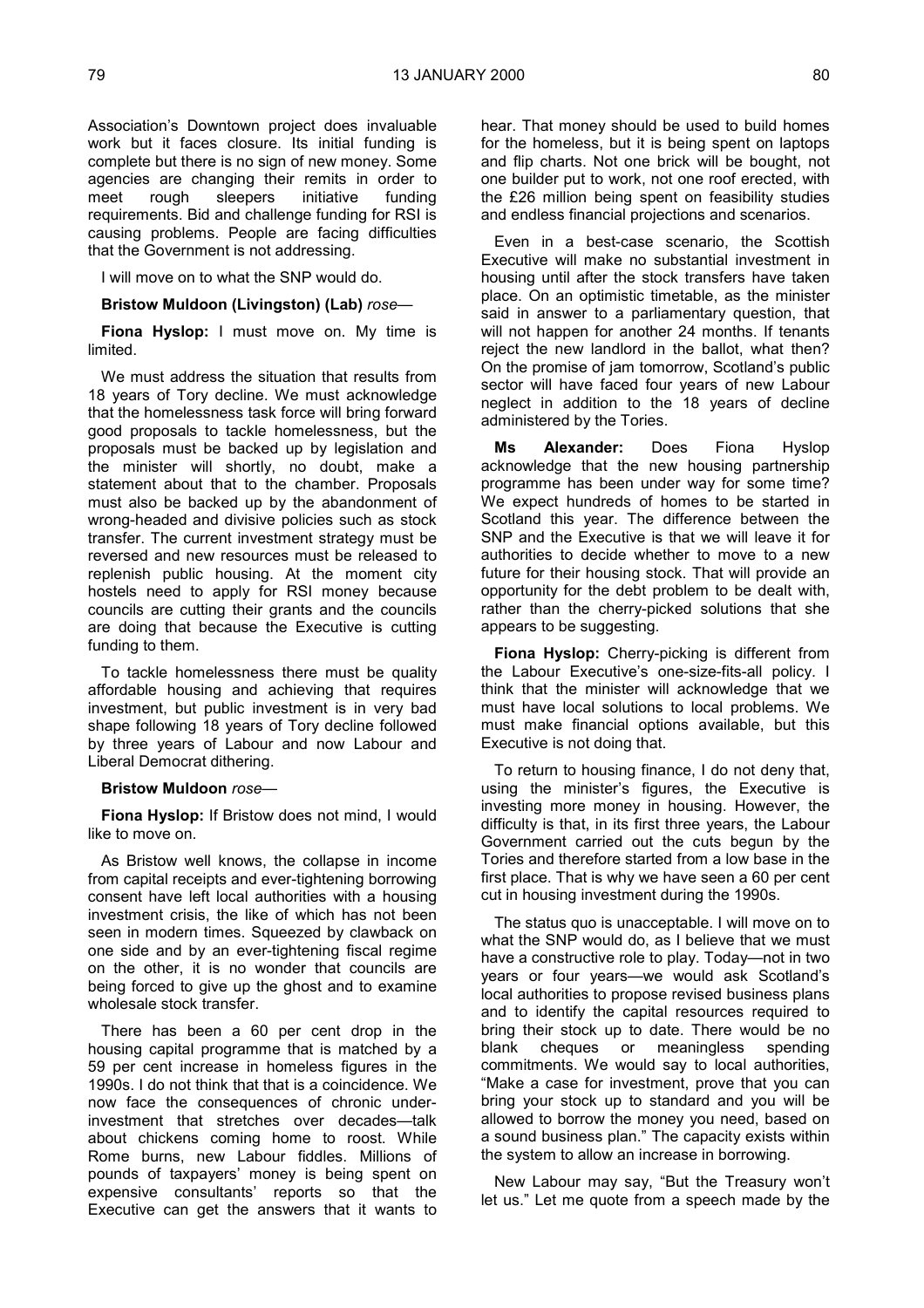leader of the Labour party, Tony Blair, at the 1999 Labour party conference. There's a thing—Fiona Hyslop quoting Tony Blair.

"If there are Treasury rules or antiquated concepts of public borrowing that hold us back, change them. That is what intelligent Government is for."

Well, Tony, you were right on that point. That is what we would do in an independent Scotland—an independent, intelligent Government would change the rules to allow local authorities to borrow the resources that they need. We are confident that they would be able to do so.

**Robert Brown (Glasgow) (LD):** Given that we do not have an independent Scotland, how does the SNP propose to fund these proposals?

**Fiona Hyslop:** I thank Robert Brown for his intervention. He is on cue.

Without independence, without changing the public spending borrowing requirement rules even under the present rules—Gordon Brown could allow councils to borrow what they require without breaching the Maastricht criteria. Has the minister asked him to consider borrowing consent for local authorities? I am not sure that she has.

What about the debt? We could use exactly the same mechanisms that the minister proposes to manage the worst cases of debt, except that we would not force stock transfer on the authorities concerned. For example, Glasgow spends almost the same amount in debt charges that the new landlord would have to spend on refurbishment. Take the debt away and allow the council to use its own resources, without extra borrowing, to solve its own problems.

To answer Robert Brown's point about devolution, what if the Treasury will not allow that? We could use the homes and communities public service trust to bring in private finance. We could consider the other options proposed by Scottish Homes.

**Mr McAveety:** Will the member give way?

**Fiona Hyslop:** I want to get on with my speech.

Where would we get the money to help with the seed-corn finance? The SNP would commit an extra £175 million on top of the money being provided by the Executive to help to generate investment and to ensure that we could crank up the public service trust to get the £1 billion that is needed in housing, which could be achieved without wholesale stock transfer. Scotland is a rich nation and, under independence, we would have greater resources. Under devolution, the SNP has already said that it would reject the Chancellor's penny tax bribe.

Unlike new Labour, we do not promise jam tomorrow. However, we would like to act now to turn around the oil tanker of neglect. Unlike new Labour, we do not have a policy of one size fits all. We are a Scottish Parliament that should take into account all parts of this nation. When people such as the deputation last night come to us from the Highlands and Islands, we must be struck by what they say and take that into account. We want a Scottish national housing policy, not a housing policy just for Glasgow and just for the minister's career. We do not promise that everything can be done straight away; it will take time to repair the neglect. However, it would happen and it could start today. We have shown how we can take things forward.

**Johann Lamont (Glasgow Pollok) (Lab):** As a Glasgow MSP, I say that if we solve Glasgow's problems, we will solve a major problem for Scotland. It is about time that this Parliament took ownership of Glasgow's problems. Glasgow paid a heavy price on behalf of Scotland for generations, and if this Government does nothing else than address Glasgow's housing problems, that will be a major benefit for the whole of Scotland.

**Fiona Hyslop:** Is it not about time that the Labour party faced up to its responsibilities in Glasgow and acknowledged that it has failed and failed again?

#### **Mr McAveety** *rose—*

**Fiona Hyslop:** Sorry, I will not take an intervention from the person who was the biggest slum landlord in western Europe. [*Interruption.*]

**The Deputy Presiding Officer:** Order.

**Fiona Hyslop:** Okay, I will give way to Frank McAveety.

**Mr McAveety:** Having understood Glasgow far more intimately than Fiona Hyslop ever could imagine or aspire to, I want to highlight two fundamental issues. First, if the local authority took the approach that the SNP is arguing for today, it would take 20-plus years to implement. The attraction of the option of stock transfer for people in Glasgow is that it can be implemented within a meaningful time scale. The people on the ground in Glasgow have made that decision. That is local accountability and it reflects local concern.

Secondly, today Fiona Hyslop has made great play at the dispatch box about policy. I quote from an SNP document produced for the election. It said:

"There are not funds in the Scottish Block for a proper solution."

Fiona Hyslop's whole argument this morning is that there are funds in the present Scottish block for a proper solution. The SNP was either wrong in May or wrong now.

**Fiona Hyslop:** In May we said that a public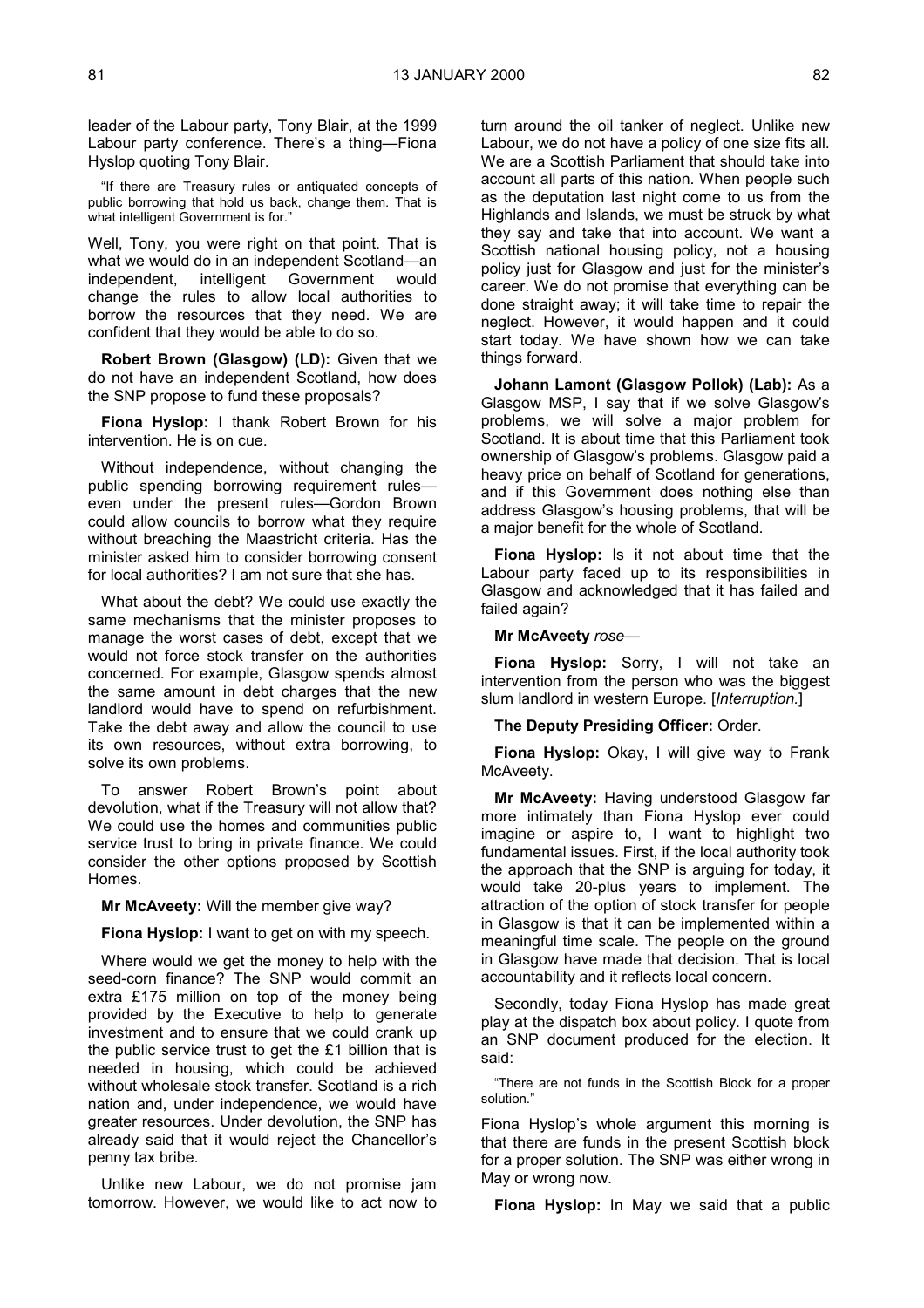service trust, invested with £175 million, could generate the same type of investments that Labour is proposing in Glasgow. It is absolutely true that we need to address the Glasgow housing situation, but let us not do that at the expense of other areas. Let us do it so that it happens now and let us ensure that the tenants are involved. That is why the Social Inclusion, Housing and Voluntary Sector Committee of this Parliament is considering the Glasgow stock transfer proposals and others.

We do not promise that the problems of housing in Scotland can be dealt with straight away—it will take some time to repair the neglect. However, the SNP could do it. This Executive could also do it, if it put its mind to it, and could start today. What we need is intelligent government, drive and political will. However, under new Labour we are stuck with reviews, feasibility studies and management consultants' dream city.

There are families living in cold, damp homes. There are homeless people desperate for a home of their own and looking for leadership and intelligent government. Everyone knows that Scotland's housing crisis has to be a main priority, but we are stuck with drift, dither and desperate measures. The Scottish people deserve and expect more from this Government when it comes to improving Scotland's housing. Unfortunately, they are unlikely to get it from the Executive's proposals.

**The Deputy Presiding Officer:** For the record, I ask the member to move her amendment formally.

**Fiona Hyslop:** I move amendment S1M-408.2, to leave out from "welcomes" to end and insert:

"notes the Executive's proposals to achieve this through a range of measures, including the introduction of a single social tenancy, the development of a single regulatory framework for social housing, the promotion of a stronger strategic role in housing for local authorities, and a new role and status for Scottish Homes, but believes that these measures alone will not improve the position of Scotland's 80000 homeless people and that the Executive must give greater priority to dealing with chronic under investment in Scotland's public and voluntary housing including the reversal of their policy of wholesale stock transfer."

**The Deputy Presiding Officer:** I call Keith Harding to speak to and move amendment SM1- 408.1. He has up to 18 minutes.

#### 10:23

**Mr Keith Harding (Mid Scotland and Fife) (Con):** I welcome the minister's statement and the opportunity to debate housing. I am particularly pleased that a housing bill is to be brought forward at a later date, as both we and the SNP criticised the Executive for the absence of such a proposal in its legislative programme. I hope that that is evidence of a listening Administration.

Much of what is proposed is inherited or extended Conservative policies. I do not think, therefore, that those policies were a total failure over the past 18 years, as Fiona Hyslop keeps suggesting. It is a pity that Labour in opposition was not as enlightened as Labour in government. If it had been, we would already be a long way down the road of stock transfers.

Under the Scottish Conservatives, home ownership in Scotland increased from 35 per cent in 1979 to more than 60 per cent now. We are committed to continuing the extension of home ownership, as there are still many people in Scotland who would like the opportunity to own their own home. That is a clear aspiration for the vast majority of Scots—83 per cent when the question was most recently surveyed.

**Ms Alexander:** Will Keith Harding comment on the fact that it was his colleague Lord James Douglas-Hamilton who removed the right to buy from housing association tenants in 1989? We are now seeking to restore that right. It is wrong to imply that anyone has a monopoly of wisdom in this area.

**Mr Harding:** Lord James Douglas-Hamilton will deal with that later himself. I do not think that his conversion was as great as that of Labour members, who were totally against the right to buy. It is a pity that the minister intervened when she did, because she would have been quite pleased with my next sentence.

Because so many Scots want to own their own home, we support the Executive's commitment to extend the right to buy to housing association tenants. However, we accept that the extension of home ownership is not the solution to all Scotland's housing problems. To improve the standard of housing for everyone in Scotland, control of housing should be devolved from councils to local housing associations, housing cooperatives or companies, or a range of other providers. The devolution of power to tenants would give them a far greater say in the management of their homes and would bring in private sector investment to assist in necessary repair and renovation projects. To achieve that, we would support a system of stock transfer running in tandem with debt reduction.

The real devolution of control over housing needs to be accompanied by further efforts to revitalise the private rented sector in Scotland. The standard and availability of private rented accommodation in Scotland needs to be improved, as the flexibility that it offers is necessary for many people, particularly for younger tenants. That is especially true in a modern economy in which young people move around to improve their employment prospects.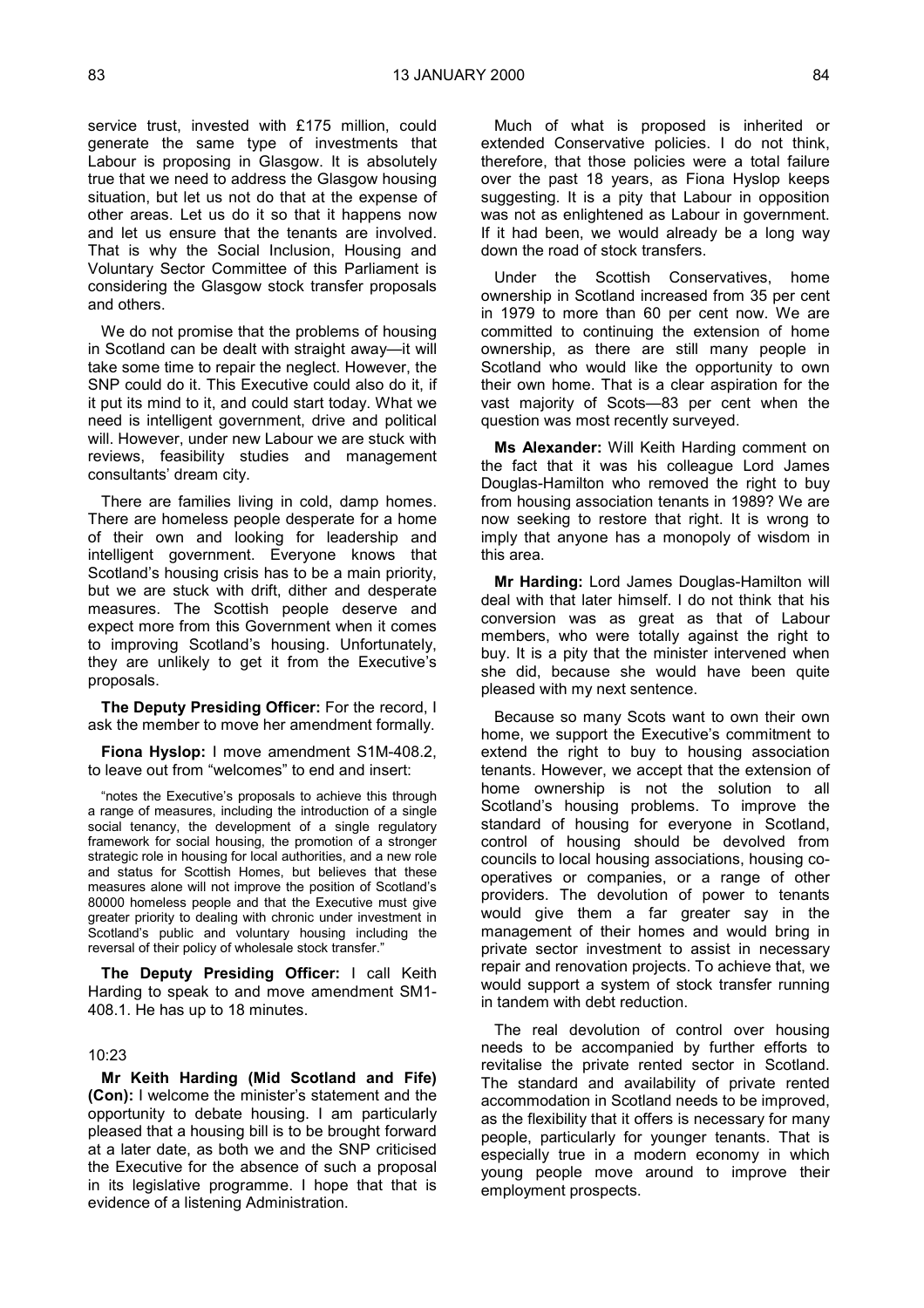There are areas of housing policy that need specific attention. One of the biggest problems that is faced by council tenants is anti-social and disruptive tenants. Sadly, too many councils have abdicated their responsibility to their tenants in that area. Local housing providers would better reflect the wishes of their communities, and would control and, if necessary, evict anti-social tenants.

Greater attention should be given to housing for those with special needs. Local housing providers should be encouraged to adapt houses for elderly and disabled people. That could be done through grants and a requirement to provide a minimum percentage of sheltered houses in any new<br>development. A proper mix within a development. A proper mix within a neighbourhood is essential, and such a requirement would help to ensure that elderly and disabled people were included in mainstream housing.

As Fiona Hyslop said, we must address homelessness, which is at an all-time high. We look forward to reading and debating the report from the task force on homelessness at an early date.

Local authority expenditure for improving housing conditions in the private sector has suffered substantial cuts since 1995. Before 1995, funds that were allocated to councils by Government for housing were ring-fenced. As a result of the change, capital spending on private sector housing plummeted from £118 million in 1995-96 to only £45.3 million in 1998-99. Nearly £200 million that would previously have been spent on improving housing conditions for elderly and low-income home owners has been spent on other local government services. Both groups are growing, and their need for support increases year on year; therefore, I welcome the minister's statement. We ask the minister to consider the reintroduction of ring-fenced moneys for improving the housing conditions of those groups.

The principles of extending ownership of housing to individuals and communities and of devolving control to local communities offer the best hope of solving many of Scotland's housing problems. There is now enough common ground in this chamber on these issues to justify the hope that the new Parliament can improve the standard of housing for everyone in Scotland.

I have not taken up much time. I thought that I would have more interventions, as Fiona Hyslop had.

I move amendment S1M-408.1, to leave out from "welcomes" to end and insert:

has increased dramatically since May 1997; welcomes the Executive's commitment to extend the Right to Buy to Housing Association tenants, but emphasises that measures may be necessary to safeguard individual Associations where the take-up of this right could prejudice the operation, viability or success of these Associations."

**The Deputy Presiding Officer:** I call Robert Brown for the Liberal Democrats. He has up to 18 minutes.

#### 10:29

**Robert Brown (Glasgow) (LD):** I must confess, Presiding Officer, that I was caught slightly short by the brevity of Mr Harding's contribution. Nevertheless, his comments are welcome in a number of respects.

Nothing is more significant to the quality of life of the individual and to the strength of local communities than the houses that people live in. Houses are not just buildings, they are homes, providing places for shelter, recreation and study, and for the shared life of families of all types. All too often, they are also the arena for domestic violence, financial pressures and inadequate heating.

Housing is a major economic sector, creating construction jobs and repair and maintenance jobs. It makes a major call on national public expenditure and contributes to individual wealth or poverty. It is probably true to say that housing policy in Scotland has been bedevilled by more failed political theories and more disastrous programmes that have not achieved their objectives, and has been the subject of more political bribes masquerading as policy strategies, than any other subject area.

It is therefore appropriate to begin with some humility and caution in making claims about housing. People are not interested in the most radical housing strategy ever, the biggest ever investment in housing or the world-shattering nature of Government pronouncements or of Opposition castigations. They have heard it all before. More important, they have lived through its failures before.

Nevertheless, there is much to be welcomed in the Scottish Executive's actions on housing. The commitment that no one should have to sleep rough by 2003 is important and challenging. It must be achieved if the blight of rooflessness that so often affects young people is to be removed from Scotland. Indeed, it is not too much to say that the reputation of the minister and of the Executive depends on it. The Executive is tackling the matter in a targeted way through the homelessness task force and with the involvement of the voluntary sector and other housing professionals. The detailed examination of the situation in Glasgow, where the biggest problems

<sup>&</sup>quot;notes the Executive's proposals to achieve this and notes that the Executive will bring forward a Housing Bill; calls upon the Executive to include within this Bill measures to deal with the alarming problem of homelessness which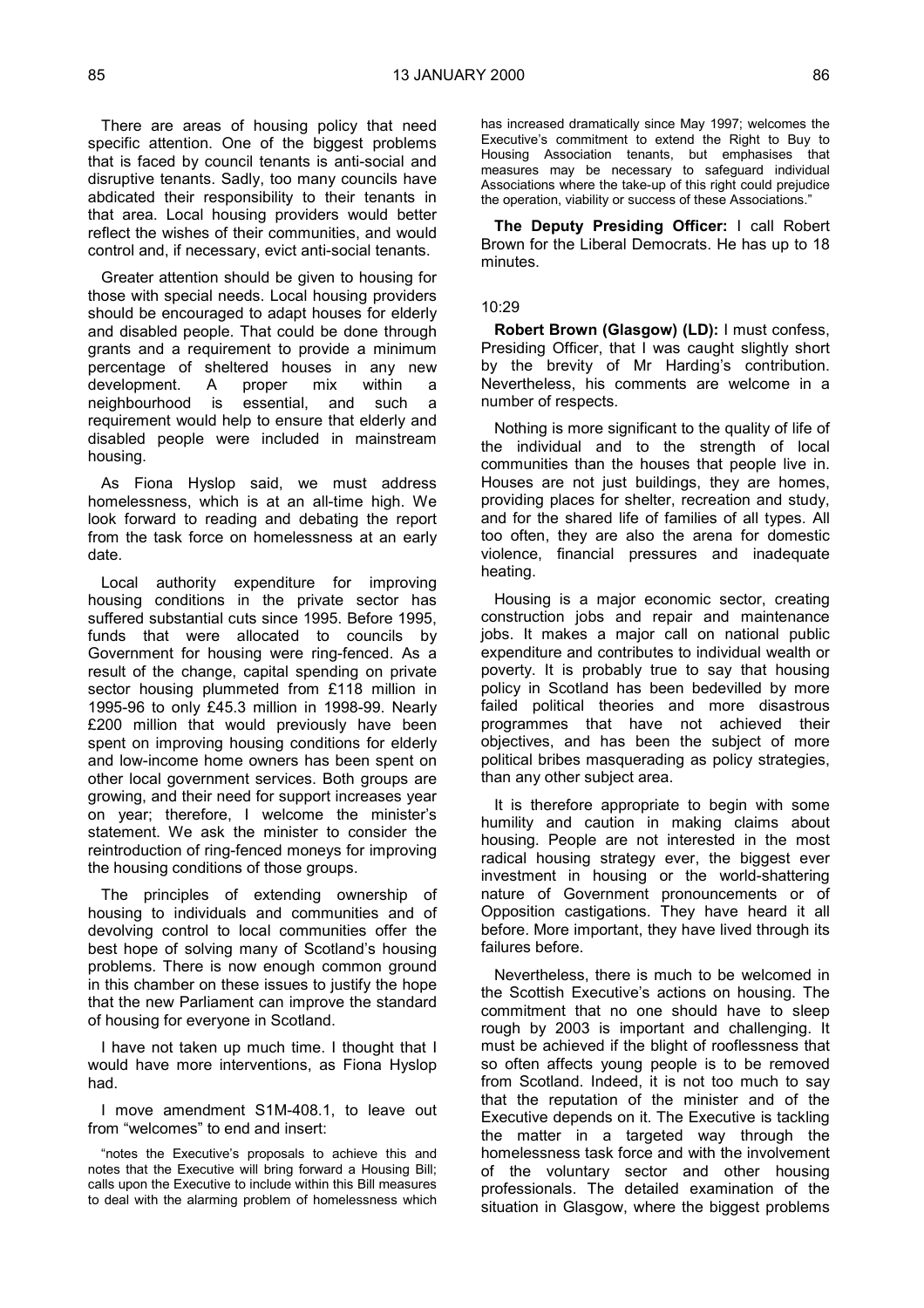are, gives hope that workable, locally sensitive and accessible programmes will be put in place.

My second cautionary note is that legislation is not the be-all and end-all. Legislation can sometimes provide the framework and remove obstacles, but the success of the housing association movement shows that it is people and communities that win the battles and build success.

Perhaps because of the overemphasis on the right to buy, I consider the minister's statement on the proposed contents of the housing bill something of a mixed bag. There are good things about it, such as the reform of Scottish Homes, which was foreshadowed in the Liberal Democrat manifesto and in the partnership agreement. She is right to recognise the difference between the funding and strategic roles of Scottish Homes and its regulatory role. The fact that Scottish Homes will be no longer an unelected quango but a Scottish Executive agency that is accountable to the minister and to Parliament gives the Executive a strategic housing agency and reverses the peculiarly damaging Conservative obsession with removing democratic control from state policy.

**Fiona Hyslop:** Robert Brown makes some important points about housing legislation. Does he agree that it is disappointing that the Executive did not take the opportunity to introduce a housing bill in the first year of the Scottish Parliament? The minister's proposals may be a mixed bag, but Mr Brown outlined a number of points that were included in the SNP manifesto and that, although not included in the Labour manifesto, have belatedly become Executive policy. Does he agree that, because there is consensus on the legislative elements of the proposed bill, we could be moving much more quickly to create the right legislative framework?

**Robert Brown:** I do not accept that. My view, as Fiona Hyslop is aware, is that a number of the points in my proposed member's bill could be legislated on now without too much difficulty. However, it is right that time be taken over the major issues that Wendy Alexander has put before the chamber today and over the policy papers. This matter involves complicated legislative and administrative issues, which we must get right, as anyone who has examined the existing legislation—the Housing (Scotland) Act 1987 and the Housing (Scotland) Act 1988—would immediately recognise.

We give a qualified welcome to the announcement that councils are to have a greater role in determining funding priorities for housing. Keith Harding referred to the way in which the abolition of the separate, non-housing revenue capital account has led to a diminution of resources being allocated specifically to that sector. The minister could consider whether there are ways in which the housing association part of investment funding can be safeguarded in the new strategic role that she is giving to councils.

The move towards councils is long overdue. It cannot be right that local representatives have only a partial role in this crucial area, but the qualification is that local representatives must be fairly and accountably elected. The Liberal Democrat insistence on proportional representation, particularly in local government, is not a quaint foible; it is a categoric demand, based on the unanswerable principle that people should get the councils that they vote for and that councils should have the democratic legitimacy that can come only from a proper electoral mandate.

**Brian Adam (North-East Scotland) (SNP):** Will the member give way?

#### **Robert Brown:** Not at the moment.

Let me say to those Labour MSPs who allegedly are preparing to go back on their party's commitment on PR that they undermine the future and credibility of local government by their support for a bad and undemocratic electoral system.

The other qualification that I have on these reforms is a plea that the proper role of different institutions be recognised. It is right that the Government enforces minimum standards, but it must allow a variety of patterns suitable to local needs. It is right that councils set local priorities, but they must let housing associations and cooperatives be sovereign in their particular spheres.

**Brian Adam:** Will the member give way now?

#### **Robert Brown:** No.

I touched on the Scottish Executive's proposals for a single social tenancy before because of the welter of different arrangements that apply to different regimes, which is the very negation of justice. Only about half a dozen people in Scotland understand the system properly, and they assuredly do not include most of the people affected by the 1987 and 1988 housing acts. The complicated legislation on the creation of tenancies, evictions, rates of repair and compensation and rights against anti-social tenants is long overdue for reform.

In principle, therefore, the single social tenancy is to be welcomed. It was a commitment of the Liberal Democrat manifesto and the partnership agreement, which we are extremely pleased to see being implemented. We await with interest the details, but I urge the minister to look carefully at the right to repair. The model secure tenancy agreement may be the basis for that right, but a clear statement of workable rights and remedies is needed, as is legislation.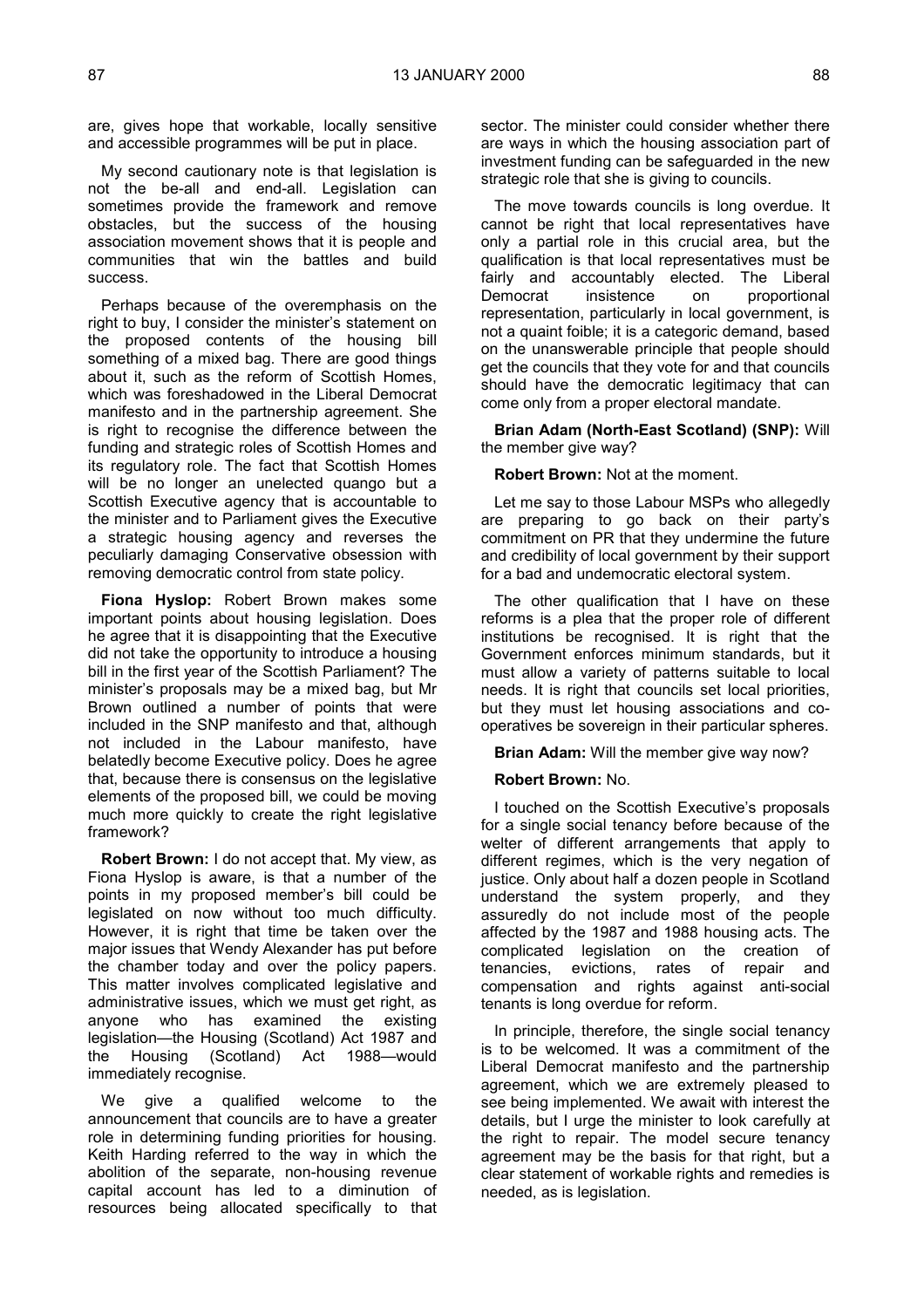I want to re-empower local councils, but I am aware that administrative talent is variable across councils and between different departments. I am also aware that political considerations and municipal empire building can sometimes override common sense and equity, and lead to exaggerated support for the structures of direct labour organisations and housing management departments.

**Fergus Ewing:** On municipal authorities, is the Liberal Democrats' position the same as that of the SNP, which is that we are concerned that in the Highlands and in rural Scotland the effect of the proposals will be to reduce an already inadequate stock of affordable housing? Is that the Liberal Democrats' position, or will they support the Labour proposals that will further diminish the stock of affordable rented rural housing?

**Robert Brown:** I will deal with that matter in considerable detail shortly but, before doing so, I wish to say that the mechanism for a proper relationship between central Government and local government should be a reinvigorated housing plan, drawn up by councils under guidelines and subject to discussion and approval by the Scottish Executive.

It is too soon to assess the effects of the new measures on anti-social tenants introduced under the Crime and Disorder Act 1998. However, the provision of effective noise insulation in houses, particularly in tenements, is likely to go a lot further towards cutting the number of anti-social complaints than is a raft of new laws. I am well aware that, if I lived in a council tenement, the noise from my teenage son's discordant compact discs and other sources of noise in my house would lead to a volume of neighbour complaints, which currently are prevented only by the thickness of the stone walls between my neighbour and me. I welcome the proposal to collect central statistics on eviction actions, because I was astonished to discover in an answer to a parliamentary question that I lodged that those statistics are not kept. It is a considerable move forward that they will now be kept.

The proposal to build on the success of such schemes as the Dundee families project is also important. However, we should keep a proper concept of individual rights in relation to anti-social neighbour situations. It would not be the first time that officialdom had got the wrong end of the stick and blamed the wrong tenant or family for problems. I hope that the statement on page 20 of the paper on housing and anti-social behaviour that the role of the courts in repossession cases is

"to be satisfied that suitable alternative accommodation is available"

is a slip of the pen. The role of the courts is to be satisfied that justice is being done and that the anti-social behaviour exists. We would not welcome a return to the days when councils could legally evict tenants on 28 days' notice without cause.

I must say to the minister that the right to buy is not a housing strategy. There are a variety of reasons to support it, ranging from populism to fears of social engineering and dislike of socially rented housing. Right to buy involves a transfer of assets—provided by public investment—from the public to a smaller group of individuals at the expense of the community at large.

**Ms Alexander:** Will Robert Brown clarify the nature of the single social tenancy that he proposes? Will it have two rights on the right to buy or infinite rights on the right to buy, depending on a local decision by an unnamed person that would remove an existing right from 700,000 people? The Executive's position is one right, I think that the SNP's position is two rights and I think that the Liberal Democrats' position is infinite rights, but I look forward to clarification.

**Robert Brown:** Negotiation between Ms Alexander and me may produce the answer in the course of time.

**Alex Neil (Central Scotland) (SNP):** Will Robert Brown give way?

**Robert Brown:** No. If Alex Neil listens to what I say, he will find out what the Liberal Democrat position is on this matter.

The case for the right to buy is that people who have been tenants in their house for a long time have a moral right to an equity stake in that property. That is the minister's view. She must concede that it is less compelling when the rent is being paid by housing benefit, it is less compelling again when the discount is artificially high and it is not compelling at all when the effect is to distort the availability of houses in rural areas or to damage the financial and planning viability of urban housing associations.

I welcome the establishment of sinking funds or factoring schemes to deal with contributions by purchasers to repairs and maintenance and I welcome the minister's announcement that that will be targeted. We must be cautious, however, as the worst feature of the right to buy is that it threatens to recreate in common ownership property, such as tenements, the inadequacy of investment that has bedevilled many older private tenements. We must ensure that the investment is adequate.

The Chartered Institute of Housing has stated:

"These reforms should be based on decisions made at local level in light of local housing needs and markets."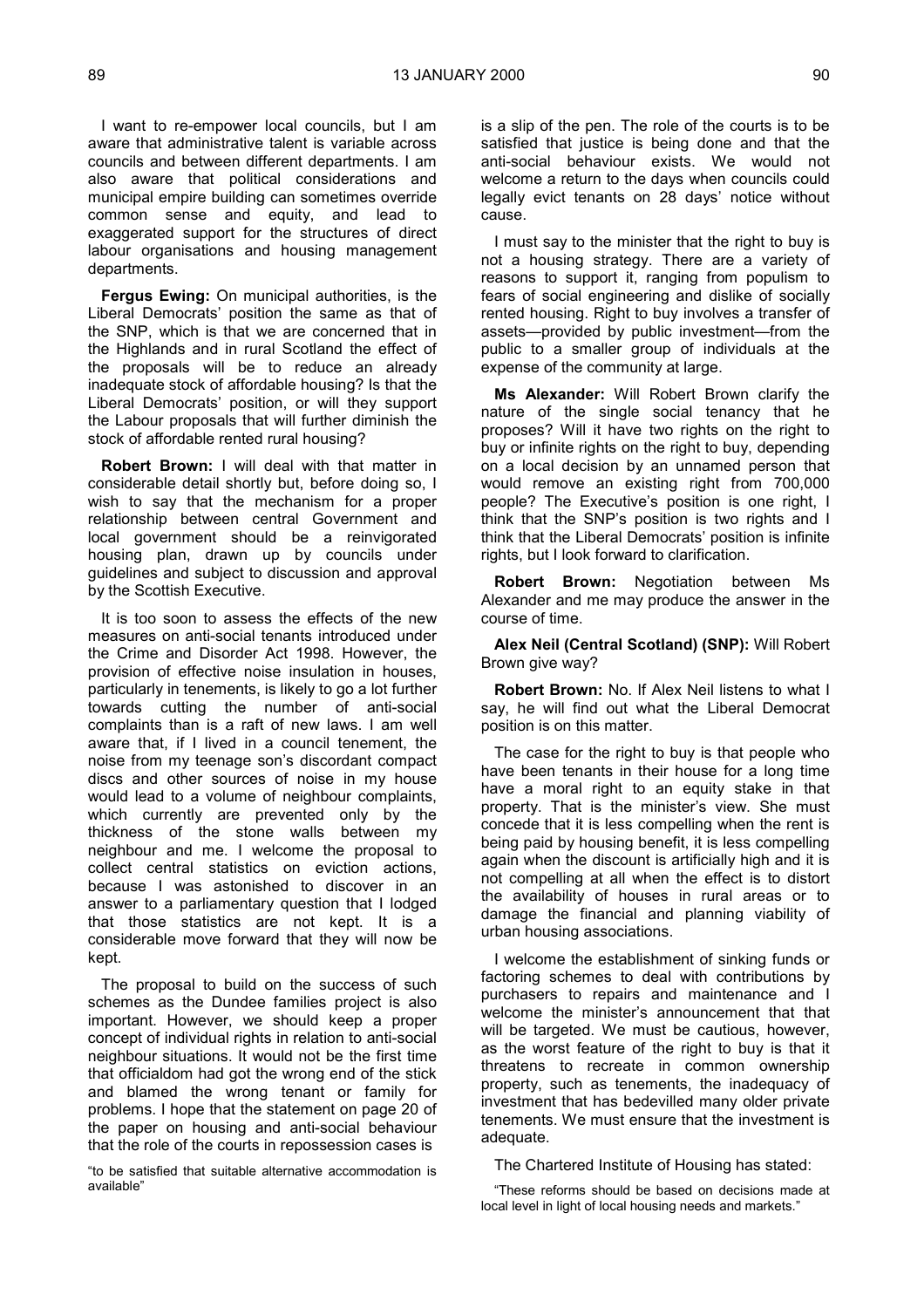The unanimous view of the housing bodies professionals in this field—is that the right to buy should not be further extended. Why does the minister, who is so commendably keen to take the advice of Shelter, the Scottish Federation of Housing Associations, the Scottish Council for Single Homeless and the Chartered Institute of Housing on other matters, feel able to disregard such unanimity of view on this matter? Even the Tories express some concern about the extent to which the right to buy should be extended.

The minister has stated that, in rural Scotland, there will be 100 to 120 additional sales a year, which will be offset by Scottish Homes building or improving about 1,300 houses each year. Rural areas apparently include Dumfries, Inverness and Kilmarnock as well as Shetland and Aberdeenshire, which somewhat erodes the persuasiveness of the case. Our primary concern must be the dozen or so social tenancy houses that may be sold off to be holiday homes in a small village or town where there is often a dearth of land to build replacement housing for local people. Building new houses in a bigger rural town 20 or 30 miles away does not help that situation.

I do not think that the minister's figures are backed by outside analysis. Mike Rumbles will deal with that in more detail. Like Fiona Hyslop and Peter Peacock, I went to last night's meeting with a deputation from Highland Council.

#### **Ms Alexander:** Will Robert Brown give way?

**Robert Brown:** No, I will continue. We heard from Lochaber Housing Association that 37 per cent of council housing in Lochaber had been sold off under the existing right to buy. Much of that housing is in remote rural areas. Very little of it was replaced; much of it ended up contributing to the problem of second or holiday homes in the area. We heard that the association's main lender was likely to reassess its position and apply an extra premium if the minister's proposals came into effect.

The rate of sale is based on average figures from historic trends and should be treated with caution. In Glasgow, sales are nominal in hard-tolet areas and high in good terraced or semidetached areas such as Mosspark or Knightswood. The average level of house sales is useless as a prediction tool for the rate of sale of housing association stock in a localised area of the city. The notion that the city council will be reflecting the low availability of rented stock in the west end of Glasgow by making appropriate investment decisions is far from reality; I would have thought that the last thing that the heavily congested west end needs is more houses of any kind.

The right to buy produces a residualisation effect

on council stock. The public sector is left with the worst properties in the most deprived areas—the houses that nobody wants to buy and that need the most investment. The right to buy does not create a modern rented sector but discredits the idea of rented stock as an option. That is in stark contrast to the situation in Europe, where good rented housing is a popular option. The right to buy distorts housing in many areas. There can be problems in meeting statutory housing duties and there is often a lack of houses of a certain type.

There is no evidence of a problem to be solved. The minister quoted a letter but I would be surprised if she has had scores of letters from housing association tenants—

**Ms Alexander:** The problem to be solved is this: four out of five Scots want to own their own homes. At the moment, two out of five Scots live in rented accommodation, yet Mr Brown is suggesting that the Parliament remove a statutory right to buy.

**The Deputy Presiding Officer:** You have one minute left, Mr Brown.

**Robert Brown:** I think that some account should be taken of the fact that I have taken many interventions.

**The Deputy Presiding Officer:** I am taking account of that.

#### **Robert Brown:** Not according to the clock.

Housing associations have successfully tapped voluntary effort in the community. People who believe in social housing have given their time and have been empowered. The statistics do not work out in the way that the minister suggests. We are not talking about taking away the right to buy; we are questioning whether it should be extended further.

We must deal with the complicated question of the viability and finances of particular housing associations. A survey done by the Scottish Federation of Housing Associations produced widespread concern. Partick Housing Association in Glasgow reports that it can accept only 10 per cent of applicants on to its list. There is a chronic shortage of large flats, but the housing association has sold off several much-needed three-bedroom flats and has no prospect of replacing them. Meadowside and Thornhill Housing Association says that it represents a small island of socially rented housing in a sea of owner-occupation. That will not be the case for much longer if the right to buy is extended.

Liberal Democrats do not take a dogmatic view on questions of the ownership of housing. We believe that no sort of tenure has an innate superiority over another. There is value in having mixed tenure and there is value in not having one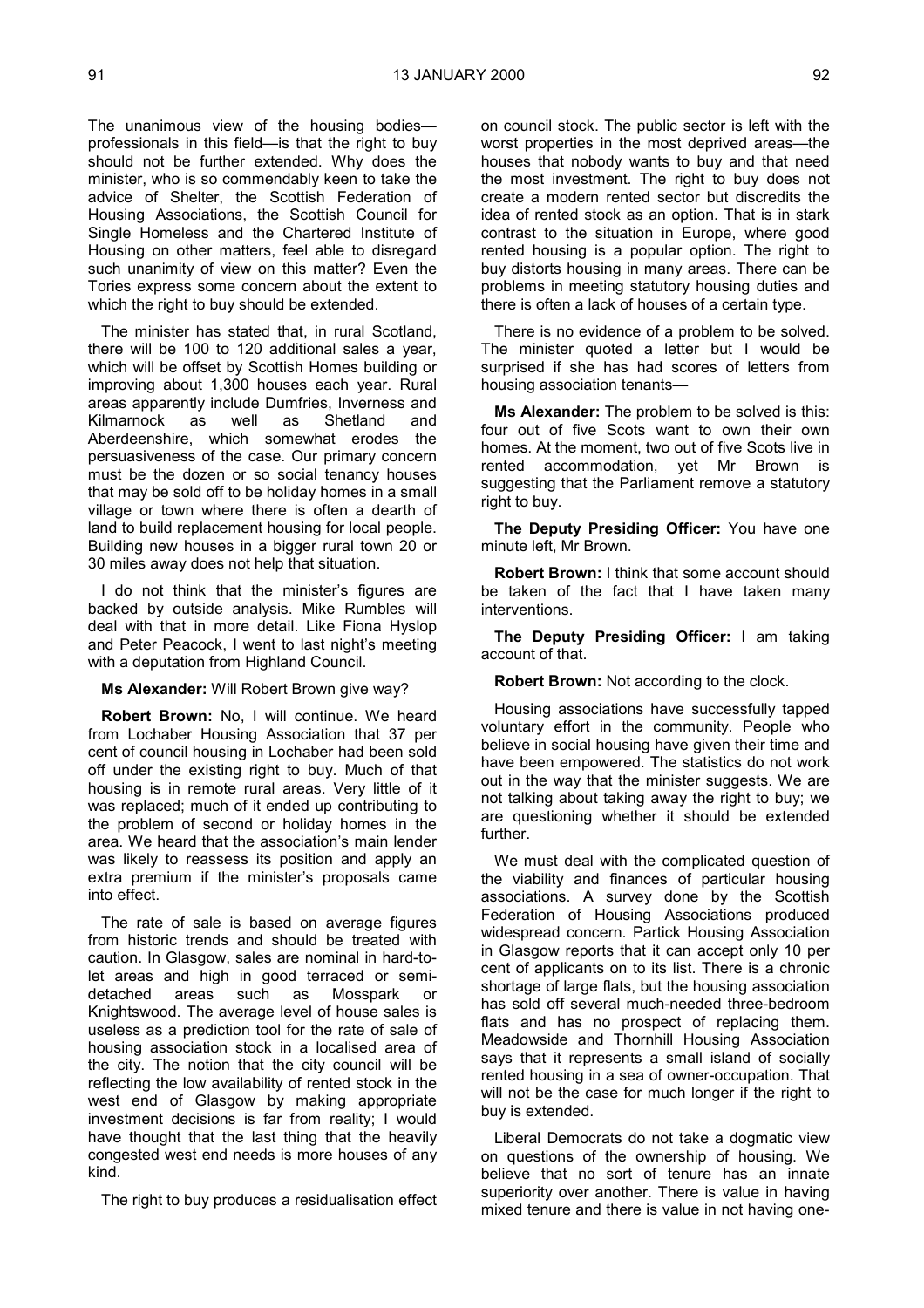class estates. It is widely recognised that there is value in increasing housing ownership in Scotland. It makes no sense to restore strategic control of housing to local authorities while imposing on them a requirement to sell even if that does not suit local conditions. I urge the minister to consult fully with professionals, tenants and other parties and to respond to the advice that she is given.

I have not had time to touch on housing stock transfer. The Parliament and the Executive have the potential to do a good job for Scottish housing after years of neglect and misdirected strategies. We have an able and enthusiastic minister who is more than capable of delivering the goods. There are a few things to rethink but we should not distort housing policy by overemphasising the Tory shibboleth of the right to buy. We need to sort the policies out and move forward together on this exciting housing project. I support the motion but express the reservations that members of my party feel.

**The Deputy Presiding Officer:** Speeches are now open to the floor and, to allow as many speakers as possible, should last no longer than four minutes.

#### 10:50

**Ms Margaret Curran (Glasgow Baillieston) (Lab):** I welcome the debate, because it concerns an appropriately vigorous area of Government intervention.

We have already seen many significant achievements in housing. The Social Inclusion, Housing and Voluntary Sector Committee, of which I am convener, intends to be closely engaged in that process. I am sure that we will scrutinise with vigour the Executive's work, as much from a shared commitment to developing housing policy as from anything else. The committee is undertaking an investigation into housing stock transfers and, while we are in the midst of that investigation, it would be wrong of me to pre-empt our findings, but I can make—as others have done—a few preliminary remarks.

The situation in Glasgow is very important. I appreciate that we must not let that situation be the entire focus of our discussions on housing and I understand the issues that affect rural areas, but as a Glasgow MSP I must acknowledge the Executive's commitment to tackling fundamentally the crippling debt problem that Glasgow faces and to creating real opportunities to get much-needed investment into housing in Glasgow. Anyone who has had any involvement in housing in Glasgow, as I have over many years, knows that the status quo is not an option. Tenants in Glasgow know that real and fundamental change is required. If we are to deliver new and transparent policies, we

must be realistic about the options for the tenants in Glasgow.

In my constituency, I have seen the significant achievements of community-based housing associations. I have also seen real examples of collective organisation addressing housing need. I have never doubted the ability of ordinary people, with the proper support and resources, to develop services and provision that are appropriate to their needs.

However, we must be careful. The history of community organisation shows that it works best as a grass-roots movement, responding to local needs. Community ownership does not come cheaply, however; it needs to be supported and facilitated, resourced and encouraged.

The Social Inclusion, Housing and Voluntary Sector Committee is hearing some evidence that the tenants of Glasgow need to be more fully informed about the process that is taking place. We have still to hear evidence from Glasgow City Council, but we hope that the minister will give an assurance today that the tenants of Glasgow will be able to participate in a meaningful and constructive consultation process. I understand that proposals have to go to tenants through a ballot, and I support that, but we would argue for a fuller dialogue. That would deliver more effective community organisation in the long run, which is terribly important.

The right to buy, on which the committee will hear evidence, has become an issue of discussion this morning and it is important to focus on that. There are many perspectives on right to buy. Undoubtedly, there is widespread support for it—I do not question that. I understand the resentment of those who have invested much in their housing over the years but have little sense of ownership and control. It is not the job of the Parliament to frustrate the legitimate aspirations of those who wish to own their own homes; indeed, we must attempt to facilitate that wish effectively.

It has to be acknowledged, however—as it has been by the minister—that the socially rented sector can meet the needs of different parts of the population at different stages in their lives. I support the choice and quality that the private sector provides, but if we support choice and quality in that sector, we must also create the means to support choice and quality in the socially rented sector.

We must recognise that some housing organisations have flagged up difficulties. I have listened to the debate this morning around those difficulties, and I appreciate that some people are against the extension of the right to buy. Some people understand the Executive's points on the need to extend the right to buy, but are asking the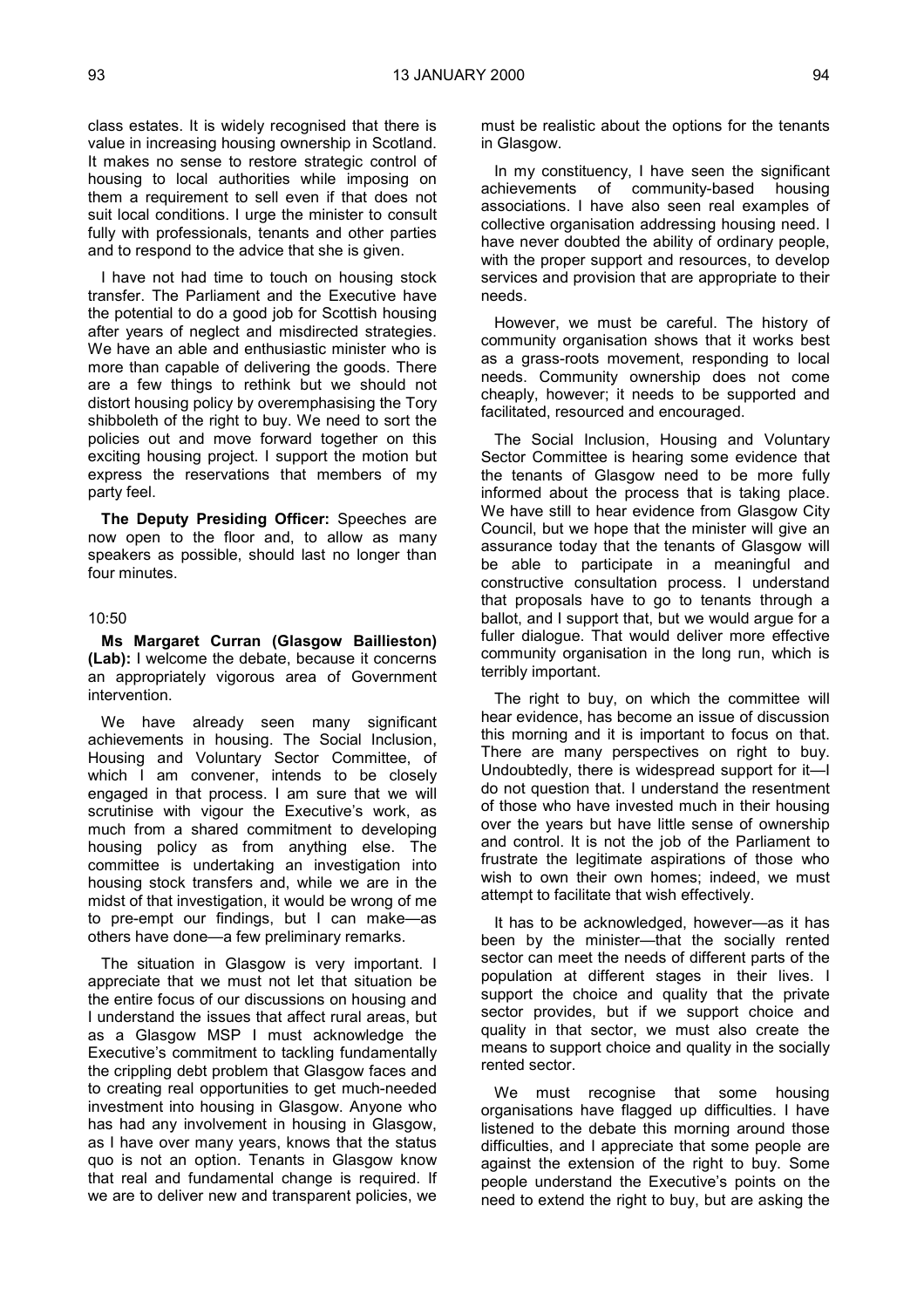Executive to consider the qualifications for that extension. I ask that we examine thoroughly the debate on the right to buy.

As Robert Brown said, the Scottish Federation of Housing Associations is against the extension and has raised some questions about the Executive's figures. The federation says that the current proposals to bring significant new investment into rented housing will increase the demand for purchase. It states that, over the past 20 years, there has been a 30 per cent reduction in rented stock and that, with the extension of right to buy and an improvement in the quality of the stock, a further 300,000 rented homes could be lost over the next 20 years.

Shelter has a slightly different position; it says that we need to deliver a truly strategic right to buy, which must have elements of local discretion to adapt to local markets and needs. The intention is not to give an overweening power to certain professionals over individual properties, but to reassure organisations such as Women's Aid that we can address appropriately the needs of women who are fleeing domestic violence.

It is important that we do not let the whole debate get lost in the right to buy, as there are many constructive elements to this subject. I argue that there has been a significant shift in the style and content of housing policy in Scotland. There have been radical commitments on homelessness that can genuinely create a seismic shift in the nature of that problem. We could be on the brink of delivering a package of measures for social progress, regeneration and the genuine empowerment of individuals and communities.

Let us be determined not to repeat the mistakes of the past. We must ensure that the socially rented sector does not become residual housing for a new underclass. New models are not a global panacea for all the housing issues—challenges that face all of us in the chamber. We must move from a culture in which we think that every solution that is presented becomes a new set of problems. We must move from a culture of opposition to one of partnership.

We have big issues to address about the housing of the black and ethnic minority communities. Women's organisations have substantial points to make about the nature of housing across the board—we must listen to what they have to say.

Housing has at last been given its proper place in the context of social policy, but unless we fundamentally address some of the issues relating to the socially rented sector, we will never deliver on our policies on social inclusion. I hope that the Executive can pay proper attention to some of the housing organisations.

10:56

**Mr Lloyd Quinan (West of Scotland) (SNP):** Ten years ago, the country was shocked when homelessness reached 29,000 applications a year. Unfortunately, we have reached the record level of 45,000 applications a year. For those in the chamber who are unaware of this, another deeply depressing fact is that five rough sleepers died on the streets of Edinburgh during the Christmas and new year period, including Steven Mack, who was one of the authors of "A Charter for Rough Sleepers", which we all received from the Edinburgh Streetwork Project.

I would think on that: five people have died on the streets of Edinburgh, despite the fact that this country is richer now than it has ever been. As Gordon Brown keeps reminding us, the economy is stronger than ever. Unfortunately, neither the political will nor the political priority exist to eradicate the national disgrace that forces the young, the vulnerable and the victims of circumstance to a nomadic life on the pavements and in the doorways of not only our major cities, but towns from Lerwick to Langholm.

We are right to condemn that disgrace. It is welcome that new Labour at least acknowledge the national shame. The minister is to be commended for her commitment that by 2003 no one should have to sleep rough. The Executive has acknowledged that improvements must be seen, but there is a substantial difference between improvements being seen and improvements being made. Numerous press releases have told us of the Executive's commitment to the rough sleepers initiative, which, although welcome, must not be seen as a panacea for homelessness. As Shelter has pointed out, it is a first step. It may take people off the streets, but it does not provide permanent accommodation. I, for one, accept and I am sure that many others in the chamber will agree—that a place in a hostel is not a home.

No amount of good news press releases can mask the fact that, after three years of new Labour in new Britain, homelessness in Scotland has increased by 11 per cent to a record level of 45,000 applications. Would it not have been better to prevent the homelessness occurring than to clear up the mess afterwards? The new thinking is exemplified by our colleagues in new Labour, and indeed, by Ms Wendy Alexander, the member for Paisley North, who repeats the mantra that homelessness

"is not a problem about bricks and mortar".

Unfortunately, homelessness is a direct consequence of the lack of availability of affordable housing.

**Ms Alexander:** Will the member give way?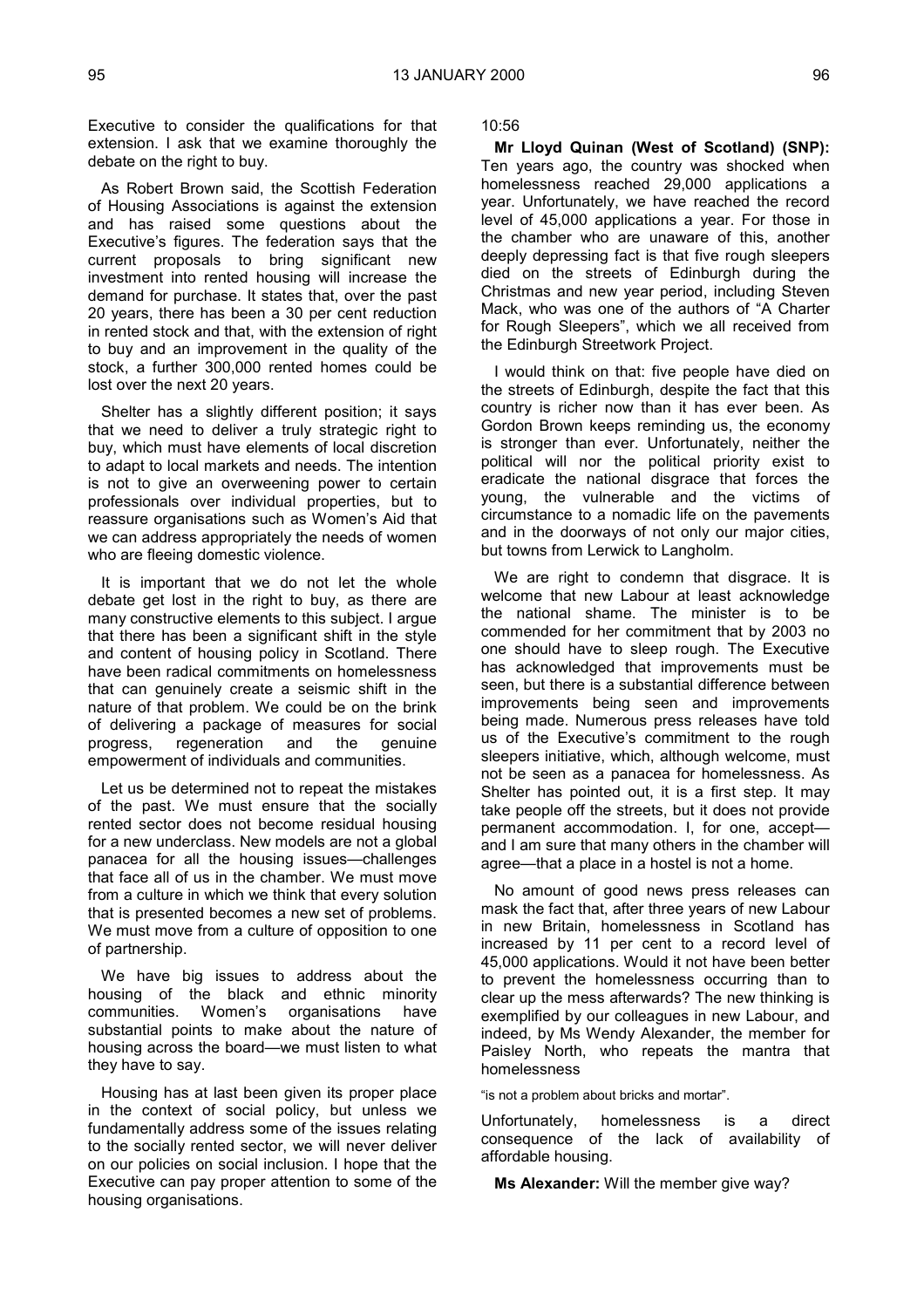**Mr Quinan:** No, Wendy.

No amount of RSI money will provide that housing, and as long as the RSI has to continue, we admit that, as a nation—

#### **Mr McAveety** *rose—*

**Jackie Baillie** *rose—*

**Ms Alexander** *rose—*

**The Deputy Presiding Officer:** Is the member giving way?

**Mr Quinan:** Eenie, meenie, minie, mo.

**Ms Alexander:** Does Mr Quinan agree that the problem is that the total number of applications from the homeless in Scotland who are assessed as priority need is less than the number of empty and void houses? The problem of homelessness is not just about housing. That list of 47,000 applications includes many people who have applied many times because of substance and alcohol abuse problems—many of those people have had a tenancy that has failed. We have more empty houses in Scotland than the number of people who apply with priority need. That is part of the complexity of the problem—Lloyd Quinan should not over-simplify it for cheap political point scoring.

**Mr Quinan:** I do not think that I need to reply to that speech.

We have spoken about the need to see improvements. The new shiny Labour council in West Dunbartonshire, where I live, has taken that to heart. In West Dunbartonshire, the number of people applying as homeless appears to have bucked the national trend—it has fallen by a third in the past three years, in contrast to the spiralling national figures. The Parliament may be tempted to congratulate West Dunbartonshire Council on its rather stunning success. Indeed, so impressed was the Deputy Minister for Communities that the chief executive of the authority was appointed to the rough sleepers initiative national advisory committee.

However, there is a difference between statistics and reality. The Dunbartonshire RSI action research project examined the reality behind the statistics. What innovations had been applied to achieve the dramatic change against the national trend? What radical solution had the council toiled to find? What had generated this great success that could surely be applied across the country? At last—a solution that does not involve bricks and mortar.

**The Deputy Presiding Officer:** The member must please wind up.

**Mr Quinan:** The reality is simple. The council did the minimum possible. It did not house the

homeless and it did not count the homeless. The RSI project has come across evidence of people presenting themselves as homeless in West Dunbartonshire who have not had their homeless application filed.

**Jackie Baillie:** Will the member give way?

**Mr Quinan:** No, I have been asked to wind up.

It is a statutory duty for all local authorities to complete an HL1 return no matter what—

#### **Jackie Baillie** *rose—*

**The Deputy Presiding Officer:** Order. The member is not giving way.

**Mr Quinan:** If the HL1 form is not completed, homelessness is not recorded. The figures have fallen remarkably because snap judgments about priority status are being made at initial interviews. In West Dunbartonshire, people are being deemed non-priority or intentionally homeless and are being turned away without an HL1 having been completed, just as was reported in yesterday's *Clydebank Post*.

**The Deputy Presiding Officer:** I call Tommy Sheridan, to be followed by Mike Watson. For the reasons given by Sir David at the beginning of the debate, I am calling Mr Sheridan early and will be a little relaxed about the amount of time that he has to speak.

#### 11:02

**Tommy Sheridan (Glasgow) (SSP):** Thank you, Presiding Officer.

Any commitment to the improvement of the quality and standard of housing across Scotland is mere rhetoric unless the funding that is required backs it up. The difficulty with Labour's record so far is that it is nothing short of a disgrace in relation to the lack of funding. Its record is also shocking in relation to the lack of urgency. The other day, James Douglas-Hamilton wrote that he was glad to see that Labour had adopted Tory housing policy. Sadly, James Douglas-Hamilton was correct.

I do not have time to develop all the points in the amendment that was not selected. Should the right to buy be extended? No, it should be abolished. That would allow us a single social tenancy. Let us introduce incentives to keep people in the rented sector. Let us introduce incentives that allow a 15-year continuous tenancy to be rewarded by a rent-free existence for the rest of that tenancy. On the one hand, that rewards tenants and, on the other, it retains stock in the public sector.

Let us relax home improvement rules. Let us ensure that we do not encourage greater housing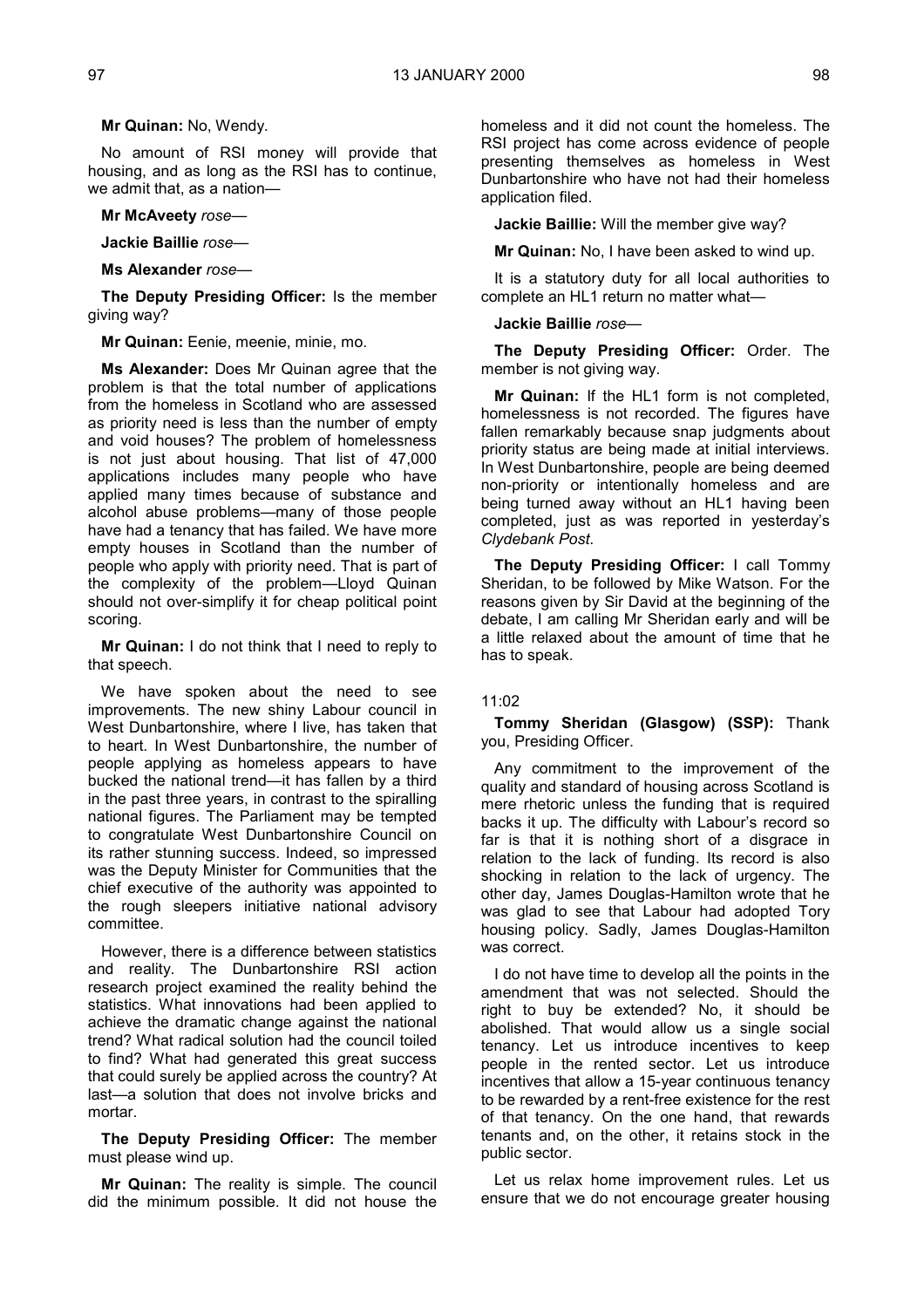ownership by selling off public stock. If we really want to encourage greater home ownership, why do we not introduce a national loan scheme, administered by the Parliament? Why do we not allow the transfer of public sector discounts to the private sector, under that national loan scheme? Why do we not introduce more reforms in relation to house-selling regulations, to protect house buyers? Do not sell off public assets to encourage greater housing ownership. Such measures must be discussed with tenants and housing workers.

Let us look at the reality of Labour in government. We have heard fine rhetoric from Wendy Alexander on expenditure, yet over the past three years, we have had a continuation of the fine Tory tradition of not only the reduction in support for housing expenditure, but the introduction of a damaging competitive process for the reduced funds available.

#### **Ms Alexander** *rose—*

**Tommy Sheridan:** I will give the figures, then I will take an intervention.

Across all Scotland's councils, the housing revenue account investment for the previous financial year was £350.7 million; the housing revenue account investment for this financial year has been reduced to £313.2 million.

Glasgow—my dear city, the city of many of the Labour MSPs in this chamber, and the city that Labour promised would be a special case—has, of course, been neglected by Labour. Glasgow, the city that spent £108.7 million on housing investment in 1993-94, is now allowed to spend only £59 million in 1999-2000. New Labour is not only guilty of neglecting Glasgow; new Labour is guilty of theft—theft from the city of Glasgow.

In July 1997, the then Scottish housing minister announced that the debt on properties that were transferred to housing associations and demolished, or on properties that had been demolished by the council, could be transferred to the general account. Doing that would release £20 million extra for the city of Glasgow to spend on its neglected housing stock, a figure that was accounted for in our most recent housing revenue account budget. But what did the new Labour Government do? It announced that it was reducing our capital borrowing consent by an amount that was equivalent to the amount that was transferred in debt. It stole £20 million from the city of Glasgow.

#### **Ms Alexander** *rose—*

**Tommy Sheridan:** Here is fact No 2 for Wendy. We talk about urgency. "Let's not wait," she tells us. Well, let us not wait for the change in the capital receipt set-aside rules. What are the facts? The facts are—all right, I will take an intervention.

**Ms Alexander:** The facts are that this Government was elected on a programme that would deal with the mismanaged economic situation that we inherited, to improve things as we could. The consequence of that improvement is that an extra £300 million is going into Scottish housing. That will make the net public spending on Scottish housing 40 per cent higher by the end of this session of the Parliament than the level that we inherited from Conservative plans. That is a track record of which we are proud.

**The Deputy Presiding Officer:** You have just over a minute, Mr Sheridan.

**Tommy Sheridan:** Sadly, as in so many other cases, Wendy's rhetoric does not match the reality. In opposition, Labour had a commitment to change the capital receipt set-aside rules. If Labour had kept to that in government, this year Glasgow City Council would have had an extra £18 million to spend. Does she know what that means? It means that this year 8,000 families in Glasgow would have had full central heating installed in their houses. Her Government is refusing them access to that.

#### **Ms Alexander** *rose—*

**Tommy Sheridan:** No, I am sorry, I have only a minute left. I did not get as much time as the minister.

Changing the capital receipt set-aside rules across Scotland would not require legislation—it would require only a letter from the minister. If she is so concerned about children living in cold, damp homes, she should send a letter to the local authorities in Scotland, changing the capital receipt set-aside rules. If she did that, she would release, this year, £138 million more for investment in council housing. That is the equivalent of 69,000 homes with full central heating. How many more children would then be warmer; how many more jobs would then be created; how many more construction workers would then have jobs; and how many more council workers would then have security?

The problem with what new Labour has done in office is that it has adopted Tory housing policies hook, line and sinker, and it has turned its back on the social housing rented sector. As for the stock transfer proposals for Glasgow, new Labour has neglected—

**Ms Curran:** Does Tommy Sheridan oppose community ownership?

**Tommy Sheridan:** I do not oppose community ownership.

**Ms Curran:** He opposes it every single time that it is mentioned.

**The Deputy Presiding Officer:** Order.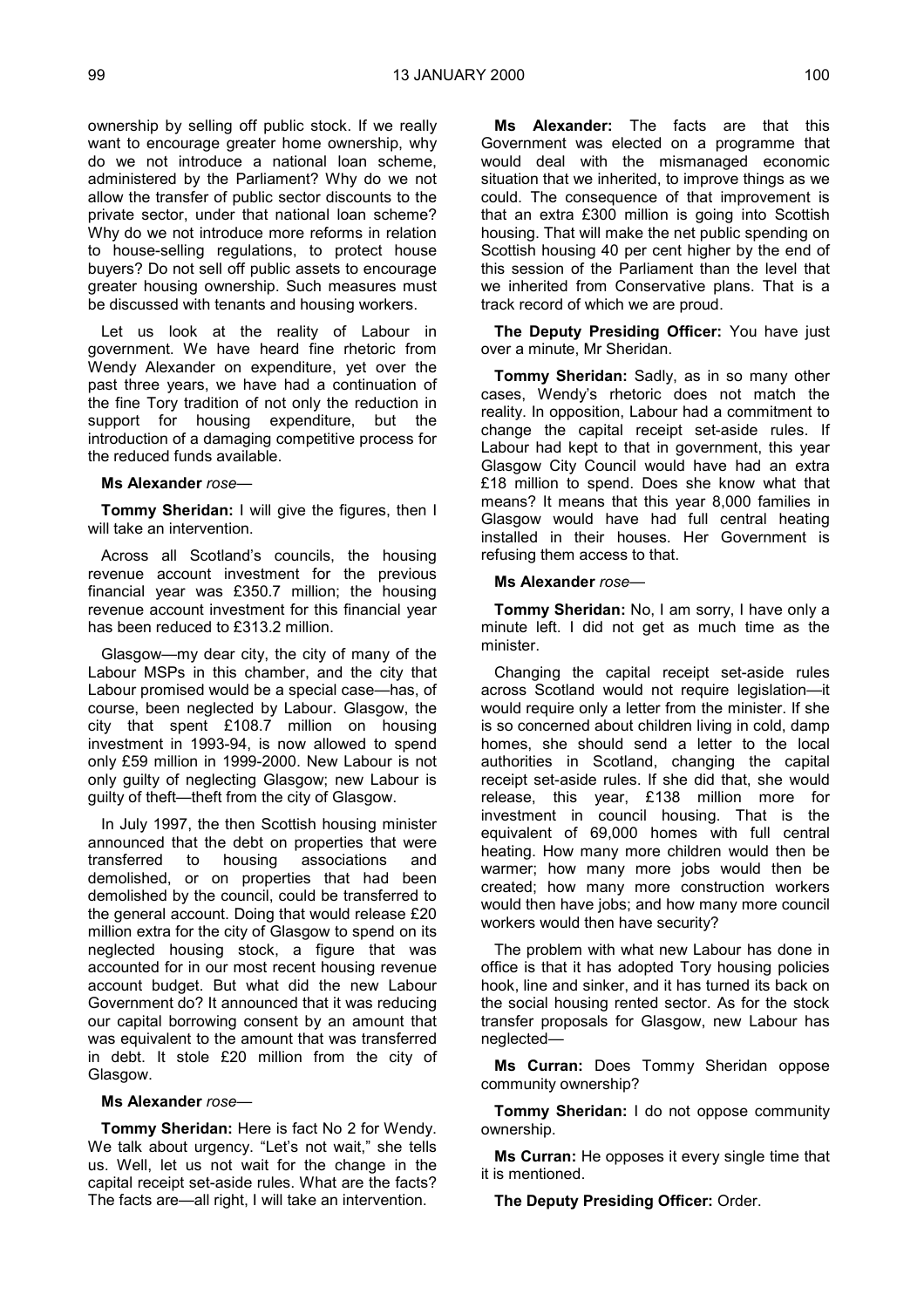**Tommy Sheridan:** I took Margaret Curran's intervention and I am answering it honestly, which is something that we do not often get from the Labour benches.

I do not oppose community ownership if it is locally negotiated and agreed, but I oppose it if it is imposed from on high without any consultation with Glasgow tenants. Margaret herself has had to admit this morning that the only people who have not been involved in more than a year's discussions about Glasgow City Council housing stock are the tenants themselves.

The Presiding Officer has been very kind with the time limit, and I will finish on this point. The investment programme promised by the new housing trust is £1.2 billion over 10 years. I should tell Margaret Curran that if her party in office were to do what it demanded when in opposition and transferred the capital housing debt, the same investment programme could be carried out by Glasgow City Council with the retention of council jobs and the security of council tenure in 11 years instead of 10. That is the reality, and new Labour should be ashamed of its record to date.

#### 11:11

**Mike Watson (Glasgow Cathcart) (Lab):** I was not going to talk about the Glasgow housing stock transfer issue, as it is only a part of the whole programme, but I have to respond to a couple of Tommy Sheridan's comments. It is simply not true to say that Glasgow tenants will not be involved in discussions; they will have the final say. There will be full consultation and ballots; that has not happened yet, because we are only part of the way through the process. Like the other Labour MSPs who represent Glasgow, I am committed to making sure that Glasgow tenants have the final say in the proposals, and I am convinced that it is only a matter of time before that happens.

We have to focus more broadly on the issue. There is much to be welcomed in many of the initiatives that the minister outlined today. Of course, some issues have to be refined, and I would be entirely wrong—and it would not reflect my constituents' views—to say that I was 100 per cent in agreement with every proposal. However, we are still in the consultation process.

No one who has examined the present state of Scottish housing would deny that radical changes need to be made. Several initiatives that have been announced, such as the £300 million for housing and regeneration, will begin to turn round the massive ship that many of us would agree is seriously off course.

I challenge anyone to deny that today's commitment to build 18,000 new homes—7,000 in the first year alone—will have a real impact. We

have to start somewhere. There are other welcome initiatives, such as the rough sleepers initiative and the reform of Scottish Homes. The warm deal, which has been much criticised by the Scottish National party and is still in its early stages, will prove a major success and make a major contribution. There is also the tenants' rights package, which is an important part of any housing strategy. Many problems concerning antisocial tenants, who can make people's lives a misery, have been raised with me.

Furthermore, the single social tenancy has been widely welcomed in principle, although not in detail, particularly on the right to buy, which is a controversial issue and should be the subject of consultation with tenants organisations and housing professionals. Giving people the right to buy must not happen at the expense of people who choose, for many legitimate reasons, to rent their homes. That choice must be protected and one way to do that is through the house-building programme. In areas where there are more than the estimated 850 sales of homes under the right to buy—and I accept that many housing associations and other organisations think that that figure is an underestimate—the housebuilding programme can be focused to make sure that the figure is made up. However, there are serious problems with the right to buy and the issue will be the subject of further debate.

In the short amount of time available today, I will deal with two issues that have been only briefly touched on and which follow on from Lloyd Quinan's points about record levels of homelessness. Although I do not suppose that homelessness will ever be completely eradicated, homeless figures need to be reduced and kept at the lowest possible level. That means that all kinds of landlords—housing associations, local authorities or private landlords—must have a statutory responsibility for providing accommodation for homeless families.

Within that, policies relating to homelessness must recognise the unique position of women and children who have experienced domestic abuse and must ensure that appropriate action is taken to help people in that position who present themselves to local authorities. Scottish Women's Aid pointed out in its response to the green paper that it regretted that domestic abuse, as a key safety issue in the home, was not mentioned. That issue must be addressed during the on-going consultation. Women who become homeless, for whatever reason, must be able to make choices for themselves and their families, which is not the case at the moment.

**Ms White:** The member mentions homelessness and refers to the minister's remarks about the 18,000 homes that will be built over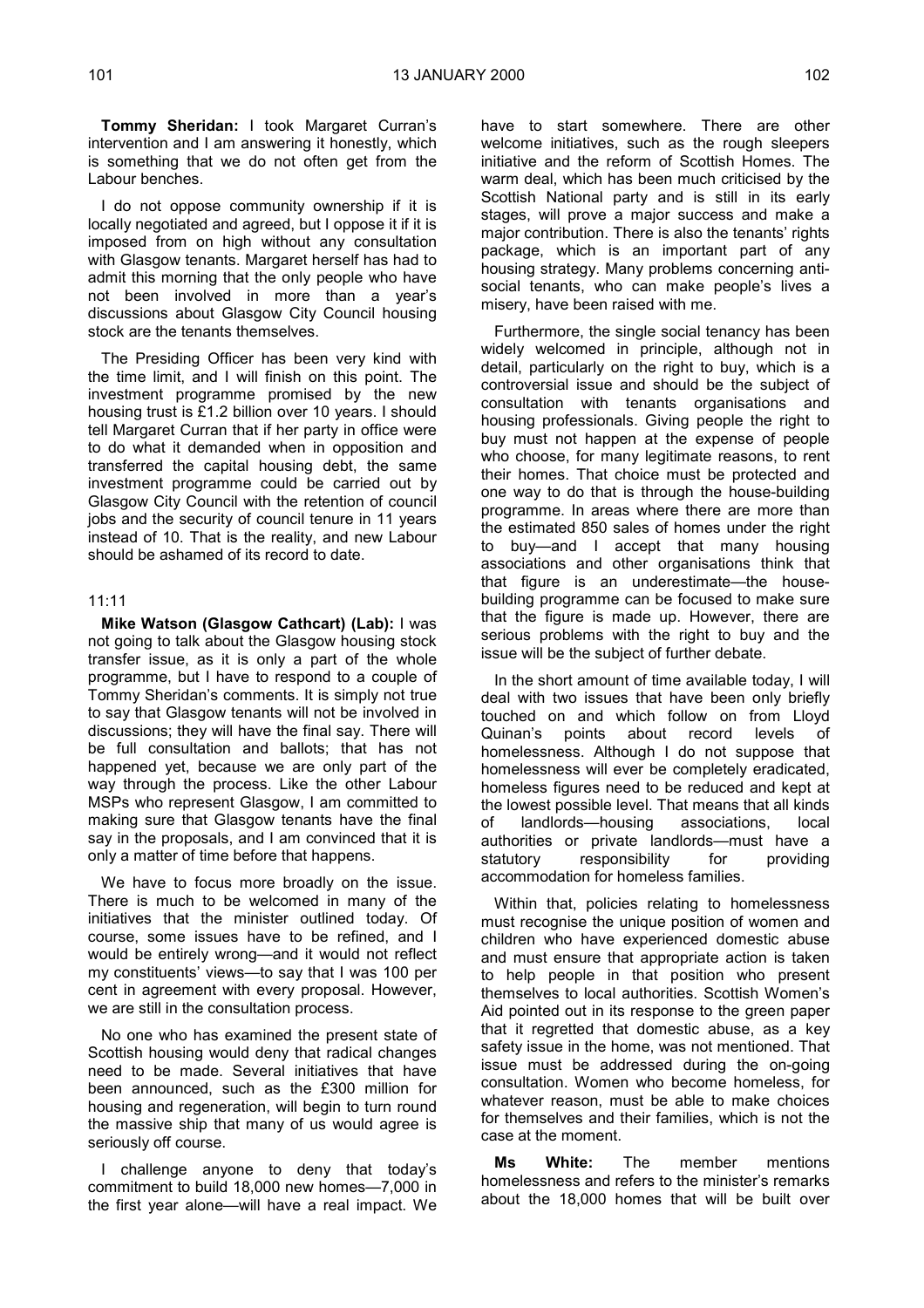three years—6,000 homes a year. A report by the University of Paisley refers to the demolition of 17,000 homes in Glasgow. Where will all those people be put if only 6,000 houses a year are to be built? What is the answer to that?

**Mike Watson:** There are already more homes that are unoccupied—for whatever reason available throughout Scotland than there are homeless families. It is a question of improving stock. That will not be done overnight—no one is suggesting that it will. The answer is not just building houses, but improving stock that is unfit for habitation or in which people are not willing to live for other reasons.

My final point is on equality issues, which Margaret Curran mentioned briefly. That does not mean just women. I want to highlight ethnic minorities. Scotland's housing must serve the needs of our increasingly multiracial society. Policy makers and agencies, such as Scottish Homes, must ensure that, throughout their funding and monitoring functions, the social housing needs and concerns of black and ethnic minority communities are visible and are heard. The Glasgow organisation Positive Action in Housing has highlighted the fact that racial harassment remains a problem in many areas of Scotland's housing stock, which has resulted in visible minorities being deterred from taking up available housing that has been offered to them because they fear doing so.

The minister will need to take into account all the issues raised in the debate and the many other varied contributions to the proposals when she frames the housing bill.

I will finish where I started. Glasgow's problems are well known. I echo fully Johann Lamont's comments that Glasgow must be a priority. I make no apologies for saying that. Success in Glasgow will be the cornerstone of the success of the Executive's housing policy, which I believe will have begun to turn round the serious problems in Glasgow and will have provided a radical improvement in Scotland's housing and in the choices for Scotland's people by the end of this parliamentary session.

#### 11:18

**Linda Fabiani (Central Scotland) (SNP):** It is increasingly clear that the Executive has no coherent housing policy and is merely extending the Tories' policy further than even the Tories ever did or would have dared to do. The Executive's arrogance is evident, especially in the minister's reaction to critics of extending the right to buy. Far from being the listening minister, she is the lecturing, hectoring minister.

The list of those who, in the minister's opinion,

have got it wrong goes on and on. She says that housing professionals are out of touch with their tenants, so their views are dismissed. She says that housing association committees are interested only in the survival of their organisations, so their views are dismissed. She says that the Council of Mortgage Lenders does not understand housing finance, so its views are dismissed. My working experience, however, tells me something different. On the issue of extending the right to buy, it is the minister who has got it wrong and whose views should be dismissed.

The minister uses as her excuse for that policy the adoption of a single social tenancy to equalise tenants' rights. Three parties in the chamber campaigned on such a policy. None of them included the right to purchase as a necessary part of such a tenancy, and certainly not at a discount.

Perhaps the Executive can expand on its commitment to the equalisation of rights. What about tenants in tied housing and tenants of private landlords? Do not they merit equal rights? What about the rights of those who aspire to be tenants of decent, affordable social housing? Were the homeless consulted about the extension of the right to buy? I think not.

The minister rejects the notion that the current right-to-buy arrangements have had an adverse effect on communities. We are told that only 2 per cent of the stock will be sold anyway and that the Executive will easily find the money to replace the lost stock. That is a thoroughly dishonest presentation of the situation, and it demonstrates how far the minister is from understanding Scotland's communities.

The Scottish Federation of Housing Associations has demonstrated that the rate of sale of housing association properties can vary a hundredfold, depending on the stock's location. There will be further sales in areas already dominated by owner-occupation, leaving other areas with enforced concentrations of people with no option but to rent. That is moving Scotland further towards American-style welfare housing.

It appears that the minister has now been forced to recognise the special difficulties that face some rural areas. Properties are seldom sold on in the local housing market, but are, in some cases, kept or sold as holiday homes. I encourage the minister to pursue the issues further and to recognise that there are also urban areas in which there is a desperate need to retain housing for rent.

In the 1980s, the new towns competed aggressively in the house sales stakes. The result is that East Kilbride now exports homeless people to Glasgow because it has so little social rented accommodation to offer. Properties in East Kilbride, bought over the years under the right to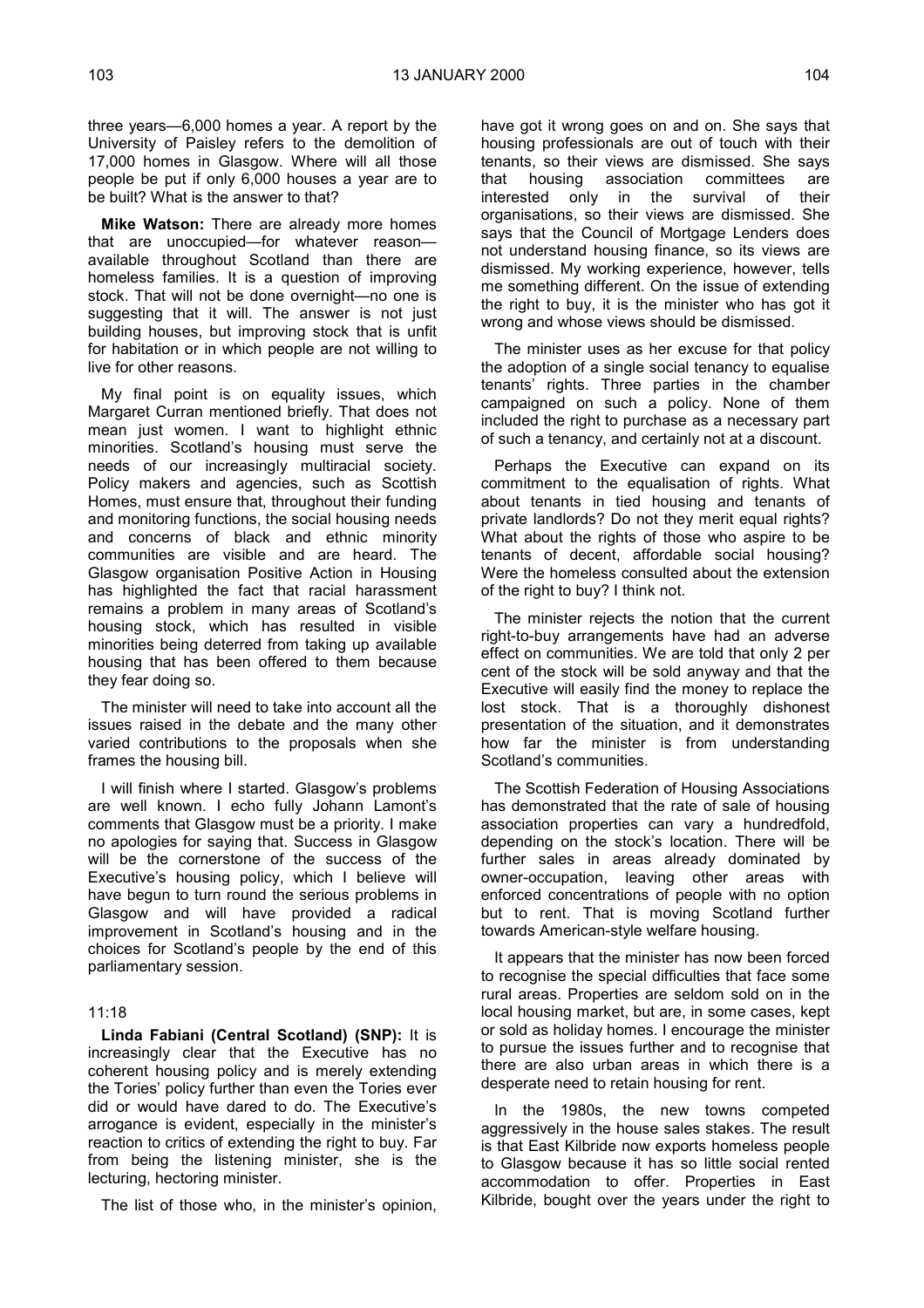buy, now form the basis of a growing private rented sector. The rents in that sector are too high for the local authority to use the houses for homeless people, because housing benefit levels are lower than the rents.

People are making money out of the right to buy, and the minister is encouraging that further.

**Ms Curran:** Is Linda Fabiani opposed to the principle of right to buy?

**Linda Fabiani:** I am opposed to the principle of taking away tenants' rights. I understand that tenants with the right to buy have to retain it. What I am opposed to is the extension of the right to buy, which will erode further our rented stock, which is needed by the people of Scotland.

All the evidence shows that extending the right to buy is a recipe for social exclusion, and I urge all members to put pressure on the Executive to lecture less, listen more and act in the interest of Scotland's fragile communities.

#### 11:22

**Alex Johnstone (North-East Scotland) (Con):** It is a privilege to be allowed to take part in the debate, and I take this opportunity to welcome much of what the minister said. One of my duties as a rural affairs spokesman is to ensure that every policy discussed in the chamber has its rural affairs aspect addressed as much as possible.

It was a pleasure to hear the minister address some of the issues surrounding housing in rural Scotland. However, I point out to her that there are differences in housing in rural Scotland that require different methods of address. Housing is of course very important in rural Scotland, yet statistics show that certain differences require to be highlighted.

The proportion of housing considered to be substandard has risen to 7 per cent in rural Scotland, compared with 4 per cent, according to figures that we have been given. Because housing is poorer in quality, other requirements have to be taken into account. I particularly welcome the minister's statement that she will target improvement grants at owner-occupiers who are least able to pay. Given the statistics, that would indicate that a higher proportion of that money will find its way to rural Scotland. I should be interested to hear what resources are likely to be available for that over the course of this parliamentary session.

I was also impressed by the minister saying that no party has a monopoly on putting people first. I remind her that the Conservatives have a record worthy of defence. As Lord James Douglas-Hamilton pointed out in his article earlier this week—and he was supported by Tommy Sheridan

today—the policy that the minister presented is very much a Conservative policy, redeveloped to suit the purposes of the Executive today.

The one aspect of rural housing that the minister has not addressed—and I suggest that she consider addressing it—is the private rented sector in rural Scotland. Robert Brown raised the question of what constitutes rural housing. There are a number of definitions and, as he said, the definition being used would include Dumfries and Inverness. Housing in the genuinely rural parts of Scotland must be considered.

Figures given in the briefing by the Scottish Landowners Federation suggest that for housing that it defines as truly rural—

"that is on farms and estates distant from concentrated centres of population"—

as much of 57 per cent of rented housing stock is in the private sector. Given that much of that possible rented housing is empty, the Executive could make more investment available to develop that sector, to ensure that as many houses as possible are available for rent in rural Scotland. There are problems associated with competition in rents, which mean that many rural houses are unfit for human habitation because they would not realise a rent on the open market that would justify the investment to bring them up to the standard required. For that reason, housing in the genuinely rural parts of Scotland should be made available at a limited cost, with appropriate local support.

I feel a little guilty about reminding the Minister for Communities about rural housing in Scotland as she raised the issue herself, but I emphasise that aspects of rural housing need further consideration and could produce significant results from a relatively limited investment.

#### 11:27

**Mr John McAllion (Dundee East) (Lab):** I very much welcome the debate. A four-hour debate on Scottish housing is a luxury that would not have been afforded at Westminster. That it is taking place at all is due to the existence of this Parliament, and that should be put on record.

How we debate the important issue of housing will reflect the value of the Parliament. If we all retreat behind our party political barriers and decry the other party's policies, claiming that only our policy meets the needs of the people, we could have had that debate at Westminster. Any housing debate there was like that. I hope that this Parliament will have an open, honest and constructive debate about Scottish housing, where members are allowed to say what they think and do not rule out ideas about housing that they did not start with. I hope that the Parliament shows that we can debate housing in a mature way,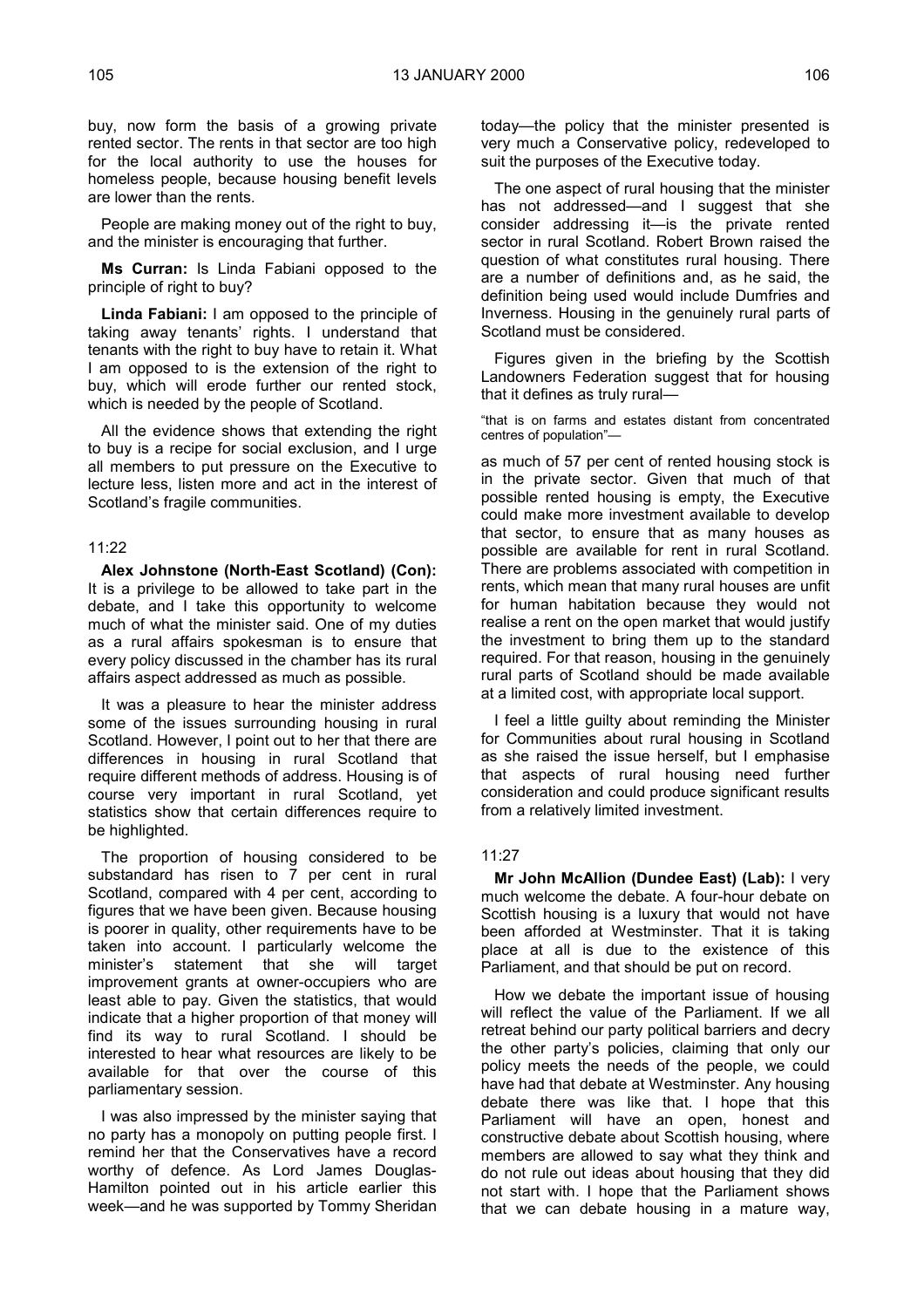In that spirit, I agree with the Minister for Communities that we should put people first. I do not think that anyone would be here if they had said that they were opposed to putting people first—we all put people first. I remind the minister that housing professionals are people, too. Any suggestion that they are not of the people but paid bureaucrats, out of touch with tenants and only out for themselves, is a travesty of the truth. In my experience, housing professionals have made some of the best contributions to the housing debate in Scotland over the past 20 to 25 years.

People such as David Orr, David Alexander and Chris Cunningham at the Scottish Federation of Housing Associations pioneered community-based housing associations long before it became fashionable for any politician of any party to espouse that cause. Would anyone here deny the massive contribution that Shelter has made to putting homelessness on the political map? The Chartered Institute of Housing in Scotland is a dedicated group of housing workers who for two decades defended the idea of public sector housing against the madcap neo-liberal theories of Michael Forsyth and the No Turning Back group of Tory MPs who set out to destroy it.

I suggest that all those professionals should unite to tell the Executive that it might, at least in part, have got it wrong by extending the right to buy. Rather than turning the guns against them, it might be useful for us to listen to the constructive arguments that they are putting forward.

I do not believe that the right to buy is an absolute right that is available to all Scotland's 700,000 tenants. For example, it is not available to those who are on benefit, or those who are on low incomes and cannot access mortgages even for houses that are sold at a discount. It is not available to those who are trapped in damp tenements or multi-storey flats, who would not be in their right minds if they wanted to buy that kind of council or housing association accommodation. By definition, it is not available to the homeless or those who are on the waiting list. In fact, it could be argued that the right to buy acts against the interests of all those groups, by taking out of the social stock the very houses that they aspire to move into in the first place.

I welcome the idea of introducing new rights for tenants, but I believe passionately that those rights should include the right to rent. I ask the minister at least to consider the possibility that the right to rent could be compromised or threatened by an indiscriminate extension of the right to buy. The provision of high-quality rented accommodation in particular areas throughout Scotland requires a strategic approach. It is arguable that a strategic approach cannot be established when the matter

is left at the mercy of the indiscriminate decisions of individuals who exercise the right to buy.

**Ms Alexander:** John McAllion will agree that a third of housing association tenants already have the right to buy, and that we are simply extending that right to a further third. The critical factor in preserving the right to rent is our proposal that no new public investment that is made in housing over the next 10 years should be affected by our proposals for extending the right to buy. That marks a clear departure from previous policies.

**Mr McAllion:** Time does not allow me to respond at length. However, I ask the minister to consider the detailed proposals that are put forward by all the housing professionals in response to her arguments. When the housing bill is under discussion in this Parliament, we should listen constructively to what those people are saying. If sensible proposals are made to amend the Government's plans to extend the right to buy, let us, in the spirit of a Scottish Parliament, listen to those proposals, vote for them and enact them. This is the beginning, not the end, of the housing debate that should dominate Scottish politics for the next two years.

I hope that I get a wee bit longer than four minutes, the next time that I am allowed to speak.

**The Deputy Presiding Officer (Patricia Ferguson):** You got slightly longer than four minutes, John, but we will pass over that.

#### 11:32

**Mr Mike Rumbles (West Aberdeenshire and Kincardine) (LD):** I welcome most of the proposals that have been set out by the minister in today's debate. As the rural affairs spokesman for the Scottish Liberal Democrats, I want to focus on a specific element of her proposals as they affect rural Scotland.

The Minister for Communities will be aware of the issue that I am about to outline, as I have raised these concerns and reservations with her previously. The subject was also touched on earlier, by Robert Brown, and in Fergus Ewing's intervention. I refer to the proposal to provide a common right to buy for all tenants who are covered by the single social tenancy. That proposal will cause real difficulties in rural areas trying to achieve the aims that are set out in the motion—providing good-quality, accessible housing in strong and secure communities.

The minister said that Scottish Homes will be asked to increase the resources that are allocated for investment in rural areas, to address the lack of socially rented housing, and that building will be directed to ensure that no area is disadvantaged by the extension of the right to buy. That sounds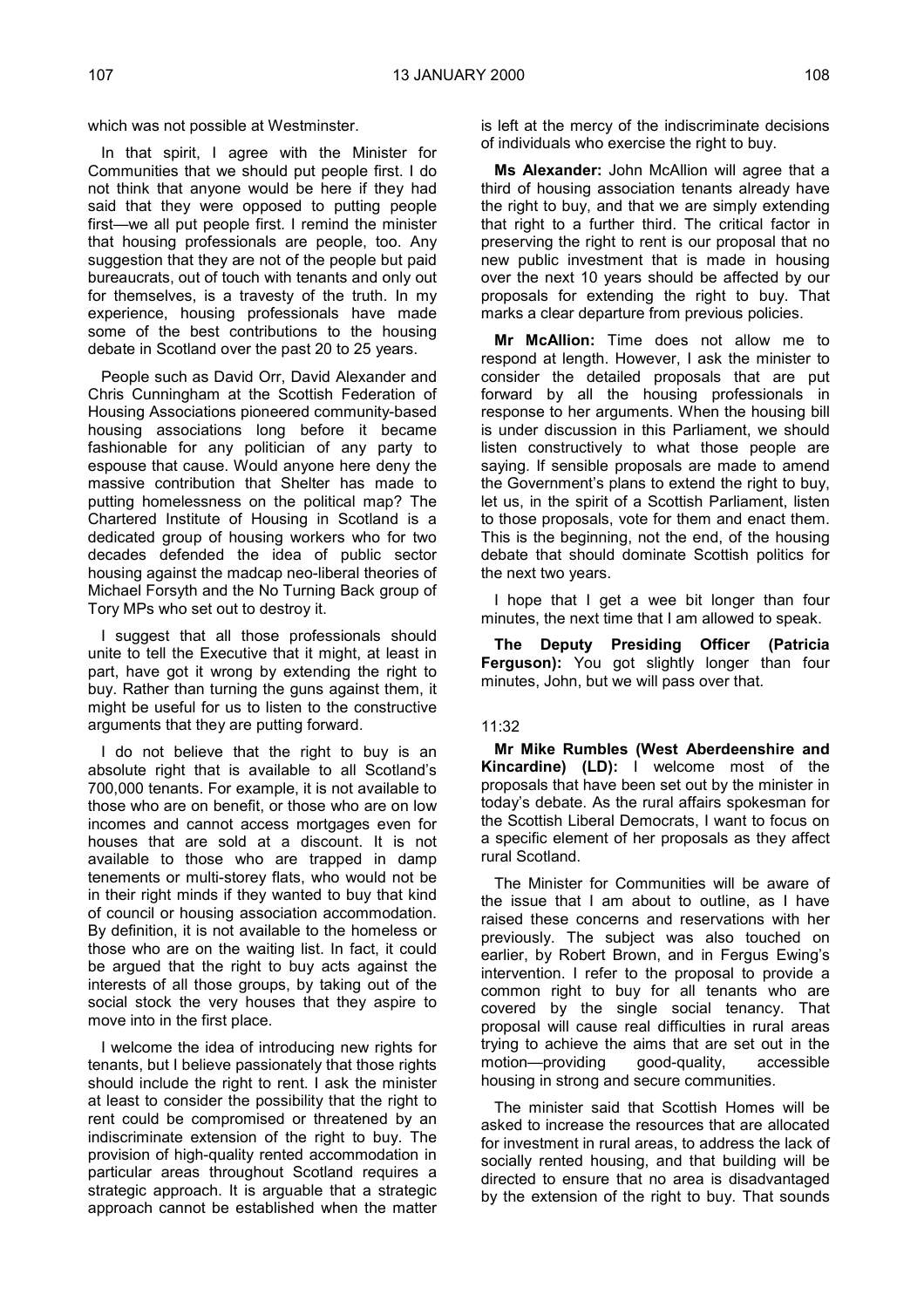good, but the minister stated that the estimated number of people in rural areas who will benefit from the right to buy will be—incredibly—just 100 to 120 throughout the country. She also stated that 6,000 homes—I thought the figure was 4,000—will be built or improved in rural Scotland over the next three years. I wonder how many of those 6,000 will be new homes.

I am alarmed by the minister's presentation of those figures. Is she aware that in its 1997 report "Scotland's Rural Housing", Shelter estimated that 35 per cent of rural council houses had been sold, compared with 25 per cent of urban council houses?

Shelter also estimated that, throughout rural Scotland, for every three housing association homes built for rental, 10 council homes have been sold. In other words, the amount of social housing available for rent in rural areas has diminished rapidly. Estimating that only 100 to 120 houses will be lost in rural Scotland as a result of the right-to-buy proposal is simply ignoring history. I know that Conservative members are often content to ignore history, but let us not import that trait to Liberal Democrat and Labour members.

The Tories' ideological commitment to thoughtless extension of the right to buy throughout our rural areas is one reason why they were so comprehensively rejected by every rural constituency in Scotland. I heard Alex Johnstone's contribution to the debate; I could not believe it—it contained nothing of substance and he did not stand up for rural communities. The Liberal Democrats' policies focus on the interests of rural Scotland.

**Mr Murray Tosh (South of Scotland) (Con):** Is Mr Rumbles advising the chamber that the policy of the Liberal Democrat party is to withdraw the right to buy where it exists in rural Scotland?

**Mr Rumbles:** Absolutely not. If Mr Tosh listens to my speech, I will make our policy perfectly clear in a few moments.

I return to the point that the minister made—that, apparently, no area will be disadvantaged by extension of the right to buy. I would like to give the chamber an example from my constituency to illustrate how impractical that claim is. Royal Deeside comprises one third of my constituency. It is easy to foresee many of the current housing association homes there being snapped up. That in itself is not a problem, but can members really see planning permission—that is the important thing—being granted for replacement homes on Deeside? I think not.

Where is the commitment to provide goodquality and accessible housing in strong and secure communities that the motion before us suggests? It is all very well to say that we could build more houses in rural areas but, as my example illustrates, they will not be built where they are needed, such as Deeside. The Liberal Democrat group wishes to highlight the practical difficulties that we see in the extension of the right to buy. The minister must address those difficulties.

I do not want only to be negative, however. I would like to bring to the minister's attention an option that has been highlighted by the Hjaltland Housing Association in Shetland. It has suggested a portable discount scheme, in which tenants are given a sum of money—£10,000, perhaps—to help them to buy another house and give up their rented house. The association is conducting a survey of tenants to ascertain their views on that idea; the Executive also should examine it.

In closing, I will confirm that the Liberal Democrats are happy with the motion. I hope that I have highlighted the concerns and reservations of the Liberal Democrat group about the effects on rural Scotland of the proposals for a common right to buy for all tenants who are covered by the proposed single social tenancy. Our aim—within the partnership—of providing good-quality and accessible housing in strong and secure communities will be put at serious risk if the proposals are accepted as they stand. I urge the Executive to re-examine this issue for our rural communities.

#### 11:39

**Alex Neil (Central Scotland) (SNP):** I want to deal with two or three specific points because it is difficult to do otherwise in four minutes.

I will deal first with what is for many people the immediate issue of the warm deal. For punters and professionals alike, the warm deal has already become an ordeal and it has become an ordeal for<br>three reasons. First, the implementation three reasons. First, the implementation arrangements have been utterly shambolic. I call on the minister to do something about that and to do it urgently. Secondly, it is linked to another failed programme—the new deal. As Frank McAveety admitted on "Newsnight Scotland" last night, the new deal has failed to achieve its objectives in Scotland.

**Mr McAveety:** If Alex has the time and energy to watch a video tape of that interview, it will be revealed to him that that was an accusation that was put by the questioner, but which I did not accept.

**Alex Neil:** I watched the programme and I think that Frank McAveety did accept that point.

**Mr McAveety:** I invite Alex Neil to watch the video with me.

**Alex Neil:** I have only four minutes and will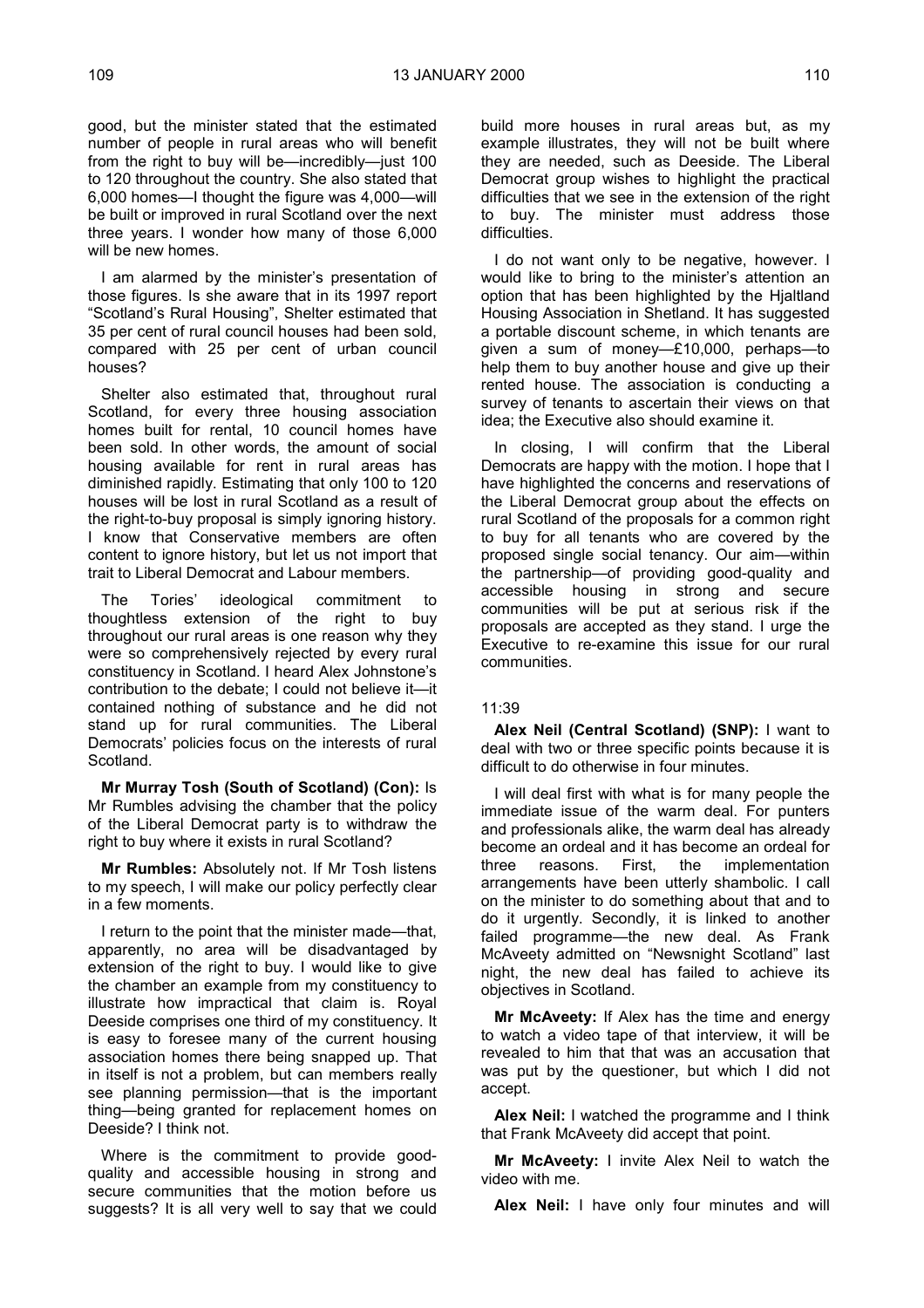move on to the third reason why the warm deal is a failure: it is the poor cousin of the home energy efficiency scheme, which is a similar programme down south. Instead of a maximum grant of £700, people are entitled to up to £2,000, including provision for assistance with the installation of central heating. Given the different weather conditions in Scotland, something more akin to that scheme would be more appropriate than the ordeal of the warm deal.

Housing benefit reform, which has not been mentioned at all during this debate, is the second major issue that I wish to highlight, although I cannot go into it in detail in four minutes. Unfortunately, it is a reserved matter. I would like it to be transferred to the Scottish Parliament as part of our responsibility for housing. I do not see how it is possible to have a comprehensive and effective national housing strategy without also having control over the housing benefit regime and the budget that goes with it.

Housing benefit accounts for two thirds of all public spending on housing in Scotland and some of the reforms that are being proposed will do much to undermine the initiatives on homelessness, stock transfer and other aspects of the housing policy announced this morning.

For example, in 1996, the Tory Government introduced new rules for under-25s living in single rooms, the effect of which was to force young people under 25 on to the streets of our towns and cities. As part of the homelessness initiative, I would like a reversal of that amendment to the housing benefit regime, as it would go a long way towards dealing with the problem of homelessness among certain categories of under-25s. Similarly, it is proposed that less than 100 per cent of rental costs will be met from housing benefit, which will have the effect of throwing more people on to the streets. The taper on housing benefit is a marginal tax rate of up to 65 per cent on the poorer sections of our community.

Three or four months ago, when the Minister for Communities appeared before the Social Inclusion, Housing and Voluntary Sector Committee, she said that she had no policy on housing benefit reform and would not submit representations on behalf of the Executive or the Parliament to the Secretary of State for Social Security. If the minister really wants to tackle homelessness seriously and to achieve the policy objectives she announced in her statement this morning, she must submit a major piece of evidence to the secretary of state to ensure that housing benefit reform complements those objectives, rather than undermines them, and that this Parliament is given control over housing benefit budgets and legislation.

11:43

**Karen Whitefield (Airdrie and Shotts) (Lab):** As a member of the Social Inclusion, Housing and Voluntary Sector Committee, I am particularly pleased to speak today.

The housing measures proposed by the Scottish Executive are comprehensive and co-ordinated. The Executive is committed to dealing with social problems in a strategic and meaningful way, delivering measures that will address the problems of homelessness and the issues of housing regeneration and community development.

I wish to examine the problem of anti-social behaviour—an issue that is of concern to the people of Scotland. It is certainly of great concern to many of my constituents. Indeed, according to a recent Scottish Office study, one in five public sector tenants had experienced such problems in the previous year, which means that many of us in the chamber and in the public gallery will have experienced some of the despair of living next to an anti-social neighbour. Anyone who has attended a community conference will know that the problem of anti-social neighbours is high on the list of local concerns.

Many of my constituents—local authority tenants and owner-occupiers alike—are sick and tired of their lives being made a misery by a small number of people who have little or no regard for the feelings of anyone other than themselves. The worst of those nasty neighbours can cause misery to an entire neighbourhood. I am pleased that the Executive's proposals will begin to address that problem seriously.

Of course, the term anti-social behaviour can cover a wide range of activity, from nuisance behaviour, through neighbourhood disputes, to deliberate intimidation and incidents of violence. Less serious problems can often be dealt with through mediation, and I am pleased that Safeguarding Communities Reducing Offending has received funding of more than £186,000 to develop community mediation throughout Scotland.

The Scottish Executive recognises the need to expedite the most serious cases and has proposed a number of measures to ensure that that happens. The evaluation of fast-tracking partnership arrangements between Glasgow City Council, the police and the procurator fiscal in Barmulloch and West Drumoyne may indicate that similar arrangements would be beneficial throughout Scotland. The loophole that allowed those facing eviction to stall proceedings by taking advantage of the right to buy will be closed.

Moving anti-social tenants is not a long-term solution, and I believe that the use of probationary tenancies, along with innovative projects such as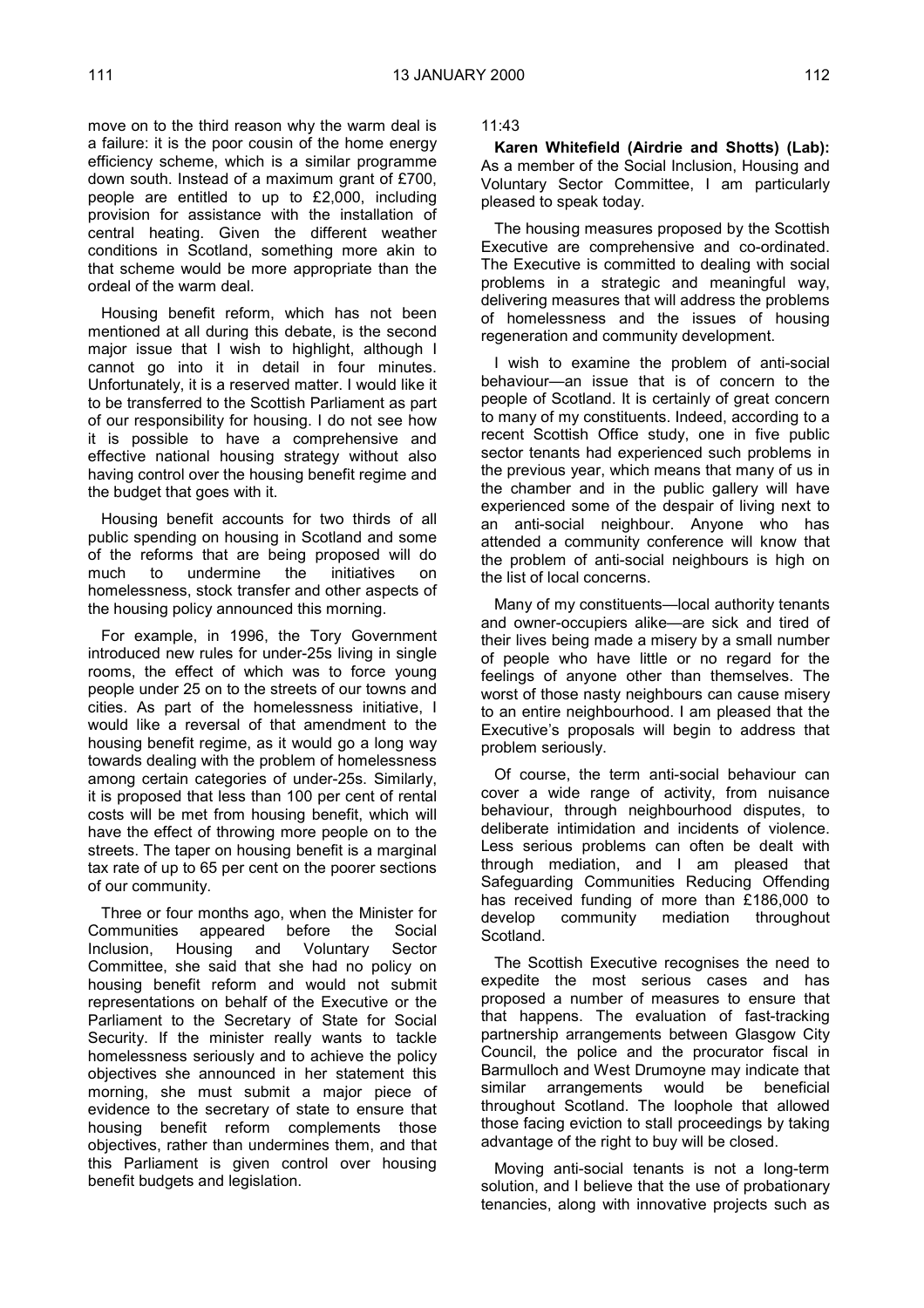the Dundee families project, will provide the way forward. Unlike those in England and Wales, Scottish probationary tenancies will apply only to people who were previously subject to conviction proceedings for anti-social behaviour, not to all new tenants.

Closed-circuit television can also play a role in monitoring the activities of tenants who are suspected of anti-social behaviour. The evidence provided by neighbourhood cameras was instrumental in securing the eviction of thugs who were recently found guilty of a brutal assault in my constituency.

The single social tenancy will ensure that all tenants have the high level of rights and security of tenure currently enjoyed by council tenants. It will also clarify the responsibility of the tenant in relation to reasonable behaviour.

Anti-social and disruptive neighbours are the cause of much misery in neighbourhoods throughout Scotland. My constituents in Craigneuk, Whinhall, Shotts and Newmains will welcome the Scottish Executive's commitment to dealing with this problem. They will wonder in bemusement at the nationalists' obsession with denying them the chance to buy their own homes, rather than with improving their rights, building new homes and protecting their communities. Those are real issues, faced by real people.

Once again, unfortunately, the nationalists' fixation with political point scoring, rather than any real concern with building a better Scotland, is driving their agenda. I urge Parliament to support the Executive's motion.

#### 11:48

**Shona Robison (North-East Scotland) (SNP):** I say to Karen Whitefield that our concern is to protect the rights of tenants in Scotland.

I sometimes have to pinch myself when I hear speeches in this chamber. Are these the same people who threw up their hands in horror when the Tories slashed housing support grant? Are they the same people who threw up their hands in horror when the Tories introduced clawback at 25 per cent and became full of rage when that was increased to 75 per cent? Are they the same people who threw up their hands in horror and fired salvo after salvo at the Tories for slashing borrowing consents? As we see today, the same people will throw up their hands in adulation, or be required to grit their teeth and follow the new Labour line.

It is almost impossible to believe that in Scotland today housing conditions in many areas are not merely poor, but a national disgrace. There are areas where tenants' homes are in such poor

condition that up to 30 per cent of their income goes on trying to keep their houses warm; where damp mould grows on walls, even in the summer months; where wind and rain drive through rotten windows that badly need replaced. Time after time, those windows are patched up with a blob of silicone, as a temporary repair. The conditions that I have described endure because of a lack of investment—a lack of investment that was well recognised by Executive members and members of the Labour and Liberal Democrat parties when they were in opposition. However, since they have become a partnership Administration, they have chosen to wear the Tory clothes.

Do not take my word for that. Lord James Douglas-Hamilton recently congratulated the Minister for Communities, saying:

"Wendy Alexander is to be congratulated for adopting Scottish Conservative and Unionist policies on housing".

#### Strange bedfellows indeed.

In 1979, housing support grant was £564 million at today's prices. This year the grant level has been slashed to only £11 million. Again, members should not take my word for it. The Convention of Scottish Local Authorities estimates that, because of reductions in housing support grant since 1979, housing departments have lost £2.4 billion in revenue.

During the 1980s and 1990s, the Tories masked the growing crisis by allowing local authorities to recycle 100 per cent of the capital receipts from right-to-buy sales. The severity of the crisis became visible only when the Tories decided to use the receipts to meet the cost of the capital debt. Under that policy, which has been endorsed by new Labour and now the Executive, right-tobuy receipts are clawed back and do no go into the vital modernisation and upgrading of tenants' homes.

Again, members should not take my word for it. COSLA estimates that the clawback has meant that 30,000 tenants' homes have not been modernised; that 5,500 window replacements have been cancelled; and that almost 10,000 heating systems have not been installed. The irony is that the people who are paying for this folly are those who can least afford it.

Furthermore, borrowing consents to local authorities have been decimated. The value of consents fell from £620 million in 1979 to £225 million in 1990, and has nose-dived to only £155 million in this financial year. The reduction in housing support grant and borrowing consents, as well as the 75 per cent clawback rule, has hit council tenants, who are some of Scotland's poorest people, with a triple whammy.

The Tories started the war to kill off local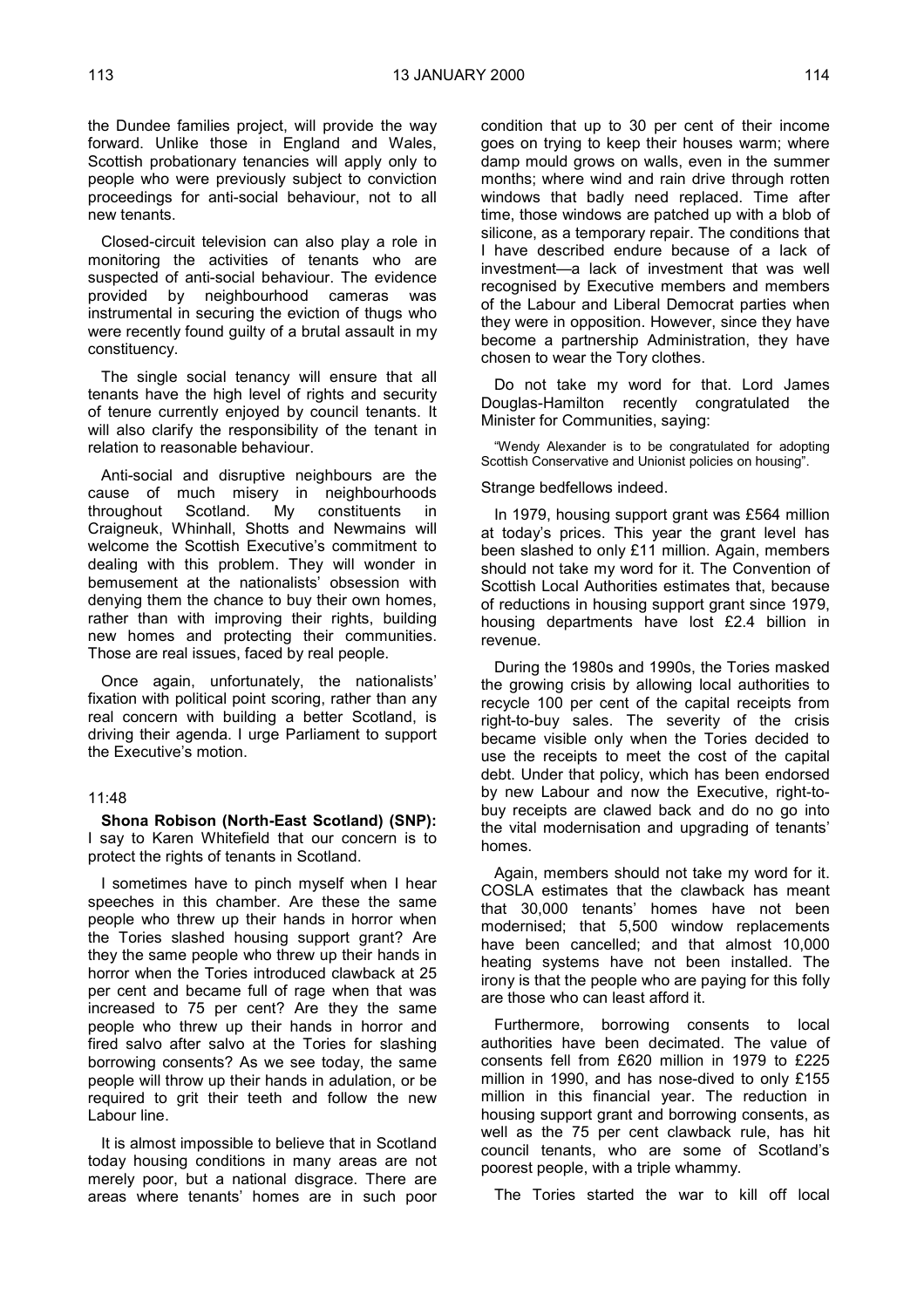authority housing in Scotland but, worse, new Labour and its Lib Dem partners in the Executive are attempting to outdo the Tories by finishing off the job through death by a thousand cuts. We have heard members from all parts of the chamber express concern about that. I hope that people will have the guts to stand up to the Executive and support some of Scotland's poorest people.

#### 11:52

**Paul Martin (Glasgow Springburn) (Lab):** I welcome the statement by the Minister for Communities. It is important to acknowledge that if we do not deliver on housing we will have great difficulty delivering our programme in areas such as health, education and social inclusion.

This Parliament should put on record the value and commitment of the tenants movement until now and in the future. The unpaid local heroes in the housing association and tenants association movements should be recognised. Many tenants' representatives spend at least 30 or 40 hours a week, unpaid, helping to manage local housing stock.

A great deal is expected of the tenants movement. For example, in Glasgow, there are letting initiatives and estate action groups, in which local people have an input into managing local stock. I sometimes wonder whether the members of quangos who are paid large sums of money for attending eight to 10 meetings a year have the same commitment as many tenants' representatives have towards their local communities.

We have to reward the tenants movement for its commitment. It is screaming out for investment proposals. That is why I support the proposal for the new housing partnership in Glasgow. I stress the word "proposal" because the local people in Glasgow will have the final say.

**Tommy Sheridan:** Paul Martin laid great and welcome stress on the contribution of tenants, who are volunteers. Can he tell me what tenants groups have been involved in working up the proposal?

**Paul Martin:** I have been involved in many of the neighbourhood forum meetings in my constituency, and will be happy to provide Tommy Sheridan with a record of those meetings.

Representation on Glasgow City Council housing department's citywide forum has been identified as an important issue. It is quite clear that the new housing partnership proposal for Glasgow will not be a success unless local people are involved, and I hope that the minister—

**Tommy Sheridan:** They are not involved yet.

**Paul Martin:** Tommy Sheridan takes that point out of context. It is important to emphasise the fact that local people have been involved in the proposal until now and will continue to be involved.

**Fiona Hyslop:** Glasgow tenants are concerned by the news freeze on what is happening with the proposal and by the fact that there is no tenant representative on the steering group. There is not even a tenant representative on the national steering group for the new housing partnership. We have all said that community ownership is a good thing because it involves people, but if there is no tenant involvement now, how do we know that there will be tenant involvement when the stock transfer proposal has been implemented?

**Paul Martin:** Fiona Hyslop is being somewhat premature. She must accept that independent advisers have still to be appointed in Glasgow. That process will take more than a year's consultation. After that, local people will have the opportunity to scrutinise the proposal through the independent advisers. Fiona Hyslop must consider whether she opposes the new housing partnership in Glasgow. In his closing remarks, perhaps Kenny Gibson can pick up on that point.

**Brian Adam:** It might be of interest to look beyond Glasgow. There is a tenants forum in Aberdeen, and its members have been participating in the feasibility study. According to the forum's minutes,

"the Forum after due consideration were of the view that the favoured option for the Council's housing stock is for the tenants to remain with the Council but with an enhanced standard of service".

Since that statement was made a little under a year ago, Aberdeen City Council has continued to pursue the feasibility study, but it does not appear that tenants' views are being taken into account, despite their having been given the opportunity to participate.

**Paul Martin:** I am sure that Mr Adam's views on the situation in Aberdeen are noted. Perhaps Frank McAveety will mention that point in closing. Tenants have been involved in the Glasgow proposal and will continue to be involved in a more prominent role.

**Ms White:** Will Mr Martin accept an intervention?

**The Deputy Presiding Officer:** I must ask the member to close now.

**Paul Martin:** I shall close by saying that Cathy Jamieson made an excellent point yesterday. She said that it is not good enough to set aside housing for young people without providing proper support mechanisms. That is lacking in the present proposals. Young people must have the support they need when they take on tenancies,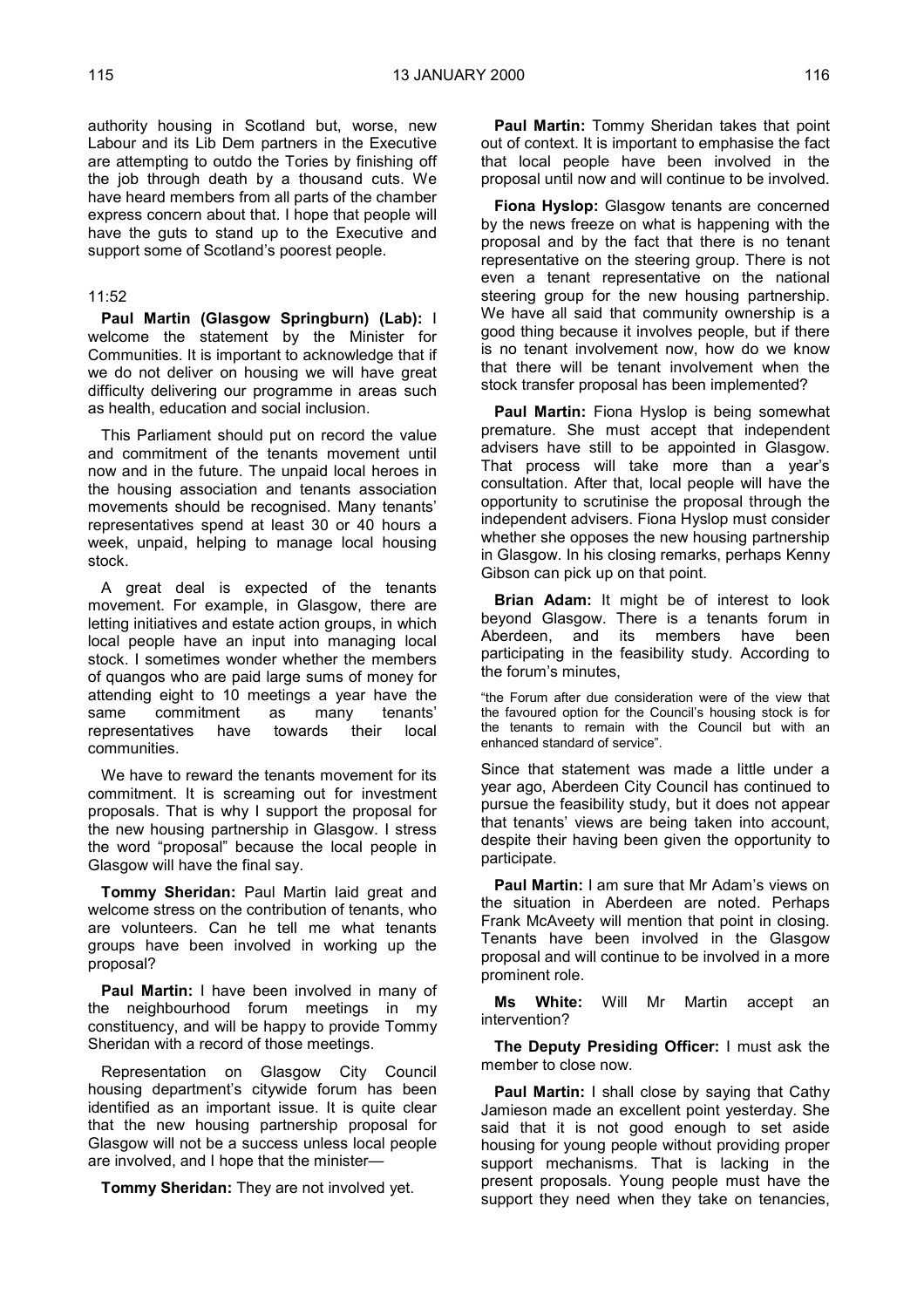and the Hamish Allan model provides an excellent example of how that can be achieved.

I support the minister's proposals.

#### 11:58

**Lord James Douglas-Hamilton (Lothians) (Con):** Paul Martin referred to the importance of delivering in housing. I whole-heartedly agree with him. Good housing is vital for the health and wellbeing of the nation. He also mentioned the unpaid local heroes in the housing association movement.

There are two great success stories in Scottish housing, one of which is the housing association movement. When I became involved with housing as a minister in 1987, I learned that half of all housing association expenditure had been in the inner city of Glasgow. Although I had no objection to that, I felt that it was essential that the movement's spending should be allocated not for historical reasons but based on need throughout Scotland, in peripheral housing schemes and in rural areas. I am pleased that the policy to increase priority spending in rural areas is gathering momentum; that is a good sign.

The second great housing success story was, I believe, the right to buy. When the Tenants' Rights etc (Scotland) Act 1980 was introduced—in the face of opposition—right to buy started more slowly in Scotland than it did south of the border. Over the years, however, it gathered momentum. By the mid-1990s, Scotland had overtaken England in the percentage of public sector stock sold to sitting tenants. This morning, Wendy Alexander said that 80 per cent of households in Scotland aspire to own their own homes and that the right to buy should be reformed to make it right for the next century. The Conservatives have no difficulty supporting that policy, but I would like to say one or two quick words about it.

This morning, the Minister for Communities asked me why a restriction was placed on the right of housing association tenants to buy. The restriction was placed on new housing associations and new housing association tenants. At the time, we would not have got the housing investment from the private sector that we believed was necessary to make public sector funds go further. That is why the right to buy was restricted.

John McAllion, who followed housing matters with great enthusiasm and was critical of many of its aspects, did not criticise that restriction at the time. I mention that because we regarded him as a leading light on housing matters, and he was extremely conscientious in appearing on every occasion that I did.

The test of a good housing policy is whether the

Administration is seeking to match supply to demand in accordance with the aspirations of the Scottish people. There will be a need for more housing for the disabled, sheltered housing, housing for rent and low-cost home ownership. I say to the Deputy Minister for Local Government that we support right to buy if the figures stack up. He will be aware of the criticisms that have been made.

In his winding-up speech, Mr Bill Aitken will state the various ways in which the right to buy can be advanced without damaging the interests of housing associations. I will merely mention that if the Administration wishes to go ahead with its policy, a scheme should be put in place that compensates housing associations should they be left with outstanding debt following right-to-buy sales.

I recall a particular difficulty that I experienced as a minister when I wished to progress a rent-tomortgage scheme. I was opposed not so much by politicians as by the Whitehall Treasury. Its view was that receipts were used to enhance local authority spending. Local authorities kept housing receipts and the Treasury believed that receipts from rent to mortgage would be less than from right to buy, prejudicing expenditure on public sector stock.

As it turned out, the Treasury's fears were misplaced and rent to mortgage resulted in a boost to right to buy, which tenants saw as a better deal, and receipts increased. At that time, I had to prove to the Treasury that the figures stacked up. While ministers are now free of Treasury control, they will need to convince housing associations that the aspirations for home ownership can and will be reconciled with the needs of housing associations.

The increase in homelessness applications has reached worrying proportions. The time scale of 2003 is far too leisurely. There is a need for more medium-term supported accommodation to end the vicious cycle of homelessness. We need local solutions for local problems, accompanied by a comprehensive national strategy. The priority that is placed on that subject must be increased in view of the growing severity of the problem. Only then will we have a modern housing policy that will stand the test of time and be worthy of Scotland.

#### 12:03

**Malcolm Chisholm (Edinburgh North and Leith) (Lab):** As one former housing minister following another former housing minister, I congratulate the present housing minister on raising the profile of Scottish housing as a key policy priority, and also on the many initiatives that she has started with her deputy, Jackie Baillie.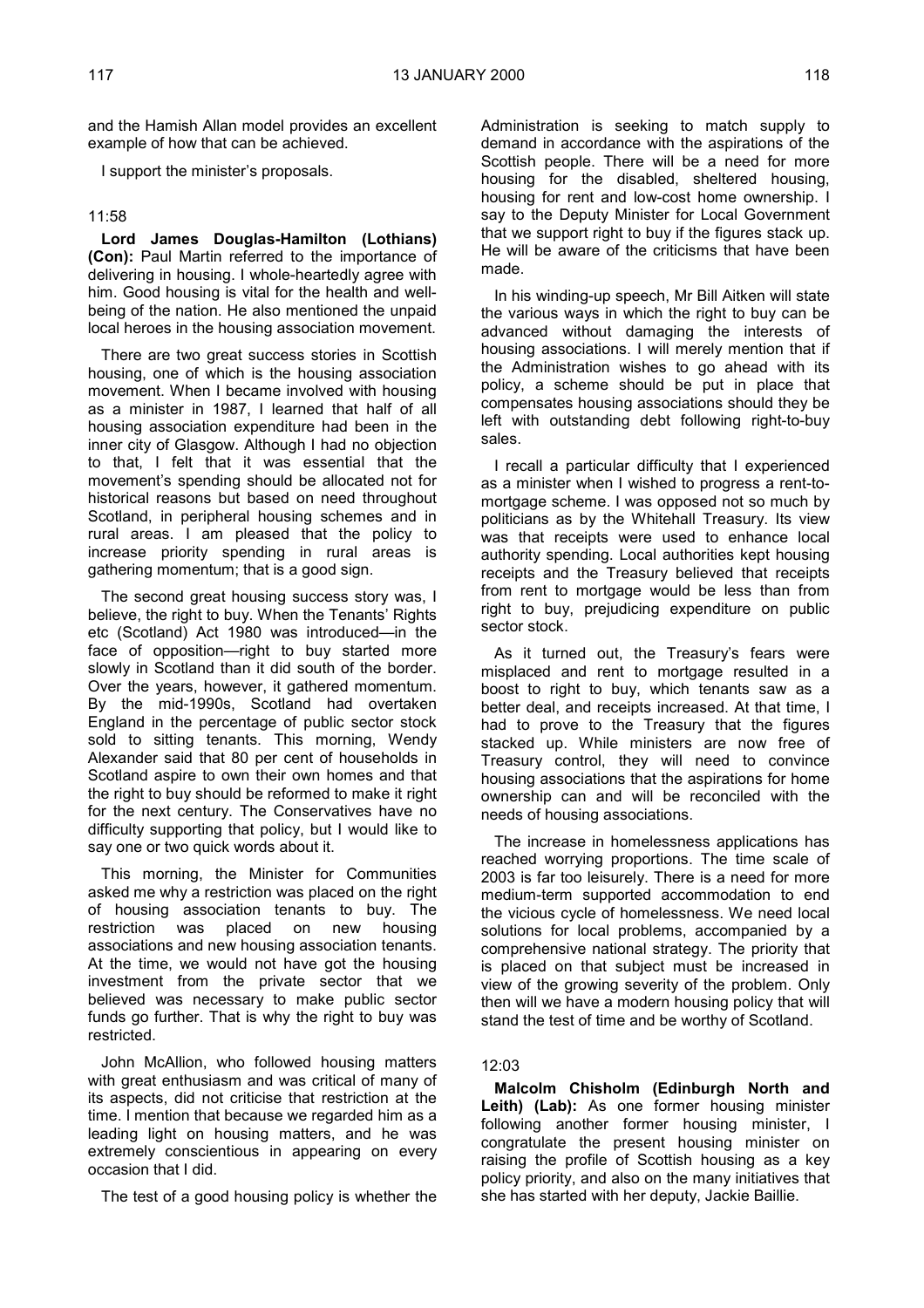We are concentrating on the controversial areas of stock transfers and right to buy, but we should acknowledge the many housing policies that command widespread support across this chamber and across Scotland. First are the initiatives concerning anti-social behaviour by tenants. Everyone welcomes the new developments that have taken place on that issue. Secondly, with regard to the warm deal notwithstanding some of the issues that were raised last night which I have not studied—we all acknowledge that the Executive is placing a new priority on dealing with the scourge of dampness, which was referred to in the opening speech. Thirdly, there is widespread support for the new money that was put into the rough sleepers initiative, which we had a debate about in November.

I think that we all agree that those initiatives address the key policies and priorities in Scottish housing, which are to increase the quality and the quantity of affordable rented housing and to support people, as was recently flagged up in the evaluation of the rough sleepers initiative. The two controversial issues should be dealt with in relation to those priorities. The key question is, do those controversial initiatives make the achievement of our objectives more likely? We should consider stock transfers and right to buy in that context.

I am not instinctively in favour of large-scale stock transfers, although I have for a long time supported smaller stock transfers. However, we must examine all the stock transfers, including the Glasgow ones, in terms of whether they will help to improve the quality of housing and eliminate cold, damp housing. The financial facts suggest that that is the case. There is no time to go into those in detail, but we must consider the borrowing consent and the fact that the amount of money that Glasgow was able to spend, on average, over the past two or three years was £30 million. Under the new arrangements, it will be £130 million a year, which is balanced out just by the public expenditure on the breakage costs of the debt and servicing the debt. There will be a lot more investment for the same amount of public money. We must face that fact. Members have made points about Treasury rules, but we have no control over those in this chamber.

We must remember that there is a right to buy, but there is also a right to rent. There are rights for individuals, but there are also rights for communities. The housing green paper made that point. It stated:

"The aim would be to strike a better balance between the aspirations of those tenants who would like to buy and the need to protect the interests of the community as a whole."

At the very least, we should consider the issue of

local flexibility, so that local communities can make decisions about what is the correct balance.

**Fiona Hyslop:** Malcolm Chisholm is right to identify that a key issue is whether right to buy and stock transfer will address homelessness and the need for housing provision. Does he agree that a problem is that the proposals on extending the right to buy in the context of stock transfer will mean that lenders face larger risk because of the right to buy, so they will increase rents and that will put the stock transfer proposals in jeopardy? Right to buy and stock transfer must be considered together.

**Malcolm Chisholm:** There is a lot of controversy about what the consequences of this will be. Many members have seen the paper from the Scottish Federation of Housing Associations. It makes similar points to those made by Fiona Hyslop and questions the Executive's estimate of the present net value. There is a massive gap between their estimate and that of the Executive. This Parliament should not jump to conclusions on those issues and should take evidence to consider the conflicting arguments. The Social Inclusion, Housing and Voluntary Sector Committee is doing that at the moment in relation to stock transfer. I hope that that committee, and other members, will do so in relation to right to buy as well.

I will repeat the point that I made in the equalities debate on 2 December, which is that one of the issues that last year's housing green paper failed to address was race equality and housing. It was widely said to be colour-blind. I hope that the Executive will address that issue. There is more harassment, more overcrowding and more homelessness among the black and ethnic minority community. I hope that the Executive will restore ring-fenced funding for those groups through Scottish Homes, will instruct Scottish Homes to set up the first black and ethnic minority-led housing association in Scotland and will put a representative from Positive Action in Housing on the new housing advisory forum.

#### 12:08

**Mr John Munro (Ross, Skye and Inverness West) (LD):** This debate rightly puts housing at the top of the political agenda. It was mentioned earlier that we are giving this issue a high profile as this debate is one of the longest that we have had.

Much in this document merits the support of the chamber. I welcome the proposal to improve our housing stock. That is a laudable aim that most members will support. We should provide warm, comfortable, damp-free housing and make it available to all who wish to avail themselves of socially rented housing. However, like other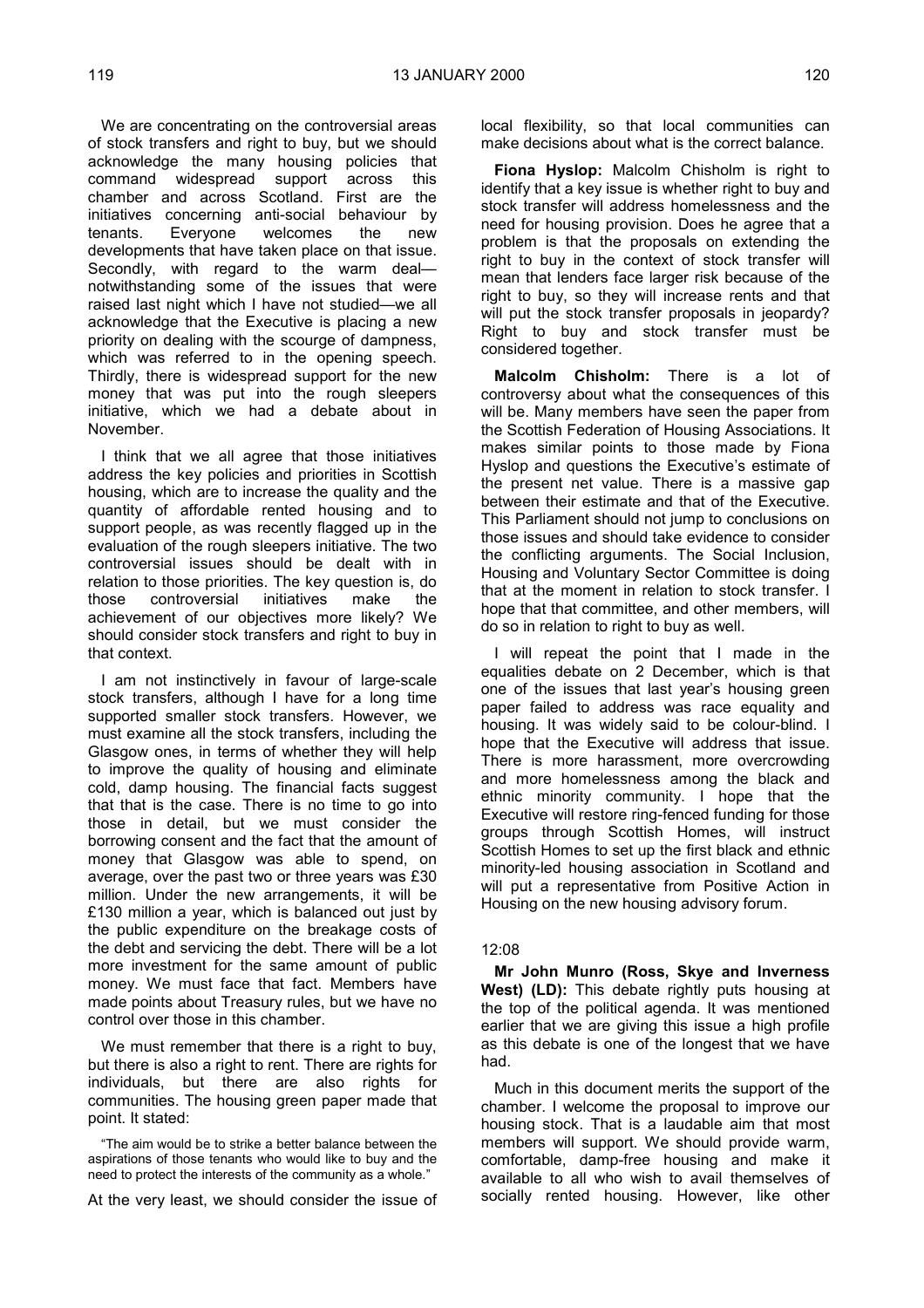members, I have reservations. The extension of the right to buy must be carefully considered and we must have a wider debate with housing associations, community trusts and local authorities. Those organisations have serious concerns over the blanket extension of the right to buy.

I have a document from the Chartered Institute of Housing. It suggests that it is important that the right to buy is reformed to achieve a better balance between renters and owners in different communities and a better balance between those who aspire to home ownership and the needs of communities to provide affordable rented housing to people who have no home. It says that the reforms should be based on decisions made at a local level, in the light of local housing needs and markets, and that local authorities should be able to exclude certain areas, particularly small rural communities that have no or very little rented housing available for the community.

The Convention of Scottish Local Authorities has also expressed concerns. It says:

"It is vital that councils' responsibility to provide housing for those in greatest need is not threatened by the Right to Buy. That is why we have consistently argued for changes in the right to buy to protect housing in the areas where it is in short supply. That concern has been reinforced by the findings of a report by Shelter Scotland which suggests that the number of homeless is now at an all time high.'

**Dr Winnie Ewing (Highlands and Islands) (SNP):** Does the member hold out any hope that a fair share of the 6,000 houses will come to the Highlands and Islands, given the difficulty of acquiring land for the purpose?

**Mr Munro:** I have no great hope that that will happen, although I would dearly love it if it did. That is a debate for another occasion.

The Scottish Council for Single Homeless says:

"The most recent survey of homeless applications in Scotland shows homelessness at record levels and still growing at a time when the supply of rented housing is shrinking. For the Executive to seek to extend the right to buy at this time is short sighted and likely to lead to increased homelessness."

My area is part of rural Scotland and there is a quite a distinction between urban and rural Scotland. Even in rural Scotland, circumstances and needs can be diverse. The motivation behind the voluntary housing movement in the Highlands was to create community assets that can benefit and sustain the community in perpetuity. The proposal to extend the right to buy to housing associations completely undermines that aim.

Since 1980, 10,071 council properties have been sold under right to buy in the Highland Council area. The market is shrinking all the time. Yesterday, a delegation from Highland Council addressed an all-party group in Parliament. The

members of the delegation, some of whom are with us today, made a very good case. They were not dismissive of the policies of the Executive, but wanted assurances that the unique problems of the Highlands would be fully taken into account during the legislative process.

Highland Council is committed to working with the Executive and the Parliament. Like the delegates, I am aware that policies that are good for the central belt are not necessarily good for the rural communities. The need for good rental housing to be available to all communities in the Highlands is clear. The bill that the Executive will bring forward to help to ensure that will be supported.

I support Highland Council in what it is trying to achieve and seek an early meeting between it and the Executive. I ask the Executive for complete assurance that rural communities will be given the opportunity to debate the legislation as it passes through Parliament. If we are extending the right to buy, we should also afford the opportunity and the choice of a right to rent.

#### 12:15

**Christine Grahame (South of Scotland) (SNP):** It is a great pity that the minister is not here to hear constructive speeches such as those of John Farquhar Munro and others—including, I hope, my own.

I will address homelessness in older people, because I think that we are tending towards stereotypes, albeit quite valid ones, of young rough sleepers, and the women and young families, referred to by Mike Watson, who are often homeless as a consequence of matrimonial breakdown.

I will focus on the difficulties of obtaining data on older people who are homeless, an issue that has been raised by Age Concern. The points that I will raise form a call to the Executive to which I would like a response, in writing or otherwise.

First, we need a national definition of an older person. We do not have such a definition and we could do with one; a person on the streets may often be extremely old, physically, at 50. We need proactive research, to include those in hospitals and homes and those who are sharing with relatives and friends. They are, in reality, homeless, although they may not be designated as such. We should distinguish between single people and couples who are homeless. We should examine the causes of homelessness in older people, which are disparate—just as they are for any other part of society—but which additionally include dementia and mental illness. That is call No 1. Will the Executive undertake such research so that remedies can be put in place for the elderly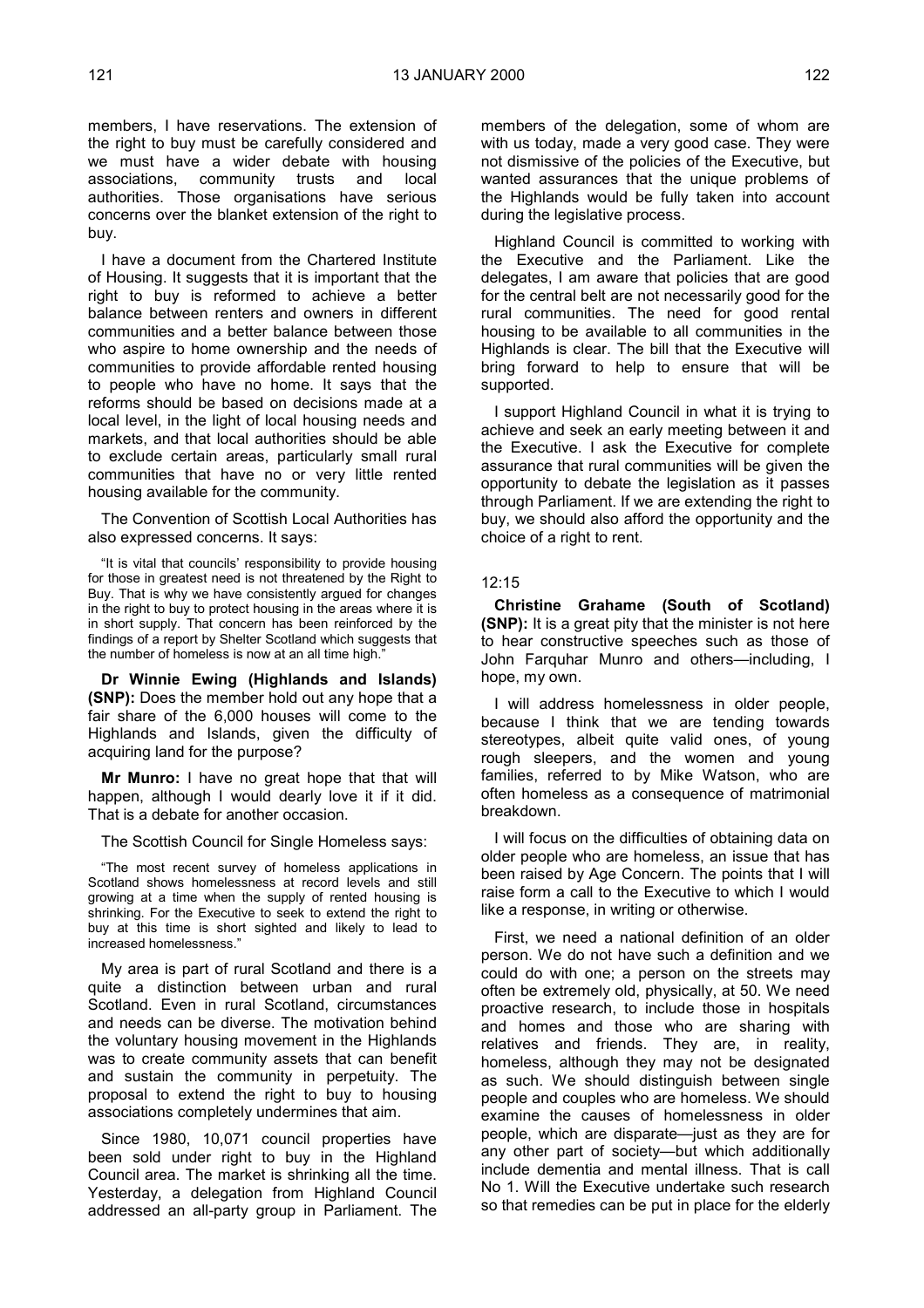#### homeless?

Secondly, I have some data from Age Concern that is relevant to my next point. Thirty-two per cent of households in Scotland are headed by someone over 60, 11 per cent by someone over 75 and 5 per cent by someone over 80. As we know, all those figures are rising. The figures are split, almost equally, between home owners and people in public rented accommodation. Thirtynine per cent of those homes have at least one problem that requires urgent repair. That is the background to two causes of homelessness among the elderly that are caused by either the inactivity or activity of the state.

On the first of those causes, inactivity, there is a failure to provide the elderly with the information, and sometimes the means, to adapt their homes so that with the passage of years, they can remain in their home and their community as the vast majority want to do. Simple changes, such as kitchen cupboards that people can reach, downstairs WCs, accessible sit-down showers and accessible entrances to homes, with ramps when steps become a barrier, could prevent accidents that lead to a spiral of decline.

The elderly lack accessible information about grants; there is no proactive campaign. There is also a great mixture of routes to information. I refer Ms Baillie—if she would listen for a moment—to the report of the Royal Commission on Long Term Care for the Elderly, chaired by Sir Stewart Sutherland. It is a wonderful tome that has almost become my bedtime reading. The report, on page 70, talks about aids and adaptations; it also provides an appendix that lists various items that could be charged to the state or to other charging structures. That is call No 2. Has the Executive taken any steps to implement the recommendations of Sir Stewart Sutherland for aids and adaptations, as referred to in appendix 1 of the Sutherland report?

I also want to refer to the unjust and oppressive clawback from the elderly for their care costs, both general and nursing, by the sale of their homes. Often elderly people take avoidance by transferring title to the names of family and friends. That is not always successful, as clawback can go back for many years, but when it is successful, it makes older people vulnerable to the vagaries of their alleged friends and families and they can be on the edge of being evicted at any stage. Again, I refer the minister to the excellent Sutherland report, which proposes remedies for this on page 56. One simple first step, which I have asked for over and over again, would be to detach the nursing costs from other care costs for the elderly when they are in homes and allocate the nursing costs to the national health service budget. That is call No 3.

#### 12:20

**Dr Elaine Murray (Dumfries) (Lab):** Before I start, I apologise for having forgotten my jacket. My attire is not intended as a mark of disrespect to my colleagues.

I do not intend to talk about the right to buy in particular, although I have received a couple of representations from local housing associations and councillors. As the strength of the Parliament lies in its committee system, I believe that the concerns that are being expressed will be examined in detail by the relevant committee and that the Executive will listen to what is said at that committee. I hope that that assures people who raise concerns with us.

I wish to concentrate on the measures proposed on anti-social behaviour by tenants, which have been discussed in part by my colleagues Karen Whitefield and Paul Martin. As I have said in the chamber on previous occasions, it is a problem that is frequently presented at my constituency surgeries, and I am sure that that is replicated in the surgeries of colleagues and councillors throughout Scotland.

Friction between people or families living in close proximity is often a source of irritation and annoyance. That does not just apply on council estates; it is true of owner-occupiers and people who exercise the right to buy. In the past, it has often been much more difficult to take action against owner-occupiers. That has been rectified in recent legislation.

It is important that we do not just apply the stick of punishment in dealing with neighbour problems, although that sanction does need to be there and to be visible. One of the common complaints that I have heard from victims of anti-social neighbours is that the perpetrator believes that nobody is going to do anything about it.

The residents who suffer from anti-social neighbours usually just want the problem solved. Often, they see the solution as moving the offender out of the area. That has to be the ultimate option, the force of which the Executive's proposals recognise and strengthen. However, as far as the wider community is concerned, it does not solve the problem, but merely moves it on. It can create new problems, especially where children are involved. Unfortunately, it is quite often the behaviour of children and young people that is the source of complaint.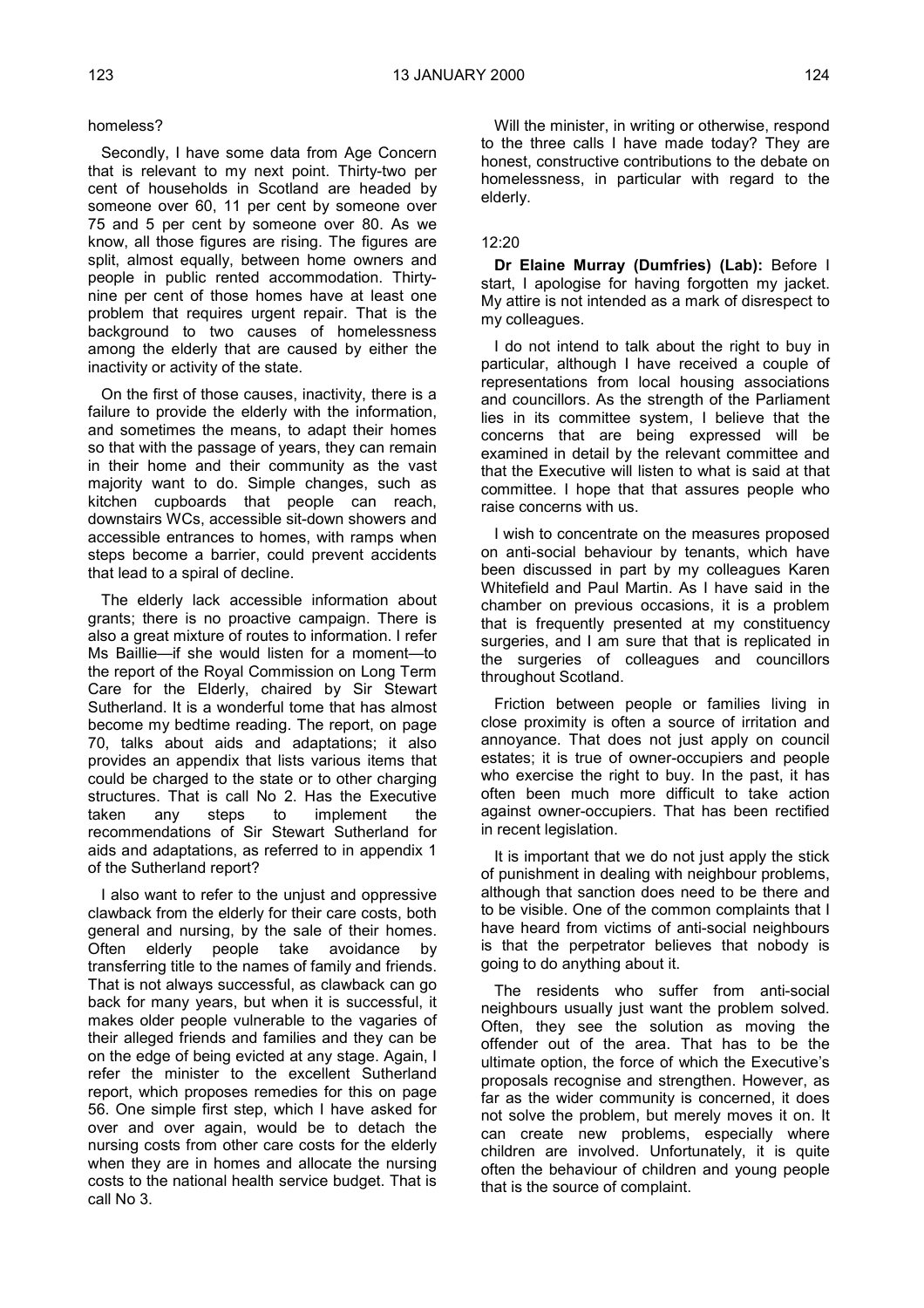There is a need for mediation and for helping anti-social neighbours to reform their behaviour, as well as for letting them know what could happen to them if they persist in their behaviour. Although not all nuisance behaviour is a coldblooded and calculated campaign to upset and anger neighbours, I am sorry to say that some is. At other times, such behaviour results from a variety of problems: alcohol, substance and drug abuse, psychological problems or a general inability to cope. Those people need help rather than punishment, and I am pleased that the Executive's proposals include looking at and learning from mediation projects. A number of agencies need to be involved in dealing with those problems. They are not simply housing problems, but areas in which we need an holistic approach.

We must also recognise that some tenants are extremely vulnerable. As Paul Martin said, some young people are not yet able to sustain a tenancy, to live alone, to look after themselves and, in some cases, to look after young children at the same time. I have anecdotal knowledge from my constituency of how such vulnerable young people are targeted in their communities by criminals and drug dealers. Those young people also need help.

I hope that the Executive will consider how it can assist and expand supported tenancies, considering, for example, the experience of the various foyer projects that have been undertaken in some local authority areas. For all concerned, prevention is always better than cure, and I ask for the minister's views on how that area of social tenancy can be promoted.

**The Deputy Presiding Officer (Mr George Reid):** That leaves us time to squeeze in Mr Brian Adam before lunch.

**Mr McAveety:** Tasty.

#### 12:24

**Brian Adam (North-East Scotland) (SNP):** Thank you. I was most appreciative of comments made by Malcolm Chisholm and John McAllion who, as much as is possible in such situations. tried to inject at least a measure of consensus into the debate. However, from time to time, I become concerned about the use of language in politics. Much of the terminology that is used in connection with the housing debate devalues the language. In terms of the housing stock transfer and the new housing partnership arrangements, to suggest that that is large-scale voluntary transfer is stretching one's understanding of the meaning of voluntary. There is very little voluntary about it at all. It is a way of offering a choice to councils, and ultimately to tenants as a group, to transfer housing stock away from local authorities—or else there will be

no investment. That is not voluntary; that is blackmail.

Some of the other language that is currently being used in politics also devalues words such as "modernise". I suggest that the £26 million that has been associated with expenditure on stock transfer feasibility studies has not produced any new houses. It has not put in new windows and it has not provided any of the much-needed central heating systems—it has not modernised any houses. Those are the real meanings of the word "modernise", which has been regularly misused by the Labour party.

I am extremely concerned about the large-scale voluntary transfers. This morning we have heard much about the lack of tenant involvement in the Glasgow proposals. In Aberdeen there is an attempt to involve tenants in discussions. The city council set up a city housing options working group. At an early stage the council invited representatives of tenants associations to join them; the tenants set up their own forum. At a meeting of the city housing options working group on February 12—as I said when I intervened on Mr Martin—it was quite clear what the tenants representatives wanted: they wanted to stay with the council. They wanted what every tenant wants—a good and improved service. However, because of the way in which the financing of local authority has deliberately been constructed, they will not get an improved service unless they go along with the transfer. The tenants have expressed their view. I do not see this as voluntary; it is blackmail.

Where there is a tenant-led movement, a change of tenure is not a problem. If they think that they can manage the stock better in the community, that is fine. That is another example of the misuse of language. The Labour party has tried to re-label Tory proposals by adding the word "community", as in community transfer or community stocks. The communities have not asked for these transfers and there is no evidence to suggest that they have. It is only after the proposals have been finalised that the tenants will be asked what they think about them. Take it or leave it is the option that they will be given. Dressing up a Tory policy to make it appear to have a basis in community and tenant interests is unacceptable. We should not be going in that direction. We should not be trying to force people down a route in order to arrive at the position that the Labour party wants.

Buried somewhere amongst the plethora of recent proposals is the suggestion that councils will be re-empowered in terms of housing. They will be involved strategically. That is only after they have got rid of all service provision—there will be no council houses. Now the Government will allow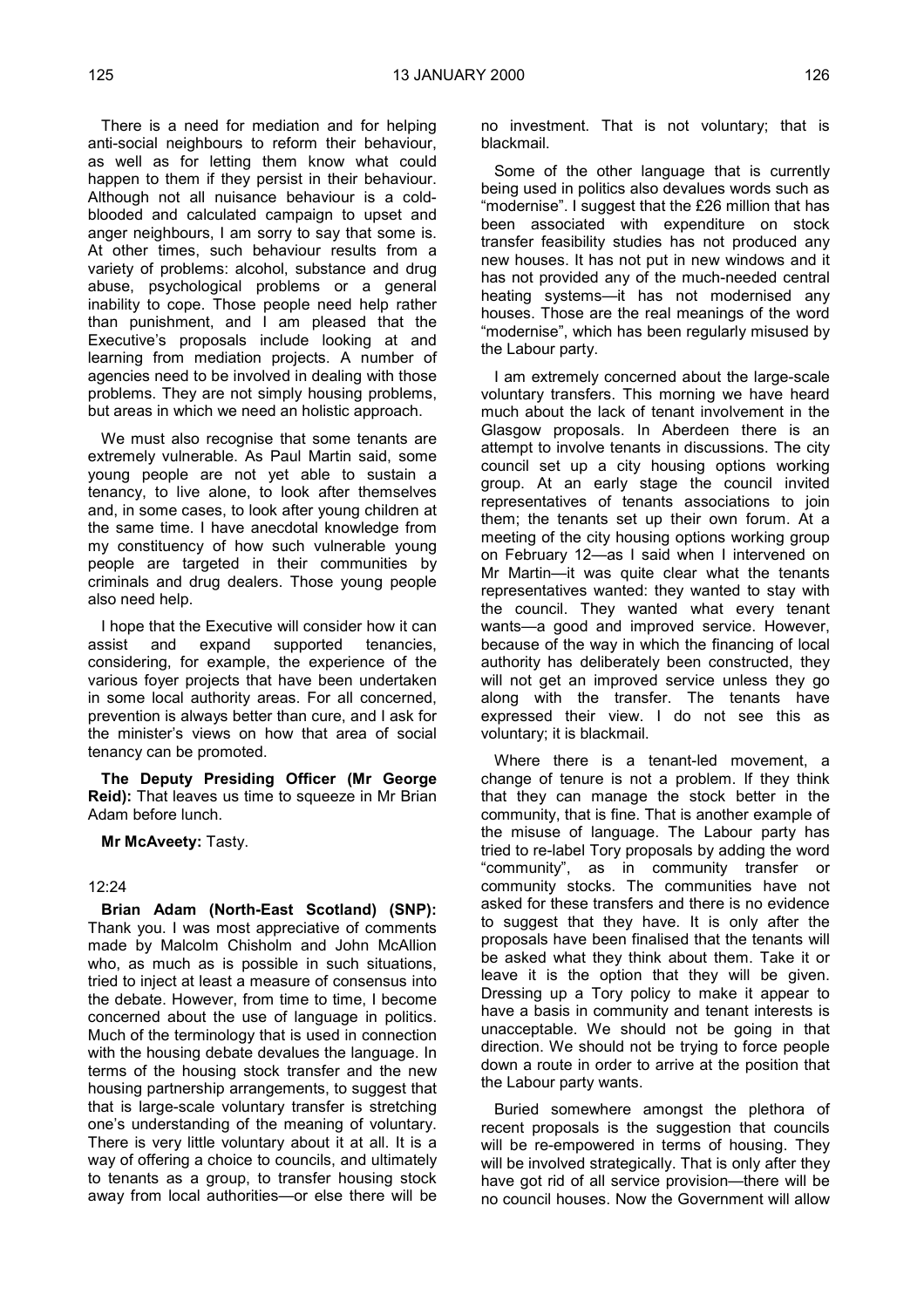councils to be involved in housing. What a compliment. In reality, this is the Tory idea of enabling councils. There is no service provision, but the council will be allowed to determine the strategic policy. Large-scale voluntary transfers are bad. They should be carried out only under the direction of tenant-led initiatives. Unless the tenants lead this action, we will not be responsive to community needs and wishes.

**The Presiding Officer (Sir David Steel):** That brings the first section of the debate to a close. The second section will begin at approximately 3.30 pm, after First Minister's questions. The names of members who have been patiently waiting to be called throughout the morning have been noted. They will be called in the second section.

## **Business Motion**

**The Presiding Officer (Sir David Steel):** The next item of business is the business motion, to be moved by Mr Tom McCabe on behalf of the Parliamentary Bureau.

#### 12:30

**The Minister for Parliament (Mr Tom McCabe):** Before I move the motion as printed in the business bulletin, I should briefly explain its contents. Members will note that the motion covers business only until 20 January. The reason for that is, in part, to avoid pre-empting the work of the Procedures Committee. Members may be aware that the Procedures Committee will shortly be considering changes to the standing orders, changes that are necessary to define properly the budget bill. Next week, provision has been made to consider any recommendations that may come from the committee. If the standing orders are changed in a way that allows that definition of the budget bill, we will propose that a stage 1 debate on the budget bill be held during the week commencing 24 January.

Next week, I will also present further business for the week commencing 24 January and the week commencing 31 January.

I move,

That the Parliament agrees

a) as an addition to the Business Motion agreed on 16 December 1999—

Thursday 13 January 2000

after Continuation of Executive Debate on Housing insert:

| followed by | Executive Motion on Representation |
|-------------|------------------------------------|
|             | of the People Bill—UK Legislation  |

and, b) the following programme of business—

Wednesday 19 January 2000

| 2.30 pm                  | Time For Reflection                                                                               |  |
|--------------------------|---------------------------------------------------------------------------------------------------|--|
| followed by              | Ministerial Statement on Air Quality<br>Strategy                                                  |  |
| followed by              | Sexual<br>Executive Debate<br>n on<br>Offences (Amendment) Bill                                   |  |
| followed by              | Parliamentary Bureau Motions                                                                      |  |
| $5.00 \text{ pm}$        | Decision Time                                                                                     |  |
| followed by              | Members' Business—debate on the<br>subject of S1M-371 Mr Duncan<br>McNeil: Flooding in Inverclyde |  |
| Thursday 20 January 2000 |                                                                                                   |  |
| $9.30$ am                | <b>Ministerial Statement</b>                                                                      |  |
| followed by              | Executive Debate on Tackling Drug<br>Misuse in Scotland                                           |  |
| followed by              | <b>Business Motion</b>                                                                            |  |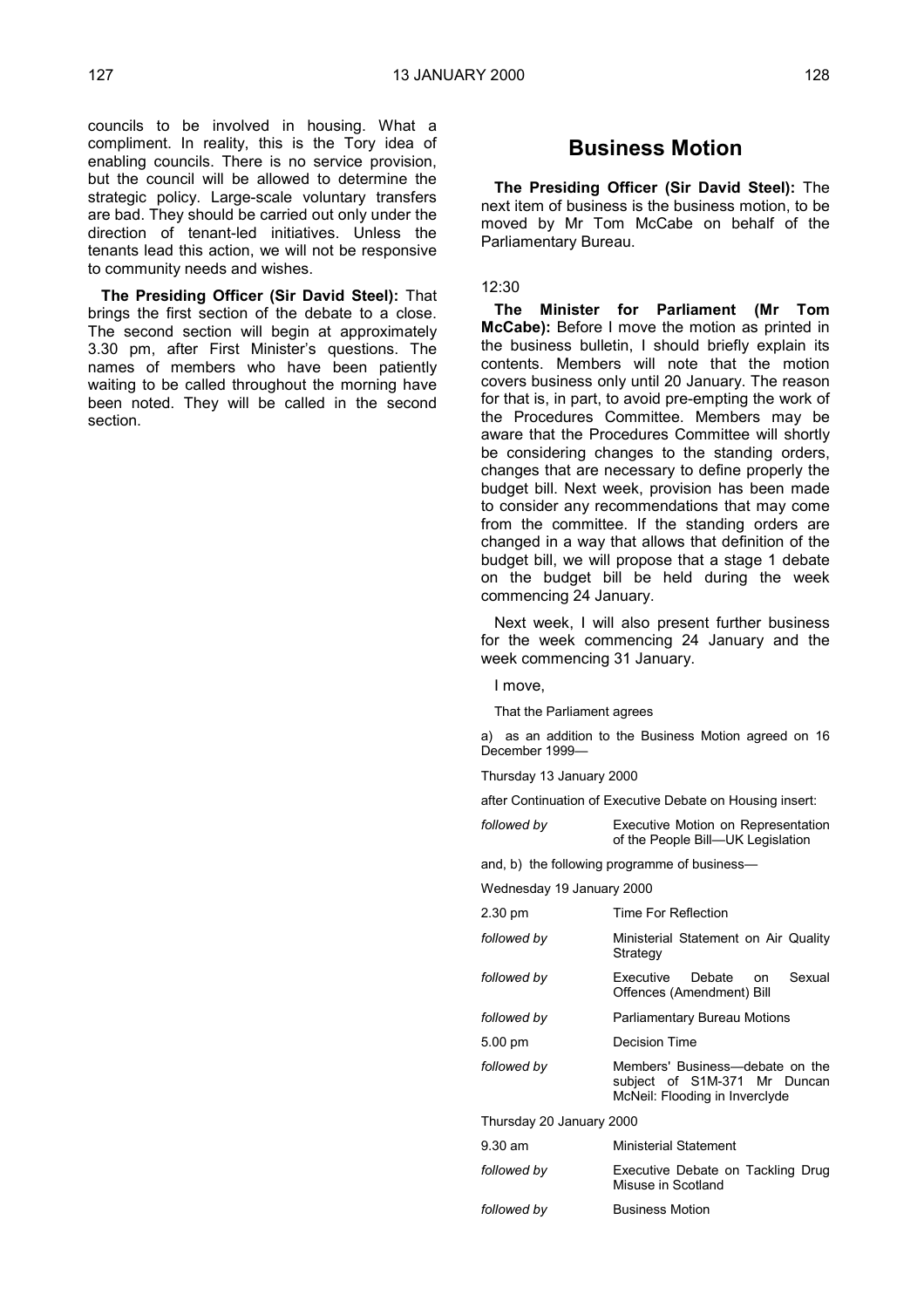| followed by       | Parliamentary Bureau Motions                                                                                                                         |
|-------------------|------------------------------------------------------------------------------------------------------------------------------------------------------|
| $2.30 \text{ pm}$ | <b>Question Time</b>                                                                                                                                 |
| $3.10 \text{ pm}$ | First Minister's Question Time                                                                                                                       |
| $3.30 \text{ pm}$ | Continuation of Executive Debate on<br>Tackling Drug Misuse in Scotland                                                                              |
| followed by       | Motion to amend Standing Orders<br>(definition of budget bill)                                                                                       |
| 5.00 pm           | Decision Time                                                                                                                                        |
| followed by       | Members' Business—debate on the<br>subject of S1M-372 Jamie Stone:<br>Dispersal of Civil Service Jobs to<br>Caithness. Sutherland and Easter<br>Ross |

**The Presiding Officer:** I have no indication of anyone wishing to speak against the motion, so I will put the question to the chamber.

The question is, that motion S1M-410, in the name of Mr Tom McCabe, be agreed to.

*Motion agreed to.*

# **Lead Committee**

## *Motion moved,*

That the Parliament agrees the following designation of Lead Committee—

The Health and Community Care Committee to consider The Beef Bones (Scotland) Regulations 1999, SSI 1999/186—[*Mr McCabe.*]

**The Presiding Officer:** The question on that motion will be put at decision time at 5 o'clock.

## 12:31

*Meeting suspended until 14:30.*

14:31

*On resuming—*

# **Question Time**

**The Presiding Officer (Sir David Steel):** This afternoon, we start with question time. As we have introduced a new procedure, I shall take a couple of minutes to explain how it will work. I shall add on injury time afterwards.

After each questioner has had a chance to ask his or her question, it will be open to any member to ask a supplementary. Members can press their buttons, and their names will come up on the screen. I ask members please not to press any button until the member who is asking the question is on his or her feet. If members press too soon, they will risk being wiped off the list, along with those who were not called on the previous question.

I have to try to balance the pressure from members on a particular question with the interests of those members who are further down the list, waiting for their questions to be reached. Questions in both categories—the general questions and the First Minister's questions—that are not reached will receive written answers later in the afternoon.

The selection of questions is extremely difficult, and it would help if members dropped me a note in the morning, before question time, telling me if they have a particular interest so that I can take that fact into account. That does not guarantee that those members will be called to ask questions, but it would help. I cannot be expected to know all the geography that is involved in these questions. Although the chair is omnipotent, it is not omniscient. Any advice that members can give would be welcomed.

The serious point that I want to make is that, at the end of question time, there can be no points of order on not being selected to ask a question. Any points of grievance can be addressed to me outside, after question time, when I shall try to make amends, and possibly even offer cups of tea and sympathy.

Let us proceed.

## **SCOTTISH EXECUTIVE**

## **Rural Communities**

**1. Mr Gil Paterson (Central Scotland) (SNP):** To ask the Scottish Executive what measures it is currently taking to promote the vitality and future viability of rural communities. (S1O-896)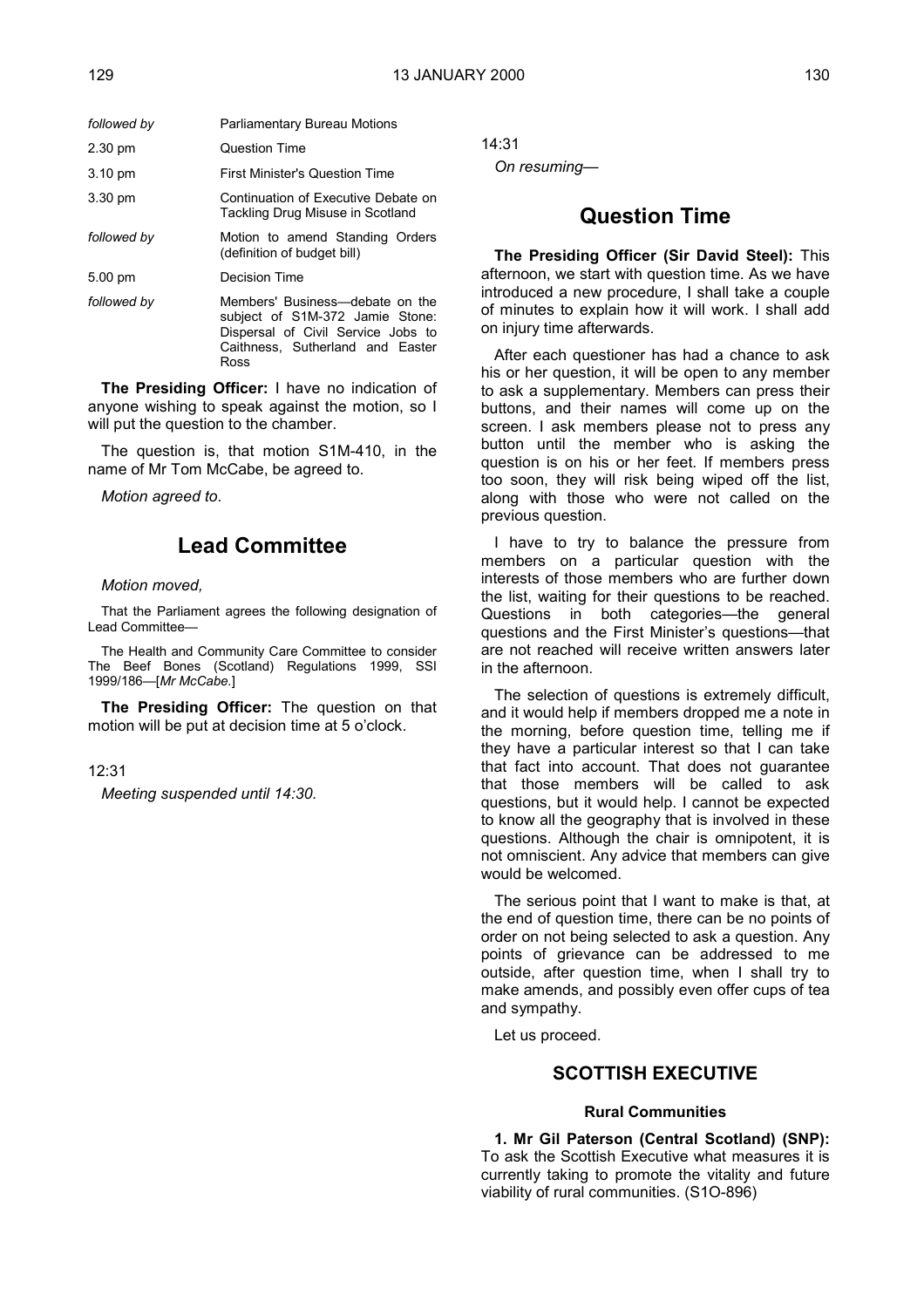**The Minister for Rural Affairs (Ross Finnie):** The Executive is taking forward a wide range of policies and activities—for example, a £14.2 million rural transport funding package, an ambitious programme of land reform and the preparation of new rural development plans that will put almost £100 million into rural communities each year—in line with its commitment to support and enhance all aspects of rural life in Scotland.

**Mr Paterson:** I am sure that, along with everyone in this chamber, the minister is fully aware how vital the tourism industry is to the rural economy. Is he aware that a recent survey suggested that 40 per cent of businesses that are involved in that industry said that the Scottish Tourist Board is doing very poorly, and that a further 80 per cent thought that the Scottish Government did not understand the tourism industry at all? What plans does the Executive have to reform the structures and financing of the tourism industry in Scotland?

**Ross Finnie:** As Mr Paterson will be aware, the Executive is in the middle of producing a new tourism strategy. As part of that strategy, the Scottish Tourist Board and its partners have been asked to consider in particular the problem of growing tourism in remoter areas and to come up with fresh ideas for that. Those ideas will form part of the new strategy, which I hope will address the points that Mr Paterson has just made.

**Maureen Macmillan (Highlands and Islands) (Lab):** Will the minister expand on the Executive's commitment to support socially rented housing in rural areas and will the Executive meet representatives of housing providers in the Highlands and Islands?

**Ross Finnie:** If the member had been present throughout this morning's debate, she would know that that matter has been debated extensively. Discussions have already taken place between the Executive and Scottish Homes on increasing substantially the amount that is spent on provision of affordable rented accommodation in rural areas.

**Dr Winnie Ewing (Highlands and Islands) (SNP):** What steps will the Executive take to deal with the situation in some Highland communities where 90 per cent of the housing stock is holiday homes?

**Ross Finnie:** That is a problem and Dr Ewing's point is well made. The essential point—apart from the issue of holiday homes—is that, historically, there has been an underspend on provision of affordable housing in rural areas. That relates to my previous answer about the fact that the Executive has had discussions with Scottish Homes; we have asked it to increase substantially the proportion of its spending for provision of affordable housing in remote rural areas.

### **Housing (Stock Transfer)**

**2. Tommy Sheridan (Glasgow) (SSP):** To ask the Scottish Executive what measures it intends to put in place to ensure that tenants who are concerned about transfer of council housing stock are made aware of the opportunities to voice their opinions. (S1O-895)

**The Minister for Communities (Ms Wendy Alexander):** Glasgow City Council has set up 31 neighbourhood forums that are represented on a citywide tenants forum. I am aware of the interest in this matter and I have agreed to the forum's request for a meeting to discuss how best to include input from tenants in the discussion about the proposed stock transfer and the move towards community ownership.

**Tommy Sheridan:** Glasgow tenants and council trade unions were excluded from the year-long Advisory, Conciliation and Arbitration Service feasibility study into stock transfer and there are no tenant or trade union representatives on the Executive's newly established steering group or on Glasgow City Council's development team. Given those facts, does the minister agree with the University of Paisley's independent business report, which said:

"Tenants and trade unions have been excluded from all discussions on the development of proposals to transfer the housing stock in Glasgow. This conflicts with the social inclusion agenda and does not augur well for the future"?

**Ms Alexander:** I met the joint trade unions in Glasgow in December, so what Tommy Sheridan says is factually inaccurate. I reiterate that I will meet the citywide tenants forum next week.

**Tommy Sheridan:** What is Ms Alexander's response to Glasgow City Council's biggest and most recent survey of its tenants, which took place three months ago?

**Ms Alexander:** I am not familiar with the details of the study.

**Tommy Sheridan** *rose—*

**The Presiding Officer:** You have had two supplementary questions, Mr Sheridan. I call Dorothy-Grace Elder.

**Dorothy-Grace Elder (Glasgow) (SNP):** All the Glasgow tenants associations that were set up before the proposed stock transfer are solidly opposed to the transfer. Is the minister aware of the deplorable tactics employed by Glasgow City Council in denying freedom of expression to tenants who oppose the transfer? The tactics include cancellation of the booking of a hall that is owned by Glasgow City Council. The Waverley centre in Drumchapel was booked by Glasgow Against Housing Stock Transfer, which is a tenants organisation. The tenants' booking was cancelled and they had to be taken to a church.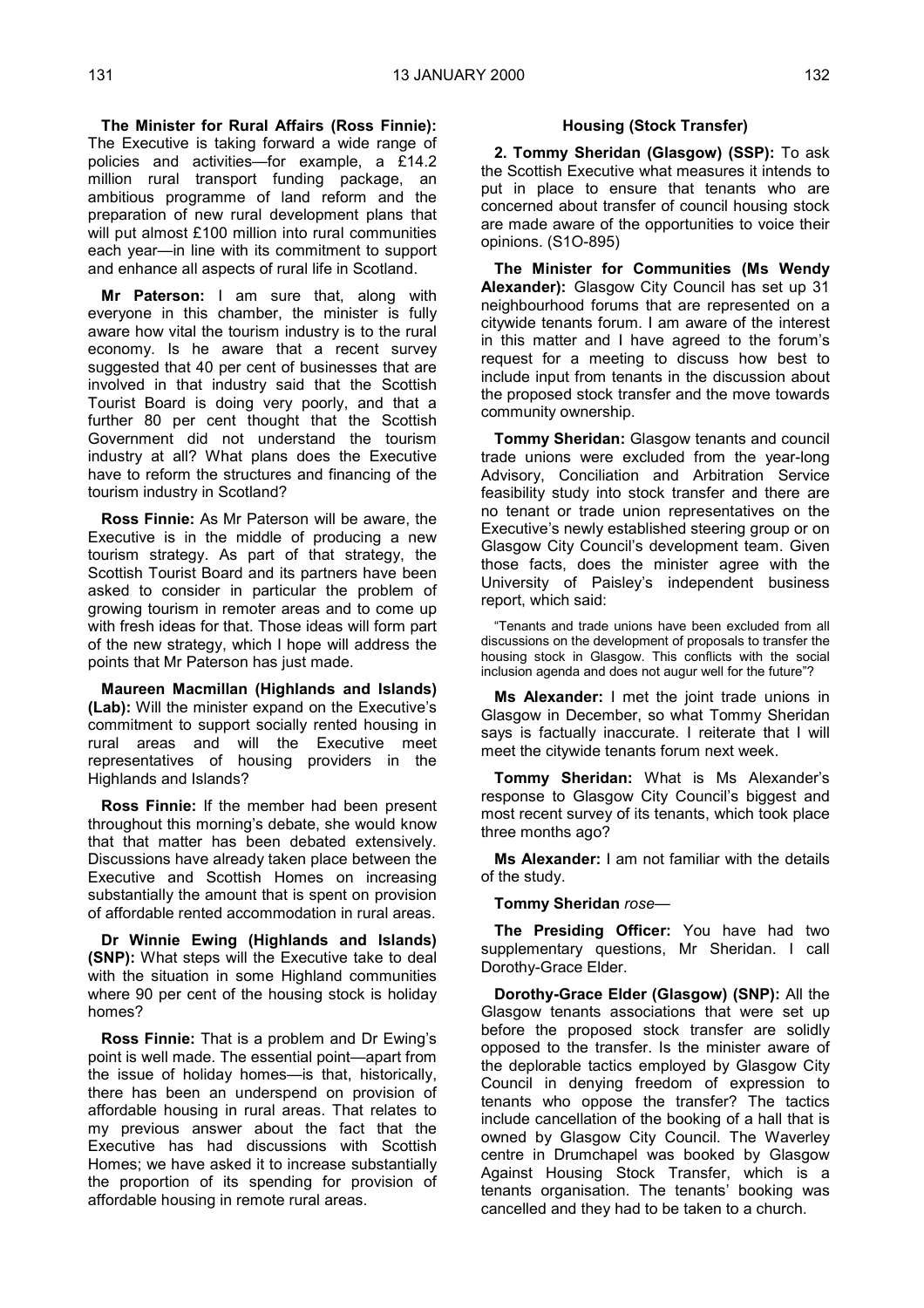**The Presiding Officer:** That is enough. Can we hear the answer, please, Ms Alexander?

**Ms Alexander:** All parties in the chamber embrace the need to look for new solutions to housing problems and, in that spirit, Glasgow City Council is to be commended for exploring the options. I am happy, on behalf of the Executive and of Glasgow City Council, to provide the critical assurance for which Dorothy-Grace Elder asks: there will be no move towards community ownership unless the tenants of Glasgow vote for it. There will be a ballot and every tenant—not just a few—will have the opportunity to make the decision collectively.

## **Drug Rehabilitation**

**3. Brian Adam (North-East Scotland) (SNP):** To ask the Scottish Executive to provide details of its plans for expenditure, announced in the Minister for Finance's statement of 6 October 1999, on drug rehabilitation broken down by local authority and health board areas. (S1O-914)

**The Deputy Minister for Justice (Angus MacKay):** The Minister for Finance's statement emphasised the Scottish Executive's commitment to tackling the drugs menace by providing £10.5 million to establish a drugs enforcement agency. Local authorities and health boards are currently planning their budgets for next year and I expect to see clear plans for investment in services locally to tackle head on the drugs problem that affects many Scottish communities.

**Brian Adam:** I understood that the Minister for Finance also announced money for drug rehabilitation—that, rather than money for the drugs enforcement agency, was the basis of my question. Is the minister saying that no moneys will be allocated to individual local authorities and health boards for drug rehabilitation in the coming year?

**Angus MacKay:** No—moneys that go to local authorities and health boards are not ring-fenced as such. It is for the individual authorities to specify exactly how the totality of their allocation will be broken down. I can provide the member with current and previous years' expenditure patterns, but until those bodies take their own decisions about exactly how much they will allocate to drugs, it is impossible to give information about next year.

**Dr Richard Simpson (Ochil) (Lab):** Will the minister agree to examine the uptake of residential rehabilitation schemes? It is a matter of considerable concern that expensive schemes funded in Scotland are not being utilised.

**Angus MacKay:** It is a priority for the Executive to conclude as soon as possible the survey that is being undertaken of all expenditure that goes

through its budget. The survey includes an examination of residential detoxification centres, to ensure that best-practice proposals are replicated across Scotland. If individual projects do not provide value for money, we expect that those projects will be reshaped and expenditure moved elsewhere.

### **Parliamentary Debates**

**4. Mrs Lyndsay McIntosh (Central Scotland) (Con):** To ask the Scottish Executive what plans it has to lodge further motions for debate on drugs, education and housing issues affecting Scotland. (S1O-893)

**The Minister for Parliament (Mr Tom McCabe):** I informed Parliament today of the intention to hold next week a debate on drug misuse. We are debating housing today and the chamber will have an opportunity to discuss the improvement in Scottish education bill when it is introduced shortly.

**Mrs McIntosh:** I thank Mr McCabe for his answer. When I lodged this question, none of the substantial debates mentioned in it had taken place. Given that housing is being debated today and that the issue of tackling drugs comes before the chamber next week, I will put aside my suspicion that Mr McCabe has been reading my mail.

I commend the Executive for addressing issues of real importance—[*Applause.*] Wait a minute this is uncharted territory for me. I thank the Executive for discussing issues of real importance, rather than the millennium non-bug, and for being guided by Conservative principles.

**The Presiding Officer:** We will let that pass.

**Nicola Sturgeon (Glasgow) (SNP):** On the subject of motions about education, is the minister aware of research that shows that participation in music by schoolchildren can greatly enhance their attainment in numeracy and literacy and improve behaviour and motivation? Is he further aware that, owing to a lack of resources, there is a huge variation in the provision of musical instrument tuition across local authorities? If so, what additional support will the Executive provide to local authorities to ensure that all children, if they so wish, can access opportunities to learn to play musical instruments?

**Mr McCabe:** Although education funding has been increased by 8 per cent, it is for the local authority to determine the way in which it distributes spending across all aspects of education. The education bill, which will be presented to Parliament in the near future, will contain sections on involving young people in all aspects of their education and I am sure that they will have the opportunity to comment on this issue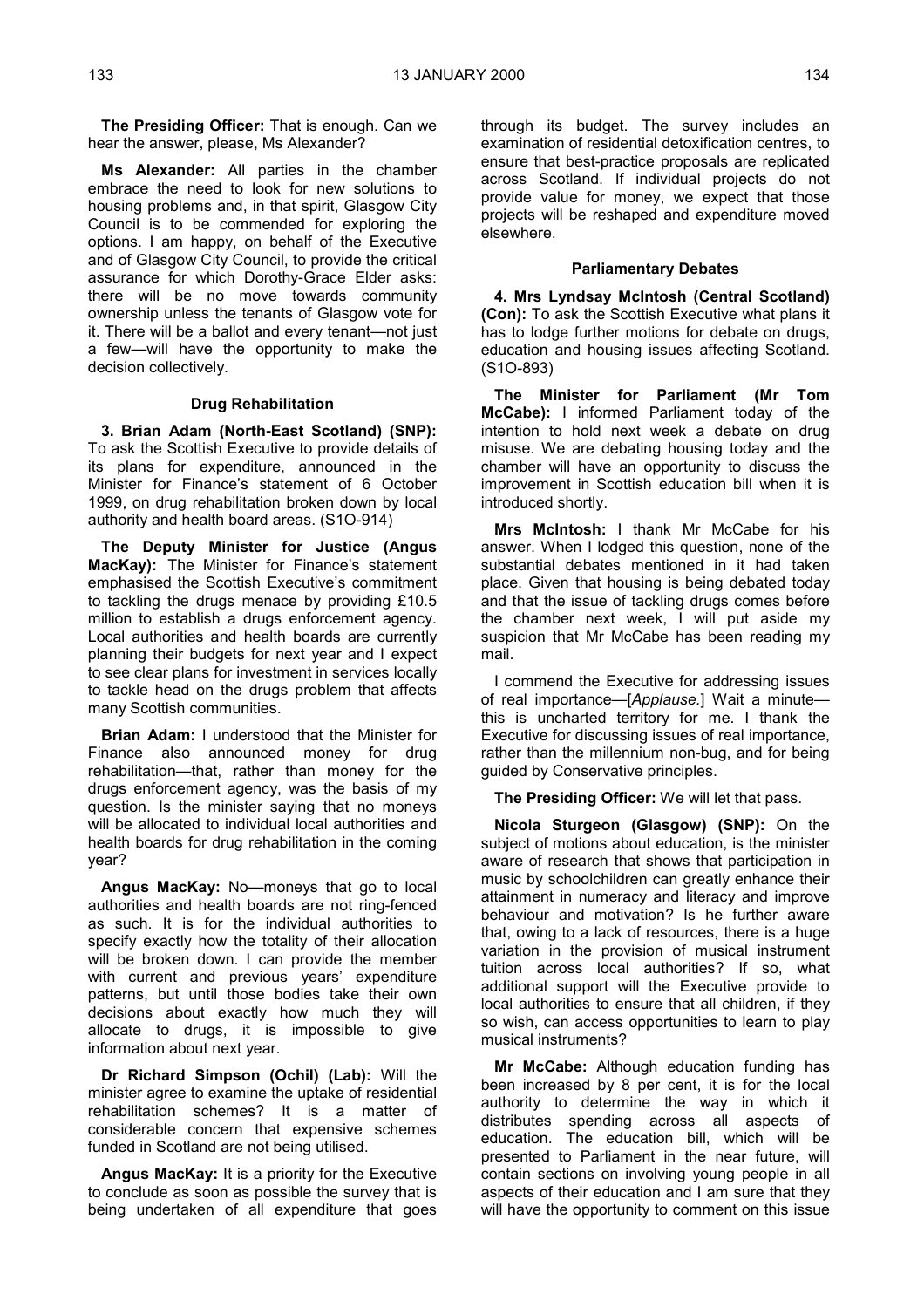at that time.

## **Tayside University Hospitals NHS Trust**

**6. Mr Andrew Welsh (Angus) (SNP):** To ask the Scottish Executive what measures are being taken to ensure that there will be no increase in waiting times for non-emergency surgical procedures within Tayside University Hospitals NHS Trust over the next year. (S1O-909)

**The Minister for Health and Community Care (Susan Deacon):** I expect the trust to play its part in meeting the Executive's priorities for the national health service in Scotland. We are working with all health boards and NHS trusts across Scotland to speed treatment and to shorten waiting times. As I announced before Christmas, we plan to establish national maximum waiting times, to be met by March 2001, in the key clinical priorities of heart disease, cancer and, for the first time, mental illness.

**Mr Welsh:** Is the minister truly aware of the worry and uncertainty that is caused by increased waiting times for operations, and is she aware that she is now presiding over a worsening situation? Can she explain why waiting times for out-patients in Angus have not been issued to general practitioners over the past six months and how keeping surgeons and nurses from doing the work for which they were trained will deliver the improvements that she has promised for the NHS?

**Susan Deacon:** I am very much aware that waiting for treatment can cause patients worry and anxiety. That is why the Executive has put such emphasis on speeding treatment and reducing waiting times. What often adds to that worry and uncertainty is the misinformation that members occasionally put into the press and the public domain. I can give an assurance that we are continuing to work to take real action and real measures to ensure that waiting times are reduced. We know that that matters to people and we are taking action on it.

**Mr John McAllion (Dundee East) (Lab):** The minister will know that the increased spending that was made available this year to the Tayside University Hospitals NHS Trust was entirely taken up by the pay award to nurses and doctors. Does she accept that, if the Executive insists on the elimination of the trust's projected £12 million by the end of the current financial year, that will have serious implications for the health service on Tayside? In the interests of patients and staff alike on Tayside, will she consider allowing the trust to carry forward the deficit into a future financial year, particularly in the light of the fact that the trust is addressing the structural problems on Tayside through its acute services review?

**Susan Deacon:** In the current year, in excess of

£388 million has been allocated to health services in Tayside. That represents an increase of 4.25 per cent. I must take issue with the member: the figures that I have given indicate a real-terms increase, only part of which has been assigned to meeting the cost of pay awards.

On the deficit in Tayside, officials from my department are working with the board and the trust to put in place a sensible recovery plan that will enable the trust to manage its resources effectively while maintaining the level of patient care. It is always worth remembering that, whatever the size of a budget in the NHS, either locally or nationally, it must be managed effectively and sensibly, with patients' needs in mind. That is exactly what we want to do nationally, and it is what we want, working with health officials in Tayside, to do locally.

**Mr John Swinney (North Tayside) (SNP):** Will the minister acknowledge, following the answer that she has given to Mr McAllion, that the recovery plan that is being proposed by the management executive and that will be forced through in Tayside before the end of this financial year will result in a reduction in the volume of elective surgery work that is being done by the Tayside University Hospitals NHS Trust? That will have an impact on the waiting times of patients in all constituencies in Tayside. Does that not indicate that the Government's rhetoric on health spending does not accord with the reality that our constituents experience?

**Susan Deacon:** Mr Swinney's colleague Mr Welsh has already said that he is concerned about the anxiety that is felt by the people of Tayside. I have already made the point that misinformation put out by local members adds to that worry. Neither this Executive nor anyone else is imposing a financial plan on local health authorities in Tayside. The local trust in Tayside is working with the health board to develop a sensible recovery plan. If local members want to contribute to that process and ensure that their constituents' health needs are taken into account as part of it, they would be better engaging in constructive debate at a local level, rather than trying to score points in this Parliament.

## **Oban Hospital**

**7. George Lyon (Argyll and Bute) (LD):** To ask the Scottish Executive what assurances it can give that there will be no cuts in clinical service provision at Oban hospital. (S1O-905)

**The Minister for Health and Community Care (Susan Deacon):** It is for Argyll and Clyde Health Board and Argyll and Clyde Acute Hospitals Trust to decide on the services and facilities to be provided to meet the needs of the local population.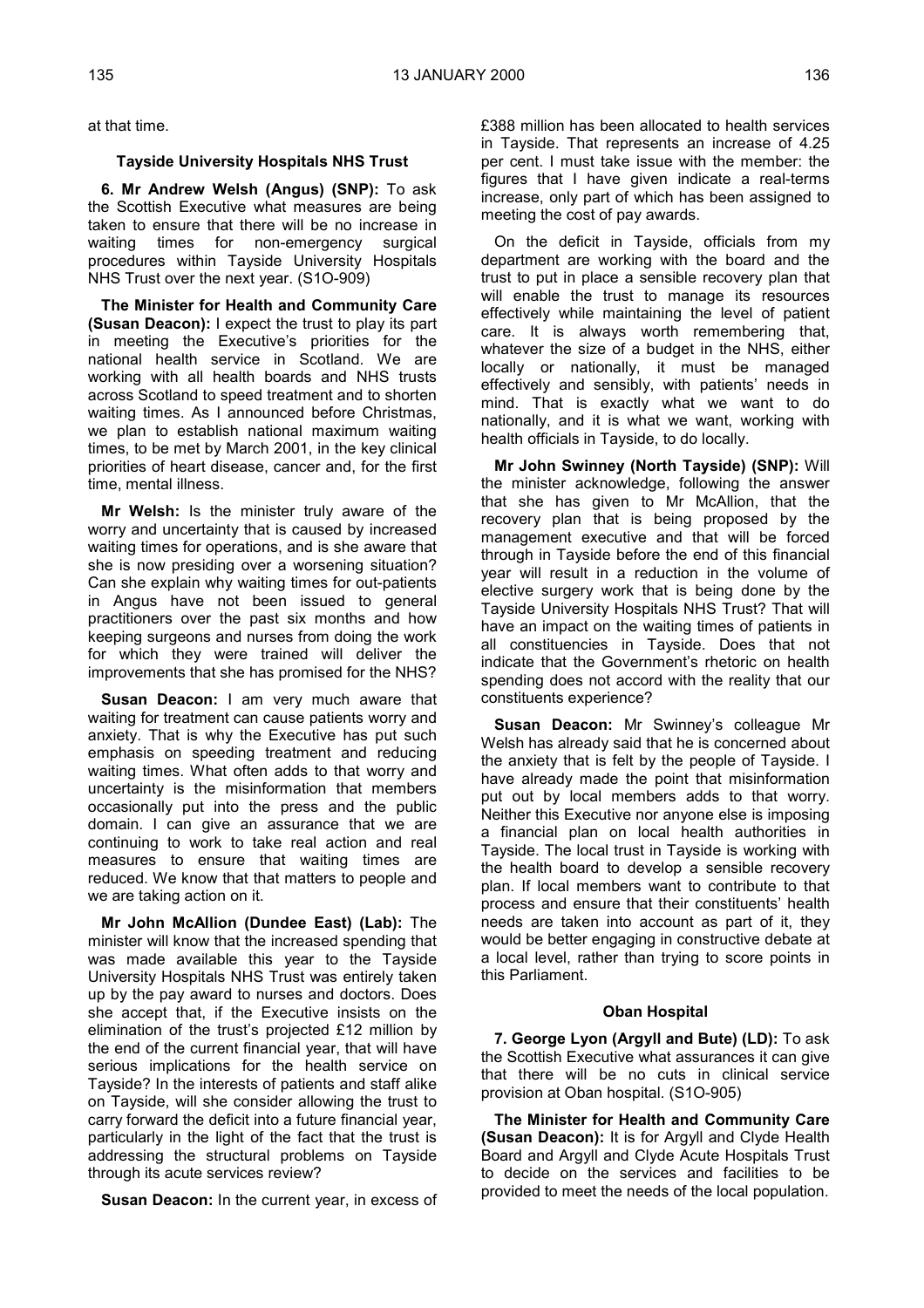**George Lyon:** There is great concern in the local community about the recovery plan that is being drawn up by the acute hospitals trust because of a financial overspend. What will the implications be for Oban hospital? Will the minister give an assurance that doctors, nurses, staff and—most of all—the local community will be consulted about any changes that are brought forward as a result of the plan? They are very much in the dark right now and there is tremendous concern about the implications of the recovery plan.

**Susan Deacon:** I am glad that Mr Lyon has raised the issue of consultation and discussion on recovery plans and, more generally, on the delivery and design of health services at a local level. It is very important that local people are kept informed about decisions that affect them, and that local members are involved in discussions. I understand that Mr Lyon has been in touch with the local health authority and I encourage him to continue that dialogue. As I said before Christmas in the debate on the national health service, I expect NHS trusts and health boards to involve local communities in full consultation and discussion throughout these processes.

**Ms Margo MacDonald (Lothians) (SNP):** My question, too, is about the management of NHS resources and about plans for recovery. I draw the Executive's attention to the headline in an excellent publication that can be purchased locally: "Cash plea as flu crisis wrecks waiting lists". That situation has arisen because of a combination of circumstances, none of which is helped by the minister's precipitate withdrawal of emergency winter payments to local hospital trusts. Will she now reinstate those payments?

**The Presiding Officer:** Is this about Oban?

**Ms MacDonald:** If she does not reinstate them, will she resign on the ground that she is not managing the resources of the NHS?

**The Presiding Officer:** Does that refer to Oban?

**Ms MacDonald:** It is the same all over.

**The Presiding Officer:** As the supplementary question does not relate to the original question, we will proceed to question 8.

#### **Carers**

**8. Mr Adam Ingram (South of Scotland) (SNP):** To ask the Scottish Executive whether it will provide a breakdown of the specific areas into which the £10 million pledged to assist carers will be channelled. (S1O-903)

**The Deputy Minister for Community Care (Iain Gray):** We expect the £10 million to be used to enhance existing quality services—including respite care—that are of direct benefit to carers, as well as to develop new and more innovative services. A copy of the department's letter to local authorities advising them of their share of the £10 million is available in the Scottish Parliament information centre. It is for individual authorities, in consultation with local carers groups, to decide how best to use those resources.

**Mr Ingram:** Will the minister acknowledge that the Executive's response to the needs of carers is wholly inadequate? Will he comment specifically on the plight of families and friends whose informal caring for mentally ill people saves the Government £280 million each year, according to Accounts Commission estimates?

**Iain Gray:** In the debate in which the £10 million for carers was announced, I made it clear that it is well understood that the health service and the community care systems could not continue without the informal care that is carried out by 500,000 or more Scots—we cannot match that. In that debate, we also agreed, as did carers organisations, that the money was a first step in giving the needs of carers a much higher priority. It is a step in the right direction.

**Cathie Craigie (Cumbernauld and Kilsyth) (Lab):** Does the minister agree that children who are carers need specialist support? It is important to ensure that young people who are carers have a childhood. Can he advise on proposals to assist such children?

**Iain Gray:** When the carers strategy was announced, the Executive acknowledged that there was not enough in it for young carers. I have asked officials to work on research and to bring forward further proposals, which I hope to present to the Parliament. I would expect that one area on which the £10 million that has been allocated to local authorities will be spent will be better information and services for young carers, perhaps through schools.

## **Roads (M74)**

**9. Mr Murray Tosh (South of Scotland) (Con):** To ask the Scottish Executive what guidance the Minister for Transport and the Environment gave to the leaders of Glasgow City, Renfrewshire and South Lanarkshire Councils at her meeting with them on 21 December 1999 on the extent to which the Scottish Executive does not consider that the M74 northern extension satisfies the assessment criteria used in the strategic roads review, and what advice the minister offered the council leaders on how the M74 northern extension should be amended to meet the Scottish Executive's criteria. (S1O-917)

**The Minister for Transport and the Environment (Sarah Boyack):** As I made clear in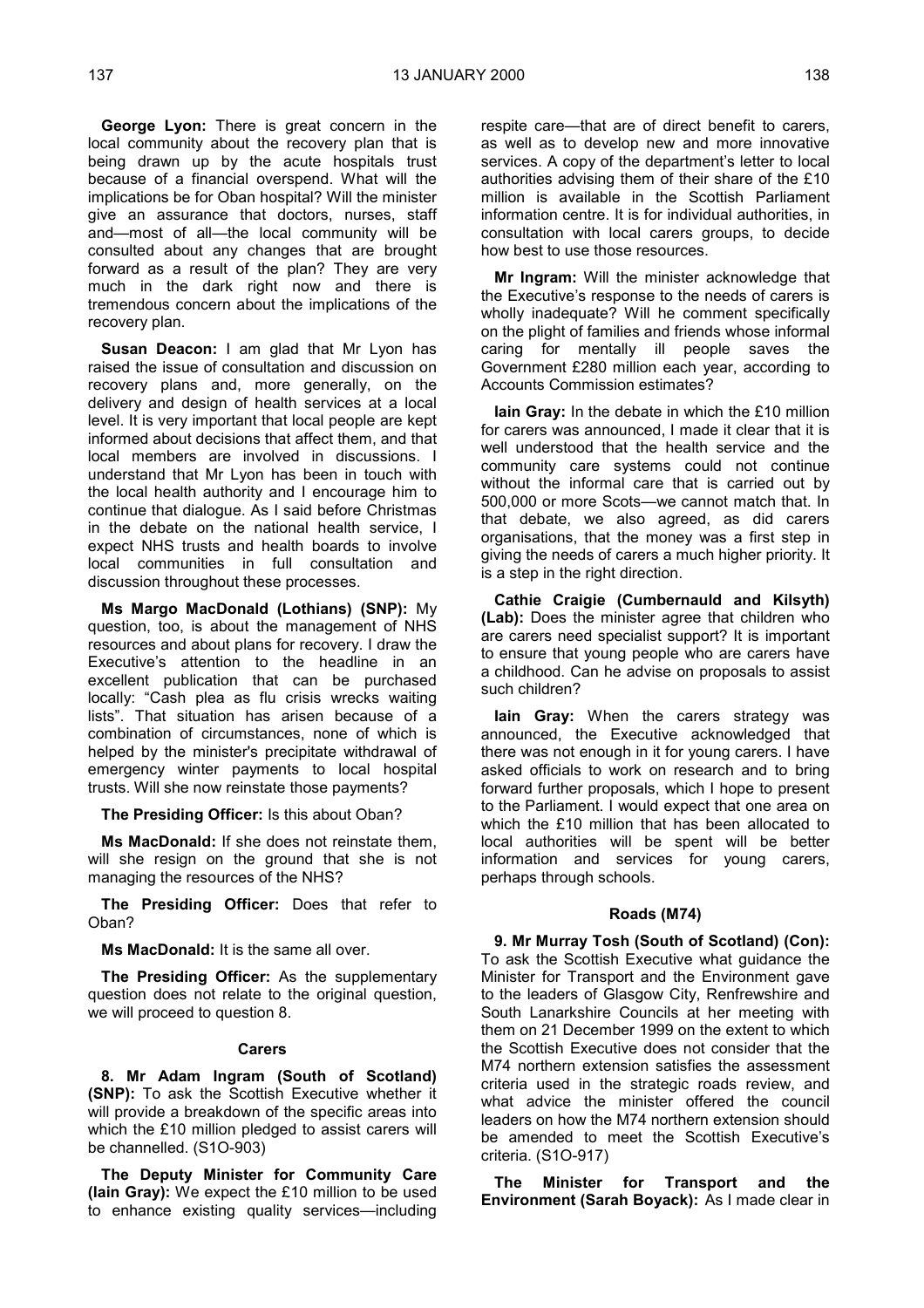my statement to Parliament on 4 November, that proposal is to be promoted by the local authorities. Discussion focused on how they might deliver their proposal.

**Mr Tosh:** I thank the minister for that full and informative answer. [*Laughter.*] I hope that her relegation to the second row of the Labour seats has no relationship to recent press speculation about impending ministerial reshuffles. [MEMBERS: "Shame."] Will she consent to tell the chamber whether the Executive approves of and supports the current M74 proposal, whether it is encouraging Glasgow City Council and other councils to bring the scheme to completion, and whether it has offered any guidance to those councils as to whether the scheme requires substantial amendment and, if it does, what proposals the Executive will put to the councils for achieving a fresh set of planning and other statutory consents?

**Sarah Boyack:** I shall be extremely careful where I sit the next time I come into the chamber; I did not realise that it had such significance.

The key issue about the M74 extension, as was made absolutely clear in the strategic roads review, is that the project must be considered carefully. It would be a major urban motorway, running right through the centre of a city. There would be a lot of local traffic as well as a high proportion of commuting traffic. The matter therefore fits extremely well into the local transport strategies that are being developed by local authorities. Those issues, together with others relating to funding and to the opportunities that are available under the New Roads and Street Works Act 1991 and under the proposals for local roaduser charging, which I have already indicated to Parliament will be introduced in the integrated transport bill, can all be taken forward by local authorities.

**Janis Hughes (Glasgow Rutherglen) (Lab):** Does the minister agree that many local businesses, particularly in my constituency, that are under the blight of the proposed M74 extension have been suffering greatly for a number of years because of the uncertainty surrounding the proposal? Will she confirm that she is considering the discussions that took place on 21 December 1999, and will she issue advice in the near future about the matter?

**Sarah Boyack:** The issue of blight was raised by one of the councils at that meeting; it is one of the many matters that I am currently considering.

### **2001 Census**

**10. Karen Whitefield (Airdrie and Shotts) (Lab):** To ask the Scottish Executive whether it will make a statement on the questions to be included in the 2001 census and in particular whether there will be any questions seeking information about religious denomination. (S1O-907)

**The Deputy First Minister and Minister for Justice (Mr Jim Wallace):** Details of our proposals for the 2001 census in Scotland were announced last Monday when the draft census order in council was laid before the Parliament. It is not proposed to include a question on religion. We believe that, in Scottish circumstances, alternative ways of collecting information on religion will be a more appropriate way of meeting user needs. We plan to do that by sample surveys.

**Karen Whitefield:** I thank the minister for his response, but I must say that I am somewhat disappointed. Is he aware that research undertaken by the social and public health sciences unit of the University of Glasgow indicates that there are differences in health and employment opportunities between Catholics and people of Irish descent and non-Catholics? Does he feel that, in line with our commitment to tackling exclusion, there is a need to gain further and more substantial information on the matter, and that the inclusion of a question on religion in the 2001 census, which will happen in other parts of the United Kingdom, would provide that information?

**Mr Wallace:** I appreciate that this is an important issue. We have received a number of representations about it, all of which were given careful consideration. However, the conclusion was reached that the census was not the appropriate vehicle for gathering the sort of worthwhile information on this subject to which Karen Whitefield has referred. It can be difficult to identify how such a question is to be answered. For example, is a Christian a communicant Church member or someone who attends church regularly or irregularly?

We accept the point that, in advancing our equality strategy, some of that information must be made available. However, we believe that an examination of qualitative issues, such as the relevance of religion to promoting social inclusion and equality in the wider context of culture and lifestyle, can be better done and the results better achieved through sample surveys. That is what we are committed to doing.

**Irene McGugan (North-East Scotland) (SNP):** Can the minister provide the reasons for not including a question on the Scots language in the census? Is there scope for amendment of the draft census order under the terms of the Census Act 1920?

**Mr Wallace:** We received a number of representations about the Scots language, but it appears from research that the Scots language means different things to different people, in terms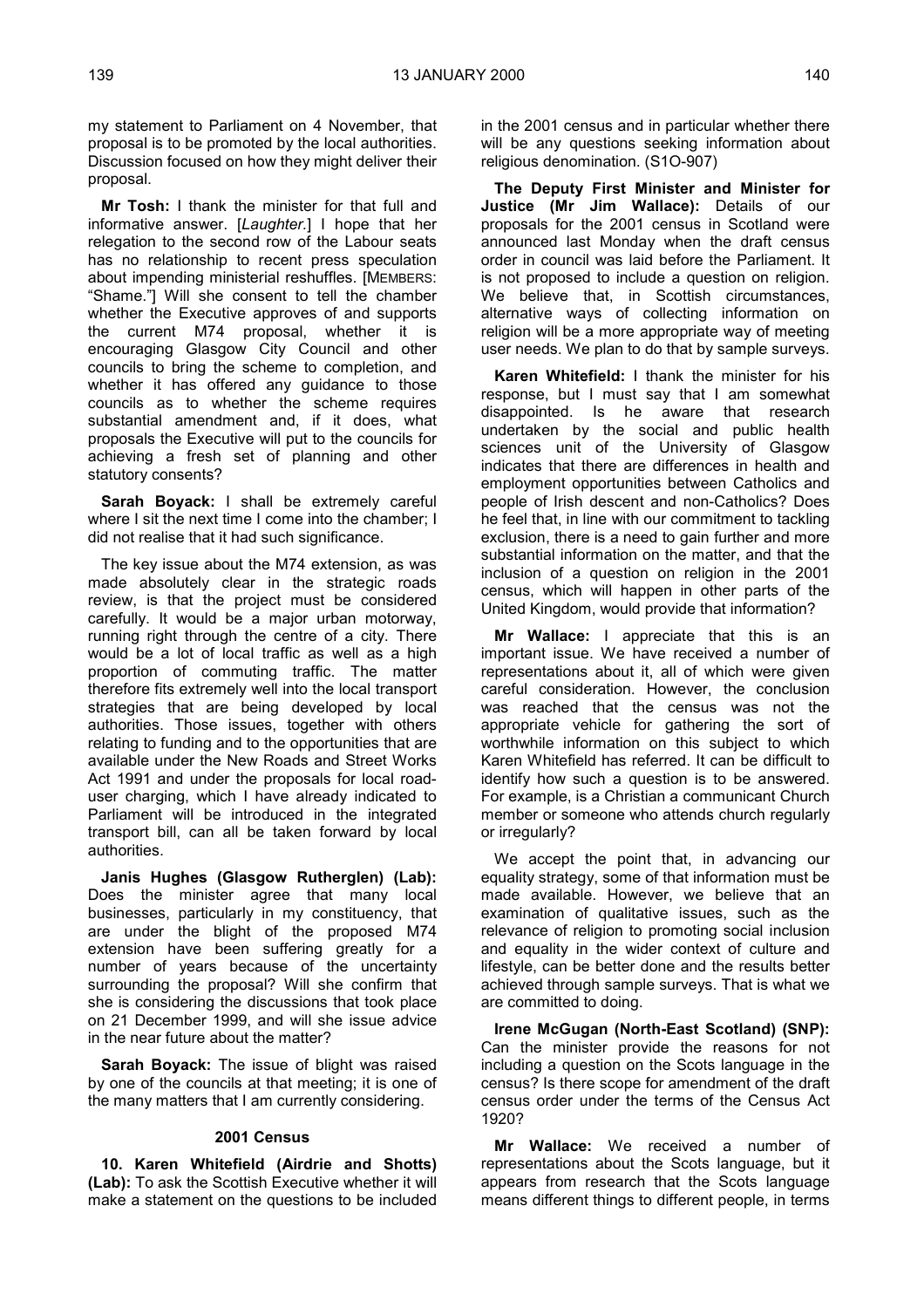of what would be understood in answering the question. The proposal was rejected, as research undertaken on behalf of the Registrar General showed that such a question would not work well because there was no demonstrable need for it at a small-area level, for which census information is important.

It is my understanding that, in some cases, it may be possible to amend the order that was laid. I will confirm in a letter to Irene McGugan whether that question is one that can be amended. Any amendment would have to proceed by way of primary legislation because there is no provision in the Census Act 1920 for a question on religion.

**Mr Keith Raffan (Mid Scotland and Fife) (LD):** Is the minister aware of the concern among ethnic minorities that the previous census grossly underestimated their numbers? What consultations has he had with ethnic minority groups to try to overcome that problem, particularly in terms of the range of languages that can be used on the census form and on the way in which the census is conducted?

**Mr Wallace:** There was considerable consultation following the publication of a white paper by the UK Government before the establishment of this Parliament. Many ethnic groups were involved in that consultation. There will be a question on ethnicity in the census, and it is my understanding that census forms can be made available with translation.

## **Foreign Language Teaching**

**11. Ms Irene Oldfather (Cunninghame South) (Lab):** To ask the Scottish Executive what plans it has to promote the teaching of foreign languages in Scotland during 2001, the European year of languages. (S1O-910)

**The Deputy Minister for Children and Education (Peter Peacock):** The Scottish Executive is committed to the learning of foreign languages in Scotland. We are discussing with interested bodies how Scotland can participate in the European year of languages in 2001, and we will announce plans later this year.

**Ms Oldfather:** Does the minister agree that schools in my area in North Ayrshire have shown excellence in the teaching of modern languages? I am sure that he is aware that the uptake of standard grade Spanish, for example, in Kilwinning Academy, is twice the national average. Will he take that first-class track record into account in determining the location of the school of excellence in modern language teaching in Scotland?

**Peter Peacock:** I am aware of Irene Oldfather's personal interest in the matter. She was the vicechair of education in North Ayrshire, and is

involved in the European Committee of the Regions, which makes her particularly aware of the importance of foreign languages. Because of my association with her on that committee, I am also aware of the work that has been done in North Ayrshire.

I am keen to make a decision soon on the school of excellence in modern language teaching, to which Irene Oldfather referred. We hope to make an announcement on that issue in the coming weeks. I am aware of the excellent submission made by North Ayrshire.

### **Local Government Finance**

**12. Mr Keith Harding (Mid Scotland and Fife) (Con):** To ask the Scottish Executive how many jobs, if any, will be lost as a result of the announcement on local government finance on Wednesday 8 December 1999. (S1O-898)

**The Deputy Minister for Local Government (Mr Frank McAveety):** Government-supported expenditure will be £6,746 million in 2000-01, an increase of 3.7 per cent over the comparable figure for this year, and higher than the projected increase in inflation. It is for local authorities to prepare their own budgets in the light of their own circumstances, which may vary, as will their employment decisions.

**Mr Harding:** I thank the minister for not answering my question. Does he agree that, yet again, the settlement will result in a reduction in services, fewer road repairs, closed libraries, more uncollected litter, an increase in council tax and people paying more and getting less?

**Mr McAveety:** It is interesting that we have had that question again from a member of the Scottish Conservative party, which presided over tremendous opportunities for local government in the 1980s and 1990s. On the figures, it is for local councils—as Mr Harding well knows, because he still sits as a local councillor—to determine how best to allocate their budgets. It would be wrong, on the principle of subsidiarity, on which this Parliament was set up, for the Executive to determine how best to allocate those budgets.

I draw the member's attention to two key facts. For two years running, local authorities' budgets have grown. We can also deal with the issue in terms of the comparative spend. If his Government was still in power, £2 billion less would be spent over the next three years, compared with what we will spend.

**Andrew Wilson (Central Scotland) (SNP):** Is the minister aware that, in the first three years of the parliamentary session, the Labour Government will be spending £2.5 billion less than was spent by the Tory Government—which he has been berating—in its last three years?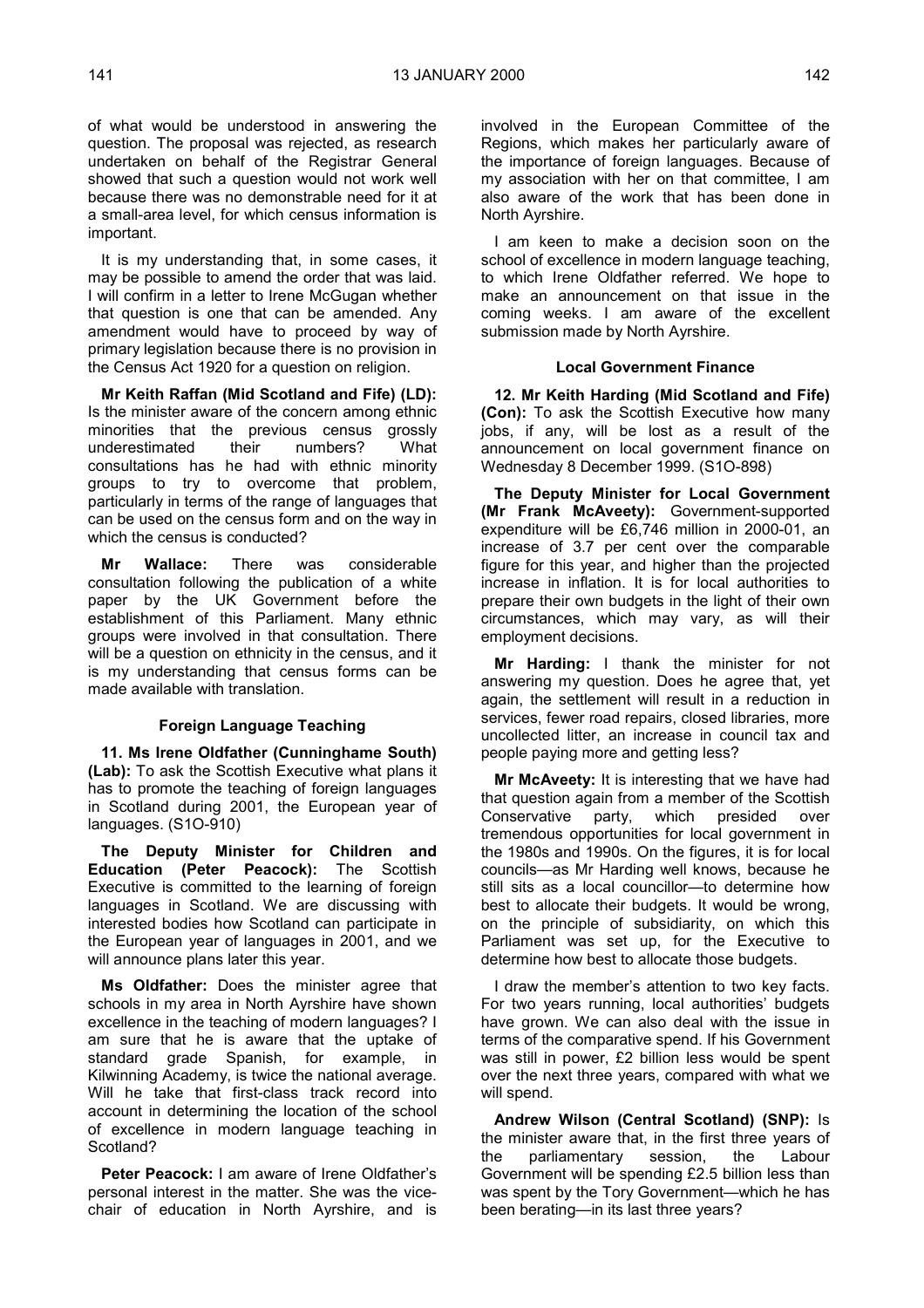On the increase in spending to which the minister referred, is he aware that it lags behind average earnings, which will increase by 4 per cent? If spending increases by 3.6 per cent, where will the jobs be lost, and is the minister responsible for that?

**Mr McAveety:** I will obviously take lectures from the great economist, Andrew Wilson. It took him until three days before the election to address the fact that the Scottish National party would be in deficit. That is the same Andrew Wilson who, along with his SNP colleagues, regularly trots out spending commitments without identifying where the money would come from. If Andrew Wilson can give me that information—[*Interruption.*] It is interesting that both the SNP and the Tories are again barracking me. It is an enjoyable experience. I do not mind being in the third row being barracked by that crowd.

## **Landfill**

**13. Mr Kenny MacAskill (Lothians) (SNP):** To ask the Scottish Executive what measures it has put in place to prevent radioactive pollution escaping into the atmosphere from landfill sites. (S1O-897)

**The Minister for Transport and the Environment (Sarah Boyack):** Regulation of the disposal of radioactive waste in Scotland is a matter for the Scottish Environment Protection Agency.

**Mr MacAskill:** Considering that SEPA has identified radioactive tritium levels that were some 200 times higher than background levels in the Lanarkshire landfill site, and given that the Executive has cut SEPA's funding by 6 per cent, how does the minister propose to monitor and police such abuses?

Sarah Boyack: It is important that that is done in a transparent manner. Radioactive waste is disposed of at 12 sites in Scotland, which are regulated. I have ensured that that information was placed in the Scottish Parliament information centre. It is important that that information is available. I have every confidence that SEPA is monitoring those sites.

If Mr MacAskill would like to raise any particular matters with me, I should be interested to hear from him. I answered his question on radioactive waste issues before Christmas. I should be happy to deal with detailed, specific questions if he has any others.

## **French Beef**

**14. Alex Johnstone (North-East Scotland) (Con):** To ask the Scottish Executive what steps are being taken to ensure that French beef in the Scottish marketplace conforms to the same

standards laid down for home-produced beef given the rising incidence of BSE in France. (S1O-916)

**The Minister for Rural Affairs (Ross Finnie):** A range of BSE-related legislative measures, such as those requiring the complete removal of specified risk material, are already in place to safeguard public health in relation to the consumption of beef by consumers; those controls apply to both domestic beef and beef imported from France.

**Alex Johnstone:** As much of the beef that is currently being imported from France is cow beef, would it be fair to say that it would be over 30 months of age? Does the minister consider that that particular requirement in the UK marketplace would be appropriate for beef produced in France?

**Ross Finnie:** The European Community directive governing those health matters would require France to comply with the requirements of this country. It would be for the European Commission to ensure that it is so doing. Under European rules—as Mr Johnstone will be aware we are unfortunately, under the open market regulations, not able to check every piece of imported beef, but the Meat Hygiene Service and the State Veterinary Service regularly inspect it.

**Alasdair Morgan (Galloway and Upper Nithsdale) (SNP):** Notwithstanding the Eurosceptic views of the Conservatives, is the minister prepared to meet his French colleague to see whether there is any way in which Scottish beef can get back into the French market, or is he resigned to waiting, perhaps for years, for the outcome of the current court case?

**Ross Finnie:** I am certainly not resigned to waiting for years for the current court case. I am concerned that, at present, the only position that has been put to the United Kingdom—or anywhere else—is that the French might wish to pursue the issue of a herd-based scheme. Alasdair Morgan will be aware that that could take a very long time.

The interest in instituting a herd-based scheme is the only position that has been put by the French Government. It is not consistent with our position—supported by the rest of Europe—that the date-based export scheme is entirely correct and safe and should be implemented immediately by the French, to comply with their European requirements.

### **EU Beef Labelling Scheme**

**15. Nora Radcliffe (Gordon) (LD):** To ask the Scottish Executive whether it has made any representations to the European Union requesting that the implementation of council regulation 820/97, which allows for the introduction of a compulsory beef labelling scheme, not be delayed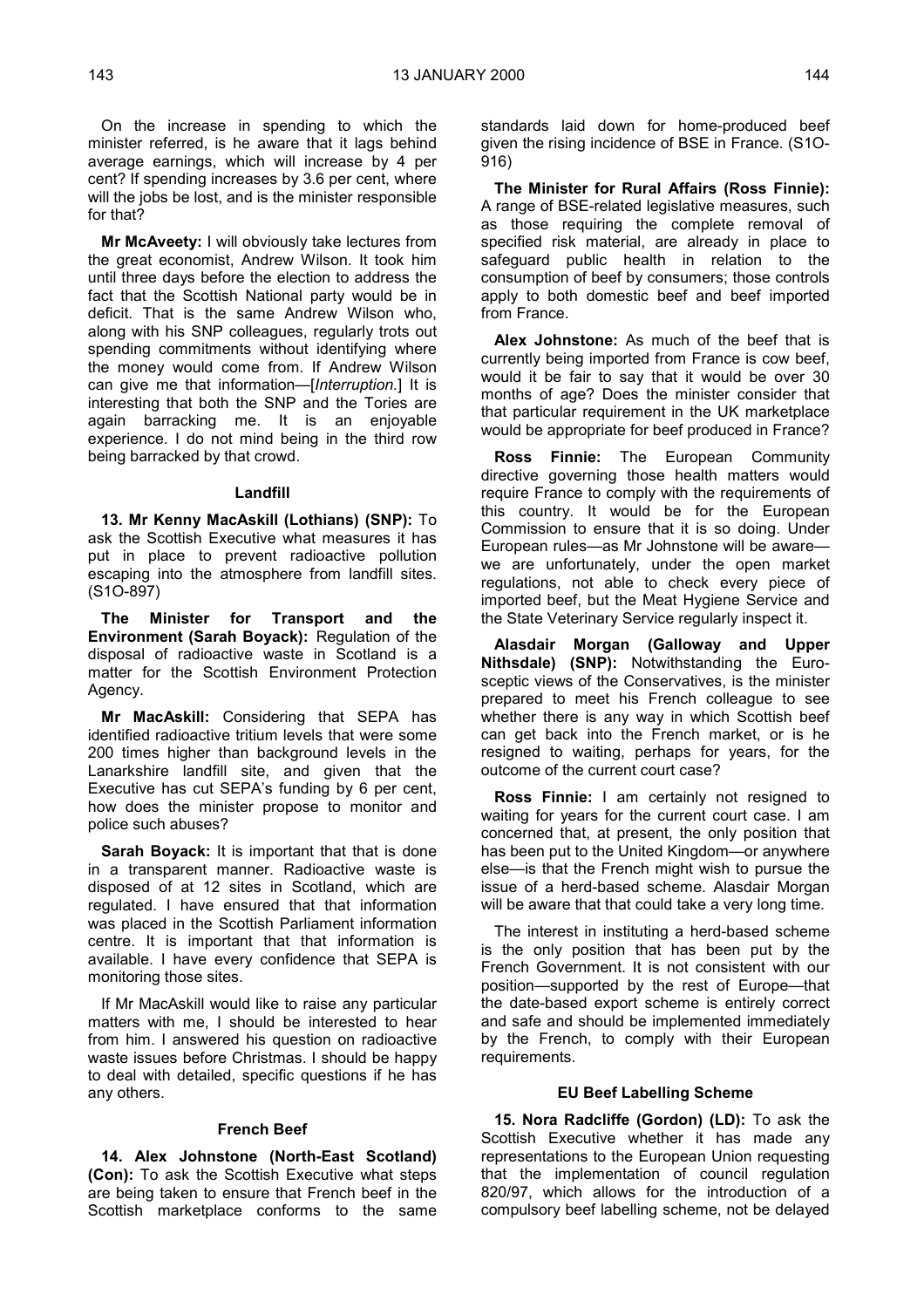any further. (S1O-915)

**The Minister for Rural Affairs (Ross Finnie):** I attended the EU Council meeting in December at which the proposals for compulsory beef labelling were, regrettably, deferred by the EU until 1 September 2000. I had to concur reluctantly with the UK position to support that deferral because many EU member states—including the UK—are not in a position to implement the scheme in full. I believe that the proposals can be taken forward now and officials in the Scottish Executive rural affairs department are working with others to ensure that the new date can be met.

**Nora Radcliffe:** Has the minister tried, as I have, to make an informed choice in the supermarket? Does he accept that continuing and sometimes deliberate—confusion over labelling and the difficulties that it poses for consumers is an obstacle to the recovery of the Scottish beef sector and other sectors?

**Ross Finnie:** I would not describe myself as a natural shopper but, thinking of the occasions when I have had to exercise that choice, I could not agree more with Nora Radcliffe's comments. That is why, in October, in an attempt to strengthen the voluntary arrangements in advance of the compulsory arrangements coming into place, the Executive consulted to ensure that we will have clearer descriptions that will help to distinguish between imported products and products that are produced in Scotland.

**The Presiding Officer:** I will take an injury time question from Mr Rumbles.

## **Rural Schools (Traffic Calming)**

**16. Mr Mike Rumbles (West Aberdeenshire and Kincardine) (LD):** To ask the Scottish Executive what plans it has to introduce trafficcalming measures outside rural schools in areas such as Aberdeenshire. (S1O-900)

**The Minister for Transport and the Environment (Sarah Boyack):** Decisions about the introduction of traffic-calming measures on local roads are the responsibility of local authorities. The Scottish Executive is responsible for trunk roads. We are not aware of particular safety problems on trunk roads in Aberdeenshire associated with rural schools.

**Mr Rumbles:** Aberdeenshire Council wants to install amber flashing lights on a trial basis near three schools: Craigievar, Tough and Kildrummy. Such lights are not allowed on those roads under current regulations; they may be installed only where many children cross the road to and from a school.

Does the minister accept that that rarely happens in rural schools and that children are still at risk if they are dropped off and collected from the school without actually crossing the road? Will the Executive consider those regulations specifically?

**Sarah Boyack:** We have said that we are happy to consider the issue of road markings outside those schools, to help identify the need for safety measures there. The issue of lights is being progressed by officials of the Scottish Executive and local authority transportation officers.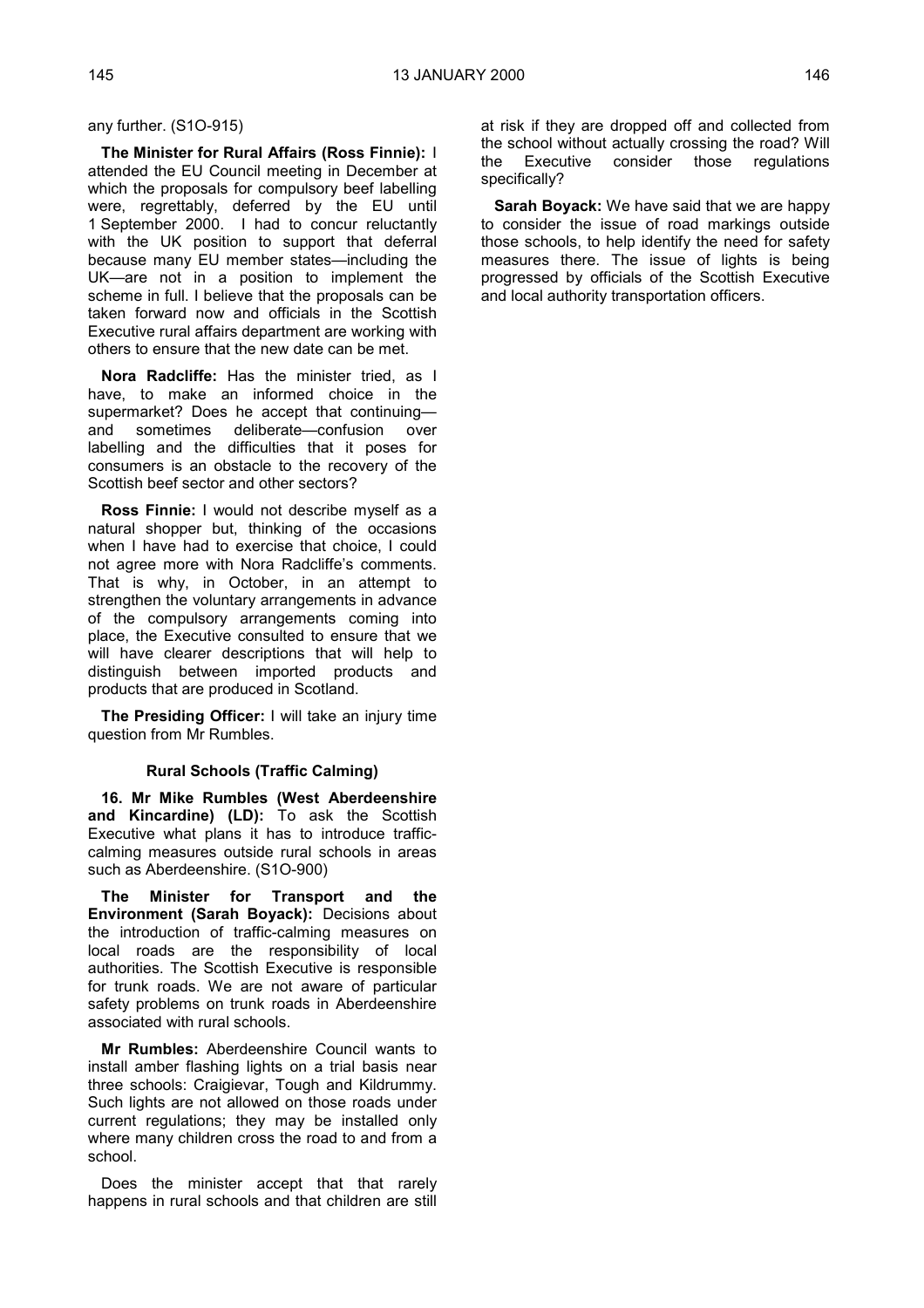# **First Minister's Question Time**

# **SCOTTISH EXECUTIVE**

## **Secretary of State for Scotland (Meetings)**

**1. Mr Alex Salmond (Banff and Buchan) (SNP):** To ask the Scottish Executive when the First Minister last met the Secretary of State for Scotland and what issues they discussed. (S1F-1)

**The First Minister (Donald Dewar):** To be precise and accurate, I should say that I last met the Secretary of State for Scotland last night, but that was in the street and by chance.

I am sure that Alex Salmond actually wants an answer to his question, so I will inform him that the last formal meeting was on 1 December. The routine has been rather interrupted by the holiday period, but I am looking forward to meeting the Secretary of State for Scotland tomorrow.

**Mr Salmond:** I am sure that no turf war took place in the street last night.

Does the First Minister remember that, last year, when he had something to do with the Scottish Office, the Scottish Office's response to a decline in student applications was that the figures were misleading and not a good indicator? Now that that decline in applications has been transformed into a 2.3 per cent decline in students attending universities and colleges in Scotland, will the First Minister revise his opinion and agree with the central finding of the Cubie committee that the present circumstances of student finance in Scotland, introduced by the Labour party after the election, have been discredited?

**The First Minister:** Proceedings in the chamber have illustrated the fact that there is always room for argument about the best form of student support. There might be a good deal of agreement about the general principles of fairness and widening access, but there is much dispute about the machinery and the methodology.

Of course, I looked at the figures when they were published the other day. The 2.3 per cent includes quite significant numbers from overseas and from areas for which there are obvious explanations. When that adjustment is made, I think that the decline is just over 1 per cent, which is not quite as significant or exciting as Mr Salmond might like to make it, in particular when it is compared with the high numbers in the immediately preceding year.

**Mr Salmond:** I think that a decline in Scottish students attending Scottish universities is highly significant, as is such a decline in students from the rest of the UK, from the rest of Europe and

from the rest of the world. The point about the figures is that they show a decline in every category of student at Scottish universities. Given that, will the First Minister say—at the second time of asking—whether he agrees with a central finding of the Cubie committee, that the present arrangements for student finance have been discredited?

**The First Minister:** I have said to Mr Salmond, and I repeat, that if he looks at the variations in student numbers at Scottish universities over a wide range of years, he will see that small gradations from year to year are endemic. There is a small variation this year, which certainly does not substantiate the general attack that Mr Salmond is attempting to mount.

The Cubie report is a helpful and important document. We have been totally justified in establishing the Cubie committee by the complexity of its findings and by the fact that it has rejected entirely the simplistic nostrums that were urged upon us by both Mr Salmond's party and Mr McLetchie's when first we came to this chamber.

I can give Mr Salmond a promise that the Executive is looking at the Cubie findings with a great deal of care and attention and that, in due course, we will come to the chamber with some recommendations.

**Mr Salmond:** But every other party in the chamber, unlike the Labour party, submitted evidence to the Cubie committee. Can the First Minister address the simple question whether he accepts the finding of the Cubie committee that the present arrangements for student finance have been discredited?

Given the commitment in the Executive's programme for government document "Making a fudge together", to increase student numbers in Scotland by 42,000 by 2002, does the First Minister regard the decline this year of 736 as progress towards that objective?

**The First Minister:** I will not enter into a competition about fudge making with Mr Salmond, as that would not be particularly helpful. The pledge that we made in our document was made with serious intent, and we intend to work to achieve it. It applies not just to universities, but to further and higher education. If Mr Salmond considers, for example, the substantial increase in funding that we have given to further education and compares our funding for higher education with the Conservative party's plans, he will find that it is likely that we will make that progress. We are certainly providing the resources.

For reasons connected with another question, I have looked at Aberdeen College, which will have an increase of over 12 per cent this year against the previous year's funding. That is typical in the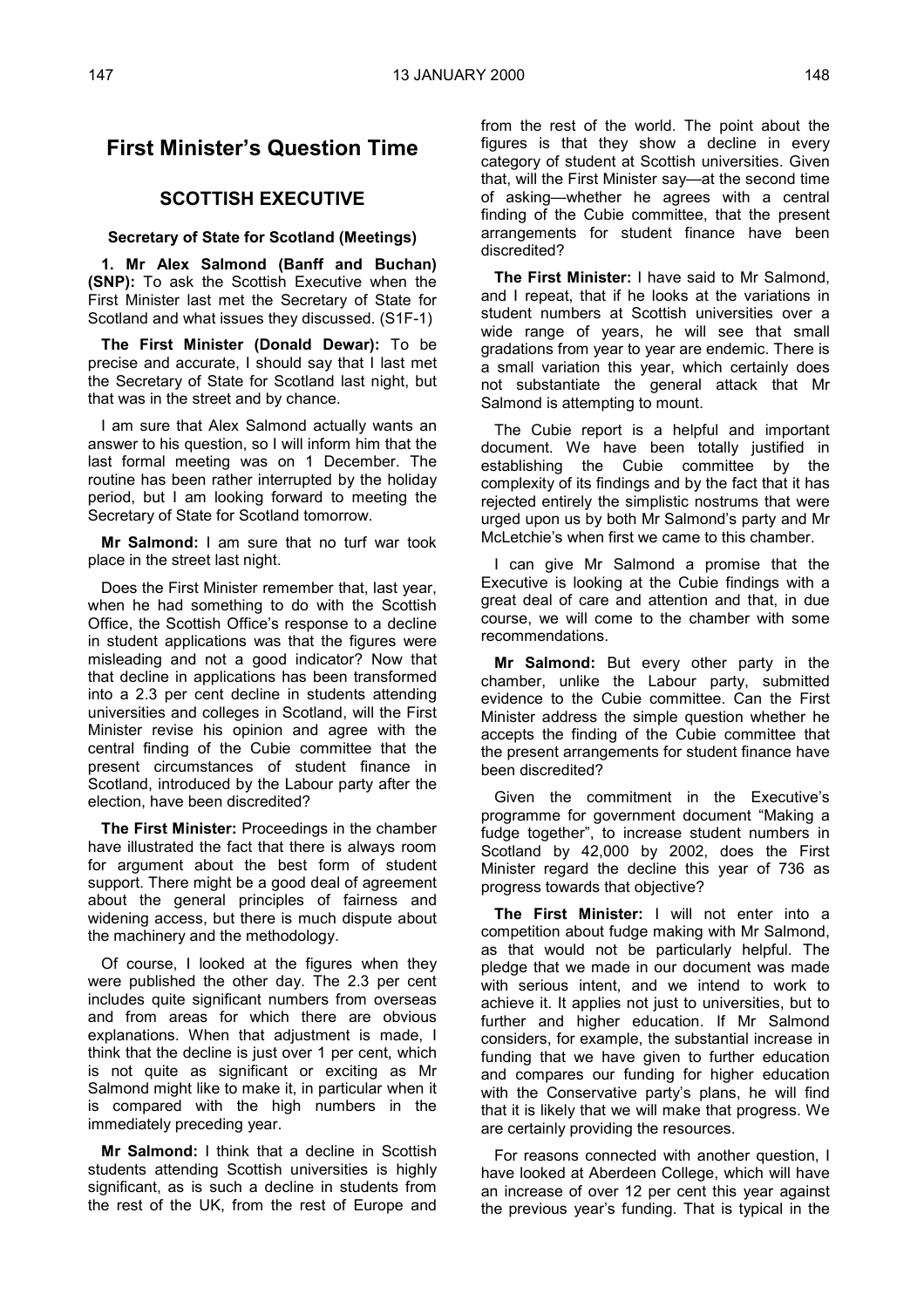further education sector.

The subject is broader, and perhaps requires a little more preparation and thought than Mr Salmond has given to his particular points.

**2. David McLetchie (Lothians) (Con):** I think I know the answer, but I will ask again.

To ask the First Minister when he last met the Secretary of State for Scotland and what issues they discussed. (S1F-5)

**The First Minister:** As a result of some very sensible decisions that you have taken, Sir David, this might be that question's last appearance. We ought to say goodbye to an old friend with some affection.

I will content myself by referring Mr McLetchie to the answer that I gave to Mr Salmond some minutes ago.

**David McLetchie:** Thank you. I am sure that I will have the opportunity of reacquainting the First Minister with lots of his old friends on future occasions in question time.

At the First Minister's meeting with the Secretary of State for Scotland tomorrow, will he take up with him the recent comments of his colleague Brian Donohoe, the MP for Cunninghame South? In particular, I refer to Mr Donohoe's comment in last week's *Sunday Mail*:

"If . . . Holyrood starts delivering and stops wasting money on frivolous ideas".

That comment echoes the views of many people in Scotland about the failings of the Executive. Does the First Minister agree that Mr Donohoe's comments are an indictment of the Executive's whole agenda?

**The First Minister:** Mr Donohoe has possibly made the mistake of concentrating on the ideas of the Conservative party, as expressed in this chamber. I do not agree with him.

**David McLetchie:** I did not expect Mr Dewar to agree with him. At this very moment, no doubt, Mr Donohoe is on his way to some political reeducation gulag run by Mr Campbell. [*Laughter.*]

I invite the First Minister to consider that perhaps Mr Donohoe is simply reflecting the views of many people in Ayrshire. After all, the health service is in crisis, crime is rising at a time when the number of police officers is falling, and the Executive is intent on taxing motorists off the roads and not investing money in our roads network. Is it not time to face the fact that the Scottish public are severely disillusioned with the performance of the Administration and that the First Minister should be making a new year resolution to put the Scottish Parliament back on the right track?

**The First Minister:** I notice that the Ayr by-

election has started early. I can promise the chamber—and Mr McLetchie specifically—that I will not come to listen to him in Ayr when he makes the same speech again.

**Ms Irene Oldfather (Cunninghame South) (Lab):** Will the First Minister join me in expressing disappointment that my Ayrshire colleague, Mr Gallie, has decided not to run in the Ayr byelection, in favour of Westminster? [MEMBERS: "Answer."] Perhaps the First Minister would care to speculate as to whether that tells us something about how the Conservatives view their prospects in Ayr. [*Interruption.*]

**The Presiding Officer (Sir David Steel):** Order. Questions to the First Minister can be only on matters for which he is responsible. He is not responsible for anything in the Conservative party—of that I am certain.

**The First Minister:** In that case, I am in some difficulties, Sir David. Perhaps I will confine myself to saying that that is an interesting comment on the priority given to the Parliament by the deputy leader of the Conservative group. I am tempted to remark that on this occasion, Mr Gallie is voting with his feet, which is probably a more effective way of acting than voting with his head. [*Laughter.*]

**Phil Gallie (South of Scotland) (Con):** Thank you. From the acclaim in the chamber, it is obvious that the Conservatives will do very well in Ayr. Indeed, that will be the case. As far as my own position goes, I have made it quite clear that I support the Scottish Parliament. It is here; it has to be made to stay as part of the union. It is important that it works with Westminster, and on that basis, Westminster will require people who have experience of both Parliaments. I look forward to winning the seat in Ayr on a future occasion. [*Interruption.*]

### **The First Minister** *rose—*

**The Presiding Officer:** Order. I am sorry, First Minister, but we are not going to have questions in the chamber about by-elections. It was not even a question, anyway.

#### **National Health Service**

**3. Kay Ullrich (West of Scotland) (SNP):** To ask the First Minister whether he will outline his plans to alleviate the current pressures experienced by the NHS. (S1F-15)

**The First Minister (Donald Dewar):** My colleague Susan Deacon, the Minister for Health and Community Care, gave a very full account yesterday of the comprehensive action being taken by the NHS in Scotland to deal with the severe pressure currently arising from flu and flulike illnesses. It is—and we make no secret of it an extremely testing time for the NHS, but we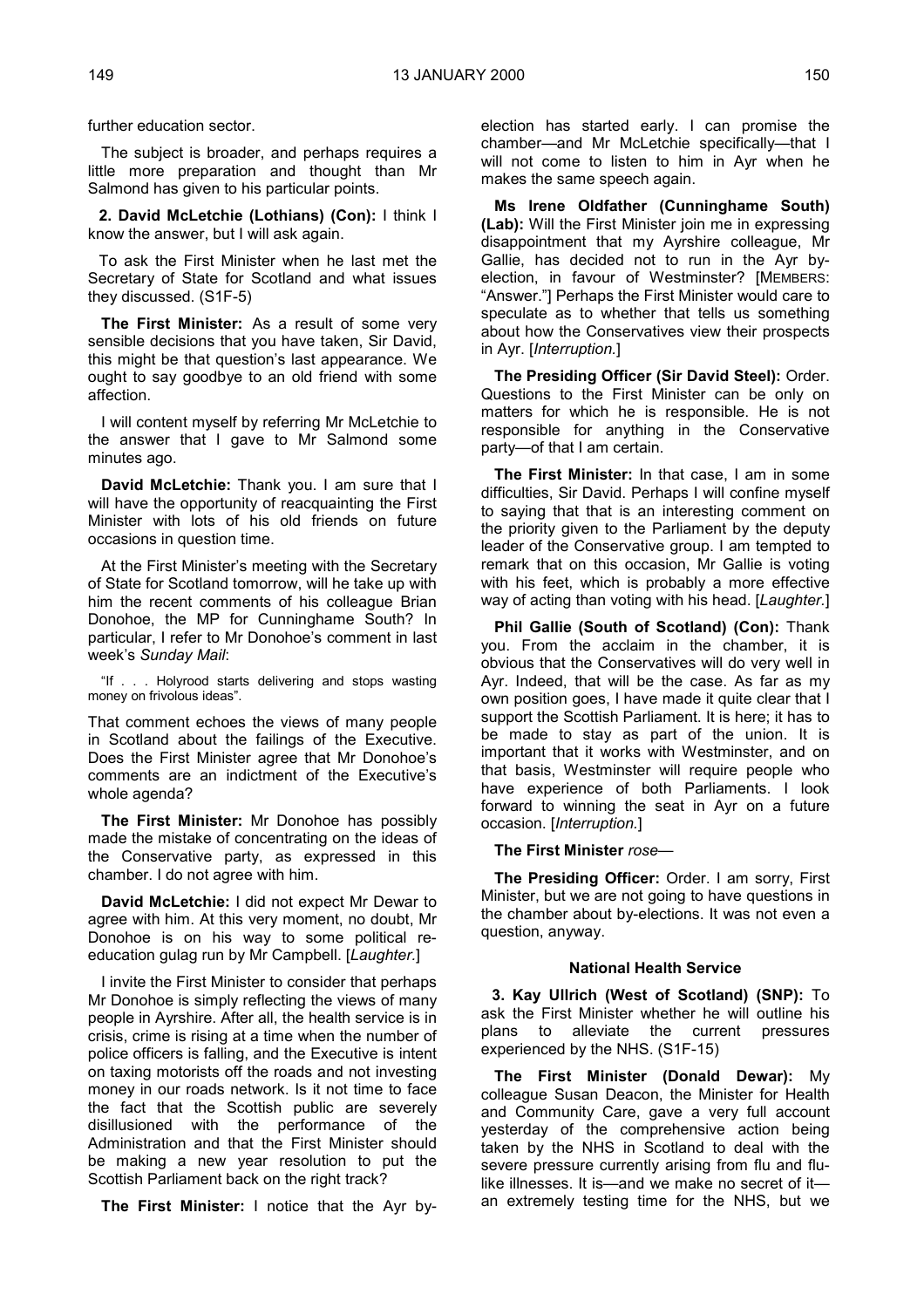believe that it is meeting the challenge and that people are receiving the urgent treatment and care that they need.

I would like to endorse the tribute paid by Susan Deacon to all NHS staff for their whole-hearted effort and commitment throughout this difficult period. I invite everyone in the chamber to join me in doing that.

**Kay Ullrich:** I thank the First Minister for his answer. Given that there has been a chronic bed shortage in the NHS in Scotland since long before the current flu outbreak, with 1,700 beds lost since March 1997, will the First Minister now give an assurance that immediate funding will be made available to local authorities to allow them to place in nursing and residential care the 2,000 elderly people currently occupying acute hospital beds?

**The First Minister:** Mrs Ullrich has made that point repeatedly; if it was a good point, I would not object, but I think that she is wrong. We do not strip out beds for financial reasons. We strip out beds because, for example, they are in mental hospitals, which are now outdated and surplus to requirements. When it comes down to the acute beds about which Mrs Ullrich is worried, we remove beds on the basis of the best possible advice—acute services reviews carried out by medical men of reputation and skill.

We do not want a great superfluity of beds—that would be wrong. However, we bring beds into commission as pressures increase. Susan Deacon gave the example of 140 extra beds in Lothian as a response to the present crisis. We will continue that policy. Since 1997, we have increased the number of intensive therapy unit beds by 13 per cent. We will continue to encourage the staff of the health service to use their skills and to make proper judgments on the best way forward.

Mrs Ullrich will know that grant-aided expenditure for social work is now £1.1 billion—it increased by £51.3 million this year. A good deal has been done and we hope to see improvements in the future.

These are quite intractable problems, which are difficult to banish, even with the help of an eloquent speech by Mrs Ullrich.

**Kay Ullrich:** Any average local authority will have assessed about 120 people awaiting placement for long-term care and will have sufficient funding to place four to six people each month.

I take it that the First Minister's answer to my question is no. Does that mean that he is saying that NHS beds will continue to be blocked and that 2,000 elderly people will continue to be denied the quality of care that they deserve?

**The First Minister:** No. I was trying to explain to

Mrs Ullrich that there has been a significant increase in funding, through grant-aided expenditure for social work. Furthermore, efforts have been made to ensure that there is a proper supply of beds based on the best medical advice available.

I know that there is a great tendency for ministers and MSPs to throw about statistics, but as Mrs Ullrich has asked me, I should remind her that this year there is £300 million of new money in the health service. Mrs Ullrich may shrug her shoulders and sigh, but when she makes the charge of neglecting the health service and putting nothing into it, I am bound to remind her of the facts.

Over the period of the comprehensive spending review, £1.8 billion cumulatively has been added to the plans that we inherited. Of course we will continue to give priority to the health service—we believe in it and are committed to its success and proper funding. However, we will continue to work in the world of reality, within the boundaries of what any Administration is likely to be able to afford.

I do not think—I say this as one who has been subject to the same temptation—that it is helpful to suggest that it is possible to turn on the tap and cure all problems in a short time. That is a luxury which Opposition parties can believe in, but I assure Mrs Ullrich that it is not helpful.

**Malcolm Chisholm (Edinburgh North and Leith) (Lab):** I join other members in thanking the thousands of NHS staff who have worked well beyond the call of duty over the past few weeks.

With reference to Kay Ullrich's question, I must say that while we will always want—and indeed need—more money for the national health service, the simple fact is that in the three-year period beginning with the establishment of the Parliament, there will be more growth in the NHS budget than at any time in recent history.

**The First Minister:** I agree with the facts and figures that Malcolm Chisholm has just mentioned. The situation is not without difficulty—that is selfevident and has been underlined by the flu crisis. The situation is improving, in terms of the internal machinery of the health service, the co-ordination of the effort and the resources that are available.

### **Govan Shipyard**

**4. Mr Duncan McNeil (Greenock and Inverclyde) (Lab):** To ask the First Minister what steps have been taken by Scottish ministers to support the bid to build up to six roll-on-roll-off ferries for the Ministry of Defence at BAE Systems' Govan shipyard. (S1F-17)

**The First Minister (Donald Dewar):** Scottish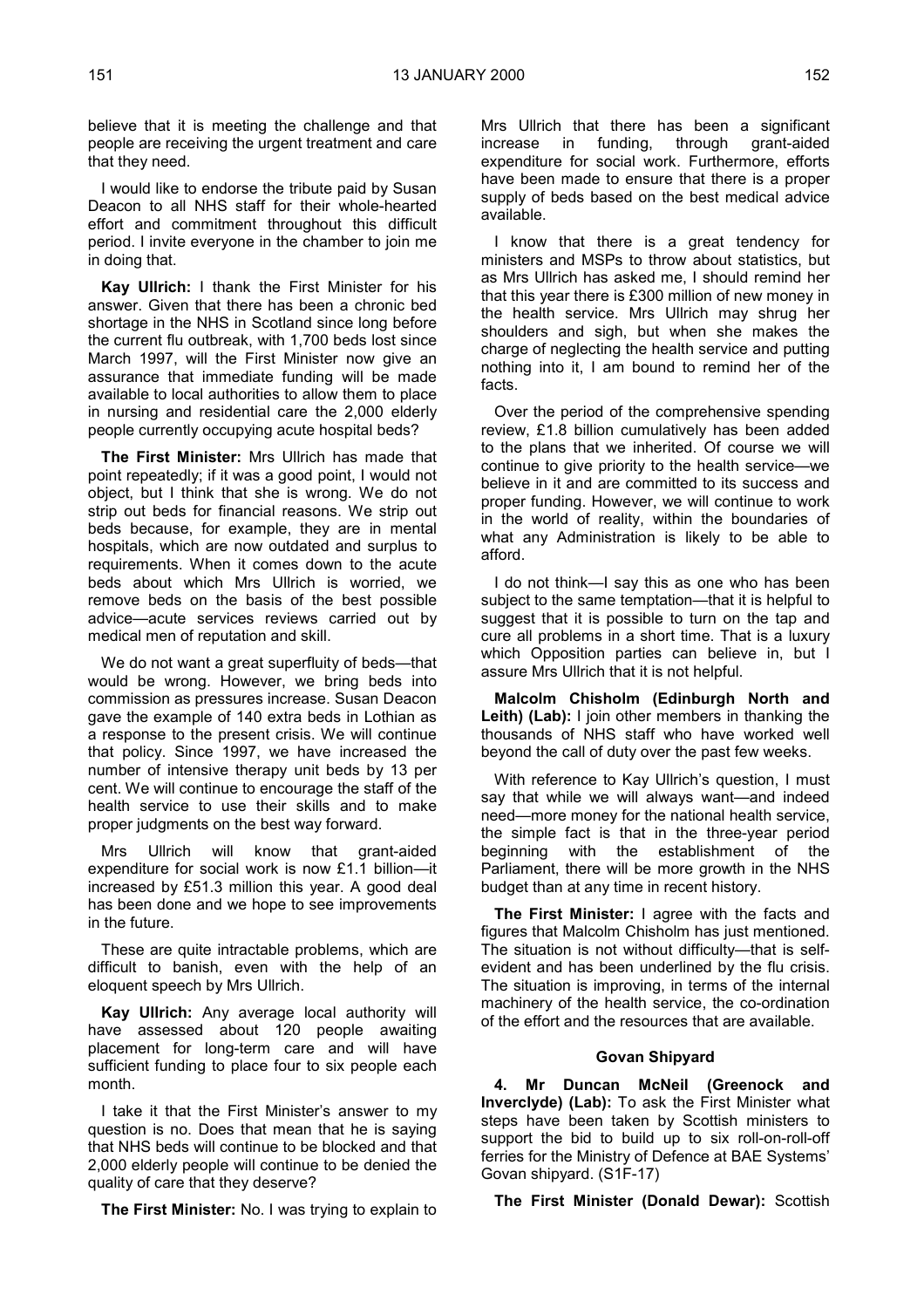ministers are fully aware that that order is critically important in securing a future for the BAE Systems yard in Govan. The Secretary of State for Defence is aware of and appreciates the strong support for Govan's bid from all—I hope—the parties in Scotland. He is also aware of the industrial and strategic importance of that particular order.

**Mr McNeil:** I welcome the First Minister's answer, and I am sure that my colleagues in the cross-party shipbuilding group will do so as well.

As the First Minister said, the bid is important not only for people in Govan—many people in my constituency work there.

This is a major contract, and securing it would mean three years of job security and would lay real foundations for a long-term future. Does the First Minister agree that it would be an absolute failure and a severe blow to the industry if the contract went outside the United Kingdom?

**The First Minister:** As Duncan McNeil and most members will appreciate, one of the problems is that this is not a warship contract—it is a contract for commercially operated ferries. The protection for Royal Navy orders that allows us to confine bids to UK yards therefore does not apply.

It is also fair to remind the chamber that the hulls—which would be Govan's contribution if the Sea Lion Consortium were to be successful—are a comparatively small part of the total contract, which includes the running and management of the ferries over a number of years.

It is a complex and difficult situation. I have great faith in Govan and in the work force there. They have done remarkably well to survive recent crises and difficulties. However, it is only prudent and fair to remind people that this is a competitive tender, and that Govan's bid will therefore have to be competitive. With the workers' skills, I very much hope that it will be. Everyone in the chamber will certainly wish Govan well and will do everything that they can to give it a fair wind.

My colleague Henry McLeish has met not only the representatives of the work force, but senior management from BAE Systems. We all hope that there will be a happy outcome, which the yard deserves.

**Ben Wallace (North-East Scotland) (Con):** Will the First Minister make representations to the Secretary of State for Defence, to ensure that Scotland puts forward the best possible case to secure the contract for the two supercarriers that are due to be ordered in the next few years for the Ministry of Defence?

**The First Minister:** That is a rather more general question about different orders, and I might get into difficulty if I went too far down that road.

We are in an age in which the competitiveness of the tender and the ability to meet the technical specifications are the first essential requirements for any successful bid. Orders of this importance are not and should not normally be settled on competitive lobbying, but are settled on the ability to deliver. That is a truism which we should not lose sight of.

**The Presiding Officer:** We will have one last question, from Jamie Stone.

**Mr Jamie Stone (Caithness, Sutherland and Easter Ross) (LD):** As I will not get to ask my coppers question, I will repeat Ben Wallace's question and ask the First Minister to consider the BARMAC yards and—

**The Presiding Officer:** I called Mr Stone to ask question 5 on police funding. He has blown it, Mr Dewar, but you may answer.

**The First Minister:** The BARMAC question definitely goes somewhat wide of the original question 5, but I understand Jamie Stone's concern and interest. The situation is difficult, because we have lost a large number of jobs up there in what is, admittedly, a cyclical industry. The support group for oil and gas fabricators is sitting at the moment. The Government is at that table along with the owners, and we will do all that we can to encourage the industry—although, as I am sure Jamie Stone recognises, the present stage of development in the North sea makes it harder to find the kind of large platform orders that have traditionally gone to BARMAC and yards like it.

It may be of little comfort at the moment, but I was pleased to see that the yard at Methil had this week at least obtained an order worth, I think, £14 million for a structure. We have to hope that the steps that the Government has taken to stimulate the oil industry and exploration in the North sea will, over a period, bring some recovery to an industry that is of real importance to the Highlands.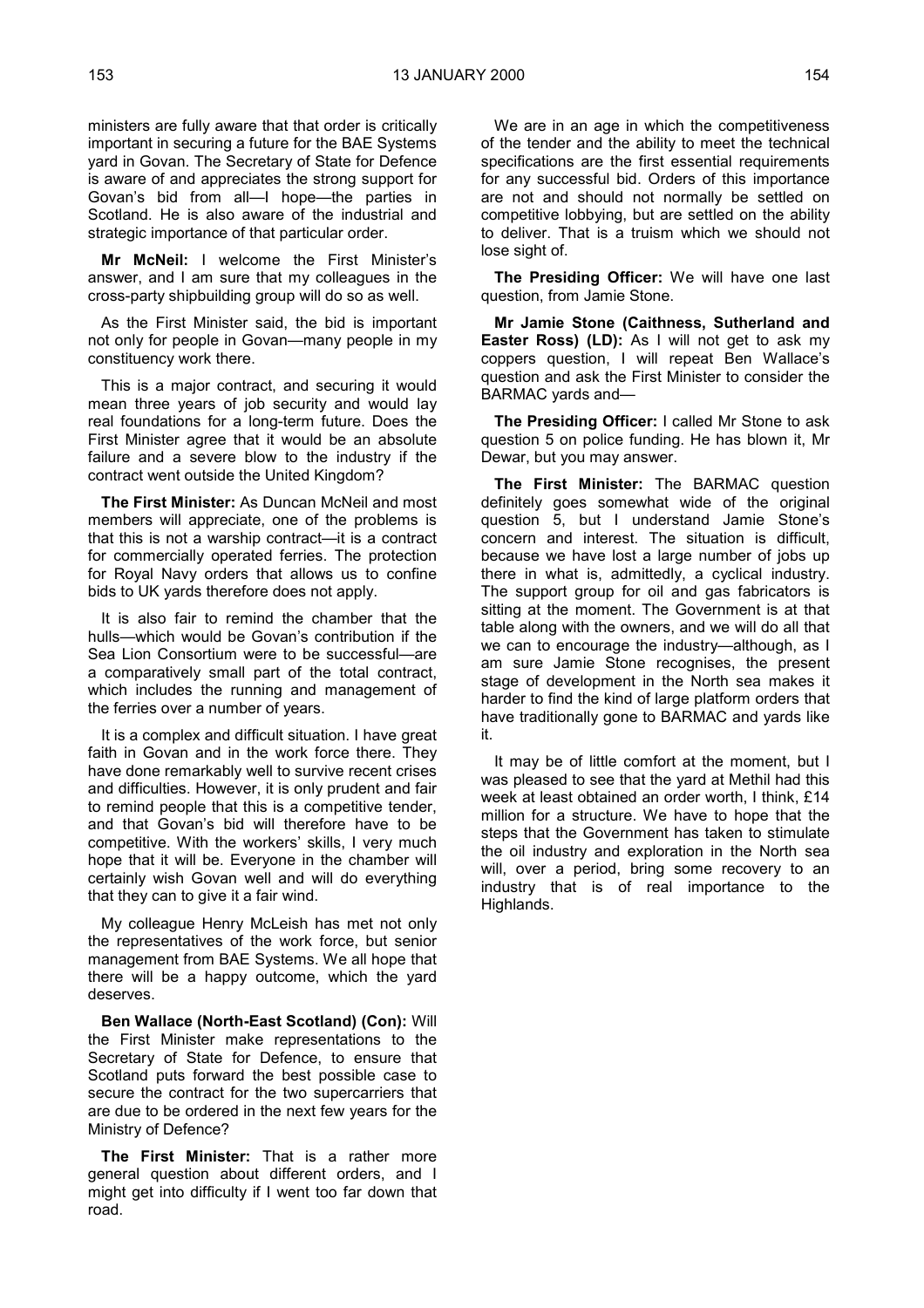# **Housing**

## *Resumed debate.*

**The Presiding Officer (Sir David Steel):** We will now resume the debate on housing. The next speaker will be Dr Sylvia Jackson.

## 15:35

**Dr Sylvia Jackson (Stirling) (Lab):** In this morning's debate on housing, a consensus was developing around the aims of the Government's housing programme. Although other issues have been raised which will need further discussion, I want first to address those aims.

The first aim is to increase and improve existing housing stock. The 18,000 houses that will be built over three years—7,000 of which will be built this<br>year—will provide affordable rented year—will provide affordable rented accommodation and houses for low-cost ownership and will include new and improved homes across rural and urban areas.

The second aim is to develop housing within communities to include mixed-housing types, which, it is hoped, will end the type of estates that exist not only in my constituency but in others and which not even homeless people want to live in.

The third aim is to tackle homelessness effectively, which is already being addressed through the rough sleepers initiative. Councils will soon be bidding on approaches to take care of the homeless problem. Research which has shown that homelessness mostly results from failed tenancy and that a range of support is needed in that area will, I hope, be taken on board in the various initiatives.

The fourth aim is to eradicate dampness in housing. We have heard much about the warm deal and the SNP mentioned some of the difficulties with that programme. I hope that those problems will be dealt with so that we can move forward with the scheme, which has the biggest grant scheme ever known and has innovative links to the new deal.

The fifth aim is to develop a single social tenancy built around the secure tenancy agreement, with the same rights for all public sector tenants.

The final aim of the Government's programme is to review the relationship of Scottish Homes with councils with a view to creating a greater partnership role.

Those aims met with agreement in this morning's debate. However, the debate centred on two areas that were covered very well by Robert Brown and Margaret Curran, the first of which was

about the concept of community ownership. The aims of community ownership are to encourage investment in new and existing housing stock and to promote community empowerment, both of which are very laudable. Changes are chosen by the tenants themselves.

However, the issue is about community empowerment, which means that tenants take more responsibility and ownership of decisions. Tenants need to be fully aware of the available options and to be fully involved in an effective dialogue that will lead to a final decision. That will take time and must allow for variation between local authorities, which point was well made by Margaret Curran this morning. Will the minister tell us how that dialogue can be made more effective and how flexibility will be allowed within the system?

The second topic that caused debate this morning was the right to buy, which raises two contentious issues relevant to my rural constituency. The first issue is the viability of smaller housing associations if houses are removed by the right to buy, which is something that the Rural Stirling Housing Association certainly believes will pose possible problems.

Secondly, as social needs housing is in short supply in rural areas, there can be very heavy demand for it. Although we should all accept that special needs housing should stay out of the right to buy, that new social rented housing will be built and that there will capping on discount—a cost flaw rule system—there is still concern that the right to buy will reduce further the social rented stock or at least not increase in the way that the minister anticipates. One way round that would be to have a mechanism at local level to monitor and regulate the number of social rented houses, to ensure that numbers increase in the manner that the minister expects. That should become a possibility as the councils take a strategic role in the local housing plan, within the community planning mechanism.

Finally, I hope that the innovations that have taken place in Stirling, where domestic sprinklers have been incorporated in new-build housing, can be included in the scheme.

### 15:40

**Richard Lochhead (North-East Scotland) (SNP):** I will talk about the implications of the minister's proposals for rural communities around Scotland and appreciate that my remarks will echo many of the fine points that have been made earlier today.

Alarm bells are ringing in rural housing associations around Scotland due to the extension of the right to buy. Rural communities have far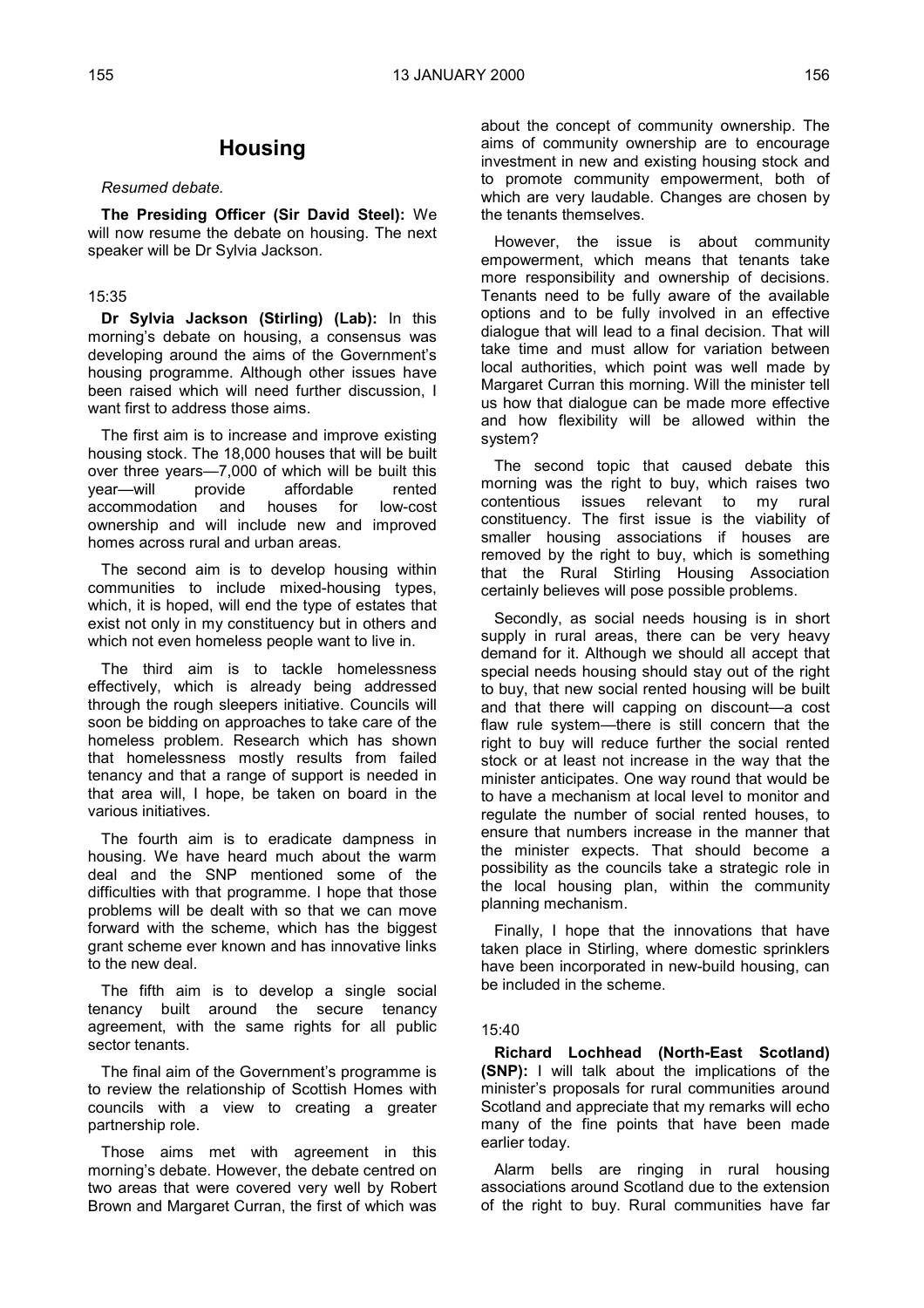fewer choices. If houses are sold off, people must leave the community and live elsewhere. It is not the same as in larger towns and cities, where people can simply transfer to another part of the community and take a bus to visit their friends or go to work. Rural communities are much more sensitive to ill-thought-out proposals such as this one. The only people who tend to win when properties are sold off in rural communities are incomers and estate agents. The locals lose out.

We can see that there are already problems in some communities in Scotland, such as Raasay, where the local Lochalsh and Skye Housing Association is unable to find land to build the four units that it is desperate to build. The association has only four units in the area. If one or two are sold off, the problem will be exacerbated.

There are also problems in smaller communities, such as Memsie in Aberdeenshire, which has only three public sector houses—despite the fact that there are 3,600 people on the waiting list in Aberdeenshire—compared with six a few years ago. The Government's proposals will lead to worse problems in that area of the world.

We need much more social rented housing, not less. Members should not just take the SNP's word for it. According to "Rural Audit: a health check on rural Britain", a piece of independent research commissioned by Labour MPs and published only a few months ago:

"A number of studies have found that the problems of affordability in rural areas have worsened over the last decade. One clear reason for this has been the substantial shortfall of provision of social housing."

The Government's rural development framework of 1998, which has a foreword from the First Minister, who was Secretary of State for Scotland at the time, says:

"Rural housing problems are exacerbated by second and holiday homes, commuters, retiring incomers and the Right to Buy."

Members need not take our word for it, therefore, but the Government's own word.

**Dr Winnie Ewing (Highlands and Islands) (SNP):** Does the member agree that the power of compulsory purchase to buy land for key housing developments, which was vested in the Highlands and Islands Development Board and which was transferred to the enterprise companies, should be exercised in the extreme cases to which he refers?

**Richard Lochhead:** Yes. The member makes an excellent point and I certainly agree with what she says.

The problem is that the minister is so cocooned in her Edinburgh office that she is completely out of touch with the reality on the ground in rural Scotland. It is not easy to find land to build homes to replace those that are sold off. There are infrastructure problems, which can cost local authority housing associations a lot of money. As Shetland Islands Council has pointed out in correspondence with many members, North of Scotland Water Authority will not connect houses on distant parts of land in rural communities because of the exorbitant cost of doing so.

The work of many of our associations has been undermined by the Government's proposals. Voluntary organisations and the people who work for them have put in a lot of time and effort because they believed that they were setting up something for the benefit of the whole community. Now they see that what they have done may be on the open market somewhere down the line. Their work has been undermined and to a certain extent they have been betrayed.

The minister's policy aims to extend ownership in urban communities where there is a lot of rented accommodation. In rural communities, the situation is the opposite. There is plenty of ownership, but not enough affordable rented accommodation for local people, particularly young people and young families, who want to stay in their communities. The policy is ill thought out. No one to whom I have spoken—I expect that this is the same for other members—in rural communities and rural housing associations supports the proposal.

The message to Wendy Alexander that I have heard from people is, "Get off your high horse and stop trying to make a name for yourself at the expense of rural Scotland." The SNP's message to Wendy Alexander is, "Don't wreck rural housing in the same way that you have wrecked housing in many urban areas of Scotland." If she does not take on board the many real, pressing concerns, the Minister for Communities will become the minister who destroyed communities.

### 15:45

**George Lyon (Argyll and Bute) (LD):** I welcome the broad thrust of the Executive's housing proposals, and we support the majority of the proposals that have been put forward by the Minister for Communities today.

I make no apologies, however, for turning to the issue whose impact on rural Scotland gives us grave concern. As John Farquhar Munro has said, we need Highlands and Islands solutions for the Highlands and Islands, because there are particular problems to address there. One fit-all solution will not do for the whole of Scotland because of the impact that it would have on rural areas.

Several issues arise from the introduction of the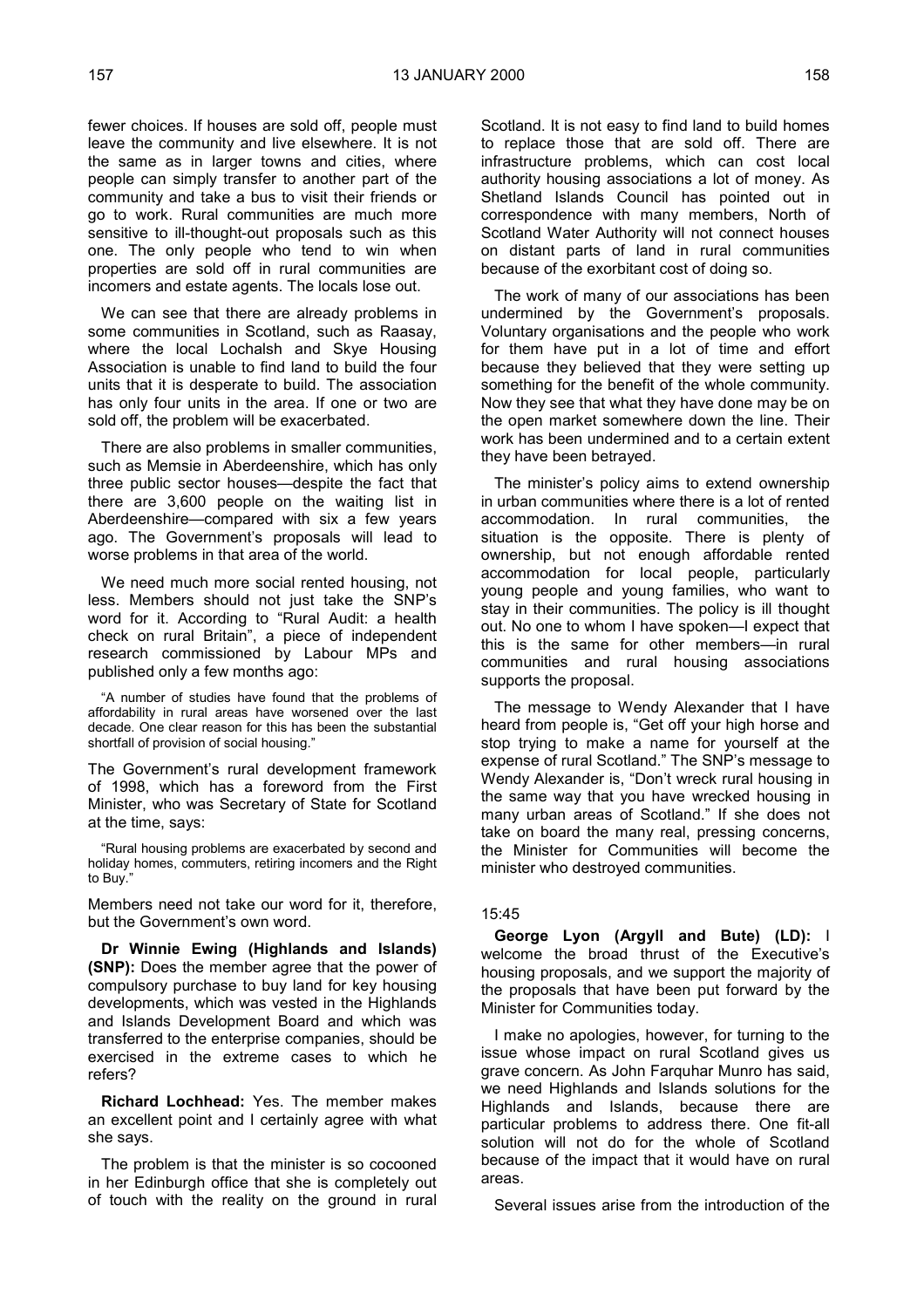right to buy, and I ask the minister to respond to these.

First, could she comment on the impact of lowcost home ownership schemes? They have been championed by the Isle of Bute Housing Association, my local housing association, and have been very successful in developing a balanced approach between owned and rented property, and in avoiding mono-tenure estates. Figures from the Isle of Bute Housing Association show that 33 per cent of their houses in mid-Argyll are for low-cost home ownership. It is important that the success of that scheme is not undermined by the measures taken on the right to buy.

Secondly, on the balance of provision between flats and semi-detached or terraced housing, it is important not to end up with all the semi-detached and terraced housing stock sold. Figures for the Campbeltown area, where the right to buy exists, demonstrate that the detached or terraced Scottish Homes stock accounts for the majority of sales of all housing stock since 1980.

Thirdly, on exemptions for special needs housing from right to buy, concerns have been raised about housing built to amenity standard located in or near town centres, where there needs to be easy access for the people who take up amenity housing. An example from my constituency is Bridge Park in Rothesay, which contains amenity housing for the elderly within easy walking distance of the town centre. Many of the homes house elderly or infirm residents, but they would not qualify for exemption from right to buy under the present criteria. If sold, they would prove virtually impossible to replace.

Finally, I wish to raise a point that has not been discussed much so far in this debate: the availability of land for new build. It is all very well saying that we will build 6,000 houses to replace those that have been sold. Indeed, the ratio of houses sold to those that are built to replace them is 8:1. In rural Scotland, we need land to be available: land to which planning permission applies and which has accessible and affordable services in order that it may be used. It is no use saying that there is plenty of land when much of it does not have the accessible services that make the piece of ground a viable building proposition.

We need reassurance that, if we are to build 6,000 new houses in rural areas, there is land available. As Malcolm Chisholm said, there are real concerns about the impact of right to buy, not only in rural Scotland but across urban Scotland. The contradiction is that the examples and financial models used by the Executive are being challenged by the housing professionals.

It is all very well to enter into the issue of who is wrong and who is right, but this Parliament is

supposed to be about listening and taking on board the genuine concerns of professionals and other people. Let us examine the real impact and discuss the financial models. Let us come up with the right solution, one that does not end up with rural Scotland sustaining a huge hammer blow because of the right-to-buy legislation.

## 15:49

**Mr Murray Tosh (South of Scotland) (Con):** The Conservative group in the Parliament generally supports the Minister for Communities' statement this morning and the thrust of the Executive's policy. It is clear to anyone who has been involved in housing in Scotland, at any time this century, that there has never been enough money for building or for modernisation and refurbishment. In so far as the Executive's proposals will unlock further resources and allow more investment in the housing stock, any reasonable person must support them. It is logical to support what the Executive says on the right to buy. Rights do not adhere to properties or to geographical areas but to people. We cannot reasonably distinguish in principle between one category of tenant and another, although there are legal difficulties that I will mention.

I question, however, the practical implications of the proposals and I hope that the Deputy Minister for Local Government will respond in his statement. What is likely to be the long-term status of the charitable housing associations? The force of the Government's logic is that the proposals should be applied to them in the future. Charity law will be under review, and if the Executive has longer-term intentions, it would be helpful to know that. The Minister for Communities said this morning that the modelling done for the Executive by Scottish Homes had shown that housing associations in general could absorb the loss of assets through sales. That is clearly the case for housing associations as a whole but it is not necessarily true for specific housing associations.

There may be problems for modern housing associations. I should have begun by declaring an interest as I own a £1 share in a housing association. Its development programme is mainly very recent and the ratio of housing association grant is not the 70 per cent stated in the Scottish Homes advice to ministers but barely 50 per cent for the most recent developments. The association calculates that if it sells a house to a tenant with a 55 per cent discount, it will be lucky to cover the remaining debt and it will have no asset to invest to replace the lost income flow. If it sells a flat, it is liable to make a £4,000 loss.

That is a very real concern for small housing associations that are struggling towards viability and depend on the income stream from rent and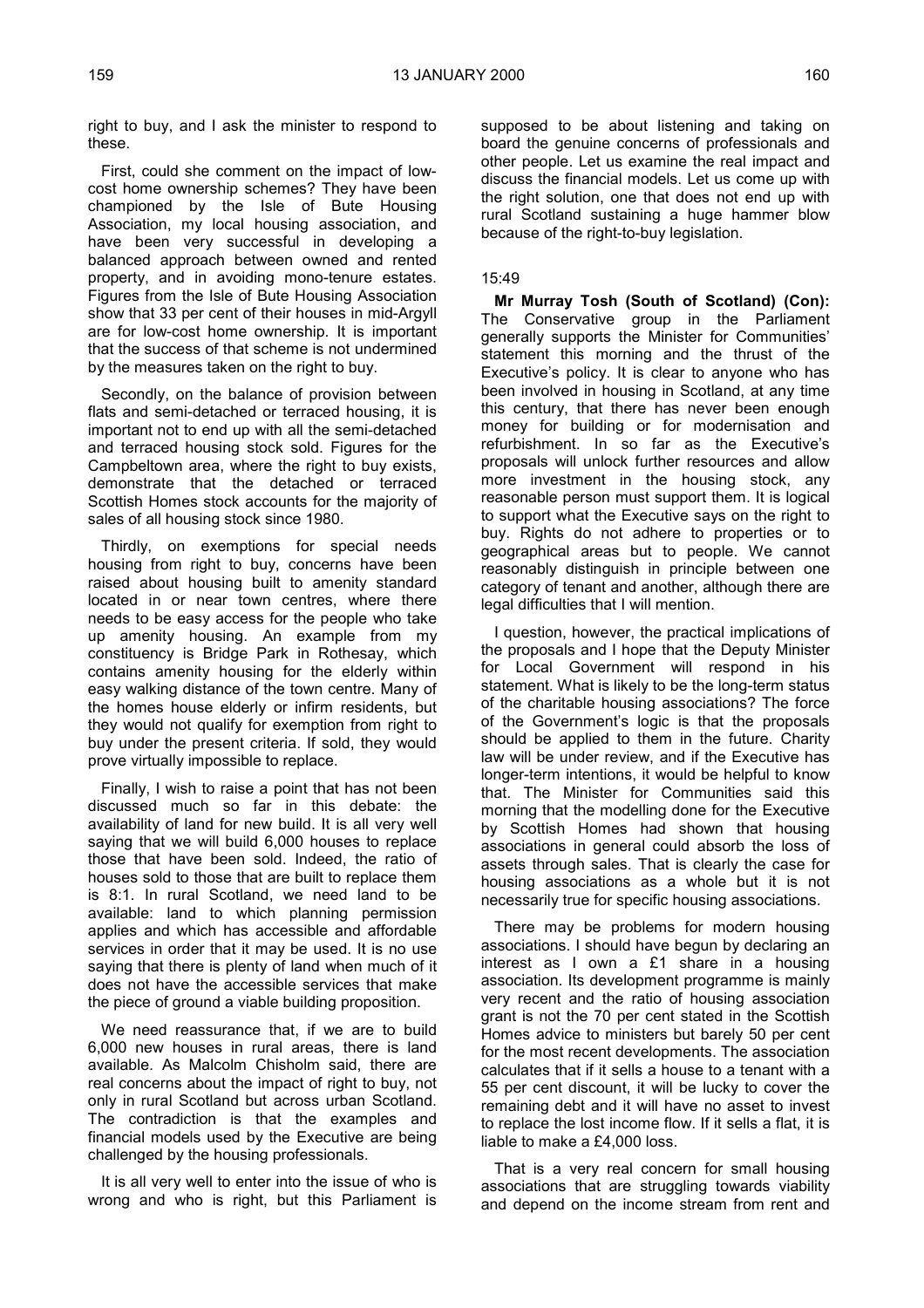need a certain number of tenants to be viable at all. The Executive must spell out what is to happen to such associations: 120 houses a year is not a lot but, over a decade, if the association is in the wrong place, a lot of stock can be lost and some housing associations may lose their viability.

The Executive should also explain how it will be able to implement the right-to-buy policy, because the houses belong not to the public sector but to housing associations whose rules and constitutions would not permit them to sell houses in such circumstances. Presumably a legal change will be needed.

We should also look at local authorities inheriting the Scottish Homes funding role. Procurement of housing is not easy and takes a long time. Plans fall through. Sometimes the Lands Tribunal is involved, sometimes there are site difficulties, sometimes the housing association needs extra money for additional expenses. There are bottlenecks in the process. In some years, a lot of money is forthcoming in a council area and in other years, it is not because Scottish Homes can vary the money and allocate it across broad areas. If funding goes specifically to councils, there will be difficulties in many areas, particularly in the most pressured housing markets, in councils and associations bringing forward development sites and making sure that they are there in time to meet the available resource. There is some inflexibility to the proposal.

On the single regulatory framework, if the exlocal authority housing association stock is treated in the same way as housing association stock, that will call for a reserve of capital for future modernisation and refurbishment to be built up from rents. That will have a rent implication, which in turn will have a housing benefit implication. It would be useful to hear from ministers that the existing housing benefit regime will protect Scotland in those circumstances. It would also be useful to know what their estimates are of the impact on the Scottish block of any significant rise in housing benefit as a consequence.

This party supports the principles that lie behind the Executive statement. We are concerned, however, because we do not know—as ministers still have to spell it out—how many of these objectives will be implemented. There is a lot of information that this Parliament must have before it can confidently support the entire bill in every detail. None the less, we support the principle of the bill.

#### 15:55

**Elaine Smith (Coatbridge and Chryston) (Lab):** Like my colleagues, I am pleased that we are having this debate. I have a specific interest in housing issues, as I worked as a homeless persons officer. I welcome the majority of what is outlined in the minister's proposals for the housing bill, in particular the need for action to provide good-quality, accessible housing in strong, secure communities. A roof over people's heads is a fundamental human right. It is a shameful indictment of society that homelessness in Scotland has more than doubled over the past two decades.

The minister mentioned the number of empty houses and the number of people who are in priority need: there was some sort of equation. Finding ways of making those empty houses attractive to let is important. However, simply quoting numbers of empty houses gives no indication of size, type, location, suitability or state of repair. It does not give a true reflection of supply and need.

Those who are in priority need—for example, people with children—can be helped to a degree. As long as they are unintentionally homeless, there is a statutory duty to find them a house. How long that takes is another matter. Unfortunately, many people are not deemed to be in priority need—for example, single people and couples who have no dependent children. It is extremely difficult to explain to them that, although they are homeless, society has no responsibility to house them. I am pleased that the Executive is beginning seriously to tackle the scourge of homelessness. Further, I would like some of the public misconceptions of homelessness to be addressed. In many cases, the circumstances could affect any of us.

My main point today concerns the issue of the proposed extension of the right to buy. In the 1950s, the Tories promised to build a nation of home owners. Perhaps they believed that that would produce a nation of Tory voters. The scheme to achieve that involved selling off public housing at low prices and ensuring that councils were unable to replace those houses. The Tories just about managed to achieve their aim—an aim that was abhorred by socialists and which was to result in a massive reduction in public rented housing. It also resulted in many people being unable to afford their mortgages and maintenance costs.

We are told that a recent survey shows that 83 per cent of people in this country aspire to own their home. I have two points to make on that. First, what other realistic choice of decent housing is there at the moment? Secondly, aspiring to own a home is different from the reality of being able to afford the mortgage and repair and maintenance costs. There is a market for anyone who aspires to own his or her home, but the aspirations of potential home owners should not be realised at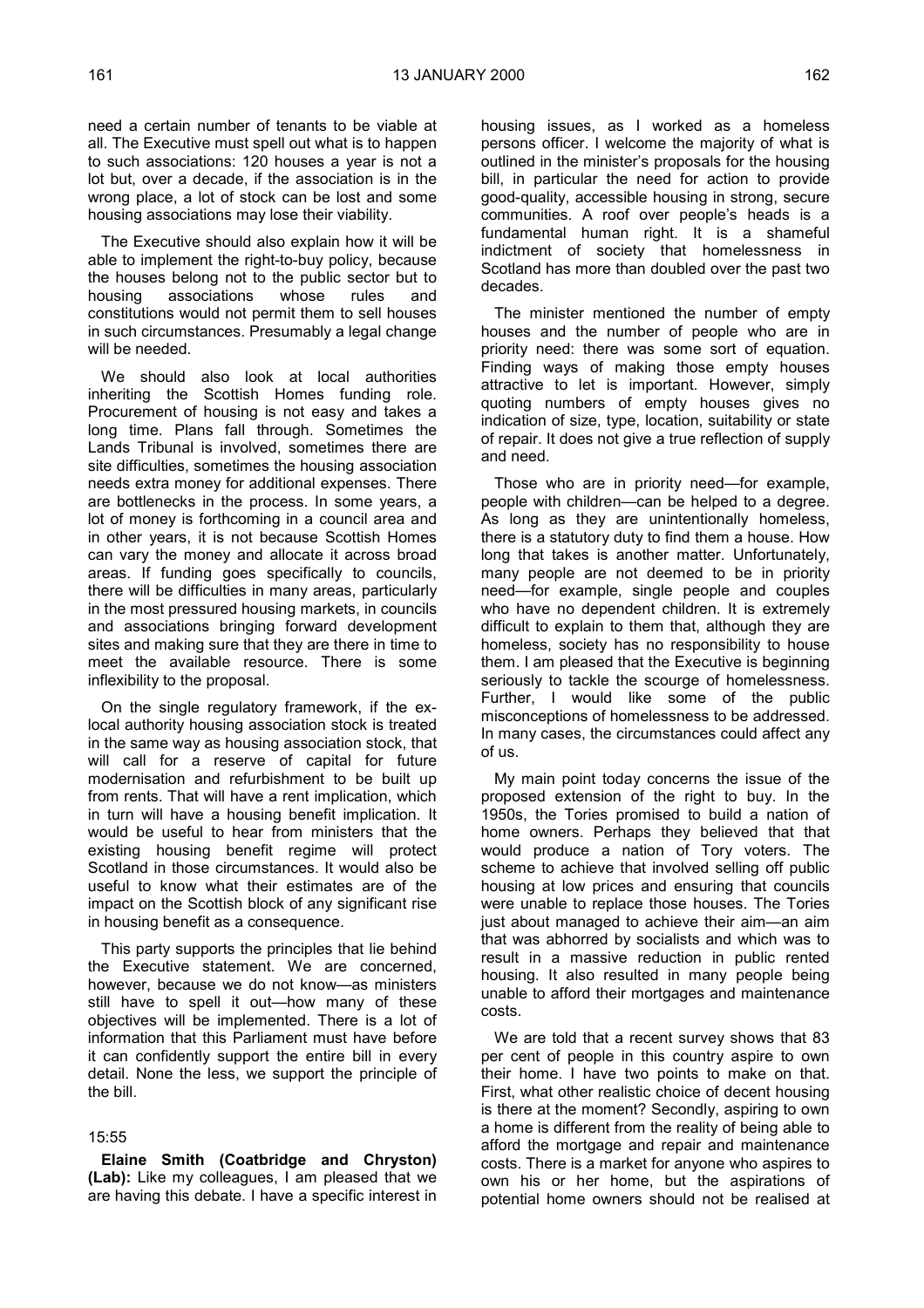the expense of the needs of the homeless or people who are on waiting lists.

It is argued that the single social tenancy cannot be fairly introduced without extending the right to buy. If that is the argument, the exemption from the right to buy of additional categories of special needs housing must be an anomaly. Further, why is the Executive telling housing associations to consider adopting charitable status to exempt them from the proposed extension? Without such an extension, I foresee the possibility of a withering away of the right to buy, and the massive expansion of affordable, decent public rented housing could be a reality.

Many housing organisations—and other organisations, such as Scottish Women's Aid have expressed concern over the extension of the right to buy. The Scottish Federation of Housing Associations says that

"rented housing would be residual housing of last resort"

### and that

"it could easily create the kind of socially excluded communities that current Government policy is attempting to eradicate".

Those views must be taken into account in this debate.

In response to a question in this chamber, the minister said that, on this issue, we sometimes have to listen to the people, which is the purpose of this Parliament, and not necessarily to the professionals. Not all those organisations are professionals. I hope that the minister will seek out, and listen to, the voices of the many thousands of people who are homeless or on never-ending waiting lists. Their aspiration and need is for a decent, affordable roof over their heads. The many thousands who are not in the privileged position of being able to buy need a right to rent.

## 15:59

**Robin Harper (Lothians) (Green):** I would like to preface my remarks by saying that, having heard the speeches from Robert Brown and John McAllion this morning and from Richard Lochhead and Elaine Smith this afternoon, I urge the minister to revisit the idea of extending the right to buy.

I want to address the warm deal. Mr McAveety had his ear well bent in a television interview on that subject last night and I want to continue that process. The most common complaint about the warm deal is that it enables only partial improvements to properties. Although the programme has been broadened to allow for more than one measure to be taken per house, the improvements that are undertaken are rarely comprehensive. The Government has set a goal

for the scheme that consists of a banner number of households being serviced by a given date. By structuring the scheme to achieve this purely numerical goal, the Government has given precedence to quantity over quality. With such priorities that scheme is unlikely to deliver meaningful improvements in energy efficiency to the housing stock as a whole.

In reaction to the current grant framework, one critic lamented that a great number of homes will have to be revisited because they were not dealt with properly the first time. He argues that the Government must acknowledge that it is costeffective to put into houses as many measures as are sensible when a house is visited for the first time.

It is doubtful whether the grants will effectively correct the energy inefficiency of the properties and the people that are in need of that. The situation is particularly exacerbated in Scotland where, bizarrely, we have worse climatic conditions, but our grants are £200 lower than are those given south of the border. Scottish local authorities contend that the grants are not sufficient to cover the installation of condensing gas boilers. Central heating is indisputably a necessary step towards alleviation of cold and damp and gas boilers are an energy-efficient form of heating. Scottish local authorities justifiably question the basis for that disparity in grants.

The scheme has been criticised for providing only partial remedies for increasing the energy efficiency of properties. The Government's numerical approach emphasises the quantity of properties that are improved rather than the quality of the improvements that are delivered, which exacerbates the problem. A qualitative goal such as ensuring that energy efficiency is materially increased in each treated property would be more suitable. Using such an approach, the gross number of properties treated might decrease but that system would guarantee that refurbishment significantly increased energy efficiency. It would also be more cost-effective because it would reduce the necessity to revisit properties for additional work.

The figures that I quote are based on a survey that was carried out for me by one of the Parliament's first interns. It took ten weeks and responses were received from more than half of Scotland's local authorities, so I hope that the Executive takes seriously what I have to say. I also hope that the Parliament will give consideration to the motion in Fiona Hyslop's name.

A majority of local authorities agree that there is the potential for improvement of up to 30 per cent in the energy efficiency of the total housing stock in some of their districts. However, each authority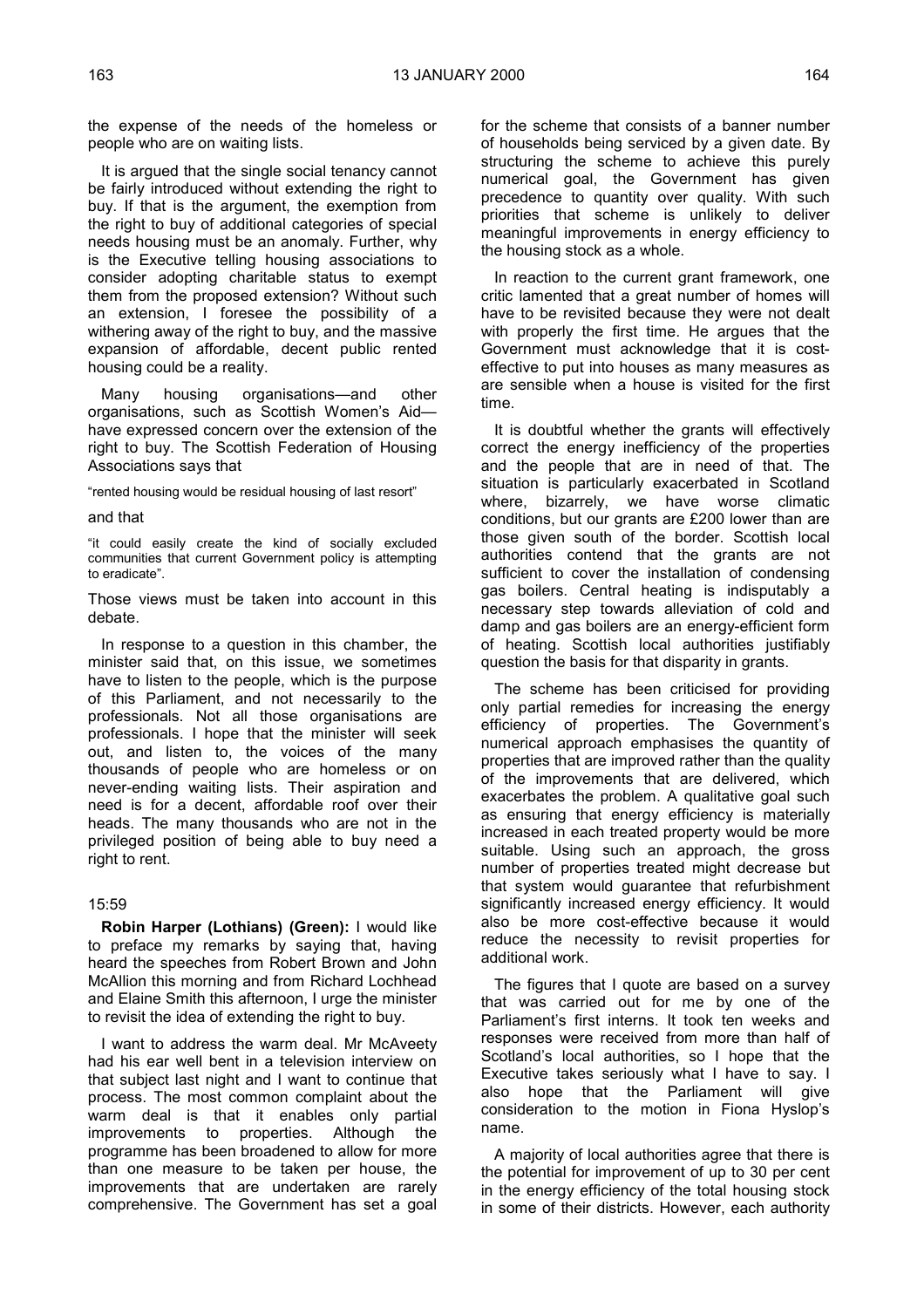also maintains that attaining that potential level of improvement is an unrealistic goal in the context of current limitations. The authorities identify two primary limitations on their efforts to achieve 30 per cent improvements. First, they assert that insufficient funding is available. Local authorities are asked to undertake a comprehensive programme of energy efficiency promotion and renovation without being given any additional funds to support their efforts.

Secondly, local authorities lack the authority to regulate in the private sector. In most areas owner-occupied and private rented stock together comprise the majority of the housing stock, but local authorities have extremely limited powers to direct energy efficiency updates in those sectors. They therefore lack the ability to initiate improvements in the majority of the local housing stock. They can seek only to enhance energy efficiency in the publicly held minority housing stock. Most local authorities have had to readjust their targets to a 16 per cent improvement by 2007, which is half the target that was projected. I ask the minister, please, to revisit the issue as a matter of urgency in the next few months.

#### 16:04

**Patricia Ferguson (Glasgow Maryhill) (Lab):** I am not sure that I can cover the number of issues and figures that Robin Harper managed to cover at such breakneck speed, but I will try to get in as many points as I can.

I am delighted that we are having this debate. As John McAllion mentioned, one of the triumphs of the Parliament is that members have time to discuss issues such as this in detail. It is at the heart of the Executive's social policy.

Since the Labour Government came to power in 1997, much has been done, such as the warm deal, to recognise and address the problems that undoubtedly exist in housing. The warm deal has had substantial mention today and I do not intend to discuss it in any great detail, except to say that, unbelievably, there were some inaccuracies during BBC2's "Newsnight Scotland" programme last night. My colleague Des McNulty, who used to be the councillor for the area that was mentioned in the programme, will deal with that issue in detail if he is called to speak.

I particularly welcome the opportunity being given to Glasgow to make a fresh start on housing through the community housing trust, to wipe out the debt burden that has hung over the city for so long and, more important, to lever in much-needed funding to improve people's homes. As we have heard already, that opportunity will also give tenants a much greater say in the management of the areas in which they live.

Those of us who have been involved in tenantmanagement co-operatives in our constituencies know how effective they have been in stabilising estates and in giving residents a sense of ownership of and achievement in their areas. By giving tenants the opportunity to participate in the running of their areas, through non-profit making organisations, I believe that we can make significant improvements to the quality of socially rented housing in Glasgow. For example, by installing new windows and central heating, we will eradicate, once and for all, the problem of dampness that for too long has been a scourge on the health of that city.

With all due respect to Lord James, I find it rather ironic that, in his speech, he recognised the link between poor housing and health, given that a Tory Government suppressed the Black report in the 1980s. Had he recognised the problem then, we might not have such a significant problem to deal with today.

My only caveat about the new community housing trust in Glasgow was raised by my colleague Margaret Curran this morning. It concerns the participation of tenants and trade unions in the process. I am relieved to hear that there will be some progress on that issue in the weeks to come—I was sure that, ultimately, there would be, and I welcome it.

We have heard much in recent weeks about the extension of the single social tenancy and of the right to buy, about which I seek reassurance from ministers. As ministers know, there are several excellent housing associations in my constituency, which work hard to provide good-quality housing. I have discussed with several of them the impact of these proposals on their operations and I will use an example of one of them to illustrate a problem faced by many.

Queens Cross Housing Association has a waiting list of 1,002 people and families and an average turnover of 150 properties a year. Based on those figures, it will take nine years to meet current demand. Queens Cross is in an attractive area of my constituency, where some former housing association properties sell for £60,000 on average. The incentive to buy will be high, and both I and the housing association are concerned that those policies will damage the social mix that it has helped to achieve in the area, with good housing disappearing into the private sector and fewer good houses available for rent.

I am sure that ministers have not overlooked that point, but I ask them to consider further the reform of the discount system and to allow local authorities and housing associations to vary the available discounts. I also ask for consideration to be given to areas of particular pressure, so that there can be local flexibility.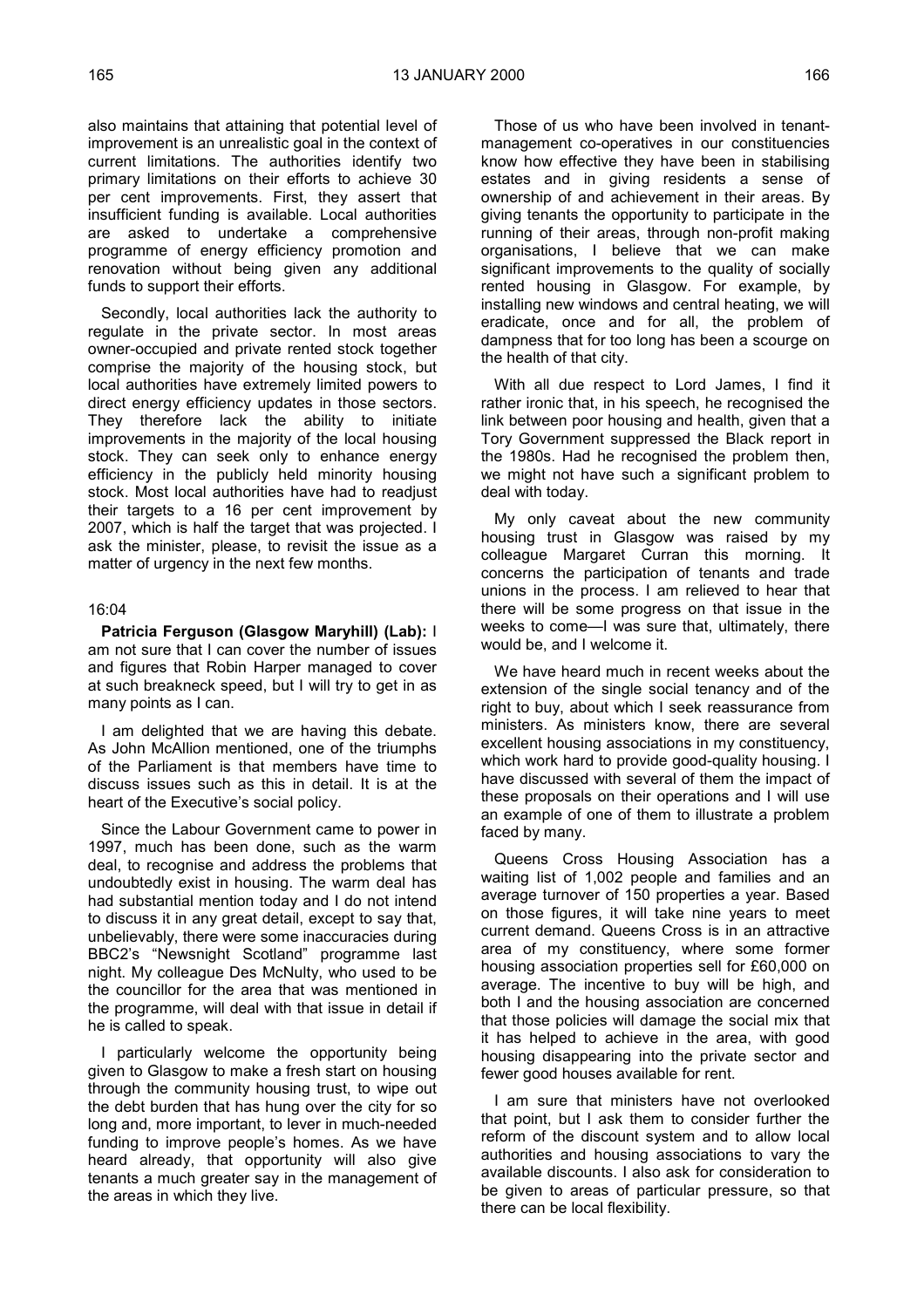For many people, the opportunity to own their own home is light years away, because they do not even have the prospect of living in their own home. Recently, I had the opportunity to spend a night with the Simon Community's street work team in Glasgow, working with homeless people and finding out about their needs. I wish to pay tribute to the people who do that job day in, day out, as it is a hard job that requires a considerable amount of dedication. I echo Elaine Murray's comments about the need to ensure that if at all possible people do not find themselves homeless and about supported accommodation becoming the norm, rather than remaining an unusual feature of housing provision.

I am conscious of the time and will be brief in drawing attention to the difficulty many of the ethnic minority people I represent experience when trying to find socially rented accommodation. That is of particular concern to me. I hope that that will be addressed in the bill that is to be introduced to the chamber.

### 16:10

**Ms Sandra White (Glasgow) (SNP):** My colleagues and members from all parties have highlighted many of the problems that affect housing in Scotland. Although it is clear that those problems are experienced by all sections of the community, I believe that among our ethnic minority communities housing problems are especially severe. Patricia Ferguson touched on that at the end of her speech. I hope that she and colleagues from all parties will join me in being particularly concerned about the extension of the right to buy in housing associations. That and the massive stock transfer that is proposed for Glasgow are a particular worry of mine.

We in Scotland take pride in being an open and inclusive society. Newcomers to Scotland have always been welcomed. However, we must recognise that all too often the experience of people in the ethnic minority community has not been happy. Research has shown that the ethnic minorities suffer disproportionately from gross overcrowding, substandard housing, insecurity because of racial harassment and growing isolation. Their elders, in particular, suffer from alienation because of their culture. Because of discrimination in the public and private rented sectors, owner occupation has often been the only option for black people, although they are often able to afford only the very worst housing.

A Commission for Racial Equality survey found that in Glasgow 83 per cent of black households live in owner-occupied accommodation in substantial need of repair. They experience poor living conditions and are unable to finance repairs. Modernisation is an absolute impossibility and

they suffer from severe overcrowding. Research carried out by the University of Stirling, also with Glasgow's ethnic minority community, shows that overcrowding and homelessness among the black and ethnic minority communities is 15 times greater than it was 10 years ago.

According to the 1991 census, members of the ethnic minority community were three times more likely to suffer from overcrowding than their white counterparts. I want to give an example of that, although I will try to keep it as short as I can. It will give members an idea of how some people have to live. The example is that of a widow in Glasgow's ethnic minority community. She is on social security. Her 23-year-old daughter is in a wheelchair and her 19-year-old son is crippled. She also has a 16-year-old son. Since 1987, they have lived in a two-up, one-bedroom, private rented insecure tenancy.

The oldest son sleeps in the kitchen; the rest of the family shares the bedroom. The woman receives no social services support and is unable to leave her family alone for any time. She rarely leaves the house at all. In May 1992—nearly 8 years ago—she applied for housing association housing. She was told that there was no possibility of the association's being able to rehouse her family in the immediate or short term, and that it would, in fact, be a miracle if a suitable flat became available. What chance do those people have of being rehoused if the right to buy is extended? I ask the minister to consider that.

It is vital that the problems of ethnic minorities are properly addressed. A major obstacle to dealing with those problems is the lack of statistics. I have not been told to wind up yet, so I will carry on.

**The Deputy Presiding Officer (Mr George Reid):** Not too long, I hope.

**Ms White:** This is a very important subject, and no one has really touched on it.

**Johann Lamont (Glasgow Pollok) (Lab):** I understand the particular concerns of the ethnic minority community in Glasgow and elsewhere. What does Ms White think her party's policy of urging people to wait until it has won an election and negotiated independence will do for the people of Scotland? The reality is that unless we get rid of the debt problem in Glasgow and lever in more money, we will have a major problem there.

**The Deputy Presiding Officer:** Could you answer that and close, please, Ms White.

**Ms White:** I will not bother taking the time to answer that question. It is very sad that Johann Lamont feels that she has to intervene to score political points. She should be persuading her party not to extend the right to buy and looking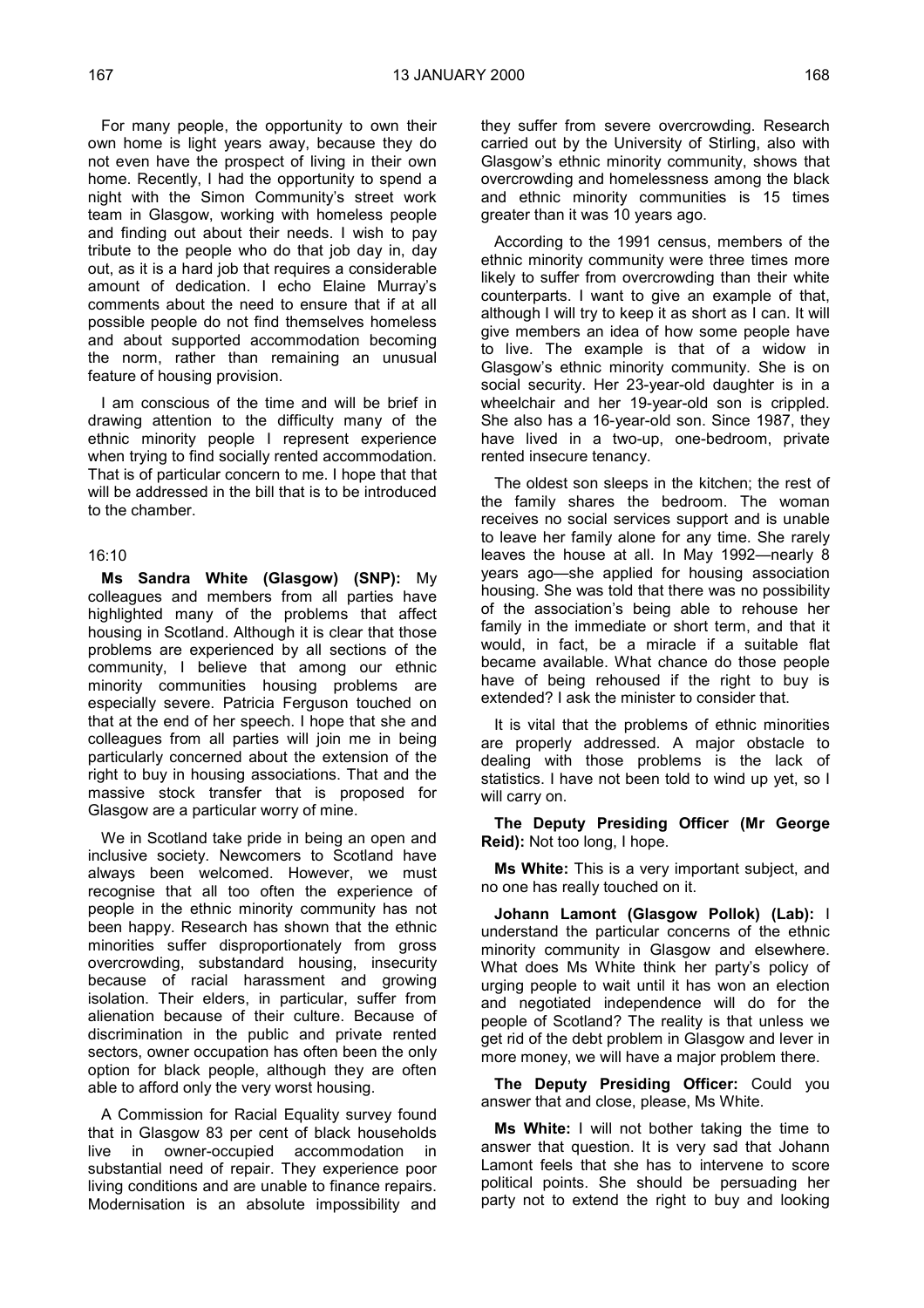after people such as the homeless and ethnic minorities.

I want to touch very briefly—

**The Deputy Presiding Officer:** Close now, please. We are desperately short of time.

**Ms White:** I will try to close as quickly as I can. Positive Action in Housing, which I have mentioned before, has for years been calling for the provision of accurate and current figures. I ask the minister to put money into Scottish Homes and I ask Scottish Homes to play an important role in gathering those figures, and to provide adequate funding for research and to train young black people in housing matters so that they, too, can sit on boards.

I am sorry that Johann Lamont had to try to score cheap political points in a debate that is about everyone who lives in Scotland regardless of their creed or colour.

**The Deputy Presiding Officer:** That now ends the time for speeches from the floor. I apologise to the 10 members who wished to speak but were not called. If the opening speakers and others had observed the time limits, five other members could have spoken in the debate. I have noted those who have waited patiently throughout—the sun will shine on them on a future occasion.

We move now to the concluding speeches, the time for which I have had to trim. The Liberal Democrats and Conservatives will have nine minutes each, the SNP 11 minutes and the Executive 14 minutes.

## 16:15

**Tavish Scott (Shetland) (LD):** I have very much enjoyed listening to this debate, in which there have been some extremely good speeches from members in all parts of the chamber. I have learned much.

The Liberal Democrats agree that the priority that the Scottish Executive gives to housing in the first major piece of proposed social legislation in this Parliament is the right approach. Such an approach is long overdue. Speeches from members of all parties have reflected the need for such legislation.

It is right that a right to high-quality housing is regarded as an integral part of social inclusion. The approach will try to provide decent and affordable housing. The aspiration linked to the homelessness initiative that has been discussed today—that by 2003 no one will sleep rough—is important.

As the minister said, this Parliament needs to do something about the 0.5 million damp houses in Scotland. Much of what has been said today has

been about that. As Patricia Ferguson said, cold, damp and cramped homes affect health, education and job opportunities. Scottish people need greater security from bad landlords and more power to make decisions about their homes. The minister and other members pointed out that £300 million of new money is being invested in housing regeneration.

It was noticeable from Fiona Hyslop's combative performance giving the SNP's perspective on these proposals that Andrew Wilson has had a busy Christmas, as spending commitments have certainly been reined in. However, Fiona could not resist suggesting that local authorities should spend money—a spending commitment is still a spending commitment, so the SNP has not quite kicked the habit it had before Christmas.

The Liberal Democrats support many proposals in the bill, such as the introduction of probationary tenancies to tackle anti-social behaviour, and the strengthening of the role of local authorities in housing. Local authorities will be responsible for determining the priorities for all funding of housing in their area. It is important that they have that strategic role, as they are surely in the right position to judge local needs. Therefore, I do not believe that it is a good policy to aim for a specific percentage target of socially rented housing surely circumstances will vary across the country. For example, as John Farquhar Munro said this morning, the Highlands need Highland solutions.

The minister announced in December that Scottish Homes will be converted into an agency of the Scottish Executive. The new Scottish Homes will assume responsibility for the regulation and monitoring of all registered social landlords. As the minister pointed out in December, that is the end of a quango and a progressive change that Liberal Democrats support. It will put people especially local people—back in control over the direction of their housing investment, and will ensure that standards are not just maintained, but improved.

Liberal Democrats have reservations about the right-to-buy proposals, but I note that such reservations were not confined to members of my party: John McAllion, Malcolm Chisholm and Margaret Curran, the convener of the Social Inclusion, Housing and Voluntary Sector Committee, all expressed concern about that. The important point is that Parliament will have the opportunity, through the committee, to assess the minister's proposals and to assess the evidence that housing associations and organisations will present. It is surely right to tackle the question of the right to buy in an appropriate setting.

John McAllion and others said that a single social tenancy is an admirable principle, but as was made clear in an answer the minister gave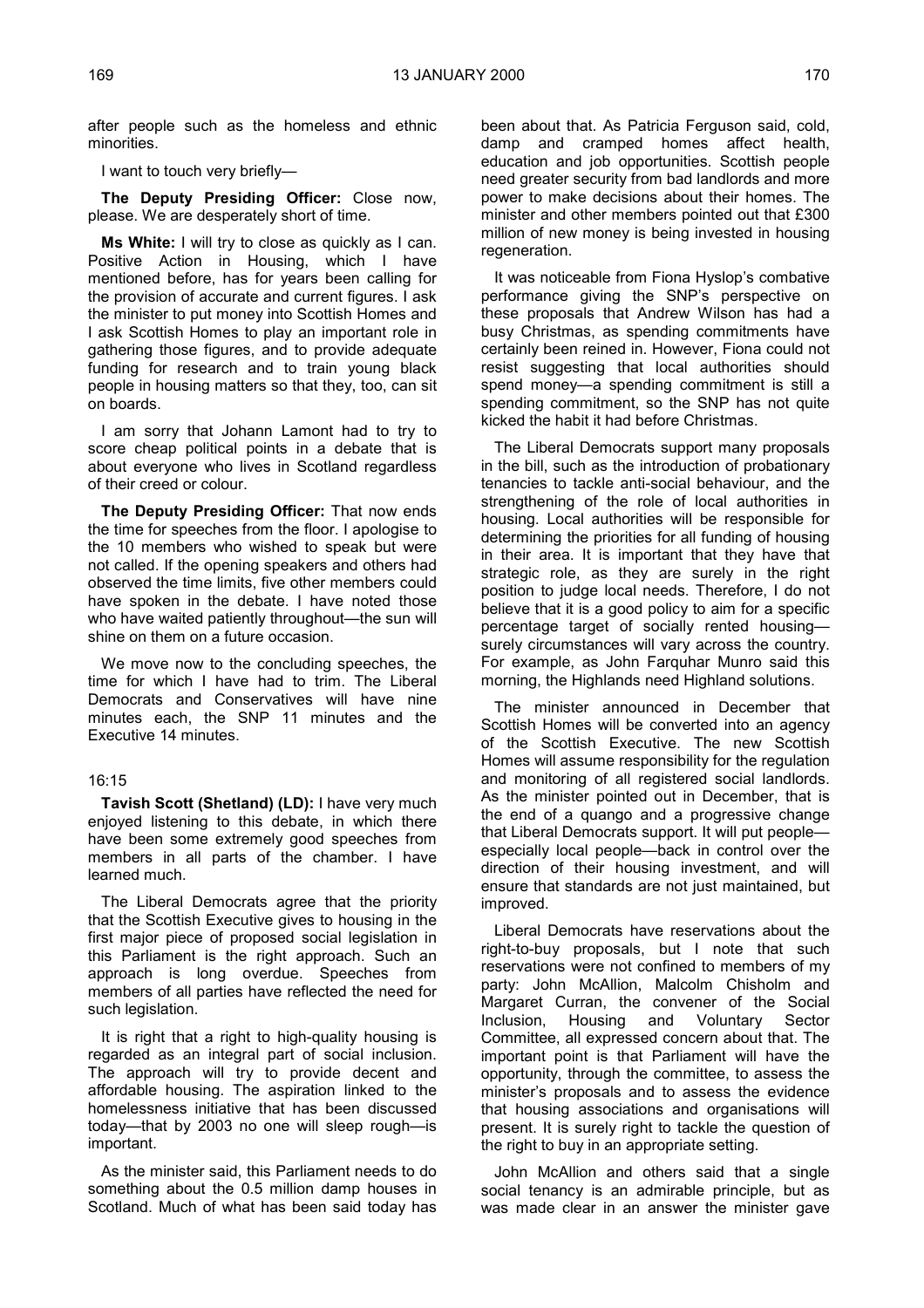him this morning, at least a third of tenants will not have the right to buy under these proposals. It cannot, therefore, be regarded as the central feature of the overall package that is the single social tenancy.

Members have illustrated the difficulties that could be created by right to buy in urban Scotland. The varied circumstances in Scotland's cities are exactly that. The variety of views on urban housing is illustrated by the fact that a single model for Glasgow will not be the best option for all parts of that city, let alone for other cities too. The committee has an important role in assessing whether that is the right way to go or whether there are better ways to tackle housing issues, particularly in terms of stock transfer. In that context, Mike Watson mentioned the extent of the proposed house building programme and asked whether it would be adequate.

Many colleagues have also highlighted the difficulties that rural housing associations foresee in the particular form of right to buy that is proposed. It was disappointing that the Conservatives chose this morning to dismiss with such ease the concerns of rural housing associations. Murray Tosh, who has now left the chamber, could not quite decide whether he wanted a strategic right to buy or an absolute right to buy.

In my constituency, housing professionals from Shetland Islands Council have pointed out that the key aim of the new housing partnership is to protect housing stock from right to buy and to retain the rented social sector. In addition, the greatest number of housing association right-tobuy sales are likely to be in Lerwick—the place in which there is most demand for housing. I reiterate a point that many rural members made this morning: replacing those houses is bound up with the problem of the availability of land. In that area, the housing strategy for Shetland identifies the need for social housing for rent.

I have two further points about the rural perspective on housing and about my constituency. The replacement costs of building are important. Shetland Islands Council's housing plan points out that design specification, transport and climate add 20 to 50 per cent to construction costs in the central belt. That has implications for replacement costs and, even if discounts are capped, the disparity between the figures becomes ever bigger in such a scenario. The director of Hjaltland Housing Association wrote to me saying that, under the proposals, his organisation would be unlikely to be able to replace stock even at market value, never mind discounted value, as the market price falls considerably short of the replacement cost.

Shelter and other organisations have expressed

concern about the figures for likely sales that the Executive has announced. I understand that Shelter has been involved in discussions with the minister and her officials. It suggests that the rightto-buy figures underestimate the number of properties that would be sold. My local council has sold 108 properties in the past year and that background gives rise to real concern for the housing association.

Those points must be carefully considered and the Social Inclusion, Housing and Voluntary Sector Committee will be the forum in which that can be done. If we do what we promised to do when we set up this Parliament—conduct proper scrutiny of proposed legislation—we will be able to have a proper debate about the matter and ensure that all concerns are addressed.

Just as urban areas should not be seen as exactly the same throughout Scotland, neither should rural areas. There are apparently 42 different definitions of rural Scotland. Lumping Inverness and Perth together as rural in terms of housing policy is unhelpful and somewhat misleading, as it must skew the figures.

Alternatives have been proposed. I hope that the options will be considered when the bill comes before the appropriate committee. For rural Scotland, improvements have been suggested to the tenant incentive scheme currently run by Scottish Homes. Extended rural home ownership grants have also been suggested. Both measures would encourage social tenants into the private sector while maintaining the socially rented sector.

Other groups have proposed a strategic right to buy. I am advised that Shelter does not oppose right to buy, but sees the attraction of extending it to all tenants of social landlords. A truly strategic right to buy would allow landlords to vary discounts in priority areas. As John McAllion mentioned this morning, the Chartered Institute of Housing has suggested that there could be higher discounts in areas in which there is a shortage of owner-occupied housing or where rented housing is in low demand. Lower discounts would be needed where there is a shortage of rented housing to meet identified needs. In other words, some positive alternatives have been suggested and deserve careful consideration.

Robin Harper made some good points about the healthy homes initiative. More can always be done, but I looked up the written answer that was prepared last year on the subject. It said:

"The budget for improving home energy efficiency for low-income households in Scotland is £12 million for 1999- 2000."—[*Official Report, Written Answers,* 21 December 1999; Vol 4, p 12.]

Some £4.5 million of that—

**The Presiding Officer (Sir David Steel):** I am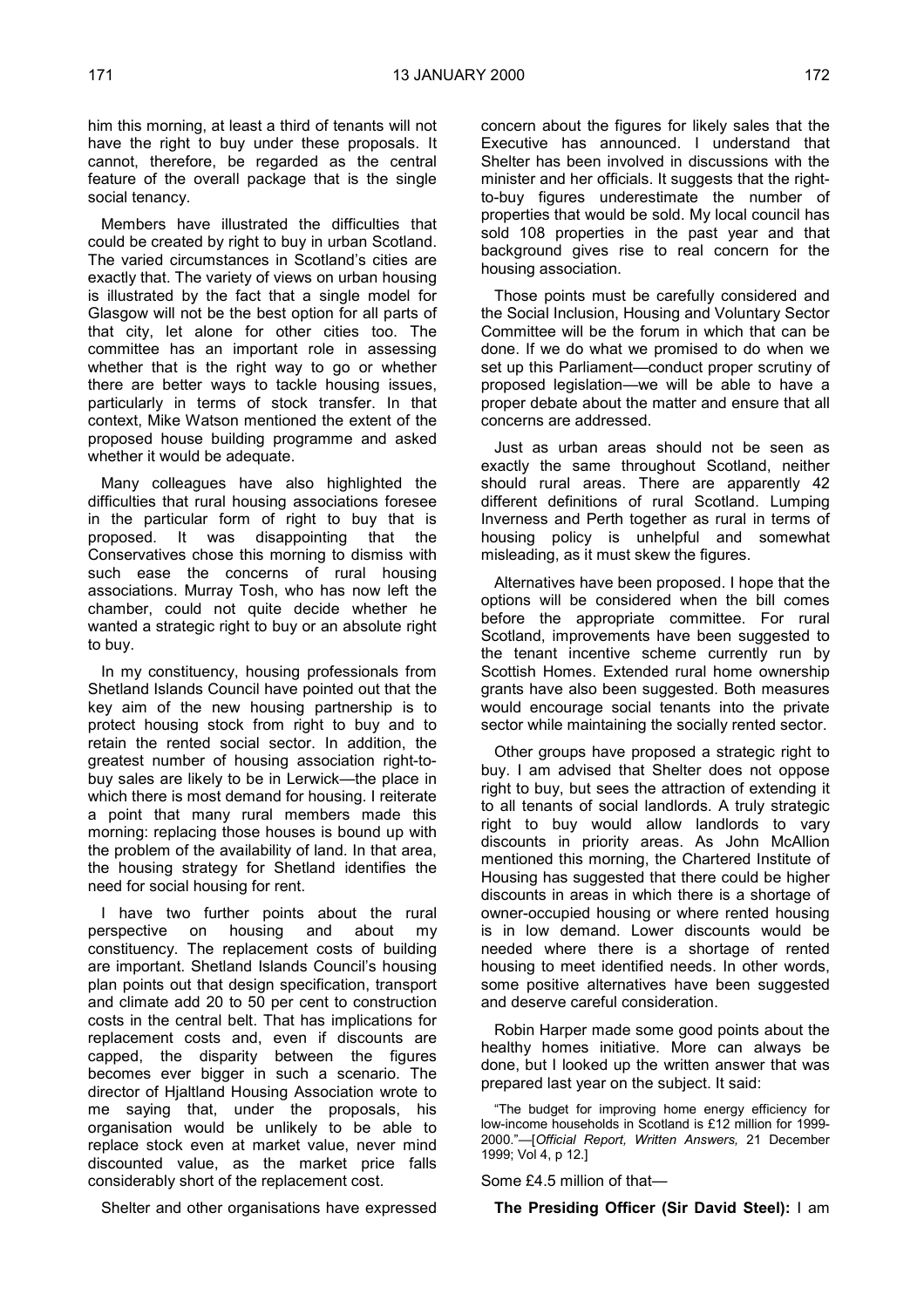**Tavish Scott:** I shall be very brief. A considerable amount of money is being put into housing and I recognise the points that were made about progress.

In housing policy terms, the Liberal Democrats support much of the bill's proposals. There are reservations about right to buy, which I hope can be addressed in committee, but a constructive debate about finding ways to improve and strengthen measures proposed by the Executive is surely what this Parliament is about. This debate has been progress toward that end.

#### 16:25

**Bill Aitken (Glasgow) (Con):** When the Minister for Communities eventually arrived this morning, she addressed us at some length and attempted to illustrate—with some success—how the old ways have failed. She pointed out that there was no longer any room for rhetoric and then spent two minutes embarking on some good old-fashioned rhetoric of her own, in which she attacked David McLetchie, who was not even here, and Tommy Sheridan, who had not even opened his mouth. She then read a letter from an admirer who, among other things, apologised for taking up so much of her time. Most of us wondered if it was from her granny.

Let me be clear from the outset that the minister was correct to point out that housing is too serious an issue for facile debate. There is a way forward, and all of us have a clear duty to address it positively and constructively. Having said that, neither I nor anyone else in the Conservative party has any need to apologise for the record of the previous Conservative Government. A Government that spent £8 billion on public sector housing in Scotland, increased home ownership from 35 per cent to 60 per cent, and quadrupled the number of sheltered houses for let has little to apologise for.

Having said that, the post-war Scottish housing experience has, we must all agree, been grim, and blame lies in a number of directions. I have always recognised that it is easy to have 20:20 vision in hindsight and that the errors that were made by those in government and in local authorities in the post-war period were made with the best intentions. However, they have left us with a horrendous legacy. Just as we built too many houses and too many houses of the wrong type, it was realised far too late that the aspiration of the Scottish people in the 1960s was towards home ownership, rather than the post-war ideal of getting a council house.

To see the way forward, we must appreciate where we are. We face a massive problem of investment in Scotland's public sector housing. Shelter estimates the necessary investment to be £10 billion. Glasgow City Council, operating from a different source, estimates that £6 billion is required to bring its housing to an acceptable standard. How is that to be financed? Out of every £1 spent on rent in Glasgow, 53p goes to pay debt charges. Against that background, it is essential that old-fashioned and blinkered political thinking be cast aside in order to see a way forward.

Much has been said about the fact that the Labour Executive's housing policy bears a remarkable—almost amazing—similarity to that of the previous Conservative Government, and of this Conservative group. I am sure that that makes the minister uncomfortable. I know that her deputy will be. It makes me uncomfortable, but we must all work together in this chamber in the best interests of the Scottish people to improve the current housing situation. We will co-operate with anyone who comes up with appropriate ideas that will improve the housing lot of the Scottish people. We look forward with anticipation to the housing bill, although we feel that the process should be expedited—it is taking far too long.

What would our ideas be? First, let us consider housing stock transfers. I listened with interest to what Fiona Hyslop and others said about that and to the fears that they expressed. I accept that the consultation process has been lacking. What is the answer? I have mentioned the lack of investment in Glasgow. I have been there, as have Frank McAveety and Kenny Gibson. We have seen the situation. Some of Glasgow's peripheral schemes resemble Kosovo on a bad day. If nothing is done about the problem of investment, a high percentage of the population of Glasgow will be living in third world conditions. None of us wants that.

Housing stock transfer is the way forward, although it may not be done as Conservatives would like. We think that an en bloc transfer is doomed to fail because it does not recognise the essential factor in any housing policy, which is that if we give people ownership of a problem, they will accept the responsibilities that go with it. Manageable units of 10,000 to 15,000 at the most are the breakdown position. When there is local input and a local appreciation of the problems, there will be constructive dialogue with the tenants and a constructive input from them. We will not achieve that with Glasgow City Council housing department mark two.

We would like the right to buy to be extended, as is proposed by the minister, to housing association tenants; but we also recognise that there is the potential for problems. The minister has not thought through the financial consequences for housing associations in respect of the loss of their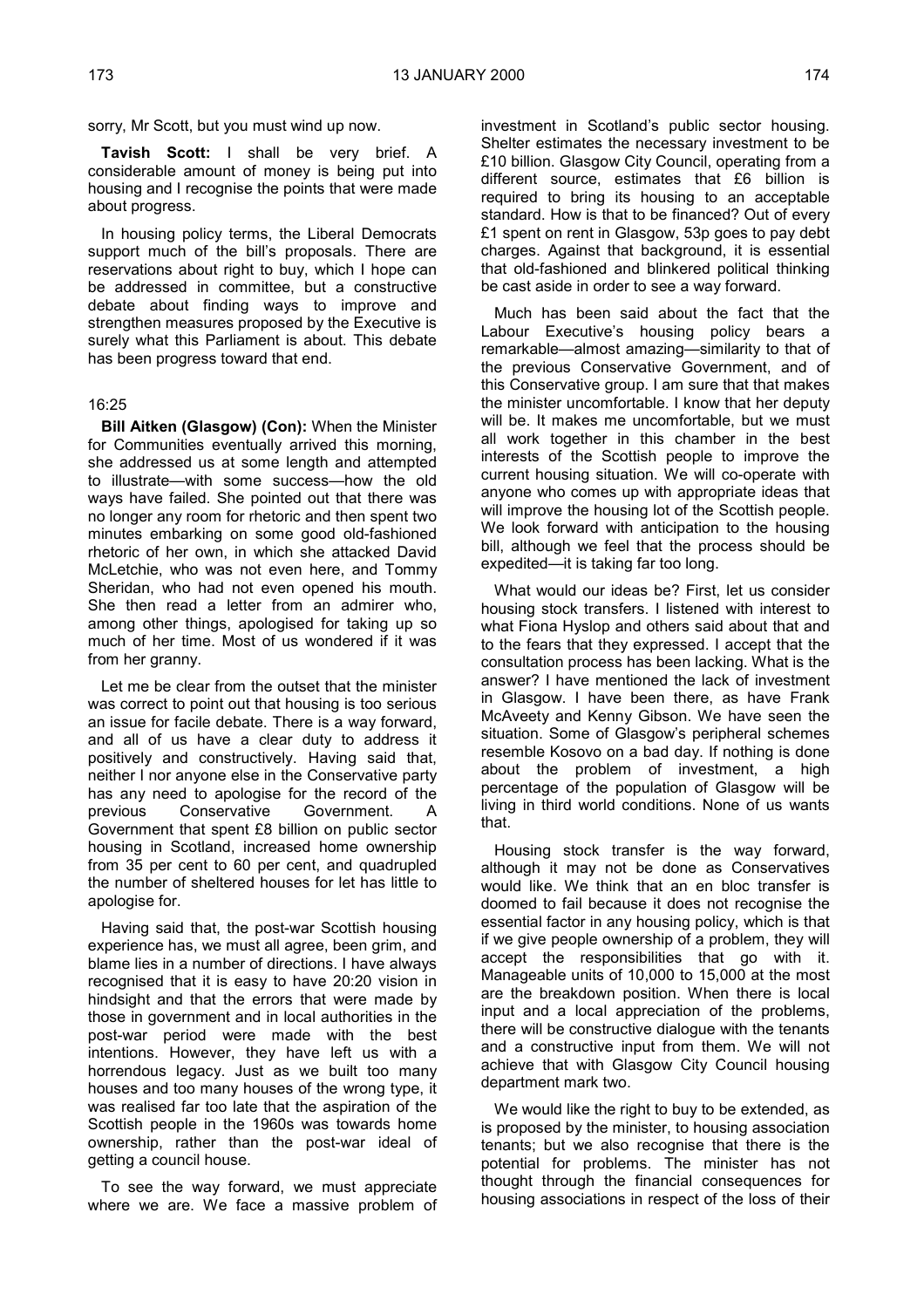stock. That is especially the case in respect of rural housing associations, which owing to their size may lack critical mass if they lose a significant proportion of their housing stock. She must examine that issue fully and come back with potential answers.

**Ms Alexander:** Does Bill Aitken appreciate that the total value of housing association stock in Scotland is £4 billion? Even if all of it were sold at a 50 per cent discount, that would leave a balance of £2 billion. The total value of outstanding loans on housing association stock is less than £1 billion. In aggregate, housing associations will be building balances. I accept—and the consultation paper makes clear—that there may be individual housing associations that will have difficulties within those global sums. We have given a guarantee that we will consider the financial difficulties of individual housing associations. Housing associations will be building balances.

**Bill Aitken:** I am grateful for that response, but I am not certain that the minister appreciates the potential difficulty for some housing associations of losing a rental stream upon which they have based their financial assumptions. That issue must be examined. If necessary, they should have the right to retain the housing action grant, which would be reclaimed by the Government, or there would have to be some other compensation.

Tavish Scott made a point about rural housing in a constructive vein—and Mike Rumbles made a point about it in a banal and unconstructive vein. I will make the Conservative position on rural housing clear. We appreciate the unique difficulties that relate to housing in the Highlands and Islands. We sympathise and empathise. We would do nothing to prejudice that. That is why I insist that the minister produce proposals—at the bill stage—that show what potential loss the right to buy would cause those housing associations.

We would also like there to be some planning relaxation where there is a lack of housing for rent in country areas that have become denuded of population largely because—I am sure Tavish Scott agrees—of the shortage of homes for young people to rent or buy.

We would support a bill that recognises that special needs housing should be a priority. Five per cent of the houses in every new housing development should be given over to those who are handicapped and have special needs. We cannot have all those people being isolated and living together. If we believe in an inclusive society, they should be included in it.

It is not good enough for the minister to talk about homelessness being a relic of Thatcherism, as it has increased by 11 per cent since the Labour Government took over. She must examine

that problem.

This has been a good debate; there have been many interesting and constructive speeches. It is clear that there is no consensus in the Executive coalition. For the first time, the Parliament will be able to vote on a bill issue by issue, as issues arise. The Conservative group has highlighted its priorities and what it sees as the way ahead. If there can be a consensus directed towards what we have proposed today, a new and enlightened housing future could be there for the taking for the people of Scotland.

### 16:35

**Mr Kenneth Gibson (Glasgow) (SNP):** I would like to say how welcome today's debate has been. It is always interesting to see the new Tories of new Labour following a Thatcherite agenda. I know that it suits neither party to be seen to be agreeing with each other but Bill Aitken and Murray Tosh have let the cat out of the bag this afternoon. It seems somewhat discourteous of the minister not to acknowledge the debt of gratitude that she owes to her Conservative predecessors.

The extension of the right to buy has the minister's name stamped all over it. It is an ideological totem, a tribute to the minister's role at the cutting edge of the Blairite revolution, a triumph of zeal over common sense and a classic example of not letting the truth get in the way of a good argument.

The truth is that the extension policy is ill thought out and is based on spurious arithmetic and a rose-tinted view of the future. It might be supported by the troops opposite but, having heard some of the comments today, I am somewhat doubtful. It is opposed by everyone from the Scottish Tenants Association to the Council of Mortgage Lenders.

**Mr Duncan McNeil (Greenock and Inverclyde) (Lab):** Will Mr Gibson take this opportunity to put on record the SNP's opposition to the extension of the right to buy to 40,000 housing association tenants?

**Mr Gibson:** I think that we have already made our position clear in today's debate.

**Mr McNeil:** Will Mr Gibson tell us, then?

**Mr Gibson:** I will state it for the record, as Mr McNeil obviously did not listen to the debate. We are opposed to the extension policy.

The minister has been told that the policy is wrong, but to no avail. Like her ideological forebear, Mrs Thatcher, the lady is not for turning. When outlining her vision, the minister talked about the bleak existence for many living in peripheral housing estates and enduring poor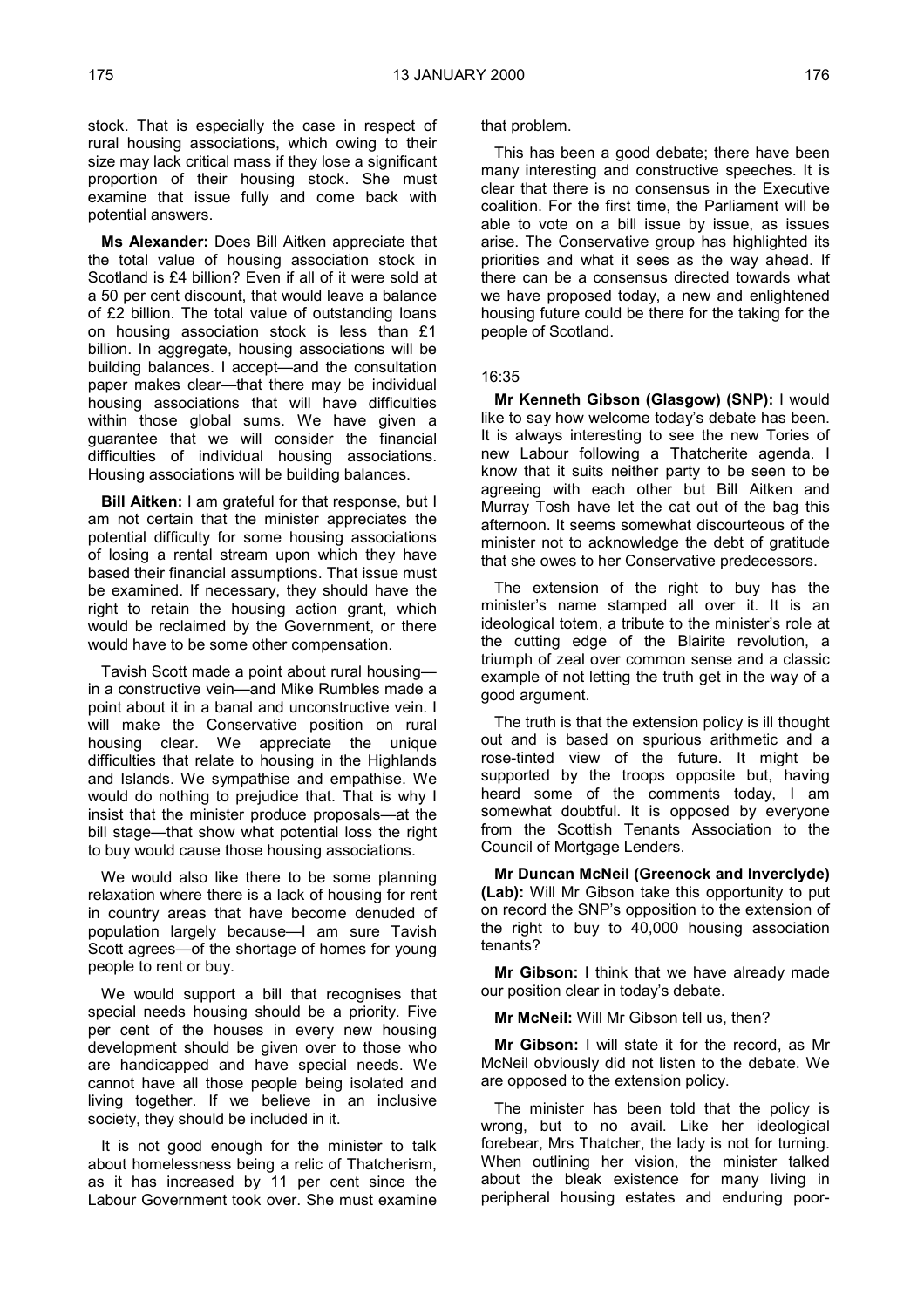quality housing across Scotland. She had the gall to denounce the situation, yet she will not accept that Labour councils, previous Labour Governments and the present Labour Government bear any responsibility for the appalling state of affairs.

When I was leader of the opposition in Glasgow City Council, the administration was forced to admit that, despite continuous claims of underinvestment, it had spent £1.8 billion on housing between 1982 and 1997. Such was the level of mismanagement in Glasgow City Council that tenants always suspected that if they got new windows, their house would be demolished the following year. Glasgow's housing crisis has many causes, but the Labour party in Glasgow must accept some responsibility for gross mismanagement and incompetence over many years. Some record, Frank.

**Johann Lamont:** Will Mr Gibson recognise the sterling work done by Glasgow City Council in the face of the Tories' hostility to the public rented sector in developing excellent initiatives in housing co-operatives, housing associations and tenantmanagement co-operatives? Many of those initiatives were developed in the area that Mr Gibson sought to represent and I currently represent.

**Mr Gibson:** If Johann Lamont knew the rules of the Parliament, she would realise that I also represent that area.

Whenever Glasgow City Council is mentioned, Johann Lamont feels duty bound to defend its record, perhaps because her husband is a serving member of the authority. Labour has been in government for 20 years since the war, has led Glasgow's council for 60 of the last 66 years and has squandered £1.8 billion on poorly thought out capital investment projects. Does Johann Lamont think that the Labour party should not take some of the blame for the fact that Glasgow has the worst housing in Europe west of Naples? The arrogance of the Labour party is beyond belief.

## **Johann Lamont** *rose—*

**Ms Margaret Curran (Glasgow Baillieston) (Lab)** *rose—*

**Mr Michael McMahon (Hamilton North and Bellshill) (Lab)** *rose—*

**Mr Gibson:** I knew that I would get everyone going. Other speakers might put people to sleep, but I do not.

The minister talked about increasing expenditure on housing—

**Johann Lamont:** On a point of order.

**The Presiding Officer:** I hope that it is a real point of order and not just because Mr Gibson will not give way.

**Johann Lamont:** Is it appropriate for a member to doubt my motives when I raise political questions about an area that I represent? Mr Gibson may wish to speak to my husband, who in fact did not have a vote in his own house when he stood for selection. Any judgment I have made—

**The Presiding Officer:** That is not a point of order; it is a continuation of an argument. The member must be responsible for his own remarks and if he does not give way, that is also his responsibility.

**Mr Gibson:** I apologise for my bad voice today—I should not have kissed Frank McAveety under the mistletoe before Christmas.

On COSLA's figures, each year, 10,000 home modernisations, 1,800 all-house window replacements and 3,200 central heating systems could have been provided across Scotland if setaside legislation had been abolished.

**Bristow Muldoon (Livingston) (Lab):** Will the member give way?

**Mr Gibson:** No. When will the minister abolish set-aside, which was implemented in the dying days of the discredited Michael Forsyth regime, and allow real investment in Scotland's public sector housing?

**The Deputy Minister for Communities (Jackie Baillie):** Will the member give way?

### **Mr Gibson:** All right.

**Jackie Baillie:** As it is me? Thank you. I seek some clarification. Mr Gibson has indicated that he supports single social tenancies, some with right to buy and some without. What would the SNP do for new tenants in both council and housing association housing who currently have the right to buy?

**Mr Gibson:** In fact, I shall move on.

It is interesting to note that of the policies the minister has not lifted from the Tories, her better ideas have been lifted from the SNP. Of eight major policy commitments made by the minister, six were in the SNP manifesto, none of which were in Labour's: secure tenancy, new rights for tenant consultation, legislation for a single regulatory framework, the strategic role of local authorities, Scottish Homes losing its quango status and probationary tenancies. Fiona Hyslop spelled out those commitments earlier today. She also spelled out that the SNP—under the penny for Scotland proposals—would have spent an additional £236 million on housing measures. We would have reversed the rise in homelessness that has happened under new Labour.

I was interested to hear speeches from new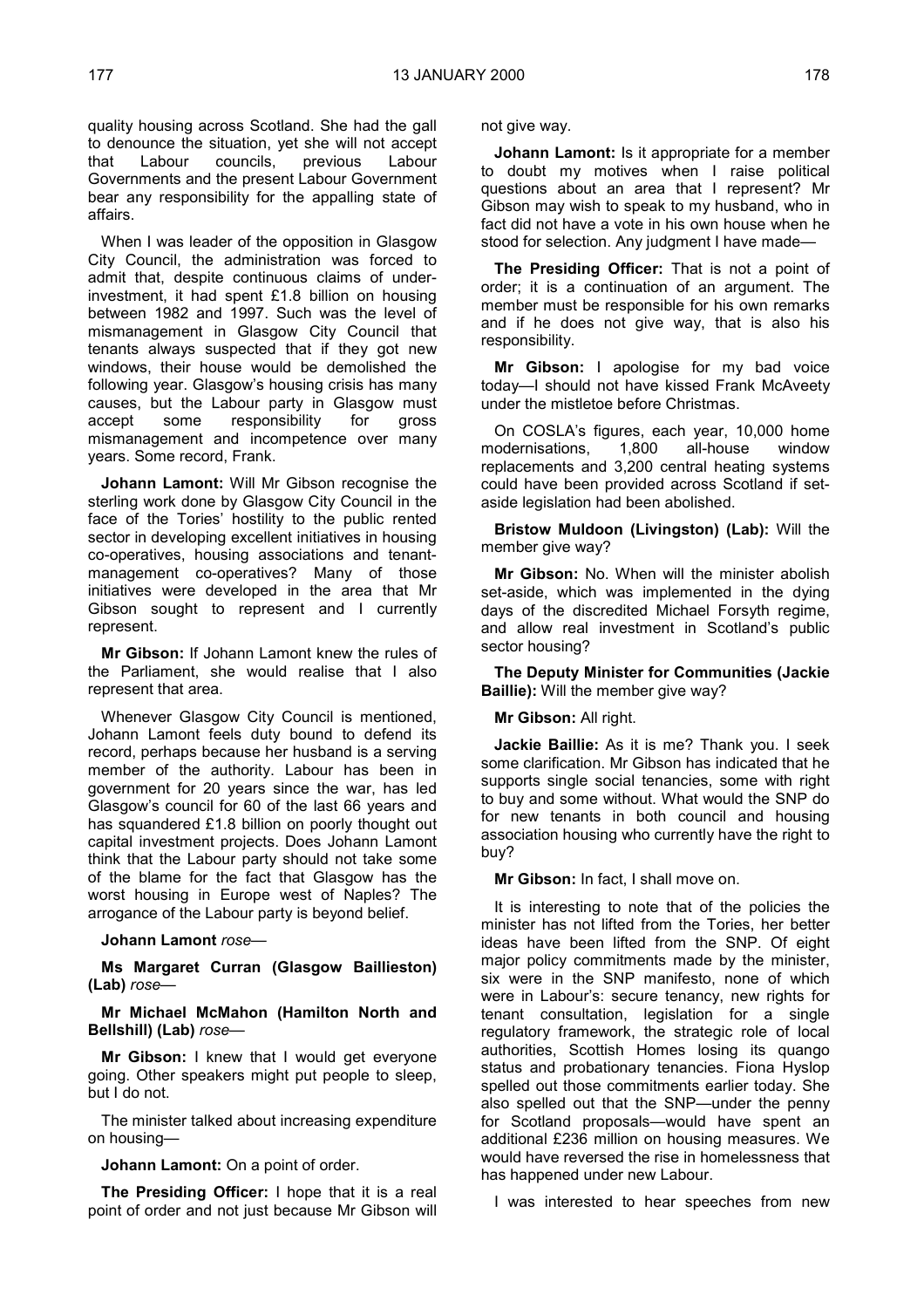Labour's erstwhile coalition partners. The real difficulties that will follow from extending the right to buy, in particular in rural Scotland, were eloquently put. We heard about the planning difficulties that would ensue; distortions in house availability; populism instead of well-thought-out policy; the effect on the financial viability of housing associations; and the fact that the views of professionals who oppose the measure are being ignored. Brave words from the Lib Dems, but when it comes to the vote—as always—they will chicken out. I know it, they know it, members know it.

Margaret Curran and Elaine Smith, among others, made positive speeches on stock transfer and right to buy. They highlighted the need for tenants who are affected to be more fully informed, for meaningful and constructive dialogue and for choice and quality in the public rented sector.

It is clear that under the minister's proposals the poor, the homeless, women and disabled people will be most harmed. I understand that the minister may be unwilling to take advice from the SNP, but will she take notice of the comments of Labour back benchers, or indeed Shelter, which is quoted in *The Herald* today:

"We have no doubts that the Executive's plans will limit the number of affordable rented homes in Scotland. Any plans the Executive has to tackle homelessness will be undermined by these proposals."

I will conclude by focusing on the housing situation in Glasgow. There can be no doubt that what happens in Glasgow in the next 18 to 24 months will have a profound effect, which will be felt for years to come, on the whole country. If the Scottish Executive and Glasgow City Council succeed in transferring Glasgow's stock out of the public sector, that will signal the end of public housing as we have known it in this country for decades. That, in itself, is nothing to be scared of. New Labour's arrogant assumption is that those who oppose it do so because they are afraid of change. As a lifelong Scottish nationalist—unlike other members who are British nationalists— [MEMBERS: "What?"] They do not believe in a oneworld government, so they are obviously Brit nats. I am committed to my country's restoration as an independent sovereign state, so change is the last thing that I am afraid of.

The transfer should be opposed not because it is radical, but because it is wrong—not morally wrong, but "won't work" wrong. If we strip the sentimentality and spin out of the argument and look at the brass tacks of the case for stock transfer in Glasgow, the reasons it is doomed to failure stare us in the face.

Glasgow has 95,000 units of housing and a total debt of more than £900 million. After that debt is

transferred from the rent payer to the taxpayer, the new landlord will be able to start afresh and borrow the money it requires to renovate the stock. The estimated cost of renovation of the 75,000 units that remain after demolition is £1.2 billion. I do not know where Bill Aitken got the £6 billion figure. I am happy for anyone to correct me on the figure of £1.2 billion.

Ninety-five thousand rent payers cannot pay back £0.9 billion but, under the new system, 75,000 rent payers will be able to afford £1.2 billion. The reality is that the new landlord will be so stuck in hock that it will be unable to carry out its duties. More than that, the landlord will be at the mercy of every fluctuation in market conditions, from increased voids to high arrears or changes in interest rates. With no public backing, it could face crisis after crisis. We have already heard that lenders are getting cold feet as a result of this.

As I am sure the minister is aware, in banking, the risk-reward equation is king. Given the size of the risk any lender will be taking with Glasgow, they will expect the reward to be substantial. The minister knows that as far as finance is concerned, she is trying to put a quart into a pint pot. The only way out of the dilemma will be to allow a new landlord to drive rents up, thus increasing voids and arrears and putting an intolerable burden on the public purse through, for example, increased claims for housing benefit, which will increase poverty and so on, and will go against the Executive's own plans vis-à-vis social exclusion.

If it is to regenerate its public stock, Glasgow requires a sophisticated approach based on the needs of its citizens and tenants. It does not need another grand plan, especially not one as ill thought out as the proposed community trust. Why not write off Glasgow City Council's debt now? Why does it have to be tied in with a stock transfer?

**Ms Curran:** Will the member give way?

**Mr Gibson:** I am just about to finish.

The Scottish Executive is overseeing a housing policy that is underfunded, divisive and potentially disastrous. We have already heard from a number of members that there has been no consultation. It may have made forums, but unfortunately the Executive cannot tell the difference between a sales pitch and consultation.

We need a housing policy that is based on the needs of tenants. We need a housing minister who is open to the ideas of the housing profession and tenants representatives, not one who casually dismisses their views as those of vested interests. What we have heard today from the Minister for Communities and her supporters is ideology over common sense; the majority of people in the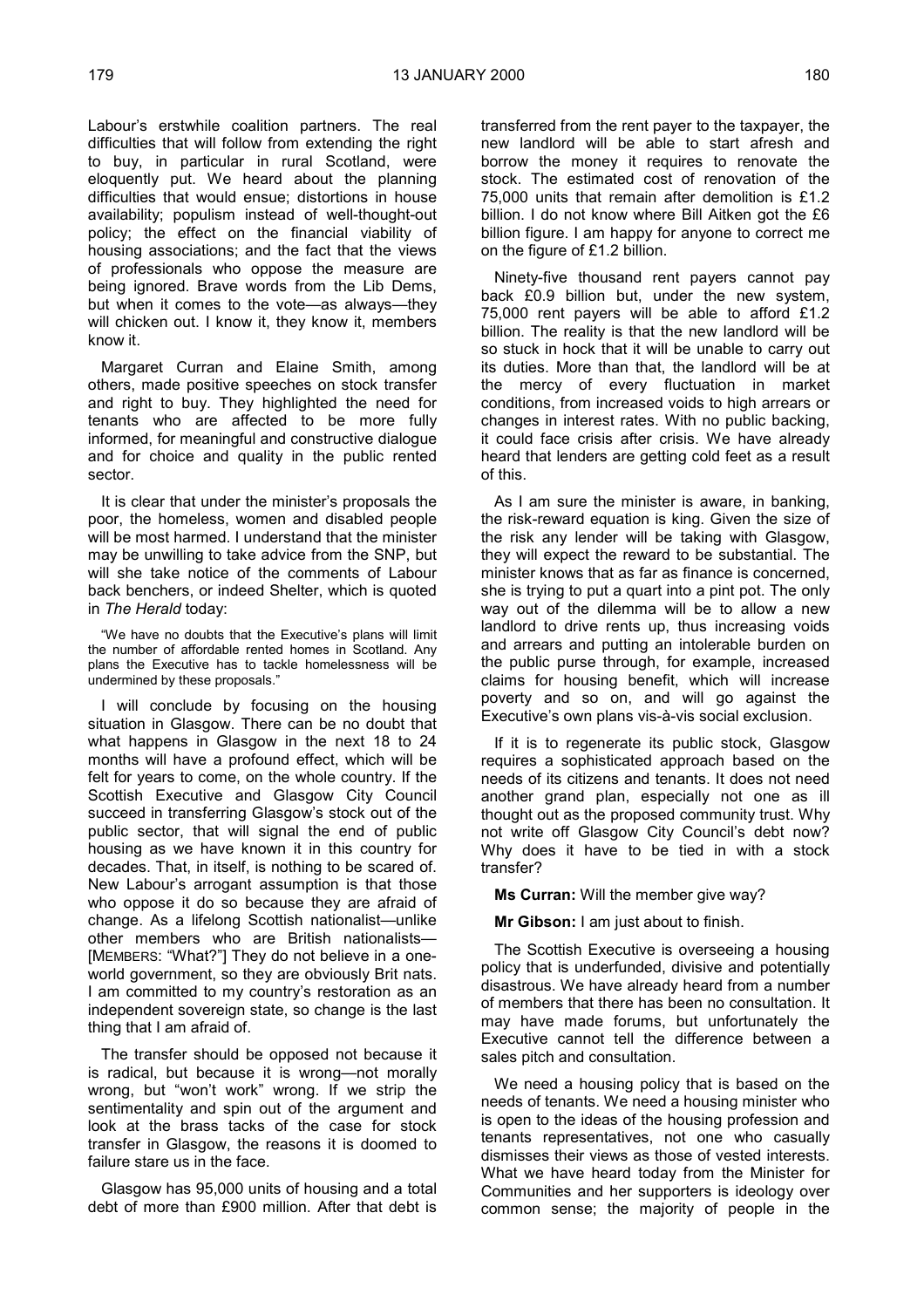country would join me in rejecting it.

## 16:47

**The Deputy Minister for Local Government (Mr Frank McAveety):** I am tempted to invite Kenny Gibson to indicate where in his speech he put content rather than ideology. However, contrary to the mythology that he presented, maybe I will have another chance under the mistletoe. I apologise if my voice is hoarse, but I think that I am picking up the flu bug that everybody else in Scotland has. It may take time, therefore, to get through this. [MEMBERS: "Is it a crisis?"] It is not a crisis—it is just a trauma when I am ill.

First, I welcome the 30 contributions in today's debate, which is testament to what John McAllion said this morning about the opportunity for the Scottish Parliament to address the fundamental issue of how to deal with housing in Scotland. The two issues that preoccupied most of the contributions were the fundamental ones of housing and land. If we consider the politics of many of this nation's parties, particularly the noble and glorious parties that make up the partnership—the Labour party and the Liberal Democrats—we will find a history of making a real difference in terms of both housing and the land reform debate.

We consider those issues in the genuine context of inviting new ideas on Scottish housing. We are not talking about the housing of the 1920s, about which my predecessors in Glasgow had noble aspirations. We are not necessarily having the debate of the early 1980s, although, sadly, some of my colleagues in the Opposition have engaged in that. In terms of aspirations and accessibility, the world has moved on since the early 1980s—

## **Fiona Hyslop (Lothians) (SNP):** Will the minister give way?

**Mr McAveety:** I will let Fiona in in a moment, but it is important that I develop the theoretical point underpinning what I am saying before we go into some of the details. So far today, some people have been fairly flaccid in their contributions.

The fundamental issue is how to address what we want for 2000 and beyond. That is what many of the members of the partnership parties want to engage in, no matter how difficult it is. I say that with sincerity. I do not know any Labour member who does not wish to address the situation that we face in this century, rather than the situation in the past. If members ask me whether I believe fundamentally in some of the policies in which I believed in 1982, I am honest enough to say that I do not. The world has changed—I am willing to recognise that.

There is an ideological divide in the chamber we should engage in that debate. However, let us consider some of the genuine issues raised by members. I will do my best to address the members who raised the points and I guarantee that if I omit anything in the time available, I will respond in writing to those members.

The first issue is the philosophy, on which I have touched. The second issue is the resource base. We must consider how to get investment into the various tenures of housing in Scotland and how to respond to the different aspirations of people in Scotland. How do we handle the debate around stock transfer, whatever model is arrived at in the areas that are examining that option? The final issue is how the Executive and the Parliament should respond to the increase in homelessness. Those are the fundamental areas on which I want to touch.

There is a debate about whether we engage with the single social tenancy and aspire for the right to buy to be made available to the 43,000 tenants who are denied it because of the exemption created by the Conservatives in their housing legislation. We want consistency across all the submissions for single social tenancy. I think that everyone agrees on that. The question is whether that should be extended to other tenants in Scotland—not just to the 43,000 tenants of housing associations who do not have that right. Kenny Gibson seemed to avoid that issue. Whatever model existing public sector tenants move into, will their sons and daughters have the rights of succession, as is currently the case? I hope that the SNP will address that fundamental concern. It is an aspiration of the people of Scotland that the Executive is prepared to address.

There are two issues: housing aspirations and accessibility. We can meet both. In the 1980s, the Tories posited that one was diametrically opposed to the other. Our partnership approach is about the way in which we can increase the opportunities for home ownership—which the majority of Scots want—as well as ensure decent, affordable rented accommodation that is accessible and addresses social need. We can marry the noble concerns that John McAllion alluded to this morning in our policies, which will need to be engaged with in further detail through the committee structure. That is the beauty of this Parliament—we have the opportunity for informed debate on such matters.

**Mr Tosh:** I would like to ask a specific point about charitable housing associations. It is a fairly random argument that some associations are charitable and some are not. The Executive appears to be giving rights to tenants of noncharitable associations, but what about the tenants of housing associations that have charitable status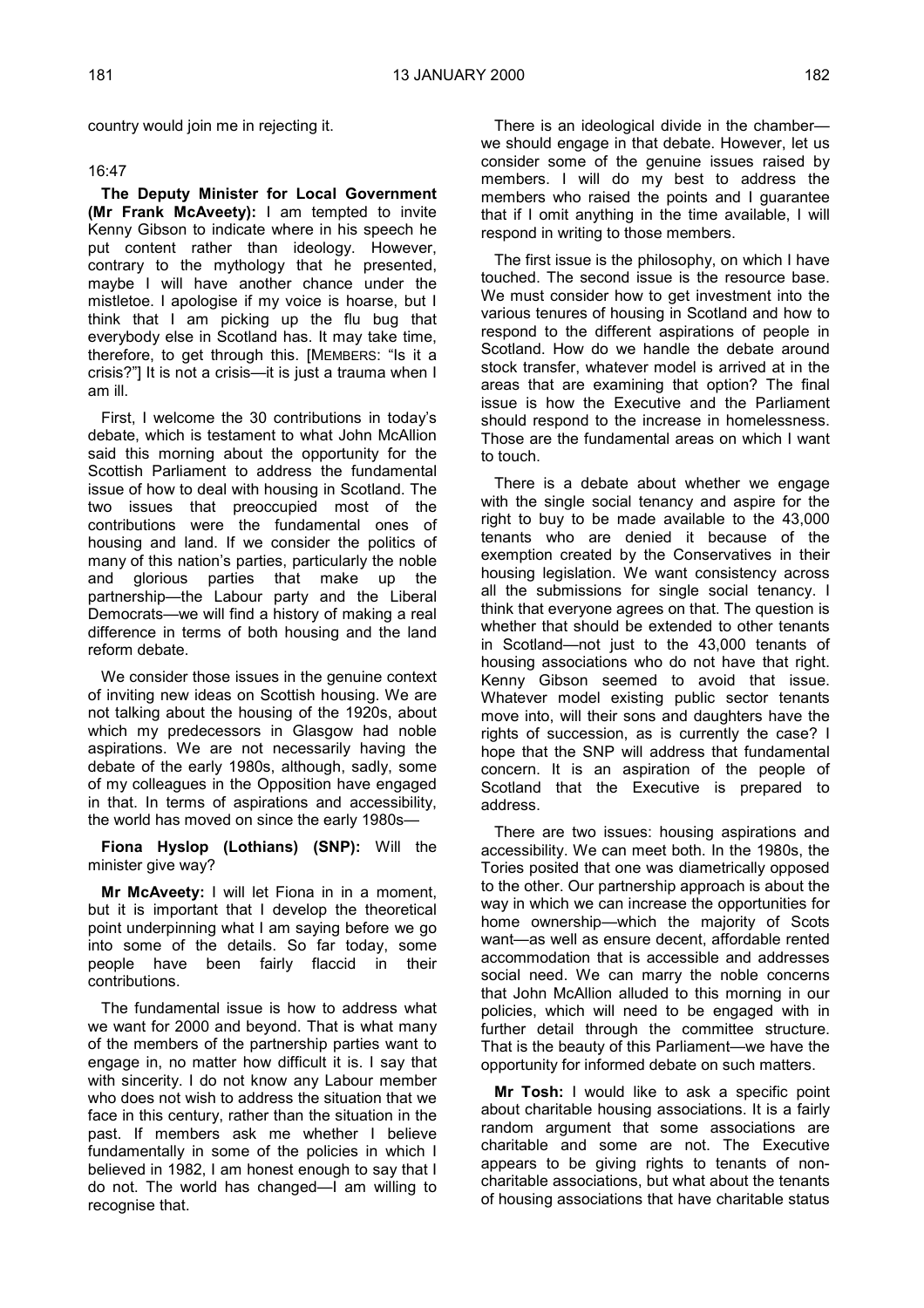for tax avoidance reasons? Will they enjoy the same rights?

**Mr McAveety:** The paper indicates that they will not enjoy the same rights because, unless there is a significant review of charity law, we cannot transfer charitable assets to private owners. That is not a matter for us to address here, but it could be taken up in a different arena.

**Fiona Hyslop:** Will the minister give way?

**Mr McAveety:** Not at the moment.

There has been a debate about the disparity between rural and urban housing. Executive figures suggest that sales have been roughly 36 per cent in urban areas and 34 per cent in rural areas. There is no marked disparity. However, we must address some of the concerns raised by the statutory agencies about whether the right to buy has a disproportionate impact in rural areas. Members have expressed concerns about the matter and I want to assure them that we will address those issues through our development programme, just as we aim to address the land issue in terms of access to land and for building. That was a key issue raised by Mike Rumbles and is a common concern of the Parliament.

**Fergus Ewing (Inverness East, Nairn and Lochaber) (SNP):** Is it not true that the situation arises because, in many parts of the Highlands not least in Badenoch and Strathspey in my constituency—there are no council houses left? They have all been bought. In many areas, there are more holiday homes than council homes. If new Labour is going to create any more homes in the Highlands, those Wendy homes will be holiday homes.

**Mr McAveety:** Although I would welcome that point at the detailed committee stage, I should point out that our information and the models that we have examined do not support what Fergus Ewing has said. The situation that he describes was created by the old right-to-buy legislation, where the cost floor rules were different. I want to point out that 83 per cent of those who have bought their council house have stayed in the area. The fundamental drive is about creating stability in terms of housing choice and allowing people to stay in their communities. Even in some of the schemes in Glasgow, the policies, I would argue, have been stabilising influences, because they have kept people in communities who might otherwise have left. We need to get the balance right.

I want to touch on what George Lyon said about low-cost home ownership. The right-to-buy extension does not impact in any way on the lowcost home ownership models that have been pioneered by many authorities across Scotland. We want to extend the opportunity to members in

the chamber to work with our people to examine the models that we have considered in terms of the impact of right to buy. That opportunity is genuinely available.

**Fiona Hyslop:** I have two specific questions. First, what impact will the extension to right to buy have on the empty homes initiative? I have been told that many councils will no longer be able to pursue that initiative because of Government policy. Secondly, the minister's comments seemed to imply that the Executive wants to take away the protection for charitable status for some housing associations. Given the options offered by the review of charity law, will he, at the earliest opportunity, extend the right to buy to charitable housing associations?

**Mr McAveety:** I think that Fiona Hyslop has interpreted my comments wrongly. There was no suggestion in my statement that I wanted to look at charity law at the moment—that is a separate matter relating to the different way in which charitable institutions are assessed. It is important that we have that debate in an appropriate context, rather than in this context.

As Wendy Alexander said, the modelling that we have considered indicates that we want to build 6,000 houses a year. Of those, 1,500 would be in rural areas. We want to work with the agencies in those areas to ensure that the houses are targeted on the most appropriate places. Our modelling indicates that no more than 120 houses could be lost in rural areas because of the right to buy. I accept that members are concerned about that; the issue can be addressed at the committee stage. Some members accuse us of not looking at things. However, I sincerely assure members that we have arrived at those figures after considering the modelling.

I welcome this debate and I want to talk about the language that has been used. This morning, Brian Adam said that it was important that the language of the debate should not be unfair, but within two sentences he had used the word "blackmail", which I would have thought a fairly emotive piece of language. However, I welcome his sincerity—it lasted for two sentences, which is a good record for a Scottish National party member. I, however, will engage in the language of debate.

Neither I nor members of the Labour party, have been using words such as "privatisation" in relation to stock transfer—it has been members of the SNP from across the country who have been using such scare words. It has not been me who has, in north-west Glasgow, been using words such as "clearances" in an emotional way to try to terrify people and undermine any idea of stock transfer. It has not been me who has been claiming—I heard this again today from Kenny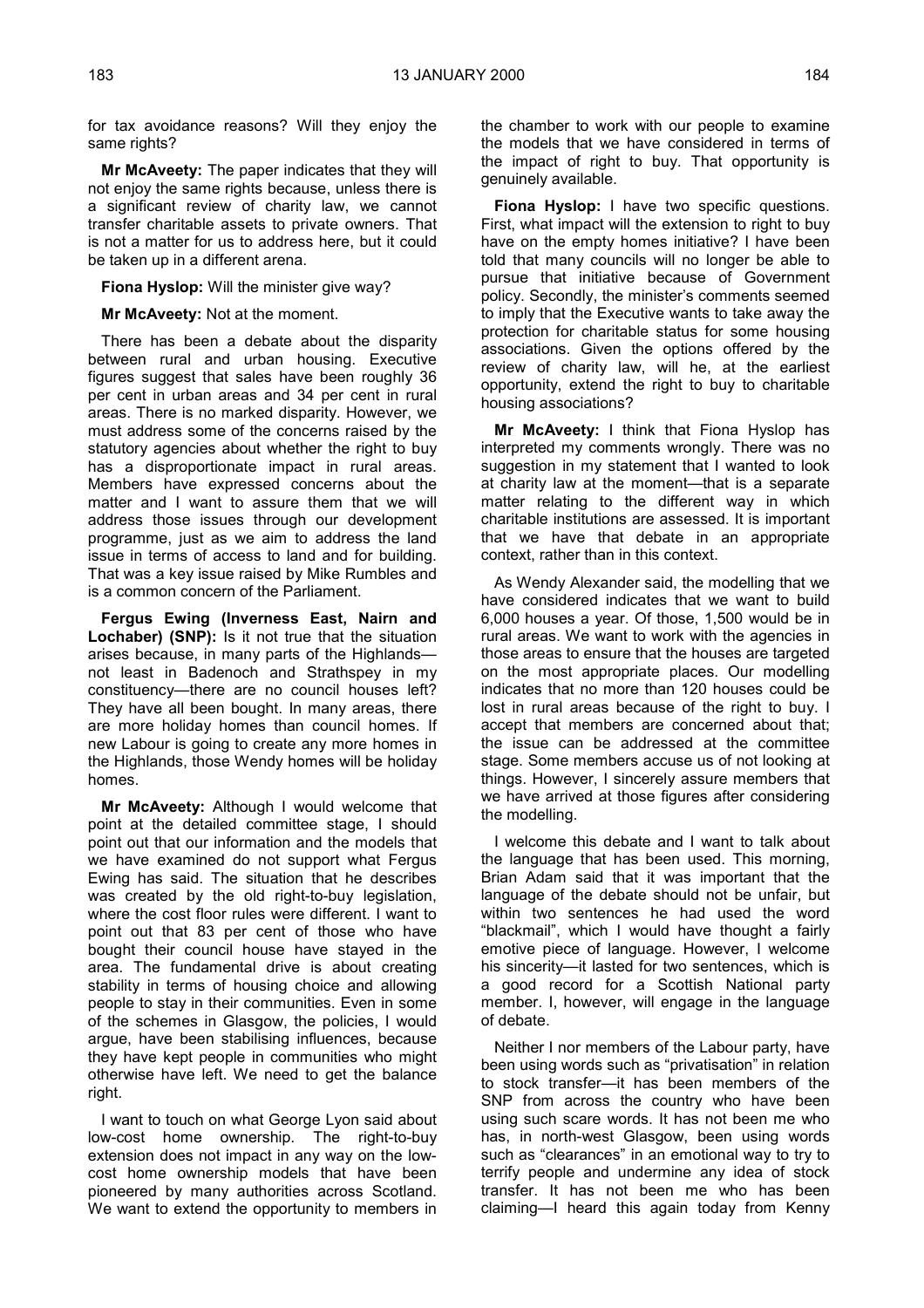Gibson—that there are going to be massive rent increases. Whichever model is looked at, the stock transfer proposals are underpinned by rent guarantees—something that cannot be done at present within the model for local authorities.

## **Linda Fabiani (Central Scotland) (SNP)** *rose—*

**Mr McAveety:** I will take an intervention in a moment, Linda.

It is important that we do not rubbish serious issues. I felt that the language of Lloyd Quinan's contribution was self-righteous in the extreme. I checked the facts with West Dunbartonshire today. I know that he quoted an individual from an exemplary Clydebank newspaper—what a scientific assessment that is in the context of the information available in the modern world.

**Mr Lloyd Quinan (West of Scotland) (SNP)** *rose—*

**Mr McAveety:** I will finish my point, and then I will let Lloyd—who did not give way to me respond.

**Mr Quinan:** Does the minister want to see the report?

**Mr McAveety:** The report was written by an individual; its publication was not authorised or supported by the institution that originally asked for it. The individual is no longer there, and the whole report has been found to be deeply flawed. I am sorry to have to reveal that to the chamber, but it is important to get the facts out. Lloyd Quinan, unfortunately, has made predictions today, but his record in making predictions in previous jobs is poor.

**Linda Fabiani** *rose—*

**Tommy Sheridan (Glasgow) (SSP):** Will the minister give way?

**Mr McAveety:** I am sorry, I want to continue, but I will touch on some of the points that Tommy raised this morning—ever so eloquently and powerfully, which is why I have moved one seat further away from him.

We want to guarantee that we will engage with funders and with the major agencies to discuss the best model for approaching stock transfer proposals. We will also engage with tenants across Scotland.

**Linda Fabiani:** Will the minister give way?

**Tommy Sheridan:** When will he engage with tenants?

**The Presiding Officer:** The minister is in his last minute now.

**Mr McAveety:** We will engage with tenants when there is a serious stock transfer proposal that they can examine and scrutinise in detail. I guarantee that we will do that.

More fundamentally, I predict that I will abide by any decision that the tenants in Glasgow—my city—make on the future of their housing stock. I hope that Mr Sheridan will give the same commitment today instead of assuming that he knows best for tenants across Scotland.

**Tommy Sheridan** *rose—*

**Mr McAveety:** I have to conclude because the Presiding Officer has said that I am in my final minute. It is important for Mr Sheridan to listen to the rules of the chamber.

**Tommy Sheridan:** If Mr McAveety wants to become a real minister, he will have to learn the rules.

**Mr McAveety:** Thanks. Obviously I will depend on Mr Sheridan's support if ever I become a real minister. I will wait a long time—in fact, I might as well wait for the revolution that he has been waiting for all his adult life.

Wendy Alexander said that we had chance to change the nature of housing in Scotland. We can all make a contribution to that aim. I do not believe that I am a singular visionary, but I want to share my experience of housing and how people live in poor conditions. The minister mentioned the Booker prize. I am a reasonably literate individual myself. Although "Angela's Ashes" by Frank McCourt is not a particularly well-written novel, it is beautiful. Interestingly, the great character in the novel is Angela McCourt, who believes in making change; the father, Malachy McCourt, promises much, but delivers nothing. The SNP is Malachy McCourt; we will be Angela McCourt, and we will make a difference. I hope that the chamber will support our position.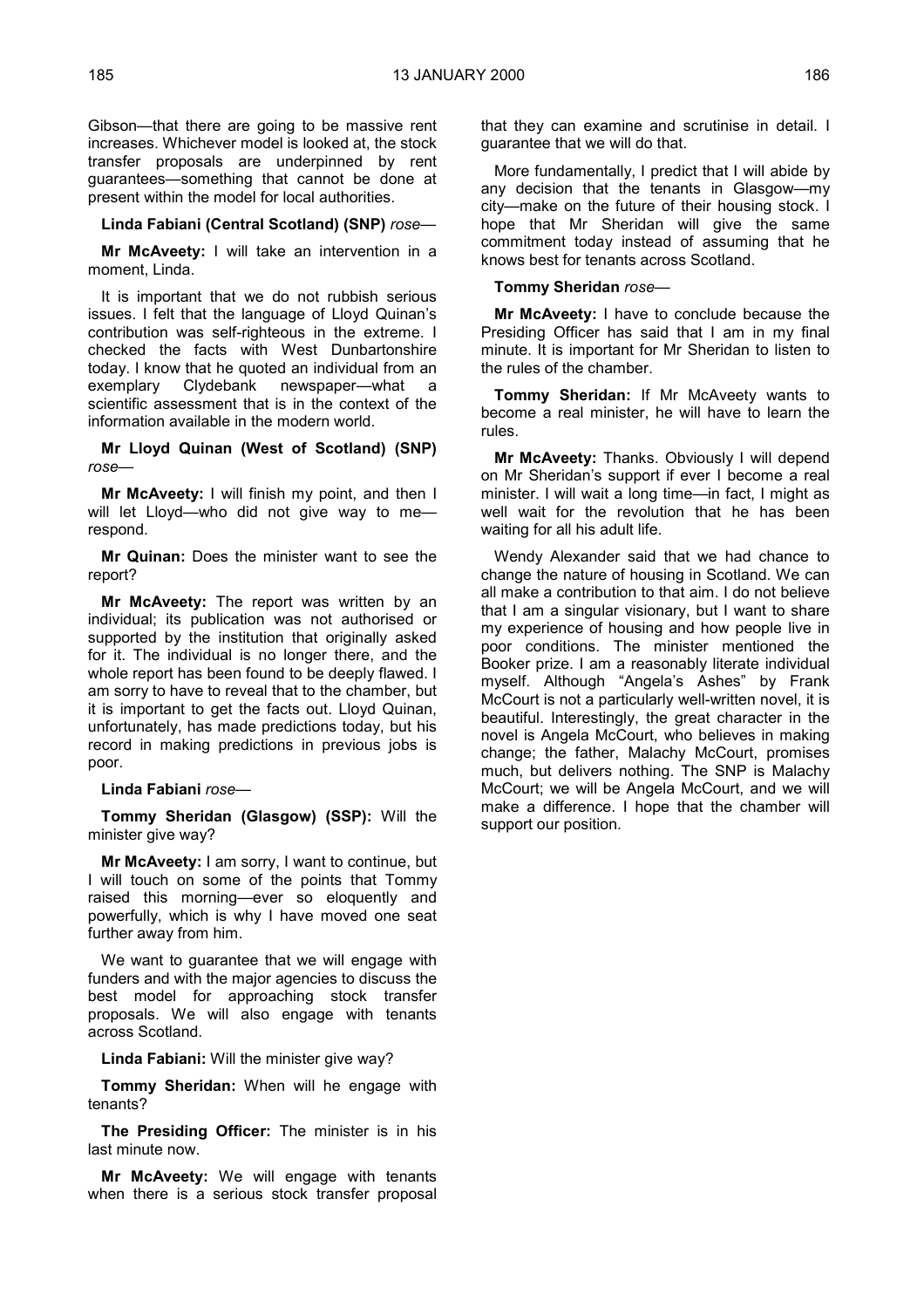# **Representation of the People Bill**

**The Presiding Officer (Sir David Steel):** The next item of business is consideration of S1M-405, in the name of Ms Wendy Alexander, on the Representation of the People Bill.

### *Motion moved,*

That the Parliament endorses the principle of ensuring consistency of absent voting provisions for parliamentary and local elections in Scotland as set out in the Representation of the People Bill and agrees that the relevant provision to achieve this end in the Bill should be considered by the UK Parliament.—[*Ms Alexander*.]

# **Membership of Committees**

**The Minister for Parliament (Mr Tom McCabe):** Presiding Officer, I seek permission to move a motion without notice on the membership of committees.

**The Presiding Officer (Sir David Steel):** I am happy to accept that motion. Is it agreed that Mr McCabe can move a motion without notice?

## **Members:** Yes.

#### *Motion moved,*

That the Parliament agrees that Michael Matheson be appointed to the Justice and Home Affairs Committee and that Tricia Marwick be appointed to the Equal Opportunities Committee.—[*Mr McCabe.*]

# **Decision Time**

## 17:03

**The Presiding Officer (Sir David Steel):** There are six questions to be put as a result of today's business. The first question is that amendment S1M-408.2, in the name of Fiona Hyslop, which seeks to amend motion S1M-408, in the name of Ms Wendy Alexander, on housing, be agreed to. Are we agreed?

### **Members:** No.

**The Presiding Officer:** There will be a division.

#### **FOR**

Adam, Brian (North-East Scotland) (SNP) Campbell, Colin (West of Scotland) (SNP) Canavan, Dennis (Falkirk West) Cunningham, Roseanna (Perth) (SNP) Elder, Dorothy-Grace (Glasgow) (SNP) Ewing, Dr Winnie (Highlands and Islands) (SNP) Ewing, Fergus (Inverness East, Nairn and Lochaber) (SNP) Fabiani, Linda (Central Scotland) (SNP) Gibson, Mr Kenneth (Glasgow) (SNP) Grahame, Christine (South of Scotland) (SNP) Harper, Robin (Lothians) (Green) Hyslop, Fiona (Lothians) (SNP) Lochhead, Richard (North-East Scotland) (SNP) MacAskill, Mr Kenny (Lothians) (SNP) MacDonald, Ms Margo (Lothians) (SNP) Matheson, Michael (Central Scotland) (SNP) McGugan, Irene (North-East Scotland) (SNP) McLeod, Fiona (West of Scotland) (SNP) Morgan, Alasdair (Galloway and Upper Nithsdale) (SNP) Neil, Alex (Central Scotland) (SNP) Paterson, Mr Gil (Central Scotland) (SNP) Quinan, Mr Lloyd (West of Scotland) (SNP) Reid, Mr George (Mid Scotland and Fife) (SNP) Robison, Shona (North-East Scotland) (SNP) Salmond, Mr Alex (Banff and Buchan) (SNP) Sheridan, Tommy (Glasgow) (SSP) Sturgeon, Nicola (Glasgow) (SNP) Swinney, Mr John (North Tayside) (SNP) Ullrich, Kay (West of Scotland) (SNP) Welsh, Mr Andrew (Angus) (SNP) White, Ms Sandra (Glasgow) (SNP) Wilson, Andrew (Central Scotland) (SNP)

## **AGAINST**

Aitken, Bill (Glasgow) (Con) Alexander, Ms Wendy (Paisley North) (Lab) Baillie, Jackie (Dumbarton) (Lab) Barrie, Scott (Dunfermline West) (Lab) Boyack, Sarah (Edinburgh Central) (Lab) Brankin, Rhona (Midlothian) (Lab) Brown, Robert (Glasgow) (LD) Chisholm, Malcolm (Edinburgh North and Leith) (Lab) Craigie, Cathie (Cumbernauld and Kilsyth) (Lab) Curran, Ms Margaret (Glasgow Baillieston) (Lab) Davidson, Mr David (North-East Scotland) (Con) Deacon, Susan (Edinburgh East and Musselburgh) (Lab) Dewar, Donald (Glasgow Anniesland) (Lab) Douglas-Hamilton, Lord James (Lothians) (Con) Eadie, Helen (Dunfermline East) (Lab) Ferguson, Patricia (Glasgow Maryhill) (Lab)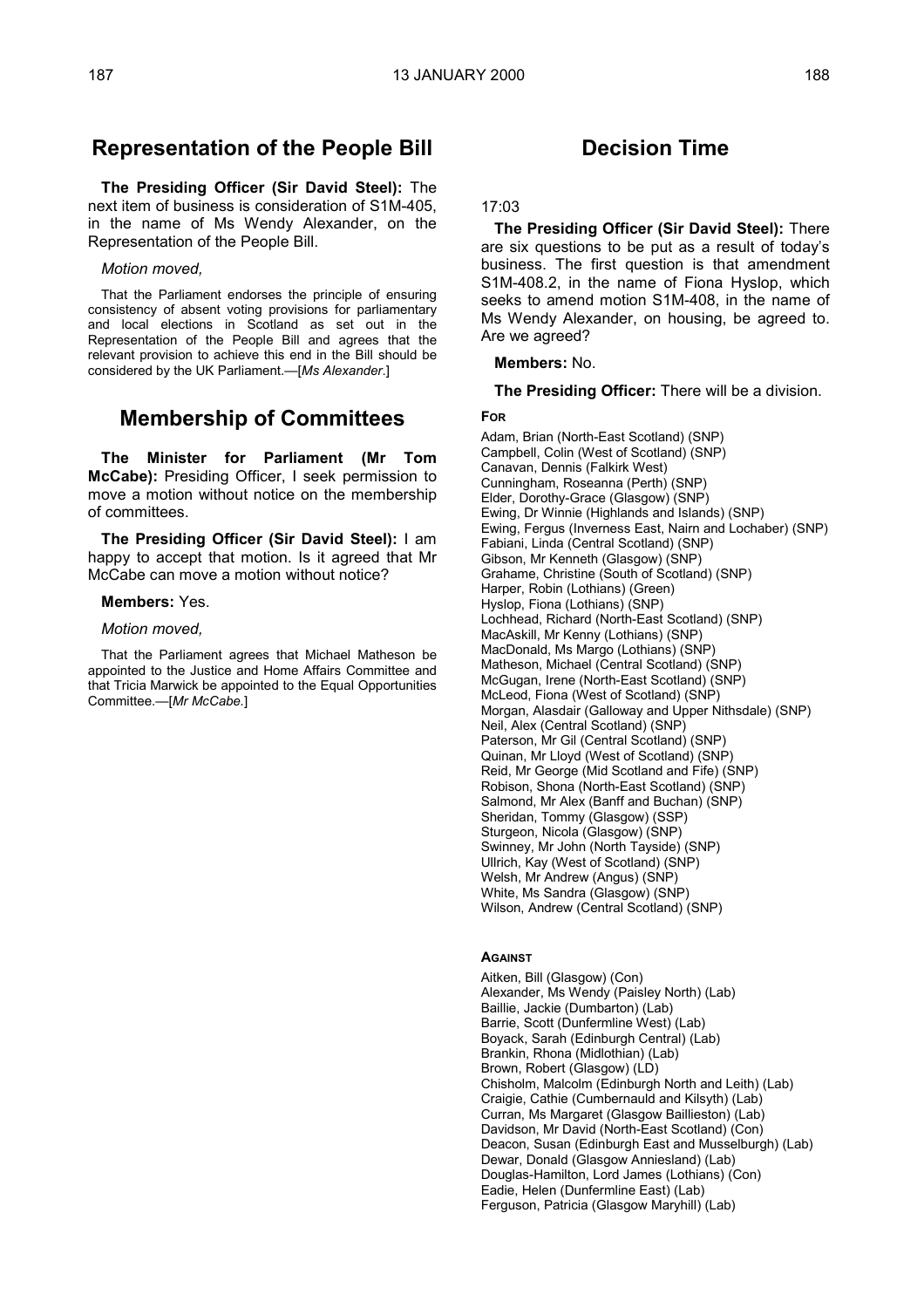Fergusson, Alex (South of Scotland) (Con) Finnie, Ross (West of Scotland) (LD) Galbraith, Mr Sam (Strathkelvin and Bearsden) (Lab) Gallie, Phil (South of Scotland) (Con) Gillon, Karen (Clydesdale) (Lab) Godman, Trish (West Renfrewshire) (Lab) Goldie, Miss Annabel (West of Scotland) (Con) Grant, Rhoda (Highlands and Islands) (Lab) Gray, Iain (Edinburgh Pentlands) (Lab) Harding, Mr Keith (Mid Scotland and Fife) (Con) Henry, Hugh (Paisley South) (Lab) Home Robertson, Mr John (East Lothian) (Lab) Hughes, Janis (Glasgow Rutherglen) (Lab) Jackson, Dr Sylvia (Stirling) (Lab) Jackson, Gordon (Glasgow Govan) (Lab) Jamieson, Cathy (Carrick, Cumnock and Doon Valley)  $($ l ab $)$ Jamieson, Margaret (Kilmarnock and Loudoun) (Lab) Jenkins, Ian (Tweeddale, Ettrick and Lauderdale) (LD) Johnstone, Alex (North-East Scotland) (Con) Kerr, Mr Andy (East Kilbride) (Lab) Lamont, Johann (Glasgow Pollok) (Lab) Macdonald, Lewis (Aberdeen Central) (Lab) Macintosh, Mr Kenneth (Eastwood) (Lab) MacKay, Angus (Edinburgh South) (Lab) MacLean, Kate (Dundee West) (Lab) Macmillan, Maureen (Highlands and Islands) (Lab) Martin, Paul (Glasgow Springburn) (Lab) McAllion, Mr John (Dundee East) (Lab) McAveety, Mr Frank (Glasgow Shettleston) (Lab) McCabe, Mr Tom (Hamilton South) (Lab) McConnell, Mr Jack (Motherwell and Wishaw) (Lab) McGrigor, Mr Jamie (Highlands and Islands) (Con) McIntosh, Mrs Lyndsay (Central Scotland) (Con) McLetchie, David (Lothians) (Con) McMahon, Mr Michael (Hamilton North and Bellshill) (Lab) McNeil, Mr Duncan (Greenock and Inverclyde) (Lab) McNeill, Pauline (Glasgow Kelvin) (Lab) McNulty, Des (Clydebank and Milngavie) (Lab) Monteith, Mr Brian (Mid Scotland and Fife) (Con) Morrison, Mr Alasdair (Western Isles) (Lab) Muldoon, Bristow (Livingston) (Lab) Mundell, David (South of Scotland) (Con) Munro, Mr John (Ross, Skye and Inverness West) (LD) Murray, Dr Elaine (Dumfries) (Lab) Oldfather, Ms Irene (Cunninghame South) (Lab) Peacock, Peter (Highlands and Islands) (Lab) Peattie, Cathy (Falkirk East) (Lab) Radcliffe, Nora (Gordon) (LD) Raffan, Mr Keith (Mid Scotland and Fife) (LD) Robson, Euan (Roxburgh and Berwickshire) (LD) Rumbles, Mr Mike (West Aberdeenshire and Kincardine) (LD) Scanlon, Mary (Highlands and Islands) (Con) Scott, Tavish (Shetland) (LD) Simpson, Dr Richard (Ochil) (Lab) Smith, Elaine (Coatbridge and Chryston) (Lab) Smith, Iain (North-East Fife) (LD) Smith, Margaret (Edinburgh West) (LD) Stone, Mr Jamie (Caithness, Sutherland and Easter Ross) (LD) Thomson, Elaine (Aberdeen North) (Lab) Tosh, Mr Murray (South of Scotland) (Con) Wallace, Ben (North-East Scotland) (Con) Wallace, Mr Jim (Orkney) (LD) Watson, Mike (Glasgow Cathcart) (Lab) Whitefield, Karen (Airdrie and Shotts) (Lab) Young, John (West of Scotland) (Con)

**The Presiding Officer:** The result of the division is: For 32, Against 81, Abstentions 0.

## *Amendment disagreed to.*

**The Presiding Officer:** The second question is that amendment S1M-408.1, in the name of Bill Aitken, which seeks to amend motion S1M-408, in the name of Ms Wendy Alexander, on housing, be agreed to. Are we agreed?

**Members:** No.

**The Presiding Officer:** There will be a division.

## **FOR**

Aitken, Bill (Glasgow) (Con) Davidson, Mr David (North-East Scotland) (Con) Douglas-Hamilton, Lord James (Lothians) (Con) Fergusson, Alex (South of Scotland) (Con) Gallie, Phil (South of Scotland) (Con) Goldie, Miss Annabel (West of Scotland) (Con) Harding, Mr Keith (Mid Scotland and Fife) (Con) Johnstone, Alex (North-East Scotland) (Con) McGrigor, Mr Jamie (Highlands and Islands) (Con) McIntosh, Mrs Lyndsay (Central Scotland) (Con) McLetchie, David (Lothians) (Con) Monteith, Mr Brian (Mid Scotland and Fife) (Con) Mundell, David (South of Scotland) (Con) Scanlon, Mary (Highlands and Islands) (Con) Tosh, Mr Murray (South of Scotland) (Con) Wallace, Ben (North-East Scotland) (Con) Young, John (West of Scotland) (Con)

## **AGAINST**

Adam, Brian (North-East Scotland) (SNP) Alexander, Ms Wendy (Paisley North) (Lab) Barrie, Scott (Dunfermline West) (Lab) Boyack, Sarah (Edinburgh Central) (Lab) Brankin, Rhona (Midlothian) (Lab) Brown, Robert (Glasgow) (LD) Campbell, Colin (West of Scotland) (SNP) Canavan, Dennis (Falkirk West) Chisholm, Malcolm (Edinburgh North and Leith) (Lab) Craigie, Cathie (Cumbernauld and Kilsyth) (Lab) Cunningham, Roseanna (Perth) (SNP) Curran, Ms Margaret (Glasgow Baillieston) (Lab) Deacon, Susan (Edinburgh East and Musselburgh) (Lab) Dewar, Donald (Glasgow Anniesland) (Lab) Eadie, Helen (Dunfermline East) (Lab) Elder, Dorothy-Grace (Glasgow) (SNP) Ewing, Dr Winnie (Highlands and Islands) (SNP) Ewing, Fergus (Inverness East, Nairn and Lochaber) (SNP) Fabiani, Linda (Central Scotland) (SNP) Ferguson, Patricia (Glasgow Maryhill) (Lab) Finnie, Ross (West of Scotland) (LD) Galbraith, Mr Sam (Strathkelvin and Bearsden) (Lab) Gibson, Mr Kenneth (Glasgow) (SNP) Gillon, Karen (Clydesdale) (Lab) Godman, Trish (West Renfrewshire) (Lab) Grahame, Christine (South of Scotland) (SNP) Grant, Rhoda (Highlands and Islands) (Lab) Gray, Iain (Edinburgh Pentlands) (Lab) Harper, Robin (Lothians) (Green) Henry, Hugh (Paisley South) (Lab) Home Robertson, Mr John (East Lothian) (Lab) Hughes, Janis (Glasgow Rutherglen) (Lab) Hyslop, Fiona (Lothians) (SNP) Jackson, Dr Sylvia (Stirling) (Lab) Jackson, Gordon (Glasgow Govan) (Lab) Jamieson, Cathy (Carrick, Cumnock and Doon Valley) (Lab) Jamieson, Margaret (Kilmarnock and Loudoun) (Lab)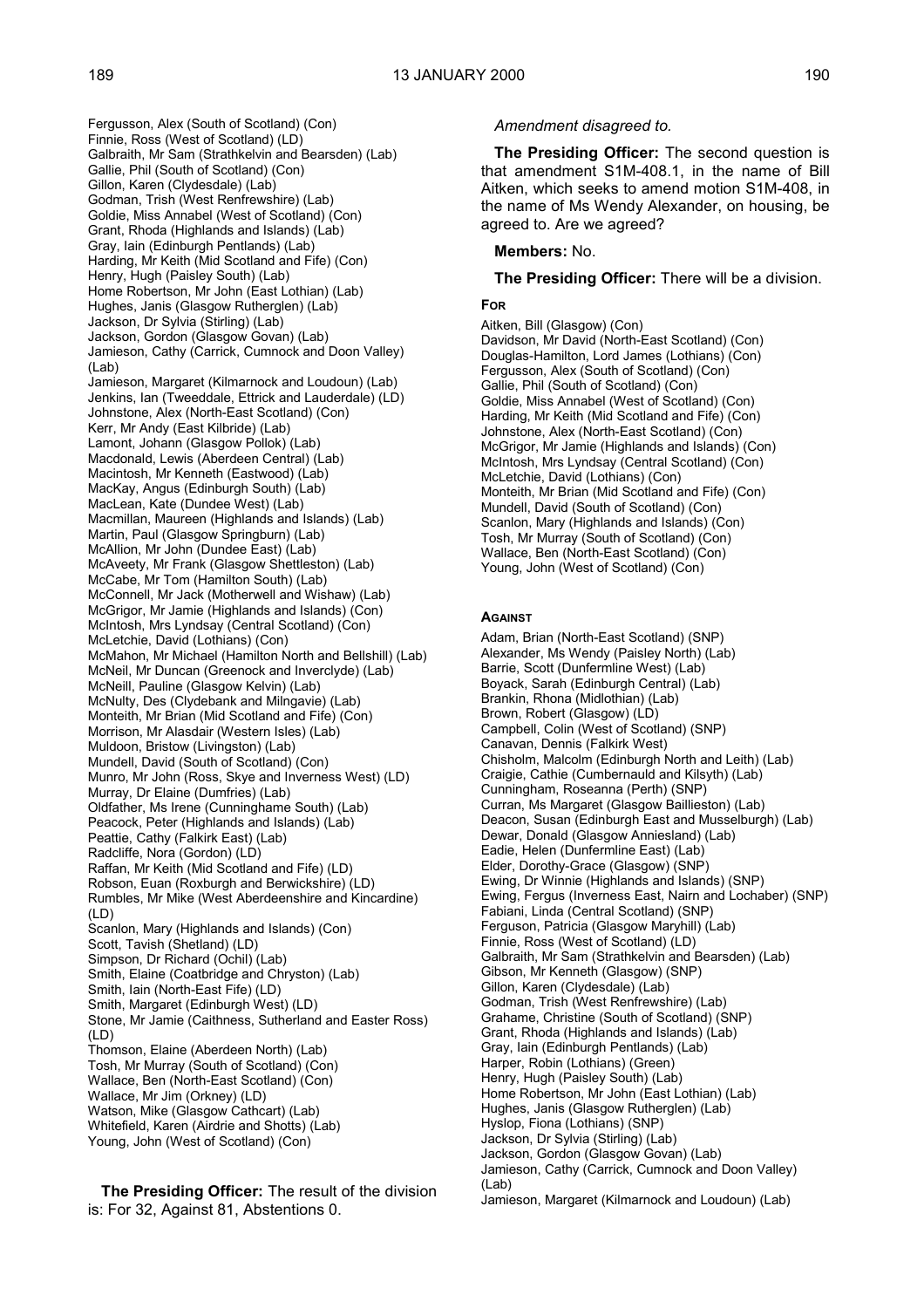Jenkins, Ian (Tweeddale, Ettrick and Lauderdale) (LD) Kerr, Mr Andy (East Kilbride) (Lab) Lamont, Johann (Glasgow Pollok) (Lab) Lochhead, Richard (North-East Scotland) (SNP) MacAskill, Mr Kenny (Lothians) (SNP) Macdonald, Lewis (Aberdeen Central) (Lab) MacDonald, Ms Margo (Lothians) (SNP) Macintosh, Mr Kenneth (Eastwood) (Lab) MacKay, Angus (Edinburgh South) (Lab) MacLean, Kate (Dundee West) (Lab) Macmillan, Maureen (Highlands and Islands) (Lab) Martin, Paul (Glasgow Springburn) (Lab) Matheson, Michael (Central Scotland) (SNP) McAllion, Mr John (Dundee East) (Lab) McAveety, Mr Frank (Glasgow Shettleston) (Lab) McCabe, Mr Tom (Hamilton South) (Lab) McConnell, Mr Jack (Motherwell and Wishaw) (Lab) McGugan, Irene (North-East Scotland) (SNP) McLeod, Fiona (West of Scotland) (SNP) McMahon, Mr Michael (Hamilton North and Bellshill) (Lab) McNeil, Mr Duncan (Greenock and Inverclyde) (Lab) McNeill, Pauline (Glasgow Kelvin) (Lab) McNulty, Des (Clydebank and Milngavie) (Lab) Morgan, Alasdair (Galloway and Upper Nithsdale) (SNP) Morrison, Mr Alasdair (Western Isles) (Lab) Muldoon, Bristow (Livingston) (Lab) Munro, Mr John (Ross, Skye and Inverness West) (LD) Murray, Dr Elaine (Dumfries) (Lab) Neil, Alex (Central Scotland) (SNP) Oldfather, Ms Irene (Cunninghame South) (Lab) Paterson, Mr Gil (Central Scotland) (SNP) Peacock, Peter (Highlands and Islands) (Lab) Peattie, Cathy (Falkirk East) (Lab) Quinan, Mr Lloyd (West of Scotland) (SNP) Radcliffe, Nora (Gordon) (LD) Raffan, Mr Keith (Mid Scotland and Fife) (LD) Reid, Mr George (Mid Scotland and Fife) (SNP) Robison, Shona (North-East Scotland) (SNP) Robson, Euan (Roxburgh and Berwickshire) (LD) Rumbles, Mr Mike (West Aberdeenshire and Kincardine)  $(LD)$ Salmond, Mr Alex (Banff and Buchan) (SNP) Scott, Tavish (Shetland) (LD) Sheridan, Tommy (Glasgow) (SSP) Simpson, Dr Richard (Ochil) (Lab) Smith, Elaine (Coatbridge and Chryston) (Lab) Smith, Iain (North-East Fife) (LD) Smith, Margaret (Edinburgh West) (LD) Stone, Mr Jamie (Caithness, Sutherland and Easter Ross)  $(1D)$ Sturgeon, Nicola (Glasgow) (SNP) Swinney, Mr John (North Tayside) (SNP) Thomson, Elaine (Aberdeen North) (Lab) Ullrich, Kay (West of Scotland) (SNP) Wallace, Mr Jim (Orkney) (LD) Watson, Mike (Glasgow Cathcart) (Lab) Welsh, Mr Andrew (Angus) (SNP) White, Ms Sandra (Glasgow) (SNP) Whitefield, Karen (Airdrie and Shotts) (Lab) Wilson, Andrew (Central Scotland) (SNP)

**The Presiding Officer:** The result of the division is: For 17, Against 95, Abstentions 0.

*Amendment disagreed to.*

**The Presiding Officer:** The third question is, that motion S1M-408, in the name of Ms Wendy Alexander, on housing, be agreed to. Are we agreed?

## **Members:** No.

**The Presiding Officer:** There will be a division.

#### **FOR**

Aitken, Bill (Glasgow) (Con) Alexander, Ms Wendy (Paisley North) (Lab) Baillie, Jackie (Dumbarton) (Lab) Barrie, Scott (Dunfermline West) (Lab) Boyack, Sarah (Edinburgh Central) (Lab) Brankin, Rhona (Midlothian) (Lab) Brown, Robert (Glasgow) (LD) Canavan, Dennis (Falkirk West) Chisholm, Malcolm (Edinburgh North and Leith) (Lab) Craigie, Cathie (Cumbernauld and Kilsyth) (Lab) Curran, Ms Margaret (Glasgow Baillieston) (Lab) Davidson, Mr David (North-East Scotland) (Con) Deacon, Susan (Edinburgh East and Musselburgh) (Lab) Dewar, Donald (Glasgow Anniesland) (Lab) Douglas-Hamilton, Lord James (Lothians) (Con) Eadie, Helen (Dunfermline East) (Lab) Ferguson, Patricia (Glasgow Maryhill) (Lab) Fergusson, Alex (South of Scotland) (Con) Finnie, Ross (West of Scotland) (LD) Galbraith, Mr Sam (Strathkelvin and Bearsden) (Lab) Gallie, Phil (South of Scotland) (Con) Gillon, Karen (Clydesdale) (Lab) Godman, Trish (West Renfrewshire) (Lab) Goldie, Miss Annabel (West of Scotland) (Con) Grant, Rhoda (Highlands and Islands) (Lab) Gray, Iain (Edinburgh Pentlands) (Lab) Harding, Mr Keith (Mid Scotland and Fife) (Con) Henry, Hugh (Paisley South) (Lab) Home Robertson, Mr John (East Lothian) (Lab) Hughes, Janis (Glasgow Rutherglen) (Lab) Jackson, Dr Sylvia (Stirling) (Lab) Jackson, Gordon (Glasgow Govan) (Lab) Jamieson, Cathy (Carrick, Cumnock and Doon Valley) (Lab) Jamieson, Margaret (Kilmarnock and Loudoun) (Lab) Jenkins, Ian (Tweeddale, Ettrick and Lauderdale) (LD) Johnstone, Alex (North-East Scotland) (Con) Kerr, Mr Andy (East Kilbride) (Lab) Lamont, Johann (Glasgow Pollok) (Lab) Macdonald, Lewis (Aberdeen Central) (Lab) Macintosh, Mr Kenneth (Eastwood) (Lab) MacKay, Angus (Edinburgh South) (Lab) MacLean, Kate (Dundee West) (Lab) Macmillan, Maureen (Highlands and Islands) (Lab) Martin, Paul (Glasgow Springburn) (Lab) McAllion, Mr John (Dundee East) (Lab) McAveety, Mr Frank (Glasgow Shettleston) (Lab) McCabe, Mr Tom (Hamilton South) (Lab) McConnell, Mr Jack (Motherwell and Wishaw) (Lab) McGrigor, Mr Jamie (Highlands and Islands) (Con) McIntosh, Mrs Lyndsay (Central Scotland) (Con) McLetchie, David (Lothians) (Con) McMahon, Mr Michael (Hamilton North and Bellshill) (Lab) McNeill, Pauline (Glasgow Kelvin) (Lab) McNulty, Des (Clydebank and Milngavie) (Lab) Monteith, Mr Brian (Mid Scotland and Fife) (Con) Morrison, Mr Alasdair (Western Isles) (Lab) Muldoon, Bristow (Livingston) (Lab) Mulligan, Mrs Mary (Linlithgow) (Lab) Mundell, David (South of Scotland) (Con) Munro, Mr John (Ross, Skye and Inverness West) (LD) Murray, Dr Elaine (Dumfries) (Lab) Oldfather, Ms Irene (Cunninghame South) (Lab) Peacock, Peter (Highlands and Islands) (Lab) Peattie, Cathy (Falkirk East) (Lab) Radcliffe, Nora (Gordon) (LD) Raffan, Mr Keith (Mid Scotland and Fife) (LD)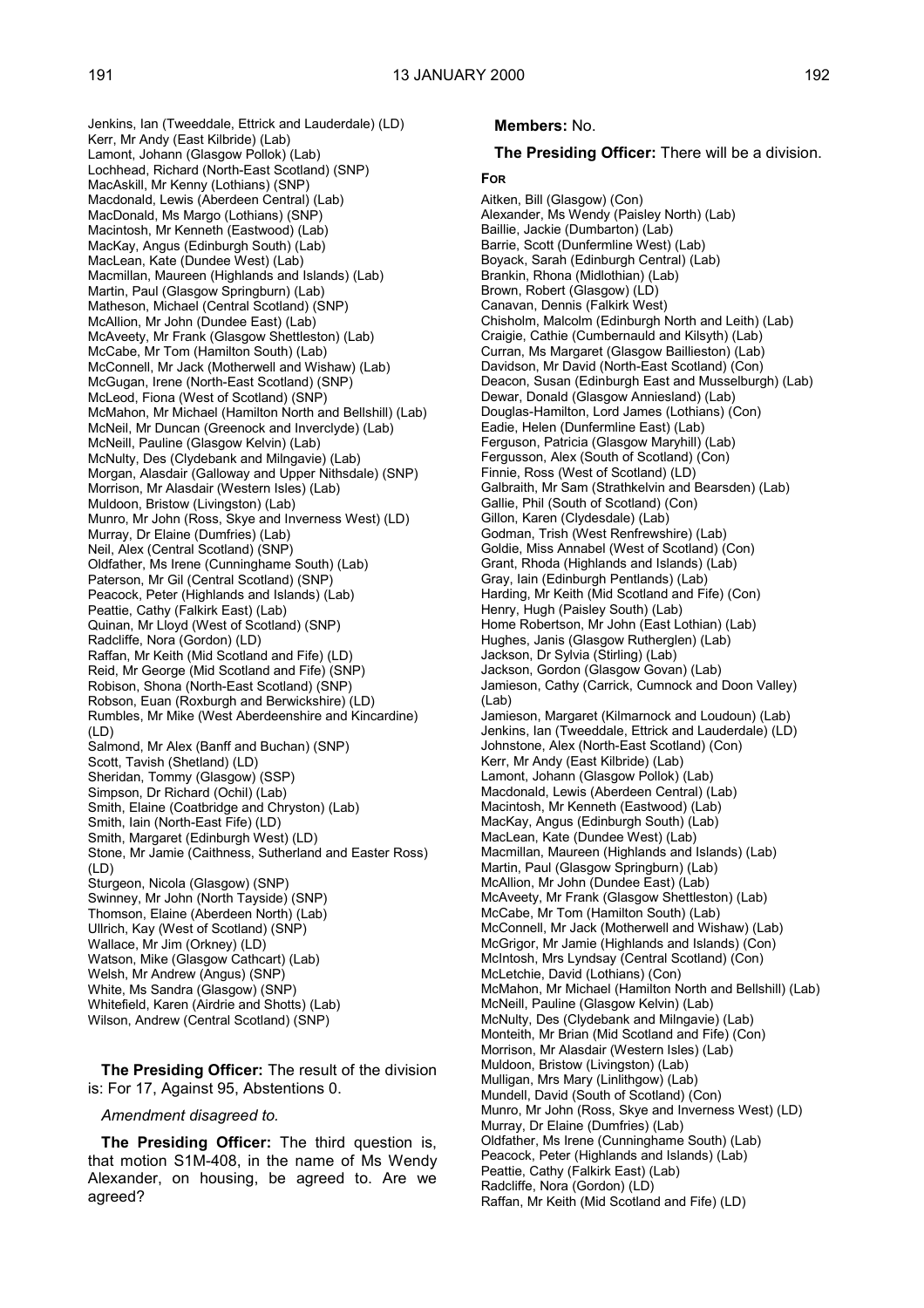Robson, Euan (Roxburgh and Berwickshire) (LD) Rumbles, Mr Mike (West Aberdeenshire and Kincardine) (LD) Scanlon, Mary (Highlands and Islands) (Con) Scott, Tavish (Shetland) (LD) Simpson, Dr Richard (Ochil) (Lab) Smith, Elaine (Coatbridge and Chryston) (Lab) Smith, Iain (North-East Fife) (LD) Smith, Margaret (Edinburgh West) (LD) Stone, Mr Jamie (Caithness, Sutherland and Easter Ross)  $(1, D)$ Thomson, Elaine (Aberdeen North) (Lab) Tosh, Mr Murray (South of Scotland) (Con) Wallace, Ben (North-East Scotland) (Con) Wallace, Mr Jim (Orkney) (LD) Watson, Mike (Glasgow Cathcart) (Lab) Whitefield, Karen (Airdrie and Shotts) (Lab) Young, John (West of Scotland) (Con)

### **AGAINST**

Harper, Robin (Lothians) (Green) MacDonald, Ms Margo (Lothians) (SNP) McNeil, Mr Duncan (Greenock and Inverclyde) (Lab) Sheridan, Tommy (Glasgow) (SSP)

#### **ABSTENTIONS**

Adam, Brian (North-East Scotland) (SNP) Campbell, Colin (West of Scotland) (SNP) Cunningham, Roseanna (Perth) (SNP) Elder, Dorothy-Grace (Glasgow) (SNP) Ewing, Dr Winnie (Highlands and Islands) (SNP) Ewing, Fergus (Inverness East, Nairn and Lochaber) (SNP) Fabiani, Linda (Central Scotland) (SNP) Gibson, Mr Kenneth (Glasgow) (SNP) Grahame, Christine (South of Scotland) (SNP) Hyslop, Fiona (Lothians) (SNP) Lochhead, Richard (North-East Scotland) (SNP) MacAskill, Mr Kenny (Lothians) (SNP) Matheson, Michael (Central Scotland) (SNP) McGugan, Irene (North-East Scotland) (SNP) McLeod, Fiona (West of Scotland) (SNP) Morgan, Alasdair (Galloway and Upper Nithsdale) (SNP) Neil, Alex (Central Scotland) (SNP) Paterson, Mr Gil (Central Scotland) (SNP) Quinan, Mr Lloyd (West of Scotland) (SNP) Reid, Mr George (Mid Scotland and Fife) (SNP) Robison, Shona (North-East Scotland) (SNP) Salmond, Mr Alex (Banff and Buchan) (SNP) Sturgeon, Nicola (Glasgow) (SNP) Swinney, Mr John (North Tayside) (SNP) Ullrich, Kay (West of Scotland) (SNP) Welsh, Mr Andrew (Angus) (SNP) White, Ms Sandra (Glasgow) (SNP) Wilson, Andrew (Central Scotland) (SNP)

### **The Presiding Officer:** The result of the division is: For 82, Against 4, Abstentions 28.

#### *Motion agreed to.*

That the Parliament acknowledges the need for action to provide good quality and accessible housing and strong and secure communities; welcomes the Executive's proposals to achieve this through a range of measures including the introduction of a single social tenancy, the development of a single regulatory framework for social housing, the promotion of a stronger strategic role in housing for local authorities, and a new role and status for

Scottish Homes, and notes that the Executive will bring forward a Housing Bill to deliver these objectives.

**The Presiding Officer:** The fourth question is, that motion S1M-409, which was moved this morning in the name of Mr Tom McCabe, on the designation of a lead committee, be agreed to.

#### *Motion agreed to.*

That the Parliament agrees the following designation of Lead Committee—

The Health and Community Care Committee to consider The Beef Bones (Scotland) Regulations 1999, SSI 1999/186.

**The Presiding Officer:** The fifth question is, that motion S1M-405, in the name of Ms Wendy Alexander, on the Representation of the People Bill, be agreed to.

#### *Motion agreed to.*

That the Parliament endorses the principle of ensuring consistency of absent voting provisions for parliamentary and local elections in Scotland as set out in the Representation of the People Bill and agrees that the relevant provision to achieve this end in the Bill should be considered by the UK Parliament.

**The Presiding Officer:** The sixth question is, that motion S1M-422, moved without notice by Mr Tom McCabe, be agreed to.

#### *Motion agreed to.*

That the Parliament agrees that Michael Matheson be appointed to the Justice and Home Affairs Committee and that Tricia Marwick be appointed to the Equal Opportunities Committee.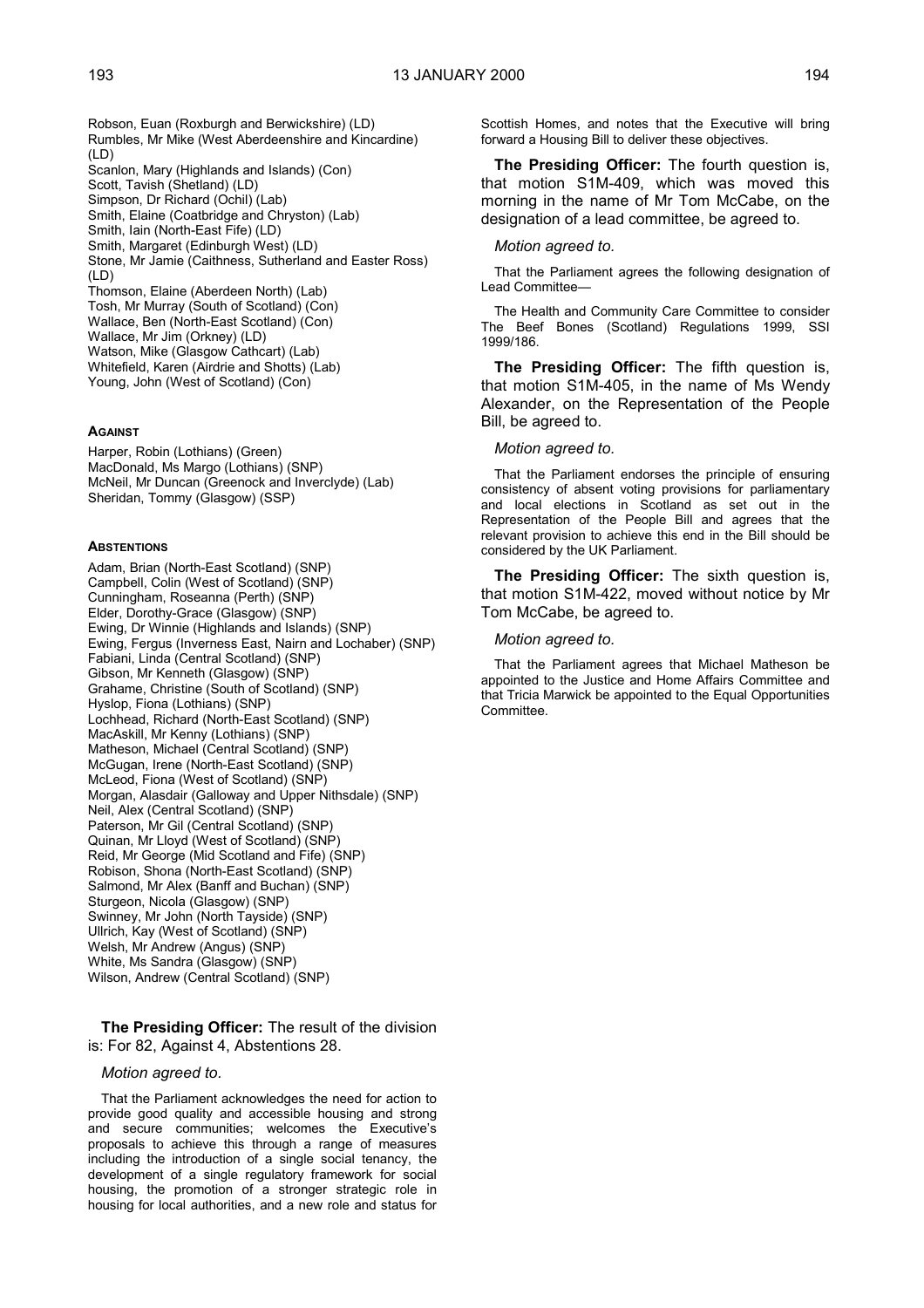# **Social Workers and Violence**

**The Presiding Officer (Sir David Steel):** I appeal to members who are not staying for members' business to leave quickly and quietly.

Members' business today is a debate on motion S1M-283, in the name of Mrs Margaret Smith, on social workers and violence. [*Interruption.*] I ask Mr Gallie, Mr Galbraith and the other members in the corner to have their discussion outside.

## *Motion debated,*

That the Parliament deplores the escalating levels of violence visited upon social workers in Edinburgh in the course of their duties; recognises that this is a national problem, and calls upon the Scottish Executive to promote the view that having to face the threat of violence is not an acceptable feature of any profession.

## 17:08

**Mrs Margaret Smith (Edinburgh West) (LD):** Most politicians face a certain amount of abuse, written or verbal, in their working lives, whether from the public, the press, political opponents or, indeed, political colleagues. However, I hope that none of us will ever have to live day to day with fear for our personal safety, because we have chosen to be public figures and public servants. Yet, as politicians, we are the employers of many public servants who know the real fear of violence and abuse—nurses, police officers, fire officers, teachers and benefit workers are just a few of those who suffer problems as they go about their daily job of caring for the welfare of the people of Scotland.

Welfare workers and nurses are four times more likely to be physically attacked than other workers. Last year's Royal College of Nursing and *Nursing Times* Stamp Out Violence campaign showed that almost half of nurses had been assaulted. The campaign received the backing of the national health service and improvements have been made.

However, I want to draw attention to the escalating violence against social workers—the welfare workers in the front line of care. More than three quarters of social workers have experienced violence or abuse while doing their job. Nearly 90 per cent of them have experienced the risk of violence while at work. Those figures are shocking and I hope that, by highlighting them in the Parliament, we will send a clear message that the situation is totally unacceptable to all of us. The general public, social work managers and clients must also agree that it is unacceptable.

Make no mistake, some people think that social workers deserve what they get, although they would never feel the same way about nurses.

Many members of the public have little or no experience of social workers, and their perceptions are formed from a diet of tabloid headlines that are only too quick to blame social workers and are never anything other than slow to praise them. The good work done every day throughout Scotland by social workers in day care centres, adult training centres, young people's centres, primary care joint working teams and elsewhere tends to be ignored, to the extent that 82 per cent of social workers believe that negative press attacks hinder them in doing their job and in the fight against violence.

I have secured the debate to highlight that, and to support other work elsewhere to highlight this important issue. Some of that work has been done through *Community Care* magazine's "no fear" campaign, which aims to reduce the violence and stress in social work throughout Britain.

Liberal Democrats in City of Edinburgh Council, led by our social work spokesperson in the council, Paul Edie, have also contributed: in response to a motion by Lib Dems in the council, a social work committee report showed that reported violent incidents had increased by 10 per cent every year since 1996. That figure was for Edinburgh, but I do not think that Edinburgh is any different from other parts of the country—it is just that one of its council departments has examined the matter.

The likelihood of violence has increased for social workers in young people's centres and for those working in day care units with people with learning difficulties. It seems that female employees are under particular threat.

I am pleased that the council's social work department is now undertaking a review of its departmental guidelines on arrangements for dealing with violence at work, paying particular attention to the security of units, communication between staff, developing procedures to deal with violent and potentially violent situations and developing an essential training strategy on violence.

Social workers are under a high risk of violence for several reasons. They often deal with people at crisis point, who are facing terrible personal situations, be it related to drug or alcohol addiction, mental health problems, crime, abuse or a family break-up. Because of the nature of their job, they often work with those people in their own homes, not in social work offices or at a more neutral venue. It is essential that all social work departments undertake compulsory risk assessment, give social work staff formal training to deal with violent individuals and teach them techniques for calming situations down. Nearly half the social workers surveyed by *Community Care* magazine said that they had received no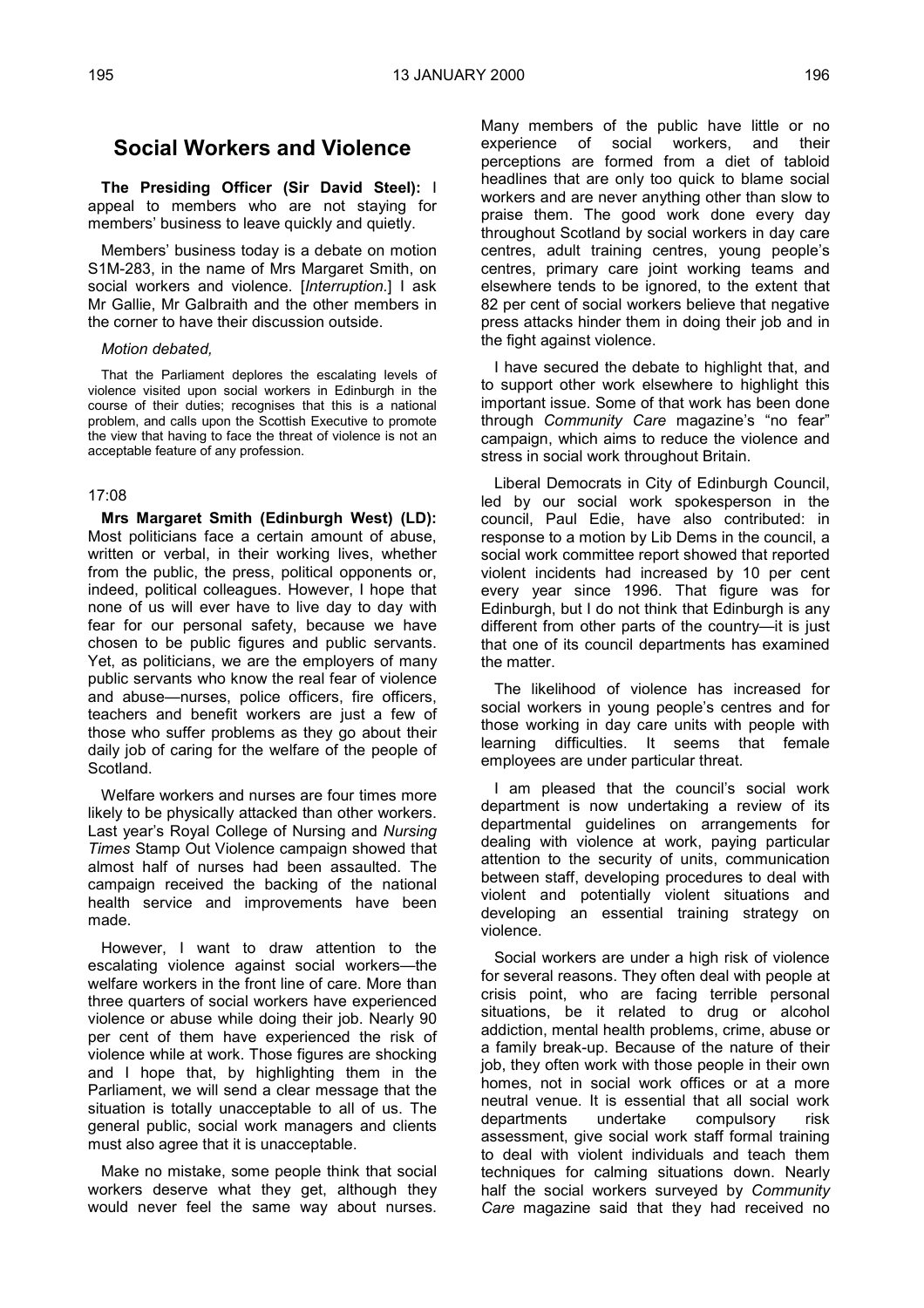formal training on how to defuse potentially violent situations.

Departments must start asking key questions. Are staff expected to deliver services to potentially violent clients alone? Is there a call-in system for the period after visits? Do managers know where staff are at any time? Has the environment, as well as the person being visited, been risk-assessed? Are mobile phones and alarms issued to staff?

Social work departments have a legal duty under health and safety legislation to protect their employees, and to provide safe working conditions as far as reasonably practicable. Councils that fail to do so may face costly compensation claims, yet some councils still do not have systems for violent incidents.

It is clear that assaults on an individual member of staff have a stressful and demoralising impact, not only on that individual, but throughout the work force. Any management or Government that fails to recognise the seriousness of the situation, possibly out of some sense that violence is just part of the job of being a social worker, might have to face low morale, rising absenteeism, recruitment problems and loss of productivity. That shapes the overall effectiveness of the service and the delivery of services to the people whom we all serve.

It is essential that local managers take the matter seriously from day one to improve on the present situation, in which two thirds of social workers who have been attacked do not feel sufficiently supported by senior staff in dealing with their attack. Employees must look out for their own and their colleagues' safety. That means moving away from a culture of acceptance of verbal abuse.

More social workers would report a case of physical abuse or assault, but how many are failing to report being sworn at, threatened or called names, which can be the start of a process of violence towards social workers by clients? Their reasons for not reporting abuse include cultural acceptance that it is par for the course, and powerlessness, feeling that nothing will happen even if an incident is reported. Although 26 per cent of the incidents in Edinburgh were serious enough to be reported to the police, few violent clients are prosecuted.

Greater preventive measures and a clear message that violence against workers will not be tolerated are needed. Social workers and their employers should be prepared to follow through to prosecution; to do otherwise is to allow the profession to slip into a mire of hopelessness with a shrug, platitude, sigh of resignation and little else. The Parliament must give a clear signal that it will do more than that. Can the Deputy Minister

for Community Care tell us why, although violence against social workers is a UK-wide problem, Scottish social workers are twice as likely to suffer assaults as social workers in England?

That is one reason why, rather than lagging behind Westminster, the Parliament ought to take the lead. I know that the Executive has taken steps to promote the view that the threat of violence is unacceptable. In May 1998, Sam Galbraith asked the Association of Directors of Social Work to produce a guidance pack on supporting front-line staff, which included the issues of violence and stress. The report fell short of recommending compulsory risk assessment, as called for by the British Association of Social Workers. However, it recommended other things measures that must be taken further. We would do well to follow Frank Dobson, who last September announced a Government task force to tackle violence against social work staff in England.

I thank colleagues from all parties who signed my motion, allowing us to have the debate. I call on the Executive to consider the following actions: a multidisciplinary task force similar to the English model, including people from the voluntary sector, to look at the issues, rather than relying on a management-only review; compulsory risk assessment and anti-violence policies in all social work departments; and more consultation with social workers before the Scottish social services council introduces changes.

Social workers help the most vulnerable members of society. In doing so, they make themselves vulnerable. For their sake and to provide top-quality social work services in Scotland, we must stem the rising tide of violence against them and support public service workers.

**The Deputy Presiding Officer (Mr George Reid):** Seven members have indicated a wish to speak. I am not minded to entertain a motion for extension, but if speeches are kept under three minutes, we might manage five speeches.

## 17:17

**Scott Barrie (Dunfermline West) (Lab):** Thank you. I will keep my remarks brief.

I welcome the debate and congratulate Margaret Smith on lodging the motion. She is right in what she said, particularly on the tabloid image that social work has. When I went to the University of Stirling in 1984 to train in social work, someone quipped that it would be the central qualification in stealing weans that I would be studying for. Unfortunately, that is still the image that social workers have. Because of that, violence and swearing are too often accepted by social workers, almost on a daily basis. Often workers feel that violence towards them is somehow their fault or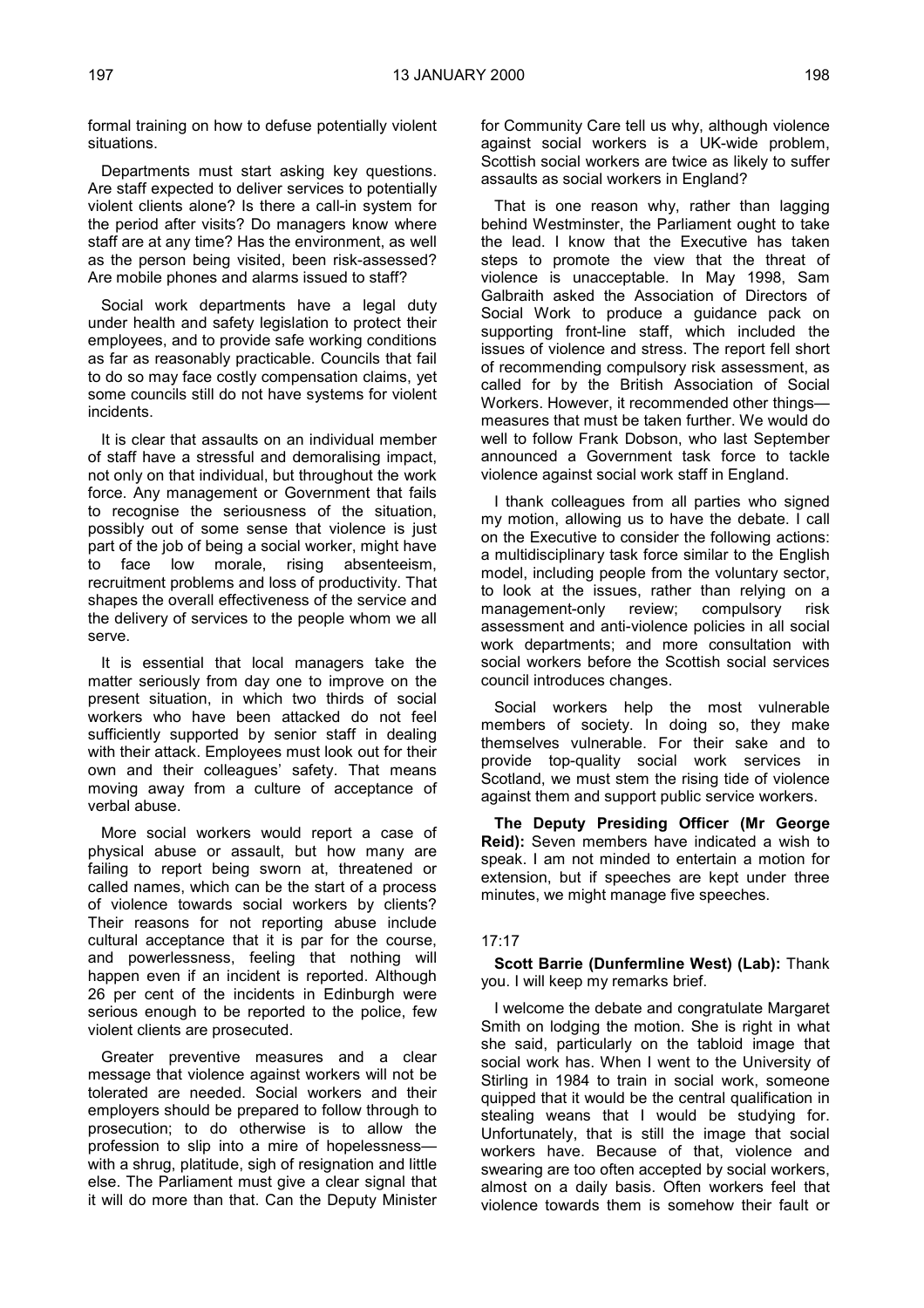responsibility, so it is better, particularly if they have recently qualified, not to report it, as it might be held against them.

When I joined Fife social work department, I became a National Union of Public Employees shop steward, and then a Unison shop steward, and I seemed to spend most of my time encouraging people to report incidents of violence against them. Some that were quite serious went unreported for the reasons that I have given. Also, managers often do not offer the support needed. I hope that as a social work manager I was not guilty of that, but one would have to ask the staff I supervised.

Social workers, particularly field workers, often visit people alone, and there are good practice reasons why it can be better to have only one person going into someone's house, but thorough risk assessments should be carried out. Field social workers can be their own worst enemies because they are not very good at saying where they are going, and when they are in an area, they might nip in and see someone else whom they were unable to see the previous week.

It is not that people want to have to account for all their actions, but they need to take some responsibility for their actions and for their safety. However, it is up to senior management in our social work departments to ensure that they are able to do that, and that they are encouraged to see that as a legitimate practice.

I have no easy answers to the question of how violence against social workers can be avoided. However, having the debate in the chamber today highlights the issue. Violence against social workers should not be singled out. We should make it clear that it is unacceptable for violence, particularly physical violence, to be used against anybody who is carrying out their day-to-day job. Although we are discussing social workers today, the principle could easily apply to many other professions, and we should hold on to that idea.

### 17:22

**Irene McGugan (North-East Scotland) (SNP):** Most social workers enter the profession because they care about people and what happens to them. We must not allow the situation to continue in which there are almost daily instances of violence towards social workers as they go about their work.

The survey that was conducted last year, which was referred to by Margaret Smith, highlighted the fact that 56 per cent of social workers had been the victims of violence at work, that the average number of violent incidents that people experienced was six, and that 20 per cent of those who were assaulted required medical treatment.

None of that is beneficial to the worker, the service users, the local authority or society.

Violence towards social workers is unacceptable, but it is not unexpected, as we have heard. Most people would rather not have involvement with the social work departments. If and when they do, the circumstances are generally stressful. Depending on the issues or crises, people can be extremely upset, angry or frustrated—and a lot more besides. More often than not, social workers are the full-time staff who must deal with those raw emotions.

Social work practice is all about minimising risk and ensuring that people are safe. However, like Scott Barrie, I know of examples of ways in which we are not very good at looking after ourselves. Too many times, because of the pressure of work, the shortage of staff, or general under-resourcing, sensible, precautionary, good practice measures are not taken. One worker goes out on a visit instead of two, workers fail to ensure that a mobile phone is available, no one checks whether the workers come back at 5 o'clock, or only young and inexperienced care staff are left to look after a group of troubled young people.

Like others today, I speak from experience. I worked in residential care and field work, which are acknowledged to be areas in which staff are in danger of violence at work. My own worst experience happened after I had removed two young children from the care of their parents. Their father openly threatened to kill me with a Kalashnikov. Not being able to put his hands on one of those, he came back later with a shotgun. Fortunately, with police assistance, the situation was resolved without injury.

Many social workers, as we have heard, have felt that, even in such circumstances, they did not want to bring charges against users of the service, for several reasons: those individuals have enough problems in their lives; they acted in a moment of high stress; and the relationship has to be kept open, to address problems in the future. That is the wrong message to give to people. Whatever the circumstances, people need to be held accountable for their actions. I would not go to the extremes that were seemingly suggested by Frank Dobson, who has talked about establishing a new criminal offence. That is unhelpful and unnecessary, and it could be counterproductive and further alienate some of the people with whom social workers work. Implementation of the law as it stands is all that is needed by the profession.

I strongly support the recommendation that employers in all sectors should take seriously their responsibilities towards the health and safety of staff, but everyone—social workers, employers and society—must play their part to resolve this unacceptable situation.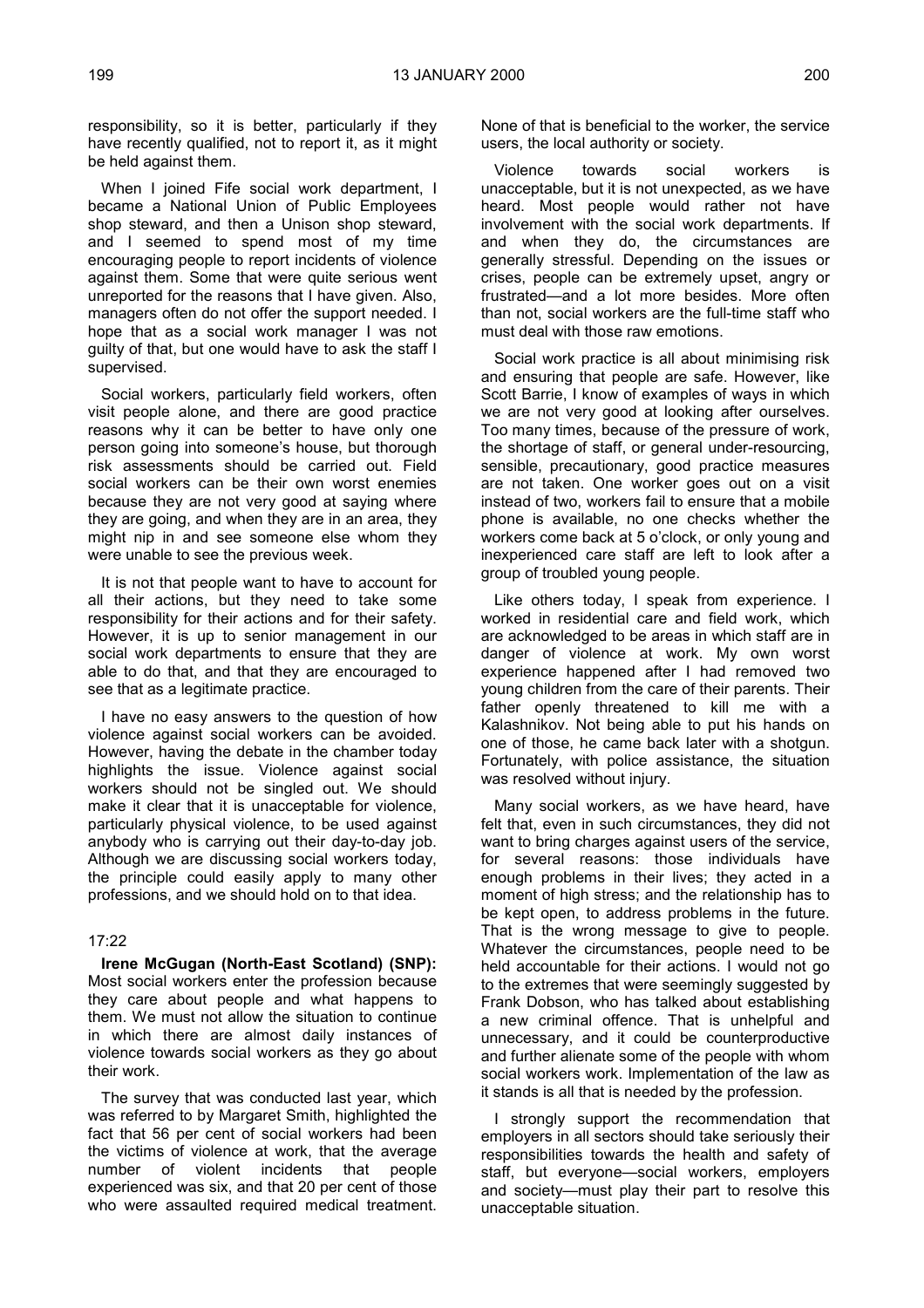17:24

**Lord James Douglas-Hamilton (Lothians) (Con):** Margaret Smith is to be congratulated on raising this very important matter. There is general acceptance that the risk of violence and the episodes that have arisen are much too widespread, and that their level is far too high—as it is in relation to firefighters, whose position is also a source of concern.

I have four questions for the minister to address. First, the British Association of Social Workers has stated that, in the code of conduct for employers, there should be a requirement for employers

"to take their responsibilities in respect of the health and safety of their staff seriously in the prevention . . . of violence".

That should be examined; perhaps it could be incorporated in legislation to be introduced in the summer.

The second question that I would like to ask the minister is on provision of training that emphasises prevention of violence. The British Association of Social Workers says that risk assessment and measures for the prevention of possible violence must be developed for the training of social care staff, and for inclusion in the delivery of services.

It is impossible not to be full of admiration for the expertise of social workers—Irene McGugan has had considerable experience. More protection must be provided, and I am glad to see that City of Edinburgh Council is working up a risk management strategy. That, of course, will have resource implications, so my third question to the minister is: will the Executive examine practice such as that being developed in Edinburgh, with a view to ensuring that best practice is adopted throughout Scotland's local authorities to reduce risks to staff?

Finally, will the minister ensure that the necessary resources are made available to councils, to implement the measures that are necessary to secure staff safety, and so that the measures do not rob councils of funding for other front-line services? Perhaps it would be helpful to provide mobile telephones for staff. Sufficient resources should, in any case, be made available to achieve the aims of the campaign to reduce the level of violent incidents—a level that is far too high.

I am glad to support Margaret Smith's recommendations.

## 17:26

**Nora Radcliffe (Gordon) (LD):** Facts are chiels that winna ding, and the facts about the violence to social workers and other public servants are well documented. However, many of the issues

around the facts are affected by people's perceptions, of which I would like to mention three.

First, there is a tacit acceptance of violence by perpetrators, victims and bystanders—which includes all of us. Violence must be challenged at all levels and on all occasions.

Secondly, there is a feeling that asking for help is wimpish behaviour. Any request for help should be treated seriously and there should be recognition that a request for help shows that there is an underlying problem that deserves serious consideration. There is a corollary to that—if there is a problem, help should be asked for. In other words, the avenue for recognition that there is a problem and how it should be dealt with must be opened up.

The third perception has been touched on by other members. After years of denigration of social workers by the press when things have not gone well, there is a perception that social workers are "low-status workers". That description is emphatically in inverted commas, and I used it as a shorthand description. It is long past the time when social work should have been given the credit that it deserves as a profession that requires a high level of professional training. It is a profession that picks up and deals with many of the difficult, awkward and sometimes downright nasty problems in our society. It does that along with all its other good work in an extremely wide range of services.

I would like to refer to a suggestion that Margaret Smith made, because I want to emphasise how important it is. That suggestion is the setting up of a multidisciplinary task force to address how we should set about tackling violence against social workers. Such a task force should include representation from the voluntary sector, but it is essential that it draws on the experience of staff in the front line. Managers will not necessarily have a full picture of the current situation.

Incidents of violence might not be reported for various reasons—that was also touched on by previous speakers. The reasons can range from tacit or even overt discouragement from head-inthe-sand management, to fear of blame, simple embarrassment, or a lack of confidence that anything will be done when incidents are reported.

I will digress to note how important it is—

**The Deputy Presiding Officer:** I do not think that there is much time for digression.

**Nora Radcliffe:** As I do not have time, I will not digress.

We must tackle the issue head on, challenge various perceptions and involve fully the front-line staff whose safety and well-being are ultimately our responsibility.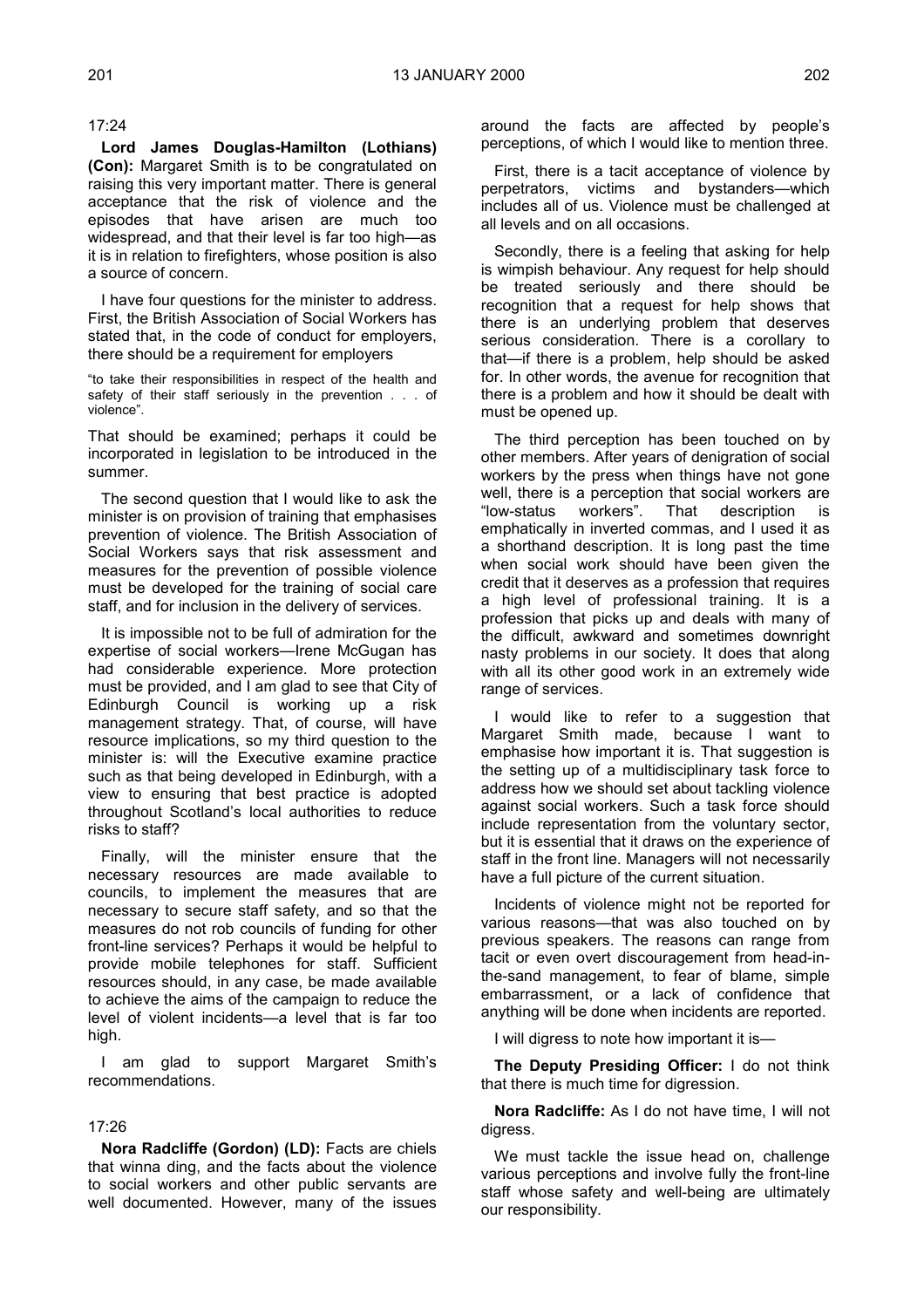17:30

**Ms Margo MacDonald (Lothians) (SNP):** I welcome the opportunity to contribute to a debate on a subject on which I am not an expert—having heard some of the speeches, I feel quite ashamed.

I take small issue with the motion, which says that

"having to face the threat of violence is not an acceptable feature of any profession."

As Lord James Douglas-Hamilton pointed out, firemen and many other public servants who work on our behalf face the same hazards in the course of their duties. Would it be acceptable to Margaret Smith that the multidisciplinary task force should consider public sector workers, such as social workers, firemen and so on? The principle is agreed by everyone in the chamber, which is a development.

We have hardly touched on the issue of resources. I accept that Scottish National party members are accused of whistling for resources that we cannot possibly afford, unless, of course, we cancel Trident—but we will not go into that now.

However, I think that, in November, the Deputy Minister for Community Care admitted to my colleague Michael Matheson that there was a cut in resources of up to 26 per cent in expenditure and services for physically disabled people across Scotland. I suggest that that cut might contribute to the feelings of frustration and so on that can build up, not necessarily for the client but for their family, relatives and friends, when they realise that the client has to wait for up to a year for an assessment. Once that assessment has taken place, the client has to go on to a waiting list before the service can be delivered, because of such cuts and the lack of resources. I will not lecture people who know better than I do how frustrations build up, which can bring about the sort of violence of which we are too well aware.

I make a plea to the minister to re-examine the resources and to pay heed to Lord James Douglas-Hamilton's point about the excellent practice being developed in City of Edinburgh Council on the management of risk. Does it have implications for resources, and can those resources be fed into social work budgets? As much as the establishment of the Scottish social services council will encourage people to feel that their professionalism is being judged worthy of acknowledgement, they also need resources. If they need resources so that they can carry out their jobs more effectively, it is down to the minister to provide them.

**The Deputy Presiding Officer:** I offer my regrets to the two members who were not called to speak.

17:32

**The Deputy Minister for Community Care (Iain Gray):** I thank Margaret Smith for drawing the Parliament's attention to this important and difficult subject. I also take the opportunity afforded by the debate to acknowledge the efforts of the social work profession over the millennium and winter period. We have heard about the efforts of national health service staff a number of times, but we should not forget that it is also a time of particular pressure for social work departments in their work in community and social care.

I agree with Margaret Smith that it is an unacceptable state of affairs that committed and dedicated social workers should be subject to verbal abuse, the threat of violence or even violent attack by some of the people for whom they provide services. As Margaret said, it is unacceptable that social workers are also sometimes undermined by ill-judged and sensationalist reporting of cases in which they have been involved.

However, we need to acknowledge—as a number of members have done—that this is not an easy problem to resolve. The origins of that violent behaviour are many and complex, and we must recognise that the perpetrators are among the most damaged and excluded members of our society. Their behaviour may be fuelled by drink or drugs, which is not to excuse such behaviour. We simply need to realise, as I think we have done during this short debate, that a considerable level of understanding is required so that managers and staff can work together to reduce and eliminate the unacceptable attacks on a key group of public sector workers.

The responsibility for supporting staff who may be subject to abuse or attack rests clearly and most directly with their employers, whether they be local authorities, or voluntary or private agencies. However, we are happy to accept that the Scottish Executive also has a responsibility—we have been active in supporting those employers in fulfilling their responsibilities.

I would like to give three or four examples of the initiatives that are under way, many of which have already been mentioned by members. Margaret Smith, for example, pointed out that a year before the launch of *Community Care* magazine's "no fear" campaign in July 1999, Sam Galbraith—who was then the Scottish Office minister with responsibility for social work—highlighted the problem in a seven-point plan that he outlined in a speech to the annual conference of the Association of Directors of Social Work. It is good to report that the ADSW took up that challenge, consulted the local authorities and the social work services inspectorate and has now published the resource pack, "Supporting Front Line Staff", the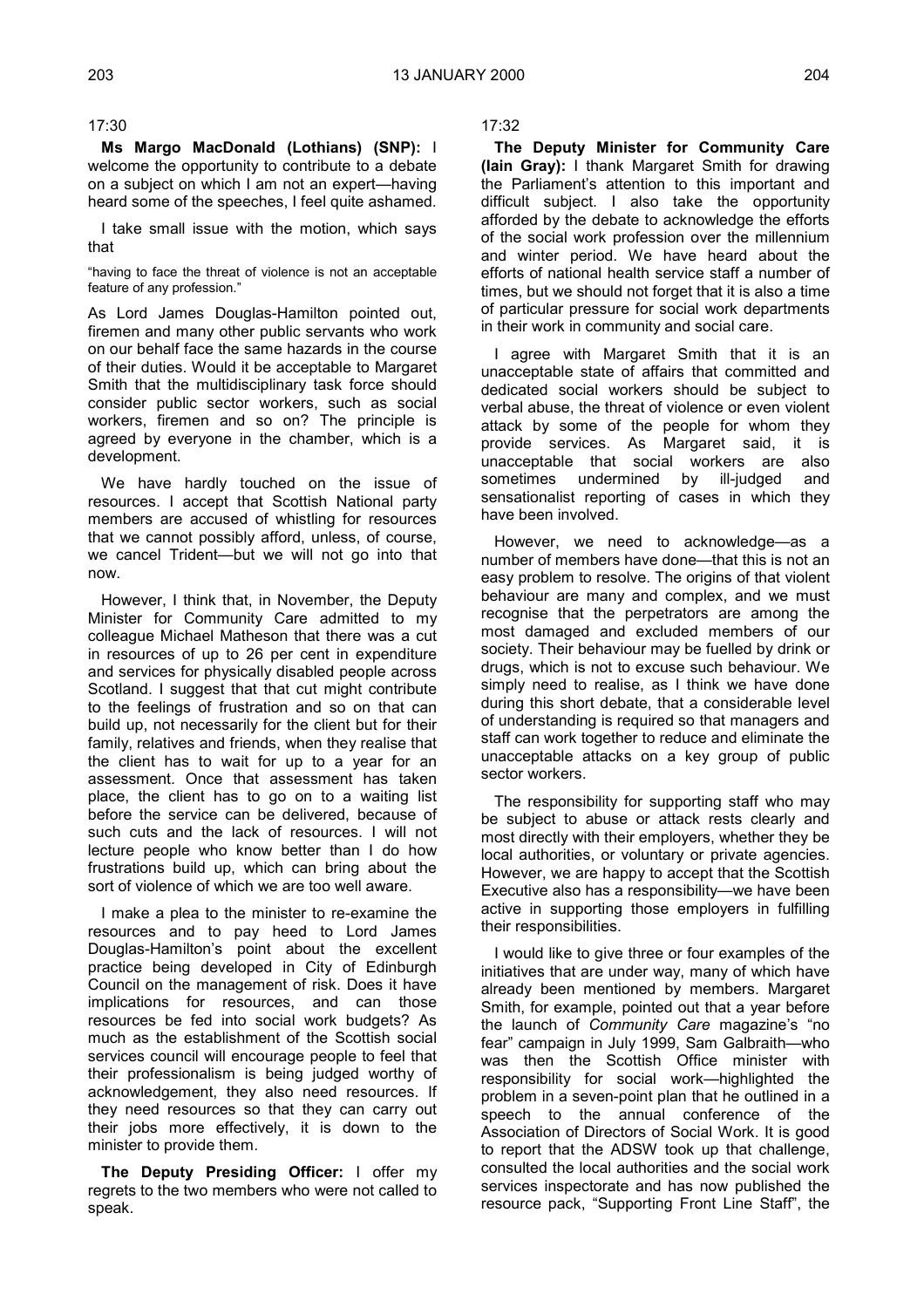publication and distribution of which was funded by the Scottish Executive.

The pack gives guidance on a number of the points that have to be addressed to improve safety for staff: practical procedures to avoid risk situations; management practices; staff training; and a comprehensive monitoring system. It also points towards examples of good practice by local authorities. It is important to acknowledge that there are such examples, not least in Edinburgh. Several members have acknowledged that City of Edinburgh Council is currently revising and improving its guidelines in response to the motion that was lodged there, but there are other examples.

I would not want to suggest for a moment that we believe that the problem will be resolved simply by producing a resource pack. The ADSW is well aware of that and has set up a task force that is currently considering what the second stage of the campaign should be. We will collaborate with the association as it decides which direction we should take. I believe that that puts us ahead of Frank Dobson's task force and maintains ownership by the profession in a very direct way. That addresses a point that was made from the Scottish National party benches.

The other key initiative that is under way is the consultation paper on "Regulating Care and the Social Services Workforce" that came out last December. It proposes the establishment of the Scottish social services council, which will regulate the work force and its education. It will also provide leadership for the profession and the recognition that it deserves, as several members have said.

The council will be required to prepare, publish and keep under review employers' codes of conduct and practice. That will include a code of practice for all employers of social services staff, whether local authority, voluntary or private. The code will include management responsibilities concerning the reduction of abuse and violence towards the work force. The Scottish commission for the regulation of care, proposed in the same document, will regulate the delivery of care in care settings. Part of that will involve ensuring that properly trained staff are in place and that there are proper procedures such as recording of incidents, to meet the requirements of commission inspection.

Unhappily, the statistics that have been quoted throughout the debate show that a significant group of perpetrators of abuse and violence towards staff are children who are looked after by the local authority, particularly those in residential care. Staff in that setting need to be particularly skilful and sensitive when providing care, as they are particularly at risk. That is why the Scottish

Executive has recently awarded a major grant to a partnership of agencies, led by the University of Strathclyde, to enhance and develop the education and training of all staff providing residential child care services. That is aimed at ensuring proper and continuing training for all residential children's care staff in Scotland exactly the kind of measure referred to, quite correctly, by Lord James Douglas-Hamilton in his speech. We need to train people in ways of ensuring that they minimise risk to themselves in their work setting.

This has been a short debate, in which a number of issues have been raised that will return to the chamber, for example, as the legislation to set up the council and commission develops.

There is a Vietnamese proverb that translates as:

"Those who bring light suffer burning".

The truth is that we ask our social workers to work in some dark and difficult corners of society. It is too often a thankless and dangerous task. We will not accept that, tacitly or otherwise, and will continue to work with the profession to ensure that we minimise the risks that social workers face.

*Meeting closed at 17:40.*